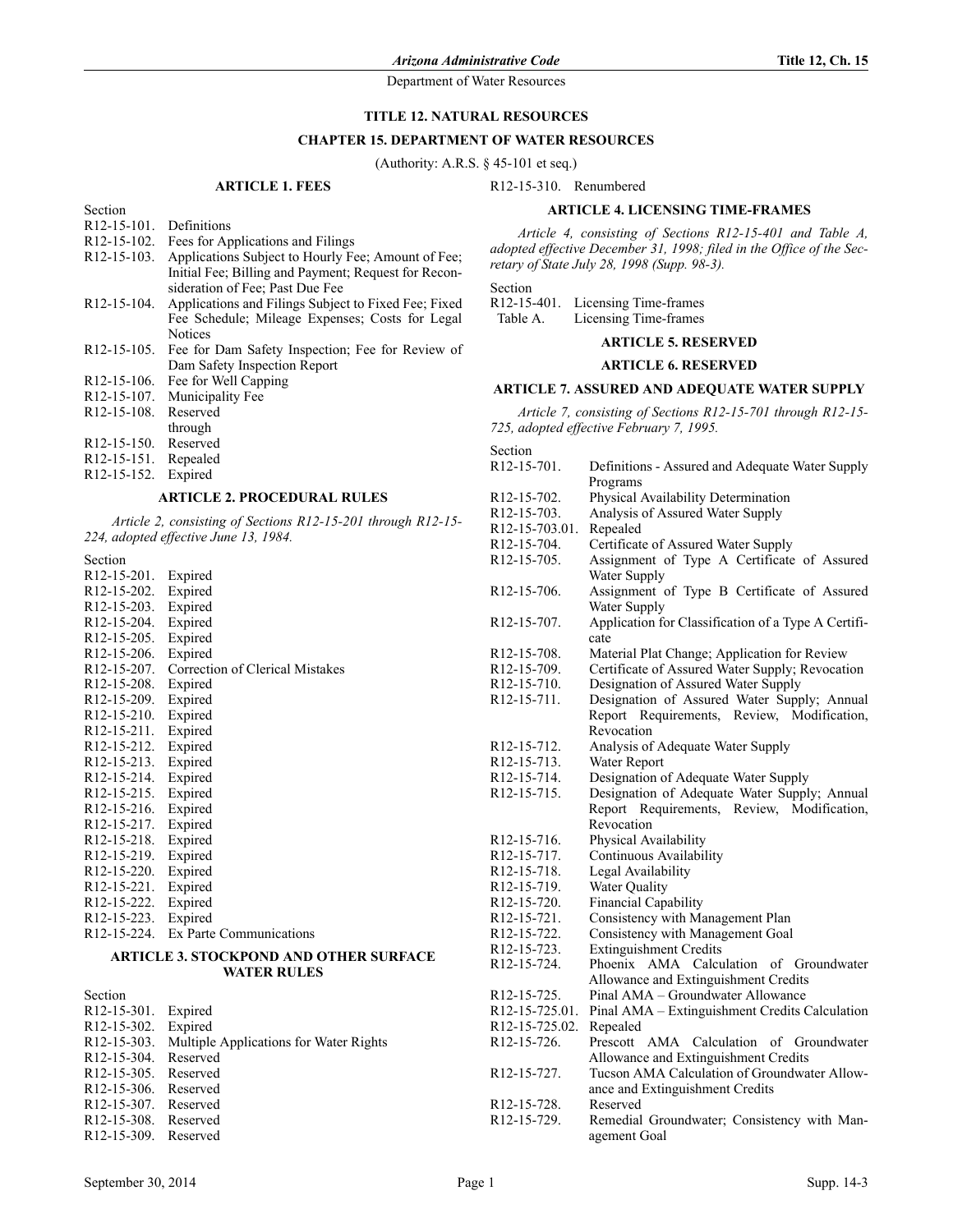R12-15-730. Repealed

## **ARTICLE 8. WELL CONSTRUCTION AND LICENSING OF WELL DRILLERS**

*Article 8, consisting of Sections R12-15-801 through R12-15- 821, adopted effective March 5, 1984.*

| Section                               |                                                        |  |  |  |
|---------------------------------------|--------------------------------------------------------|--|--|--|
| R <sub>12</sub> -15-801. Definitions  |                                                        |  |  |  |
| R <sub>12</sub> -15-802.              | Scope of Article                                       |  |  |  |
| R <sub>12</sub> -15-803.              | Well Drilling and Abandonment Requirements;            |  |  |  |
|                                       | Licensing and Supervision Requirements                 |  |  |  |
| R <sub>12</sub> -15-804.              | Application for well drilling license                  |  |  |  |
| R <sub>12</sub> -15-805.              | Examination for Well Drilling License                  |  |  |  |
| R <sub>12</sub> -15-806.              | License Fee; Issuance and Term of Licenses;            |  |  |  |
|                                       | Renewal; Display of License                            |  |  |  |
| R <sub>12</sub> -15-807.              | Single Well License                                    |  |  |  |
| R <sub>12</sub> -15-808.              | Revocation of License                                  |  |  |  |
| R <sub>12</sub> -15-809.              | Notice of Intention to Drill                           |  |  |  |
| R <sub>12</sub> -15-8 <sub>10</sub>   | Authorization to Drill                                 |  |  |  |
| R <sub>12</sub> -15-8 <sub>11</sub> . | Minimum Well Construction Requirements                 |  |  |  |
| R <sub>12</sub> -15-8 <sub>12</sub> . | Special Aquifer Conditions                             |  |  |  |
| R <sub>12</sub> -15-8 <sub>13</sub> . | <b>Unattended Wells</b>                                |  |  |  |
| R <sub>12</sub> -15-8 <sub>14</sub> . | Disinfection of Wells                                  |  |  |  |
| R <sub>12</sub> -15-8 <sub>15</sub> . | Removal of Drill Rig from Well Site                    |  |  |  |
| R <sub>12</sub> -15-8 <sub>16</sub> . | Abandonment                                            |  |  |  |
| R <sub>12</sub> -15-8 <sub>17</sub> . | <b>Exploration Wells</b>                               |  |  |  |
| R <sub>12</sub> -15-818.              | Well Location                                          |  |  |  |
| R <sub>12</sub> -15-8 <sub>19</sub> . | Use of Well as Disposal Site                           |  |  |  |
| R <sub>12</sub> -15-820.              | Request for Variance                                   |  |  |  |
| R <sub>12</sub> -15-821.              | <b>Special Requirements</b>                            |  |  |  |
| R <sub>12</sub> -15-822.              | Capping of Open Wells                                  |  |  |  |
| R <sub>12</sub> -15-823.              | Reserved                                               |  |  |  |
|                                       | through                                                |  |  |  |
| R <sub>12</sub> -15-849.              | Reserved                                               |  |  |  |
| R <sub>12</sub> -15-850.              | Evaluation of Notices of Intention to Drill; Notifica- |  |  |  |
|                                       | tion of Registered Site Locations; Vertical Cross-     |  |  |  |

- Contamination Evaluation R12-15-851. Notification of Well Drilling Commencement
- R12-15-852. Notice of Well Inspection; Opportunity to Comment

### **ARTICLE 9. WATER MEASUREMENT**

*Article 9, consisting of Sections R12-15-901 through R12-15- 905, adopted effective December 27, 1982.*

Section

- R12-15-901. Definitions
- R12-15-902. Installation of Approved Measuring Devices
- R12-15-903. Approved Water Measuring Devices and Methods
- R12-15-904. Water Measuring Method Reporting Requirements
- R12-15-905. Accuracy of Approved Measuring Devices
- R12-15-906. Repair and Replacement of Approved Measuring Devices
- R12-15-907. Calculation of Irrigation Water Deliveries
- R12-15-908. Measurement of Water by One Person on Behalf of Another
- R12-15-909. Alternative Water Measurement Devices, Methods, and Reporting

#### **ARTICLE 10. REPORTING REQUIREMENTS FOR ANNUAL REPORTS, ANNUAL ACCOUNTS, OPERATING FLEXIBILITY ACCOUNTS, AND CONVEYANCES OF GROUNDWATER RIGHTS**

Section

- R12-15-1001. Definitions
- R12-15-1002. Form of Annual Account or Annual Report
- R12-15-1003. Accuracy of Annual Reports
- R12-15-1004. Annual Reports Filed on Behalf of a Responsible Party
- R12-15-1005. Management Plan Monitoring and Reporting Requirements
- R12-15-1006. Reporting Requirements for Holders of Recovery Well Permits
- R12-15-1007. Reporting Requirements for Annual Account
- R12-15-1008. Information Required to Maintain an Operating Flexibility Account
- R12-15-1009. Credits to Operating Flexibility Account
- R12-15-1010. Operating Flexibility Account; Tailwater
- R12-15-1011. Statement of Operating Flexibility Account
- R12-15-1012. Rule of Construction
- R12-15-1013. Retention of Records for Annual Accounts and Annual Reports
- R12-15-1014. Late Filing or Payment of Fees; Extension Penalties
- R12-15-1015. Reporting Requirements for Conveyances of Grandfathered Rights and Groundwater Withdrawal Permits
- R12-15-1016. Spillwater Reporting by Water Deliverers
- R12-15-1017. Maintenance and Filing of Annual Reports Required by A.R.S. § 45-343

#### **ARTICLE 11. INSPECTIONS AND AUDITS**

*Article 11, consisting of Sections R12-15-1101 and R12-15- 1102, adopted effective August 31, 1992 (Supp. 92-3).*

Section R12-15-1101. Inspections R12-15-1102. Audits

#### **ARTICLE 12. DAM SAFETY PROCEDURES**

*Article 12, consisting of Sections R12-15-1201 through R12- 15-1206, repealed; new Article 12, consisting of Sections R12-15- 1201 through R12-15-1226 et seq., adopted by final rulemaking at 6 A.A.R. 2558, effective June 12, 2000 (Supp. 00-2).*

Section

- R12-15-1201. Applicability
- R12-15-1202. Definitions
- R12-15-1203. Exempt Structures
- Table 1. Exempt Structures
- R12-15-1204. Provision for Guidelines
- R12-15-1205. General Responsibilities
- R12-15-1206. Classification of Dams
- Exhibit A. Repealed
- Table 2. Size Classification
- Table 3. Downstream Hazard Potential Classification
- R12-15-1207. Application Process
- R12-15-1208. Application to Construct, Reconstruct, Repair, Enlarge, or Alter a High or Significant Hazard Potential Dam
- R12-15-1209. Application to Breach or Remove a High or Significant Hazard Potential Dam
- R12-15-1210. Application to Construct, Reconstruct, Repair, Enlarge, Alter, Breach, or Remove a Low Hazard Potential Dam
- R12-15-1211. Application to Construct, Reconstruct, Repair, Enlarge, Alter, Breach, or Remove a Very Low Hazard Potential Dam
- R12-15-1212. Construction of a High, Significant, or Low Hazard Potential Dam
- R12-15-1213. Completion Documents for a Significant or High Hazard Potential Dam
- R12-15-1214. Licensing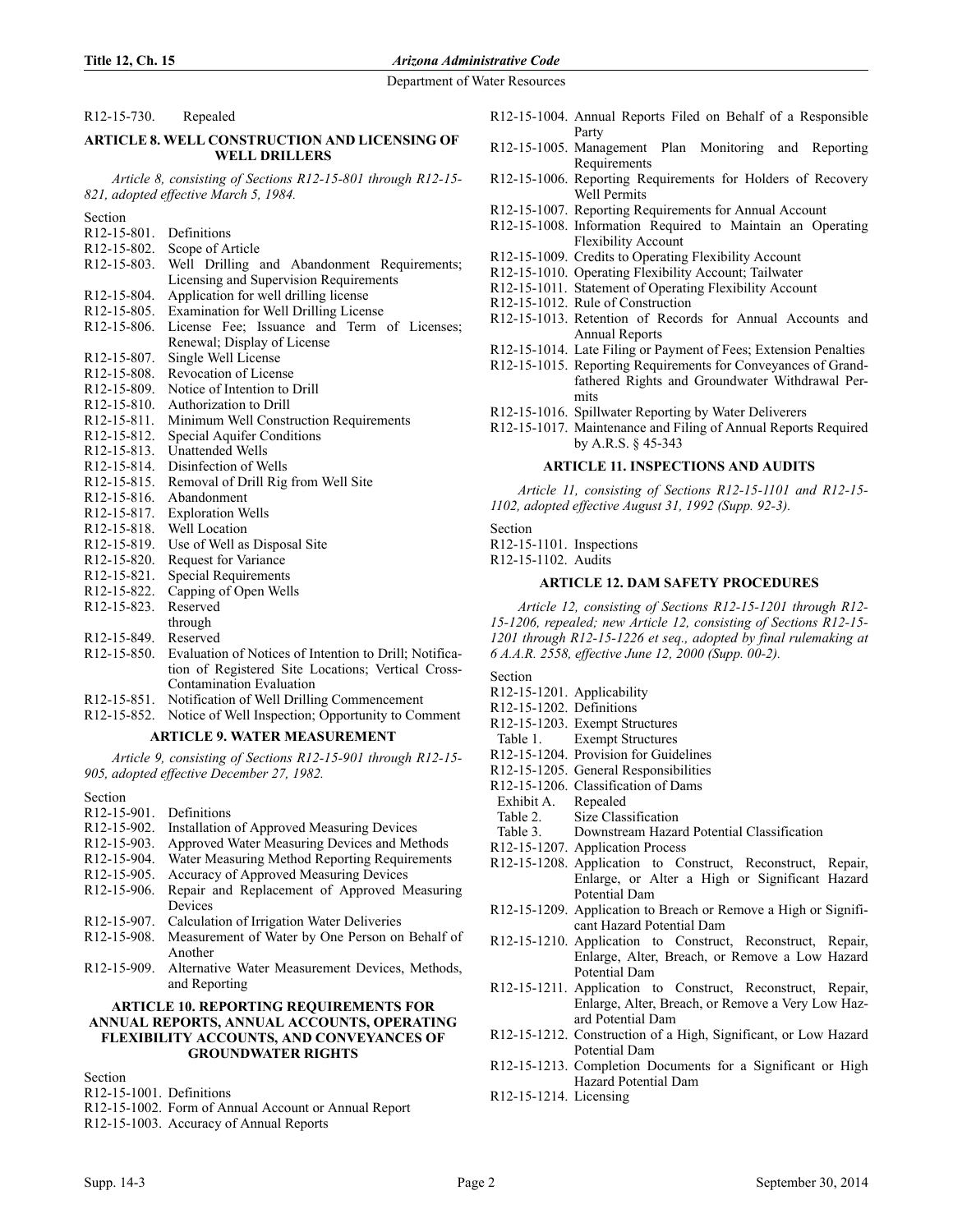- R12-15-1215. Construction Drawings, Construction Specifications, and Engineering Design Report for a High, Significant, or Low Hazard Potential Dam
- R12-15-1216. Design of a High, Significant, or Low Hazard Potential Dam
- Table 4. Inflow Design Flood
- Table 5. Minimum Factors of Safety for Stability
- R12-15-1217. Maintenance and Repair; Emergency Actions
- R12-15-1218. Safe Storage Level
- R12-15-1219. Safety Inspections; Fees
- R12-15-1220. Existing Dams
- R12-15-1221. Emergency Action Plans
- R12-15-1222. Right of Review
- R12-15-1223. Enforcement Authority
- R12-15-1224. Emergency Procedures
- R12-15-1225. Emergency Repairs
- R12-15-1226. Non-Emergency Repairs; Loans and Grants

#### **ARTICLE 13. WELL SPACING REQUIREMENTS; REPLACEMENT WELLS IN APPROXIMATELY THE SAME LOCATION**

*Article 13, consisting of Sections R12-15-1301 through R12- 15-1308, made by final rulemaking at 12 A.A.R. 2193, effective August 7, 2006 (Supp. 06-2).*

- R12-15-1301. Definitions
- R12-15-1302. Well Spacing Requirements Applications to Construct New Wells or Replacement Wells in New Locations Under A.R.S. § 45-599
- R12-15-1303. Well Spacing Requirements Applications for Recovery Well Permits Under A.R.S. § 45-834.01
- R12-15-1304. Well Spacing Requirements Wells Withdrawing Groundwater From the Little Colorado River Plateau Groundwater Basin for Transportation to Another Groundwater Basin Under A.R.S. § 45- 544(B)(1)
- R12-15-1305. Well Spacing Requirements Applications to Use a Well to Withdraw Groundwater for Transportation to an Active Management Area Under A.R.S. § 45-559
- R12-15-1306. Well Spacing Requirements Applications for Water Exchange Permits Under A.R.S. § 45-1041
- R12-15-1307. Well Spacing Requirements Notices of Water Exchange Under A.R.S. § 45-1051
- R12-15-1308. Replacement Wells in Approximately the Same Location

#### **ARTICLE 1. FEES**

# **R12-15-101. Definitions**

In addition to the definitions in A.R.S. §§ 45-101, 45-271, 45-402, 45-511, 45-561, 45-802.01, 45-1001, 45-1201 and R12-15-701, the following definitions apply to this Article:

- 1. "Application" means a written request submitted by an applicant to the Department for the purpose of obtaining a permit, license or other legal authorization issued by the Department.
- 2. "Fiscal year" means the year beginning July 1 and ending June 30.
- 3. "Mileage expenses" means the Department's mileage expenses for travelling to and from a site inspection calculated at the rate set by the Arizona Department of Administration for state travel by motor vehicle.
- "Municipality" means an incorporated city or town.
- 5. "Pre-decision administrative hearing" means an administrative hearing held on an application before the Department makes any decision on the application.
- 6. "Population" means the population according to the most recent United States decennial census.
- 7. "Review hours" means the hours or portions of hours spent by Department employees in reviewing an application and making a decision thereon, including pre-application consultation time in excess of 60 minutes and site inspection time. Only time spent by the program staff members and technical review team members responsible for processing the application shall be included as review hours. Review hours do not include the first 60 minutes of pre-application consultation time, the time spent traveling to and from a site inspection, any time spent on a pre-decision administrative hearing and any time spent on the application after a party appeals the Director's decision on the application pursuant to A.R.S. § 41- 1092.03(B).
- 8. "Site inspection" means an inspection conducted by the Department before issuing a decision on an application or before issuing a decision on whether water may be stored at an underground storage facility.
- 9. "Site inspection time" means time spent on a site inspection. Site inspection time includes the time spent conducting the inspection and the time spent preparing an inspection report following the inspection, but does not include the time spent traveling to and from the inspection.
- 10. "Water resources fund" means the water resources fund established by A.R.S. § 45-117.

## **Historical Note**

New Section made by exempt rulemaking at 16 A.A.R. 1205, effective June 15, 2010 (Supp. 10-2). Amended by exempt rulemaking at 16 A.A.R. 1950, effective September 10, 2010 (Supp. 10-3). Amended by exempt rulemaking at 17 A.A.R. 776, effective April 15, 2011 with an automatic repeal date effective June 4, 2011; new Section made by final rulemaking at 17 A.A.R. 659, effective

June 4, 2011 (Supp. 11-2). Amended by final rulemaking at 18 A.A.R. 203, effective July 1, 2012 (Supp. 12-1).

# **R12-15-102. Fees for Applications and Filings**

- **A.** A person submitting an application or filing to the Department on or after the effective date of this Section shall pay an hourly application fee as provided in R12-15-103 or a fixed application or filing fee as provided in R12-15-104, whichever applies. Fees for applications and filings shall be paid in U.S. dollars by cash, check, cashier's check, money order, or any other method acceptable to the Department.
- **B.** A person with an application or filing pending before the Department prior to the effective date of this Section shall pay the application or filing fees and costs in effect when the application or filing was submitted to the Department.

#### **Historical Note**

New Section made by exempt rulemaking at 16 A.A.R. 1205, effective June 15, 2010 (Supp. 10-2). Amended by exempt rulemaking at 16 A.A.R. 1950, effective September 10, 2010 (Supp. 10-3). Amended by exempt rulemaking at 17 A.A.R. 776, effective April 15, 2011 with an automatic repeal date effective June 4, 2011; new Section made by final rulemaking at 17 A.A.R. 659, effective June 4, 2011 (Supp. 11-2).

#### **R12-15-103. Applications Subject to Hourly Fee; Amount of Fee; Initial Fee; Billing and Payment; Request for Reconsideration of Fee; Past Due Fee**

**A.** The Department shall calculate the fee for an application listed in subsection (B) of this Section by multiplying the number of review hours for the application by an hourly rate of \$118.00,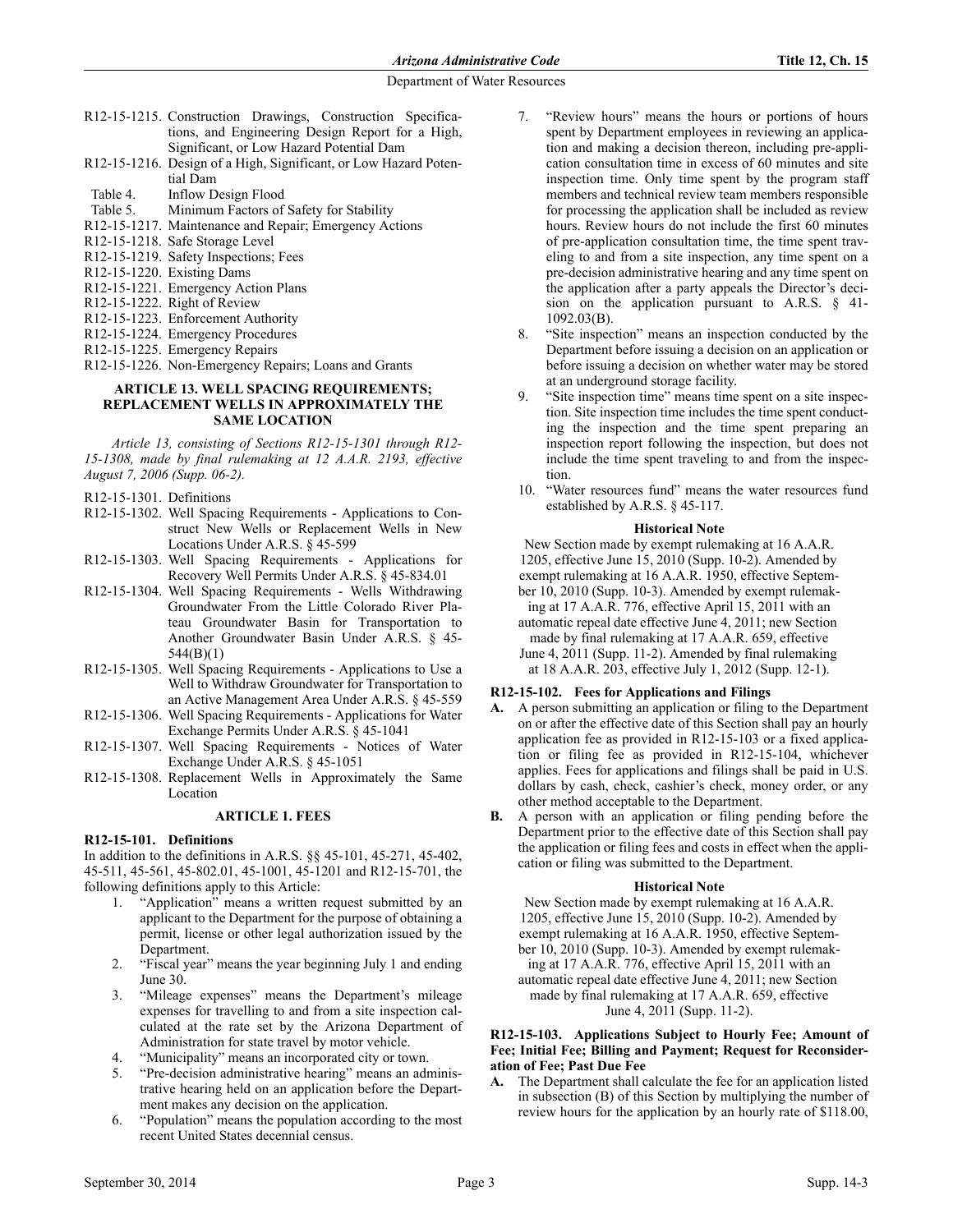## **Title 12, Ch. 15** *Arizona Administrative Code*

#### Department of Water Resources

plus any mileage expenses and the actual cost of mailing or publishing any legal notice of the application.

- **B.** A person submitting an application listed below shall pay an hourly fee for the application, not to exceed the maximum fee shown for the application:
	- 1. Wells:

| <b>Type of Application</b>                                                                                        | <b>Maximum</b><br>Fee |
|-------------------------------------------------------------------------------------------------------------------|-----------------------|
| Variance from well construction require- \$10,000.00<br>ments that has not been pre-approved by<br>the Department |                       |

2. Groundwater:

| <b>Type of Application</b> |                                                                                                                                                                                                                                               | Maximum<br>Fee |
|----------------------------|-----------------------------------------------------------------------------------------------------------------------------------------------------------------------------------------------------------------------------------------------|----------------|
| a.                         | Issuance, renewal or modification of \$10,000.00<br>groundwater withdrawal permit                                                                                                                                                             |                |
| b.                         | Issuance of notice of authority to \$10,000.00<br>irrigate in an irrigation non-expan-<br>sion area                                                                                                                                           |                |
| c.                         | Approval of contract by a city, town \$10,000.00<br>or private water company to supply<br>groundwater to another city, town or<br>private water company pursuant to<br>A.R.S. § 45-492(C)                                                     |                |
| d.                         | Notice of intent to establish new ser- \$10,000.00<br>vice area right by a city, town or pri-<br>vate water company                                                                                                                           |                |
| e.                         | Final petition to establish new ser- \$10,000.00<br>vice area right by a city, town or pri-<br>vate water company                                                                                                                             |                |
| f.                         | Extension of the service area of a $$10,000.00$<br>city, town or private water company<br>to furnish disproportionately large<br>amounts of water to an industrial or<br>other large water user pursuant to<br>A.R.S. § 45-493(A)(2)          |                |
| g.                         | Addition and exclusion of area by \$10,000.00<br>irrigation district pursuant<br>to<br>an<br>A.R.S. § 45-494.01                                                                                                                               |                |
| h.                         | Delivery of groundwater by an irri- \$10,000.00<br>gation district to an industrial user<br>with a general industrial use permit<br>pursuant to A.R.S. $\S$ 45-497( $\overline{B}$ )                                                          |                |
| i.                         | Determination of historically irri- \$10,000.00<br>gated acres or annual transportation<br>allotment for lands in McMullen<br>valley groundwater basin pursuant<br>to A.R.S. § 45-552                                                         |                |
| J.                         | Determination of volume of ground- \$10,000.00<br>water that can be transported from<br>lands in Harquahala irrigation non-<br>expansion area to an initial active<br>management<br>area<br>pursuant<br>to<br>A.R.S. § 45-554                 |                |
| k.                         | Determination of historically irri- \$10,000.00<br>gated acres or annual transportation<br>allotment for lands in the Big Chino<br>$\sigma$ f<br>the<br>Verde<br>sub-basin<br>River<br>groundwater basin<br>pursuant<br>to<br>A.R.S. § 45-555 |                |

| l. | Permit to transport groundwater \$10,000.00<br>away from the Yuma groundwater<br>basin pursuant to A.R.S. $\S$ 45-547 |  |
|----|-----------------------------------------------------------------------------------------------------------------------|--|
| m. | Drought emergency groundwater \$10,000.00<br>transfer away from a groundwater<br>basin outside of an active manage-   |  |

# 3. Grandfathered Rights: ment area

| <b>Type of Application</b> |                                                                                                                                                                                                 | Maximum<br>Fee |
|----------------------------|-------------------------------------------------------------------------------------------------------------------------------------------------------------------------------------------------|----------------|
| a.                         | Type 1 non-irrigation grandfathered \$10,000.00<br>right for land retired from irrigation<br>after date of designation of active<br>management area pursuant<br>to<br>A.R.S. § 45-469 or 45-472 |                |
| b.                         | Restoration of retired irrigation \$10,000.00<br>grandfathered right pursuant to<br>A.R.S. § 45-469( $\check{O}$ )                                                                              |                |

4. Substitution of Acres:

| <b>Type of Application</b> |                                                                                                                                                                                   | Maximum<br>Fee |
|----------------------------|-----------------------------------------------------------------------------------------------------------------------------------------------------------------------------------|----------------|
| a.                         | Substitution of flood damaged acres \$10,000.00<br>in an active management area or an<br>irrigation non-expansion area                                                            |                |
| b.                         | Substitution of acres to eliminate \$10,000.00<br>limiting condition impeding effi-<br>cient irrigation in an active manage-<br>ment area or an irrigation non-<br>expansion area |                |
| C.                         | Substitution of acres to allow irriga- \$10,000.00<br>tion with Central Arizona Project<br>water in an active management area                                                     |                |

| Lakes: |
|--------|
|        |

| <b>Type of Application</b> |                                                                                                                | Maximum<br>Fee |
|----------------------------|----------------------------------------------------------------------------------------------------------------|----------------|
| a.                         | Permit to fill body of water with \$10,000.00<br>poor quality water pursuant to<br>A.R.S. $\hat{\S}$ 45-132(C) |                |
| b.                         | Permit for interim water use in a $$10,000.00$<br>body of water                                                |                |
| c.                         | Temporary emergency permit for \$10,000.00<br>use of surface water or groundwater<br>in a body of water        |                |

6. Water Exchange:

|    | <b>Type of Application</b>                                                                                      | <b>Maximum</b><br>Fee |
|----|-----------------------------------------------------------------------------------------------------------------|-----------------------|
| a. | Issuance, renewal or modification of \$10,000.00<br>water exchange permit                                       |                       |
| b. | Notice of water exchange for which \$10,000.00<br>approval is required pursuant to<br>A.R.S. $\S$ 45-1052(6)(b) |                       |

7. Water Exportation:

| <b>Type of Application</b>                                      | <b>Maximum</b><br>Fee |  |
|-----------------------------------------------------------------|-----------------------|--|
| Permit to transport water from this state $\frac{1}{25,000.00}$ |                       |  |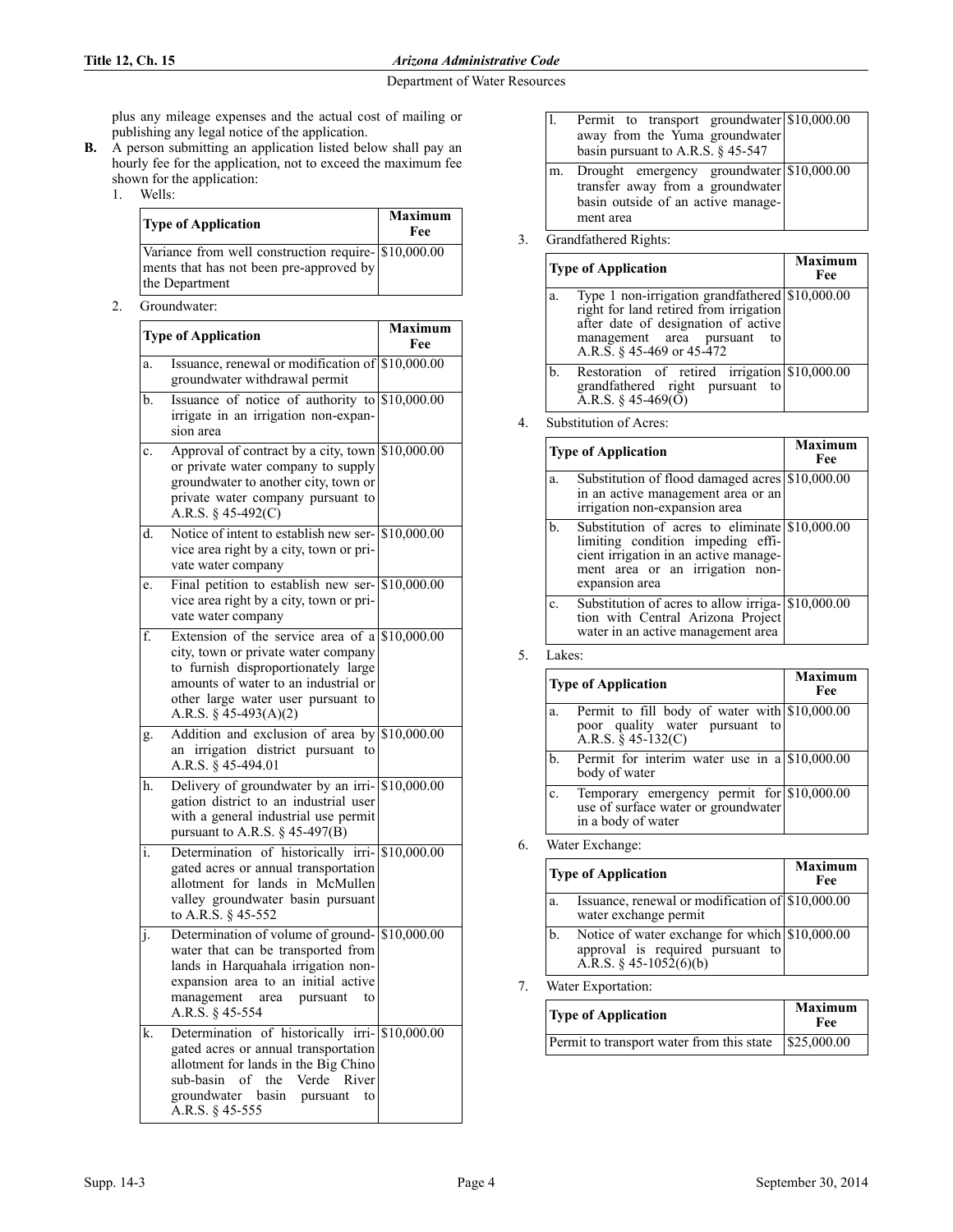8. Underground Water Storage, Savings and Replenishment:

| <b>Type of Application</b> |                                                                                                 | Maximum<br>Fee |  |
|----------------------------|-------------------------------------------------------------------------------------------------|----------------|--|
| a.                         | Issuance, renewal or modification of \$25,000.00<br>an underground storage facility per-<br>mit |                |  |
| b.                         | Issuance, renewal or modification of \$10,000.00<br>a groundwater savings facility per-<br>mıt  |                |  |
| $\mathbf{c}$ .             | Issuance, renewal or modification of \$10,000.00<br>a water storage permit                      |                |  |
| d.                         | Recovery well permit, including an \$10,000.00<br>emergency temporary recovery well<br>permit   |                |  |

|                | <b>Type of Application</b>                                                                                                                  | <b>Maximum</b><br>Fee |
|----------------|---------------------------------------------------------------------------------------------------------------------------------------------|-----------------------|
| a.             | Physical availability determination                                                                                                         | \$10,000.00           |
| b.             | Analysis of assured or adequate<br>water supply                                                                                             | \$10,000.00           |
| c.             | Renewal of analysis of assured or $$10,000.00$<br>adequate water supply                                                                     |                       |
| d.             | Certificate of assured water supply                                                                                                         | \$10,000.00           |
| e.             | Issuance or modification of designa-<br>tion of assured water supply                                                                        | \$35,000.00           |
| f.             | Issuance or modification of designa-<br>tion of adequate water supply                                                                       | \$25,000.00           |
| g.             | Water report (outside an AMA)                                                                                                               | \$10,000.00           |
| h.             | Assignment of Type A certificate of \$5,000.00<br>assured water supply                                                                      |                       |
| i.             | Assignment of Type B certificate of \$5,000.00<br>assured water supply                                                                      |                       |
| j.             | Classification of Type A certificate \$10,000.00<br>of assured water supply pursuant to<br>R <sub>12</sub> -15-707                          |                       |
| k.             | Review of revised plat to determine \$10,000.00<br>whether changes are material                                                             |                       |
| $\mathbf{1}$ . | New certificate of assured water \$10,000.00<br>supply pursuant to $R12-15-704(G)$                                                          |                       |
| m.             | Letter stating that owner is not $$10,000.00$<br>required to obtain a certificate of<br>assured water supply pursuant to<br>$R12-15-704(M)$ |                       |

10. Surface Water:

|                | <b>Type of Application</b>                                                                                                                                                                              | Maximum<br>Fee |
|----------------|---------------------------------------------------------------------------------------------------------------------------------------------------------------------------------------------------------|----------------|
| a.             | Permit to appropriate public water                                                                                                                                                                      | \$10,000.00    |
| b.             | Certificate of water right                                                                                                                                                                              | \$10,000.00    |
| $\mathbf{c}$ . | Primary reservoir permit or second-<br>ary reservoir permit                                                                                                                                             | \$10,000.00    |
| d.             | Change in use of water                                                                                                                                                                                  | \$10,000.00    |
| e.             | Severance and transfer of water \$25,000.00<br>right to land that is not within the<br>same parcel or farm unit as the cur-<br>rent use, or that includes a change in<br>water source, use or ownership |                |

|    | Severance and transfer of water \$2,500.00<br>right to land that is within the same<br>parcel or farm unit as the current use<br>and that does not include a change<br>in water source, use or ownership |  |
|----|----------------------------------------------------------------------------------------------------------------------------------------------------------------------------------------------------------|--|
| g. | Request for extension of time to $$10,000.00$<br>complete construction                                                                                                                                   |  |

- **C.** A person filing an application that is subject to an hourly fee shall submit an initial fee at the time the application is submitted to the Department. The initial fee for applications described in subsections  $(B)(7)$ ,  $(B)(8)(a)$ ,  $(B)(9)(e)$ ,  $(f)$  and (B)(10)(e) of this Section shall be \$2,000.00. The initial fee for all other applications shall be \$1,000.00. If requested by the applicant, the Department may set a lower initial fee if the Department estimates that the total application fee will be less than the initial fee specified in this subsection. The Department shall not accept an application for which an initial fee is required under this subsection unless the initial fee is included with the application.
- **D.** The Department shall bill the applicant for processing the application no more than monthly, but at least quarterly. Each bill shall contain the following information for the billing period:
	- 1. The number of review hours accrued by activity and subactivity code during the billing period, the date of each activity, a description of each activity and the effective hourly rate for all activities;
	- 2. A description and amount of any mileage expenses charged for the application;
	- 3. A description and amount of the cost of mailing or publishing any legal notice of the application or notice of a pre-decision administrative hearing on the application; and
	- The total fees paid to date, the total fees due for the billing period, the date when the fees are payable, which shall be at least 60 days after the date of the bill, and the maximum fee for the application.
- **E.** A bill for hourly fees becomes past due if the applicant does not pay the bill in full by the due date specified in the bill, unless the applicant submits a timely request for reconsideration of the bill pursuant to subsection (G) of this Section. If the applicant submits a timely request for reconsideration of the bill, the bill becomes past due if the applicant does not pay the amount due under the Director's decision on the request by the date specified in the decision. If a bill for hourly fees becomes past due, the following shall apply:
	- 1. The applicable review time-frame shall be suspended from the date the bill became past due until the applicant pays the bill in full or the application is denied under subsection  $(E)(2)$  of this Section, whichever applies.
	- 2. The Department shall suspend its review of the application and send a written notice to the applicant that the bill is past due. If the applicant does not pay the outstanding bill by the date specified in the notice, which shall be at least 35 days from the date of the notice, the application shall be denied.
- **F.** After the Department makes a determination whether to grant or deny the application, or when an applicant withdraws the application, the Department shall prepare and send to the applicant a final itemized billing statement for the application fee.
	- 1. If the total fee exceeds the amount of the initial fee paid plus all other payments made to date, the applicant shall pay the balance, up to the maximum fee for the application, plus any mileage expenses and the actual cost of mailing or publishing any legal notice of the application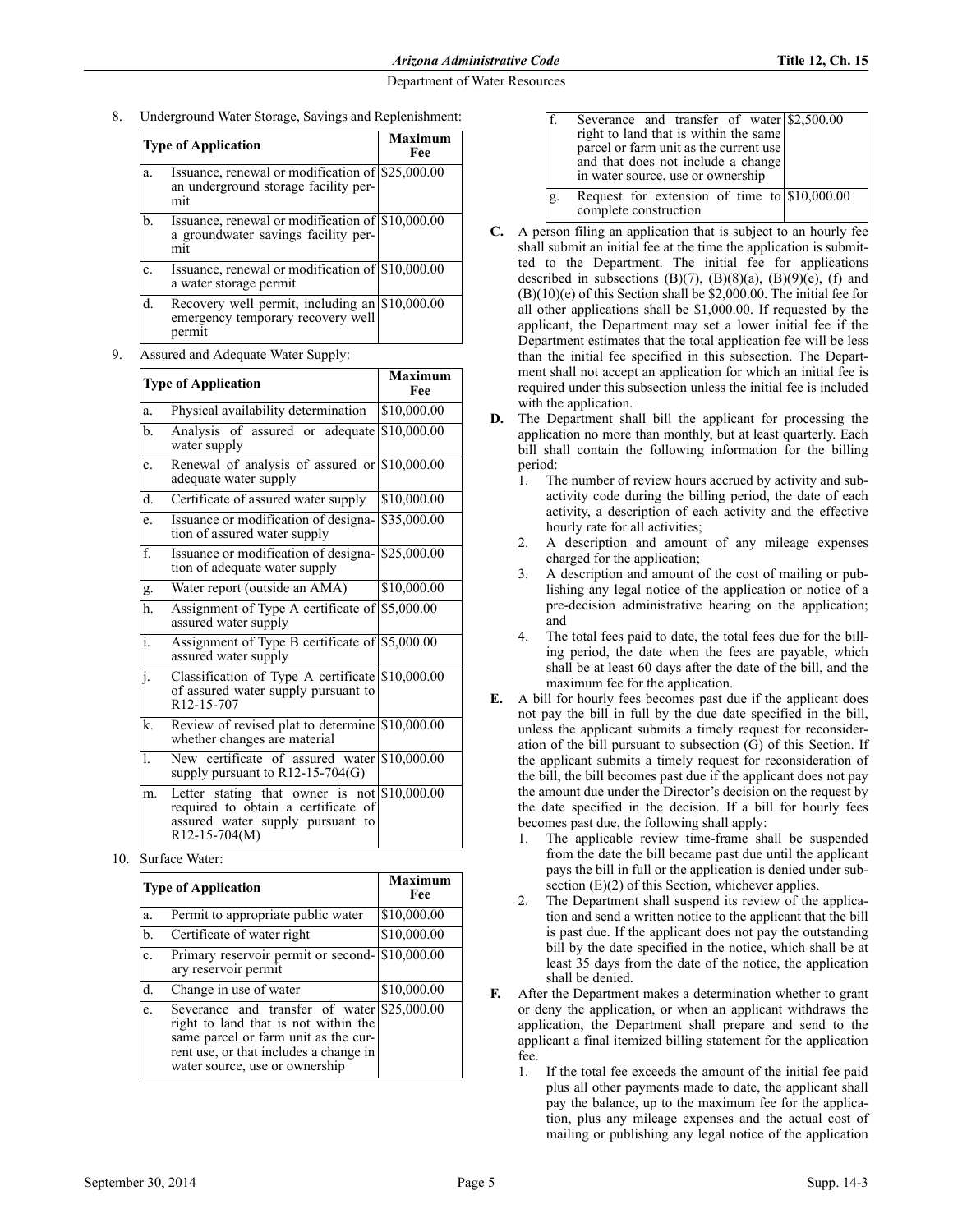or notice of a pre-decision administrative hearing on the application, by the date specified in the statement, unless the applicant submits a timely request for reconsideration of the bill pursuant to subsection (G) of this Section. The statement shall specify a date, at least 60 days from the date of the statement, by which the applicant must pay the bill. If the applicant submits a timely request for reconsideration of the bill, the applicant shall pay the amount due under the Director's decision on the request by the date specified in the decision. The Department shall not release the final permit or approval until the final bill is paid in full.

- If the total fee is less than the initial fee plus all other payments made to date, the Department shall refund the difference to the applicant within 35 days of the date of the statement.
- **G.** An applicant may seek reconsideration of a bill for hourly fees by filing a written request for reconsideration with the Director. The request shall specify, in detail, why the bill is in dispute and shall include any supporting documentation. The written request for reconsideration shall be delivered to the Director in person, by mail, or by facsimile on or before the payment due date. The Director shall make a final decision on the request for reconsideration of the bill and mail a final written decision to the person within 20 business days after the date the Director receives the written request. The decision shall specify a date, at least 35 days from the date of the decision, by which the applicant must pay the bill. The Director may reduce the amount of any fees billed under this Section if the Director determines that the number of review hours or mileage expenses billed to the applicant was incorrect or that time spent by the Department to review the application and make a decision thereon was not necessary or advisable.
- **H.** If a person receives a bill under this Section and the bill becomes past due under subsection (E) or (F) of this Section, the Department shall not accept for filing any other application by that person until the person pays the past due amount in  $f<sub>1</sub>11$

#### **Historical Note**

New Section made by exempt rulemaking at 16 A.A.R. 1205, effective June 15, 2010 (Supp. 10-2). Amended by exempt rulemaking at 16 A.A.R. 1950, effective September 10, 2010 (Supp. 10-3). Amended by exempt rulemaking at 17 A.A.R. 776, effective April 15, 2011 with an automatic repeal date effective June 4, 2011; new Section made by final rulemaking at 17 A.A.R. 659, effective June 4, 2011 (Supp. 11-2).

**R12-15-104. Applications and Filings Subject to Fixed Fee; Fixed Fee Schedule; Mileage Expenses; Costs for Legal Notices**

- **A.** The Department shall not accept or take action on the following applications and filings unless the fee shown for the application or filing is paid at the time the application or filing is submitted:
	- 1. Wells:

|                | <b>Type of Application or Filing</b>                                      | Fee                 |
|----------------|---------------------------------------------------------------------------|---------------------|
| a.             | Late registration of well                                                 | \$60.00             |
| $b$            | Well driller's license                                                    | \$50.00             |
| $\mathbf{c}$ . | Re-issuance, renewal, or amend-1\$50.00<br>ment of well driller's license |                     |
| d.             | Re-activation of expired well \$50.00<br>driller's license                |                     |
| e.             | Well assignment                                                           | \$30.00<br>per well |

| $f_{\cdot}$ | Notice of intention to abandon a \$150.00<br>well                                                                                                                                                                                                                                                    |                                                  |
|-------------|------------------------------------------------------------------------------------------------------------------------------------------------------------------------------------------------------------------------------------------------------------------------------------------------------|--------------------------------------------------|
| g.          | Notice of intention to drill a well \$150.00<br>other than a well described in sub-<br>section $(A)(1)(h)$ of this Section                                                                                                                                                                           |                                                  |
| h.          | Notice of intention to drill a well \$100.00<br>that will not be located in an active<br>management area or irrigation non-<br>expansion area, that will be used<br>solely for domestic purposes and<br>that will have a pump with a maxi-<br>mum capacity of not more than 35<br>gallons per minute |                                                  |
| i.          | Re-issuance of drill card                                                                                                                                                                                                                                                                            | \$120.00                                         |
| i.          | Permit to drill non-exempt well in \$150.00<br>an active management area                                                                                                                                                                                                                             | application<br>fee plus<br>\$30.00<br>permit fee |

Groundwater:

|    | Type of Application or Filing                                                                      | Fee |
|----|----------------------------------------------------------------------------------------------------|-----|
| a. | Conveyance of farm's flexibility \$250.00<br>account balance                                       |     |
| b. | Conveyance of notice of authority to \$500.00<br>irrigate in an irrigation non-expan-<br>sion area |     |
| c. | Conveyance of groundwater with-1\$500.00<br>drawal permit                                          |     |

3. Grandfathered rights:

|              | <b>Type of Application</b>                                                                                                                                                                                                                                                      | Fee |
|--------------|---------------------------------------------------------------------------------------------------------------------------------------------------------------------------------------------------------------------------------------------------------------------------------|-----|
| a.           | Late application for certificate of $$100.00$<br>grandfathered right                                                                                                                                                                                                            |     |
| $\mathbf{b}$ | Conveyance of certificate of grand-1\$500.00<br>fathered right                                                                                                                                                                                                                  |     |
| c.           | Issuance of revised certificate of \$120.00<br>grandfathered right following partial<br>extinguishment of grandfathered<br>right for assured water supply extin-<br>guishment credits                                                                                           |     |
| d.           | Revised certificate of Type 2 non- \$250.00<br>irrigation grandfathered right<br>to<br>reflect new or additional points of<br>withdrawal or the deletion of a point<br>of withdrawal                                                                                            |     |
| e.           | Approval of development plan to $\frac{$500.00}{500.00}$<br>retire irrigation grandfathered right<br>for a Type 1 non-irrigation grandfa-<br>thered right                                                                                                                       |     |
| f.           | Re-issuance of certificate of grand- \$120.00<br>fathered right to reflect a change in<br>family circumstances or a transfer of<br>the right from the rightholder to a<br>trust in which the rightholder is a<br>beneficiary or from a trust to a bene-<br>ficiary of the trust |     |

Underground water storage, savings and replenishment:

|    | <b>Type of Application or Filing</b>                | Fee |
|----|-----------------------------------------------------|-----|
| a. | Conveyance of storage facility per- \$500.00<br>mit |     |
|    | Conveyance of water storage permit \$500.00         |     |
| c. | Assignment of long-term storage \$250.00<br>credits |     |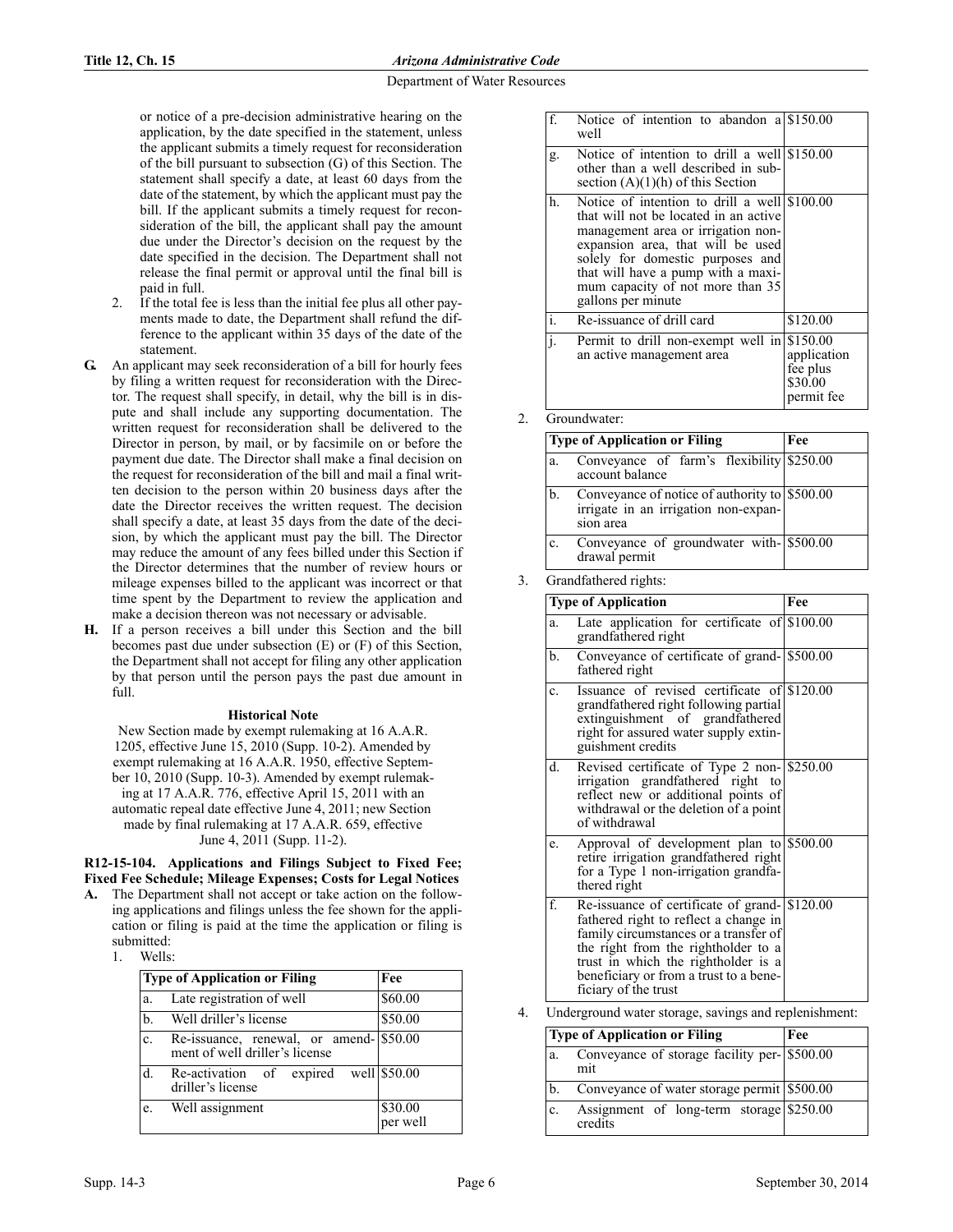5. Assured water supply:

| <b>Type of Application or Filing</b>                                               |         |  |                                       | Fee |
|------------------------------------------------------------------------------------|---------|--|---------------------------------------|-----|
| Extinguishment of grandfathered \$250.00<br>a.<br>right for extinguishment credits |         |  |                                       |     |
| b.                                                                                 | credits |  | Conveyance of extinguishment \$250.00 |     |

Surface water:

|    | <b>Type of Application or Filing</b>                                                                                                      | Fee |
|----|-------------------------------------------------------------------------------------------------------------------------------------------|-----|
| a. | Re-issuance of a surface water per-1\$120.00<br>mit or certificate (not associated<br>with an assignment of the permit or<br>certificate) |     |
| b. | Claim of water right for a stockpond \$10.00<br>pursuant to A.R.S. $\&$ 45-273                                                            |     |
| c. | Statement of claim for a water right \$5.00<br>pursuant to A.R.S. $\S$ 45-183                                                             |     |
| d. | Assignment of application, permit, \$75.00<br>certificate or statement of claim                                                           |     |
| e. | Certification of water right for $a\$ \$120.00<br>stockpond pursuant to A.R.S. $\S$ 45-<br>275                                            |     |

7. Dams:

| <b>Type of Application</b>                                                                                               | Fee      |
|--------------------------------------------------------------------------------------------------------------------------|----------|
| Approval of plans for construction, 2 percent of<br>enlargement, repair, alteration or removal the total proj-<br>of dam | ect cost |

8. Water Exchange:

| <b>Type of Filing</b>                                                                                              | Fee |
|--------------------------------------------------------------------------------------------------------------------|-----|
| Notice of water exchange that does not \$500.00<br>require approval pursuant to A.R.S. § 45-<br>$10\bar{5}2(6)(b)$ |     |

9. Weather modification:

|                | <b>Type of Application</b>                                             | Fee |
|----------------|------------------------------------------------------------------------|-----|
| a.             | License for weather control or cloud \$100.00<br>modification          |     |
| b <sub>1</sub> | Equipment license for weather con-810.00<br>trol or cloud modification |     |

**B.** In addition to the application or filing fee listed in subsection (A) of this Section, an applicant shall pay any mileage expenses and the actual cost of mailing or publishing any legal notice of the application.

# **Historical Note**

New Section made by exempt rulemaking at 16 A.A.R. 1205, effective June 15, 2010 (Supp. 10-2). Amended by exempt rulemaking at 16 A.A.R. 1950, effective September 10, 2010 (Supp. 10-3). Amended by exempt rulemaking at 17 A.A.R. 776, effective April 15, 2011 with an automatic repeal date effective June 4, 2011; new Section made by final rulemaking at 17 A.A.R. 659, effective June 4, 2011 (Supp. 11-2).

## **R12-15-105. Fee for Dam Safety Inspection; Fee for Review of Dam Safety Inspection Report**

**A.** The owner of a high or significant hazard potential dam shall pay a fee for the Department's dam safety inspection pursuant to R12-15-1219(A). The fee shall be based on the total crest length of the dam plus appurtenant embankments and saddle dikes, as follows:

| Length (feet)                                  | Fee                    |
|------------------------------------------------|------------------------|
| $0$ up to and including $500$                  | \$2,000.00             |
| More than 500 up to and including 1,000        | $$2,200.\overline{00}$ |
| More than $1,000$ up to and including $2,000$  | \$2,400.00             |
| More than $2,000$ up to and including $4,000$  | \$2,600.00             |
| More than $4,000$ up to and including $8,000$  | \$3,000.00             |
| More than $8,000$ up to and including $16,000$ | \$3,400.00             |
| More than 16,000 up to and including 32,000    | \$3,800.00             |
| More than 32,000                               | \$4,200.00             |

- **B.** The owner of a low or very low hazard potential dam shall pay a fee for the Department's dam safety inspection pursuant to R12-15-1219(A). The fee shall be \$1,000.00.
- **C.** After conducting a dam safety inspection pursuant to R12-15- 1219(A), the Director shall send to the dam owner a bill for the fee required by subsection (A) or (B) of this Section. The dam owner shall pay the fee by the date specified in the bill, which shall be at least 35 days from the date of the bill. Failure by a dam owner to pay a fee required by subsection (A) or (B) of this Section shall be considered a violation of R12-15-1219.
- **D.** The owner of a dam who submits a dam safety inspection report pursuant to R12-15-1219(E) shall pay a fee of \$750.00. The Department shall not accept a dam safety inspection report unless the fee is submitted with the report.

# **Historical Note**

New Section made by exempt rulemaking at 16 A.A.R. 1205, effective June 15, 2010 (Supp. 10-2). Amended by exempt rulemaking at 16 A.A.R. 1950, effective September 10, 2010 (Supp. 10-3). Amended by exempt rulemaking at 17 A.A.R. 776, effective April 15, 2011 with an automatic repeal date effective June 4, 2011; new Section made by final rulemaking at 17 A.A.R. 659, effective June 4, 2011 (Supp. 11-2).

# **R12-15-106. Fee for Well Capping**

The owner of a well that is capped by the Department pursuant to A.R.S. § 45-594(C) shall pay to the Department a fee of \$300.00, plus actual expenses over \$300.00. After capping an open well, the Department shall send the owner of the well a bill for the fee under this Section. The owner of the well shall pay the fee by the date specified in the bill, which shall be at least 35 days after the date of the bill.

# **Historical Note**

New Section made by exempt rulemaking at 16 A.A.R. 1205, effective June 15, 2010 (Supp. 10-2). Amended by exempt rulemaking at 16 A.A.R. 1950, effective September 10, 2010 (Supp. 10-3). Amended by exempt rulemaking at 17 A.A.R. 776, effective April 15, 2011 with an automatic repeal date effective June 4, 2011; new Section made by final rulemaking at 17 A.A.R. 659, effective June 4, 2011 (Supp. 11-2).

# **R12-15-107. Municipality Fee**

- **A.** Each municipality in this state shall pay a fee to the Department each fiscal year in the amount calculated by the Director pursuant to subsection (B). The fee shall be paid by the dates specified in subsection (E).
- **B.** The Director shall calculate a municipality's fee for a fiscal year as follows:
	- 1. Determine the total amount of fees the Director will assess and collect from all municipalities during the fiscal year as follows: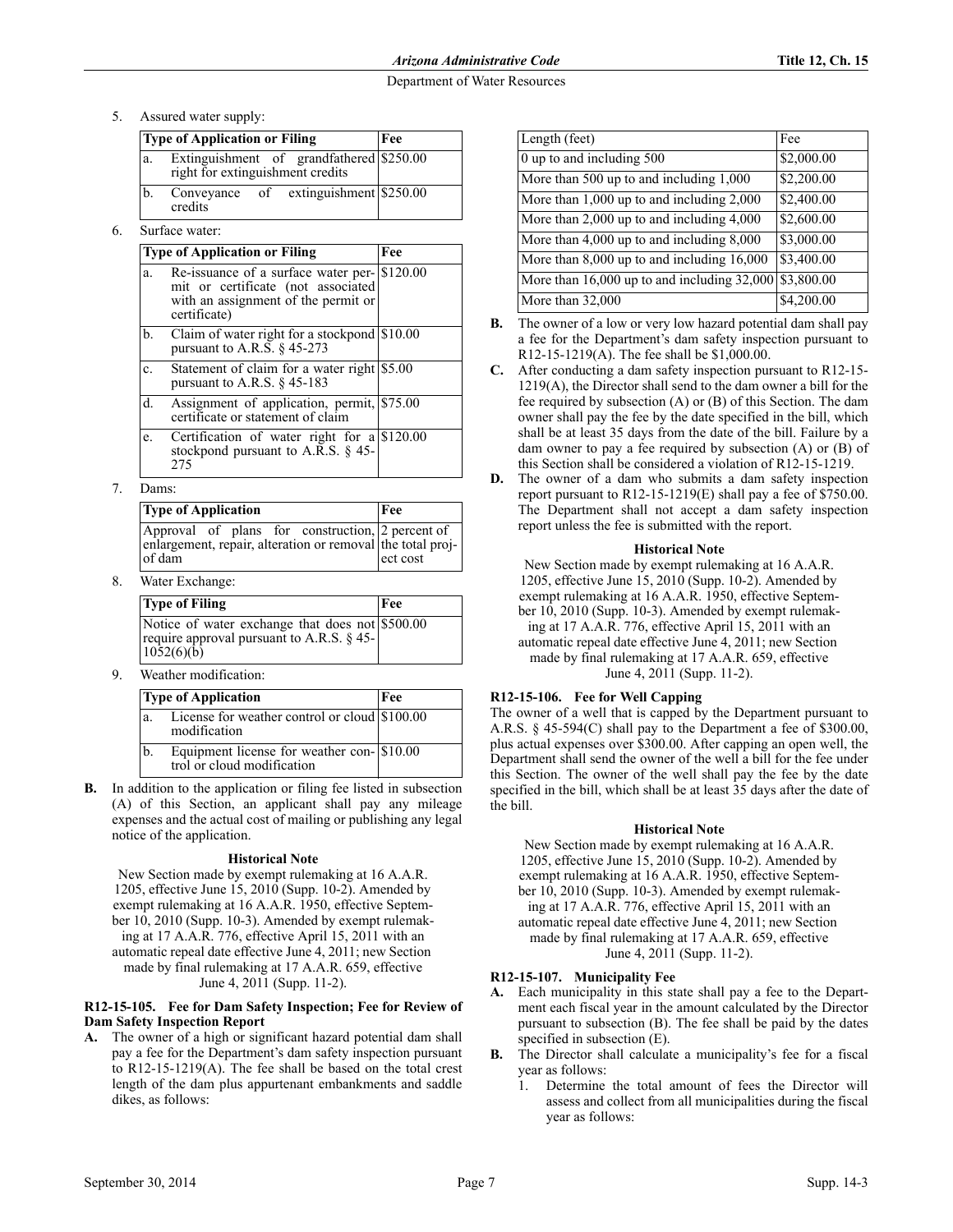- a. Determine the maximum total amount of fees the Director may assess and collect from all municipalities during the fiscal year pursuant to A.R.S. § 45- 118 consistent with legislative intent. Unless the legislature expresses its intent otherwise in statute or session law, this amount shall be \$7,000,000.
- b. Reduce the amount determined in subsection  $(B)(1)(a)$  by the amount of unobligated monies in the water resources fund at the beginning of the fiscal year, except that:
	- i. If the Director determines that such a reduction likely would prevent the Department from using all the monies appropriated to it from the water resources fund for the fiscal year, the Director may decrease the amount of the reduction or make no reduction, as appropriate, to allow the Department to use all the monies appropriated to it from the fund.
	- ii. If the Director determines such a reduction likely would result in an excessive accumulation of unobligated monies in the water resources fund at the end of the fiscal year, the Director may increase the amount of the reduction.
- 2. Determine the ratio, expressed as a percentage, that the municipality's population bears to the total population of all municipalities in the state by dividing the municipality's population by the total population of all municipalities in the state.
- 3. Multiply the amount from subsection (B)(1) by the percentage calculated in subsection (B)(2). The result is the municipality's fee for the fiscal year.
- **C.** By July 15 of each fiscal year, the Director shall mail to each municipality a notice of the municipality's fee for that fiscal year as calculated pursuant to subsection (B), including the manner in which the fee was calculated. The notice shall be mailed to the municipality's city or town manager or city or town attorney.
- **D.** A municipality may seek review of the calculation of its fee by filing a written request for review with the Director within 15 calendar days after receipt of the initial notice of the fee given by the Director under subsection (C). Review shall be limited to whether the Director's calculation of the fee contains a mathematical, clerical or typographical error. The Director shall make a final decision on a request for review and mail a final written decision to the municipality requesting the review within 10 calendar days after the date the Director receives the written request. The Director's final written decision shall state the municipality's fee following review.
- **E.** A municipality shall pay at least one-half of its fee for a fiscal year by August 15 of that fiscal year and any remaining portion of the fee by January 15 of the fiscal year. If the due date for a payment falls on a weekend, the payment is due on the next business day.

# **Historical Note**

New Section made by exempt rulemaking at 16 A.A.R. 1205, effective June 15, 2010 (Supp. 10-2). Amended by exempt rulemaking at 16 A.A.R. 1950, effective September 10, 2010 (Supp. 10-3). Amended by exempt rulemaking at 17 A.A.R. 776, effective April 15, 2011 with an

- automatic repeal date effective June 4, 2011 (Supp. 11-2). New Section made by exempt rulemaking at 17 A.A.R.
- 1769, effective August 10, 2011 with an automatic repeal date effective July 1, 2012 (Supp. 11-3). New Section made by final rulemaking at 18 A.A.R. 203, effective

|  |  |  | July 1, 2012 (Supp. 12-1). |  |
|--|--|--|----------------------------|--|
|--|--|--|----------------------------|--|

| R12-15-108. Reserved |         |
|----------------------|---------|
|                      | through |
| R12-15-150. Reserved |         |

- 
- **R12-15-151. Repealed**

## **Historical Note**

Adopted effective October 8, 1982 (Supp. 82-5). Amended effective June 29, 1994 (Supp. 94-2). Amended effective March 3, 1995 (Supp. 95-1). Amended by final rulemaking at 11 A.A.R. 5395, effective February 4, 2006 (Supp. 05-4). Amended by final rulemaking at 13 A.A.R. 3022, effective October 6, 2007 (Supp. 07-3). Section repealed by exempt rulemaking at 16 A.A.R. 1205, effective June 15, 2010 (Supp. 10-2). New Section made by exempt rulemaking at 16 A.A.R. 1950, effective September 10, 2010 (Supp. 10-3). Section repealed by final rulemaking at 17 A.A.R. 659, effective June 4, 2011 (Supp. 11-2).

# **R12-15-152. Expired**

#### **Historical Note**

Adopted effective October 8, 1982 (Supp. 82-5). Section expired under A.R.S. § 41-1056(E) at 13 A.A.R. 1647, effective May 31, 2006 (Supp. 07-2).

## **ARTICLE 2. PROCEDURAL RULES**

## **R12-15-201. Expired**

## **Historical Note**

Adopted effective June 13, 1984 (Supp. 84-3). The reference to R12-14-223 in subsection (C) corrected to read R12-15-223 (Supp. 93-1). Section expired under A.R.S. § 41-1056(E) at 7 A.A.R. 2159, effective February 28, 2001 (Supp. 01-2).

# **R12-15-202. Expired**

#### **Historical Note**

Adopted effective June 13, 1984 (Supp. 84-3). Section expired under A.R.S. § 41-1056(E) at 7 A.A.R. 2159, effective February 28, 2001 (Supp. 01-2).

#### **R12-15-203. Expired**

# **Historical Note**

Adopted effective June 13, 1984 (Supp. 84-3). Section expired under A.R.S. § 41-1056(E) at 7 A.A.R. 2159, effective February 28, 2001 (Supp. 01-2).

#### **R12-15-204. Expired**

#### **Historical Note**

Adopted effective June 13, 1984 (Supp. 84-3). Section expired under A.R.S. § 41-1056(E) at 7 A.A.R. 2159, effective February 28, 2001 (Supp. 01-2).

# **R12-15-205. Expired**

#### **Historical Note**

Adopted effective June 13, 1984 (Supp. 84-3). Section expired under A.R.S. § 41-1056(E) at 7 A.A.R. 2159, effective February 28, 2001 (Supp. 01-2).

# **R12-15-206. Expired**

#### **Historical Note**

Adopted effective June 13, 1984 (Supp. 84-3). Section expired under A.R.S. § 41-1056(E) at 7 A.A.R. 2159, effective February 28, 2001 (Supp. 01-2).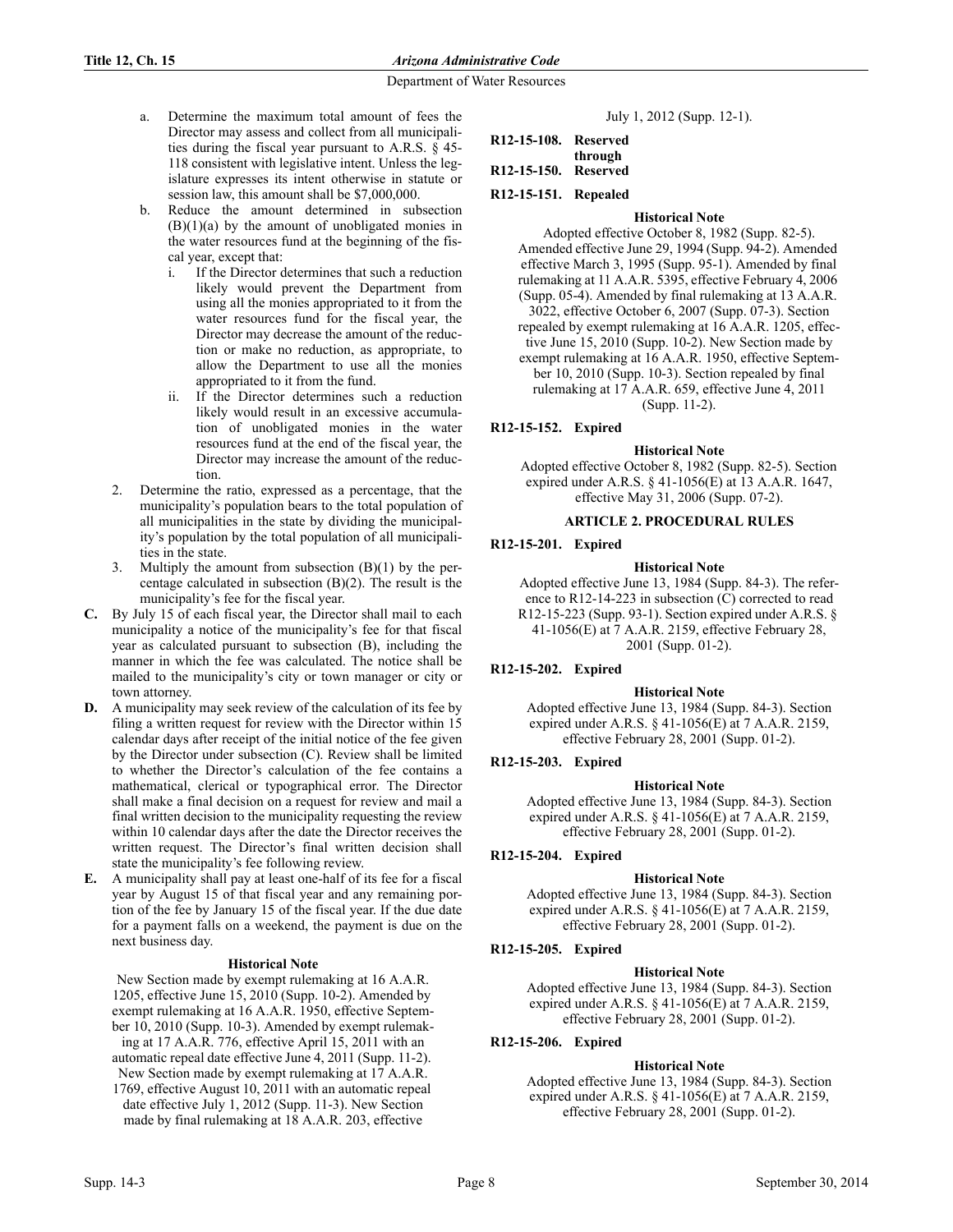# **R12-15-207. Correction of Clerical Mistakes**

Upon a motion or on the initiative of the Director, the Director may correct clerical mistakes in decisions, orders, rulings, any process issued by the Department, or other parts of the record, and errors in the record arising from oversight or omission. The Director shall give all parties and the Chief Counsel notice of any corrections made pursuant to this Section.

#### **Historical Note**

Adopted effective June 13, 1984 (Supp. 84-3). Amended by final rulemaking at 13 A.A.R. 3022, effective October 6, 2007 (Supp. 07-3).

#### **R12-15-208. Expired**

#### **Historical Note**

Adopted effective June 13, 1984 (Supp. 84-3). Section expired under A.R.S. § 41-1056(E) at 7 A.A.R. 2159, effective February 28, 2001 (Supp. 01-2).

#### **R12-15-209. Expired**

#### **Historical Note**

Adopted effective June 13, 1984 (Supp. 84-3). Section expired under A.R.S. § 41-1056(E) at 7 A.A.R. 2159, effective February 28, 2001 (Supp. 01-2).

#### **R12-15-210. Expired**

#### **Historical Note**

Adopted effective June 13, 1984 (Supp. 84-3). Section expired under A.R.S. § 41-1056(E) at 7 A.A.R. 2159, effective February 28, 2001 (Supp. 01-2).

#### **R12-15-211. Expired**

#### **Historical Note**

Adopted effective June 13, 1984 (Supp. 84-3). Section expired under A.R.S. § 41-1056(E) at 7 A.A.R. 2159, effective February 28, 2001 (Supp. 01-2).

#### **R12-15-212. Expired**

#### **Historical Note**

Adopted effective June 13, 1984 (Supp. 84-3). Section expired under A.R.S. § 41-1056(E) at 7 A.A.R. 2159, effective February 28, 2001 (Supp. 01-2).

## **R12-15-213. Expired**

#### **Historical Note**

Adopted effective June 13, 1984 (Supp. 84-3). Section expired under A.R.S. § 41-1056(E) at 7 A.A.R. 2159, effective February 28, 2001 (Supp. 01-2).

# **R12-15-214. Expired**

#### **Historical Note**

Adopted effective June 13, 1984 (Supp. 84-3). Section expired under A.R.S. § 41-1056(E) at 7 A.A.R. 2159, effective February 28, 2001 (Supp. 01-2).

# **R12-15-215. Expired**

#### **Historical Note**

Adopted effective June 13, 1984 (Supp. 84-3). Section number corrected (Supp. 93-1). Section expired under A.R.S. § 41-1056(E) at 7 A.A.R. 2159, effective February 28, 2001 (Supp. 01-2).

## **R12-15-216. Expired**

#### **Historical Note**

Adopted effective June 13, 1984 (Supp. 84-3). Section expired under A.R.S. § 41-1056(E) at 7 A.A.R. 2159, effective February 28, 2001 (Supp. 01-2).

#### **R12-15-217. Expired**

#### **Historical Note**

Adopted effective June 13, 1984 (Supp. 84-3). Section expired under A.R.S. § 41-1056(E) at 7 A.A.R. 2159, effective February 28, 2001 (Supp. 01-2).

#### **R12-15-218. Expired**

#### **Historical Note**

Adopted effective June 13, 1984 (Supp. 84-3). Section expired under A.R.S. § 41-1056(E) at 7 A.A.R. 2159, effective February 28, 2001 (Supp. 01-2).

#### **R12-15-219. Expired**

#### **Historical Note**

Adopted effective June 13, 1984 (Supp. 84-3). Section expired under A.R.S. § 41-1056(E) at 7 A.A.R. 2159, effective February 28, 2001 (Supp. 01-2).

#### **R12-15-220. Expired**

#### **Historical Note**

Adopted effective June 13, 1984 (Supp. 84-3). Section expired under A.R.S. § 41-1056(E) at 7 A.A.R. 2159, effective February 28, 2001 (Supp. 01-2).

#### **R12-15-221. Expired**

#### **Historical Note**

Adopted effective June 13, 1984 (Supp. 84-3). Section expired under A.R.S. § 41-1056(E) at 7 A.A.R. 2159, effective February 28, 2001 (Supp. 01-2).

# **R12-15-222. Expired**

#### **Historical Note**

Adopted effective June 13, 1984 (Supp. 84-3). Section expired under A.R.S. § 41-1056(E) at 7 A.A.R. 2159, effective February 28, 2001 (Supp. 01-2).

## **R12-15-223. Expired**

#### **Historical Note**

Adopted effective June 13, 1984 (Supp. 84-3). Section expired under A.R.S. § 41-1056(E) at 7 A.A.R. 2159, effective February 28, 2001 (Supp. 01-2).

#### **R12-15-224. Ex Parte Communications**

- **A.** During the course of a contested case or appealable agency action, a party shall not make an ex parte communication or knowingly cause an ex parte communication to be made to the Director or other Department employee or consultant who is or may reasonably be expected to be involved in the decisionmaking process of the contested case or appealable agency action.
- **B.** During the course of a contested case or appealable agency action, the Department personnel listed in subsection (A) shall not make an ex parte communication or knowingly cause an ex parte communication to be made to a party or a person who will be materially and directly affected by the outcome of the contested case or appealable agency action.
- **C.** Any of the Department personnel listed in subsection (A) of this Section who receives a written communication prohibited by this Section shall file a copy of the communication in the public docket and serve a copy on the Director, the Chief Counsel, and all parties to the contested case or appealable agency action. Any of the Department personnel listed in subsection (A) of this Section who receives an oral communication prohibited by this Section shall file a summary, stating the substance of the communication, in the public docket and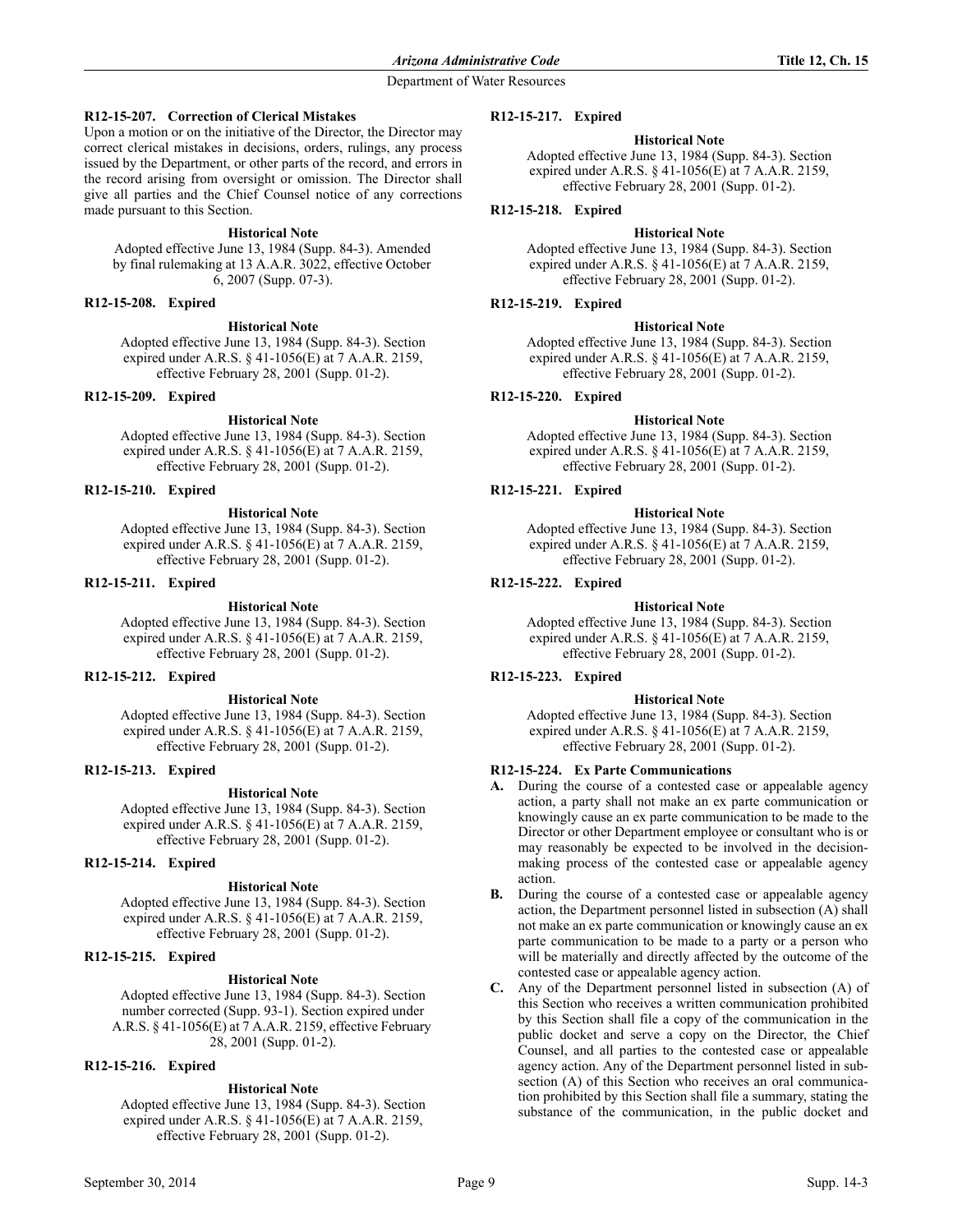serve a copy on the Director, the Chief Counsel, and all parties to the contested case or appealable agency action.

- **D.** Upon receipt of an ex parte communication or a copy or summary of an ex parte communication made or knowingly caused to be made by a party in violation of this Section, the Director, to the extent consistent with the interests of justice and the policy of the underlying statutes and rules, may require the party to show cause why the party's claim or interest in the contested case or appealable agency action should not be dismissed, denied or disregarded because of the violation.
- **E.** For purposes of this Section, "ex parte communication" means any written or oral communication relating to the merits of a contested case or appealable agency action, except:
	- 1. Communications made in the course of official proceedings in the contested case or appealable agency action;
	- 2. Communications made in writing, if a copy of the communication is promptly served on the Director, the Chief Counsel, and all parties to the contested case or appealable agency action;
	- 3. Oral communications made after adequate notice, stating the substance of each communication, to all parties and the Chief Counsel;
	- 4. Communications relating solely to procedural matters; and
	- 5. As otherwise authorized by law.

## **Historical Note**

Adopted effective June, 1984 (Supp. 84-3). Amended by final rulemaking at 13 A.A.R. 3022, effective October 6, 2007 (Supp. 07-3).

#### **ARTICLE 3. STOCKPOND AND OTHER SURFACE WATER RULES**

#### **R12-15-301. Expired**

#### **Historical Note**

Adopted effective October 8, 1982 (Supp. 82-5). Amended effective April 3, 1987 (Supp. 87-2). Amended effective May 7, 1990 (Supp. 90-2). Section expired under A.R.S. § 41-1056(E) at 7 A.A.R. 2012, effective February 28, 2001 (Supp. 01-2).

#### **R12-15-302. Expired**

#### **Historical Note**

Adopted effective October 8, 1982 (Supp. 82-5). Amended effective May 7, 1990 (Supp. 90-2). Section expired under A.R.S. § 41-1056(E) at 7 A.A.R. 2012, effective February 28, 2001 (Supp. 01-2).

# **R12-15-303. Multiple Applications for Water Rights**

- **A.** If two or more applications are filed with the Director pursuant to A.R.S. §§ 45-152 or 45-273 or both by or for the same applicant and for a right to use the same water, the Director shall consolidate the applications. If the applicant is otherwise entitled to both a permit to appropriate and a certificate of stockpond water right, the Director shall issue to the applicant either the permit to appropriate or the certificate of stockpond water right, whichever would give the applicant the higher priority.
- **B.** If one or more applications are filed with the Director pursuant to A.R.S. §§ 45-152 or 45-273 or both by or for the same applicant and for a right to use the same water for which the applicant holds a permit to appropriate, a certificate of water right or a certificate of stockpond water right, the Director shall deny the application or applications unless the applicant relinquishes every permit to appropriate, certificate of water right and certificate of stockpond water right which the applicant holds for that same water. The applicant may relinquish

every permit to appropriate, certificate of water right and certificate of stockpond water right on the condition that the Director issues a permit to appropriate or certificate of stockpond water right to the applicant for the same water. In that case, the relinquishment shall be effective when the Director issues the permit to appropriate or certificate of stockpond water right.

For purposes of this rule, "same water" means the same quantity of water from the same source for use at the same place for the same purpose. Water for which a right is applied or held pursuant to an application or permit to appropriate, certificate of water right or certificate of stockpond water right may be the same water in whole or in part as water for which a right is applied or held pursuant to a separate application or permit to appropriate, certificate of water right or certificate of stockpond water right.

#### **Historical Note**

Adopted effective April 3, 1987 (Supp. 87-2). Section R12-15-310 renumbered to R12-15-303 and amended effective May 7, 1990 (Supp. 90-2).

| R12-15-304. Reserved |  |
|----------------------|--|
| R12-15-305. Reserved |  |
| R12-15-306. Reserved |  |
| R12-15-307. Reserved |  |
| R12-15-308. Reserved |  |
| R12-15-309. Reserved |  |
|                      |  |

**R12-15-310. Renumbered**

#### **Historical Note**

Adopted effective April 3, 1987 (Supp. 87-2). Section R12-15-310 renumbered to R12-15-303 effective May 7, 1990 (Supp. 90-2)

#### **ARTICLE 4. LICENSING TIME-FRAMES**

#### **R12-15-401. Licensing Time-frames**

The following time-frames apply to licenses issued by the Department. In this Article, "license" has the meaning prescribed in A.R.S. § 41-1001. The licensing time-frames consist of an administrative completeness review time-frame, a substantive review timeframe, and an overall time-frame.

- 1. Within the administrative completeness review timeframes set forth in subsection (7), the Department shall notify the applicant in writing whether the application is complete or incomplete. If the application is incomplete, the notice shall specify what information or component is required to make the application complete.
- An applicant with an incomplete application shall supply the missing information within 60 days from the date of the notice, or within such further time as the Director may specify, unless another time limit is specified by statute or applicable rule. If the applicant fails to complete the application within the specified time period, the Director may deny the application. Denial of an application under this provision does not preclude the applicant from filing a new application.
- 3. Within the overall time-frames set forth in subsection (7), unless extended by mutual agreement under A.R.S. § 41- 1075, the Department shall notify the applicant in writing that the application is granted or denied. If the application is denied, the Department shall provide written justification for the denial and a written explanation of the applicant's right to a hearing or the applicant's right to appeal.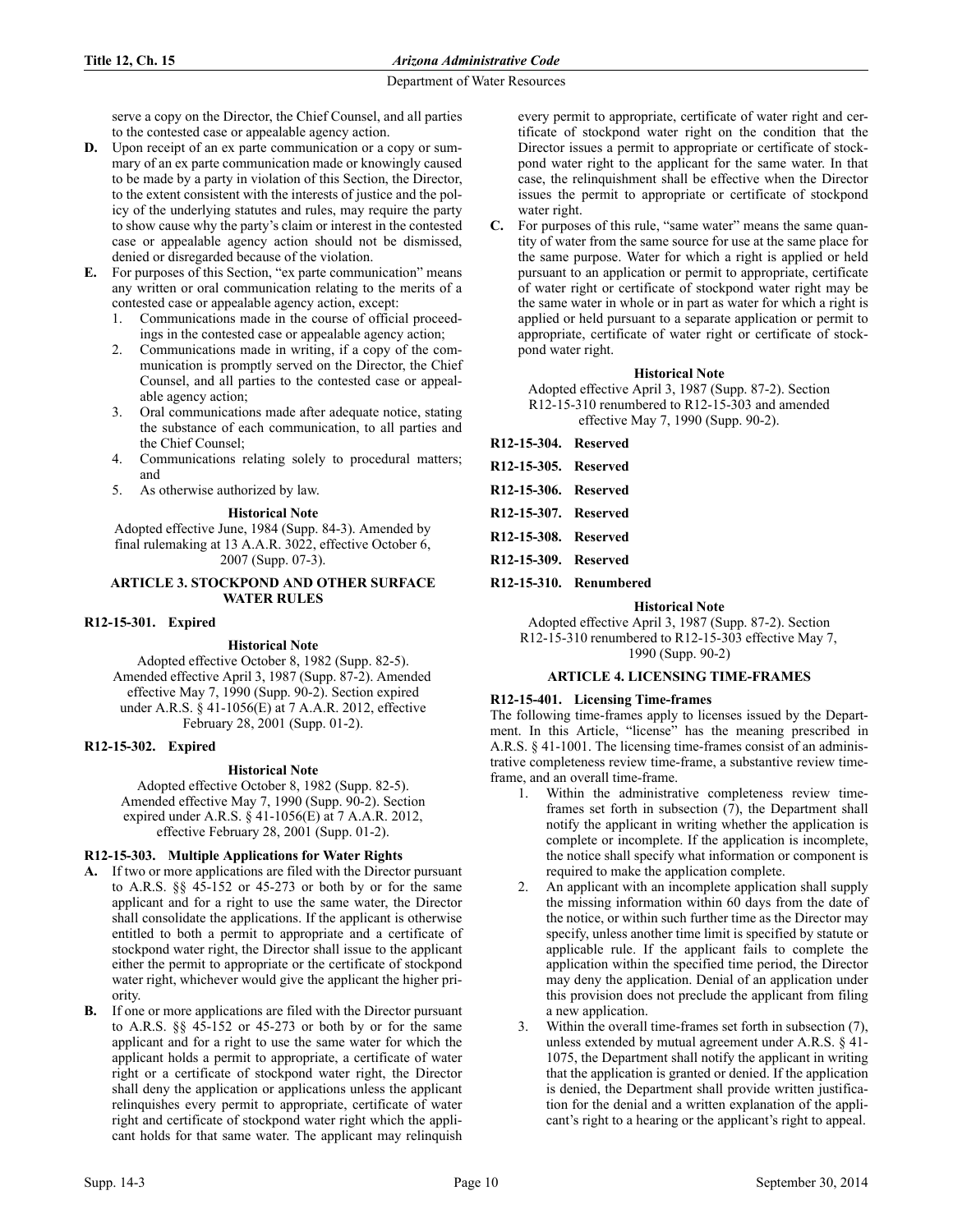- 4. In computing any period of time prescribed by this rule, the day of the filing, notice or event from which the designated period of time begins to run shall not be included. The last day of the computed period shall be included, unless it is a Saturday, Sunday, or a legal holiday, in which event the period runs until the end of the next day which is not a Saturday, Sunday, or legal holiday. When the prescribed administrative completeness review timeframe or substantive review time-frame is less than 11 days, intermediate Saturdays, Sundays and legal holidays shall be excluded from the computation. The overall time-frame is the sum of the administrative completeness review time-frame and the substantive review time-frame calculated as prescribed by this Section.
- 5. Except as otherwise noted, the licensing time-frames do not include time for hearings. Time-frames in cases where a hearing is held are increased by 120 days.
- 6. The licensing time-frame rules are effective after December 31, 1998, as prescribed by A.R.S. § 41-1073(A), and apply to all applications filed after that date.
- 7. The licensing time-frames are set forth in Table A.

#### **Historical Note**

Adopted effective December 31, 1998; filed with the Office of the Secretary of State July 28, 1998 (Supp. 98- 3). Amended by final rulemaking at 11 A.A.R. 5395,

effective February 4, 2006 (Supp. 05-4).

| No.            | License                                                                                   | Legal Authority                      | Completeness Review<br>$(Days)*$ | <b>Substantive Review</b><br>$(Days)*$ | Overall Time-frame<br>$(Days)*$ |
|----------------|-------------------------------------------------------------------------------------------|--------------------------------------|----------------------------------|----------------------------------------|---------------------------------|
| $\mathbf 1$    | Filling a body of water with<br>poor quality water                                        | A.R.S. $§$ 45-132(C)                 | $\overline{30}$                  | 60                                     | 90                              |
| $\sqrt{2}$     | Interim water use in body of<br>water                                                     | A.R.S. § 45-133                      | 30                               | 60                                     | 90                              |
| $\overline{3}$ | Temporary emergency permit<br>for use of surface water or<br>groundwater in body of water | A.R.S. § 45-134                      | 10                               | 20                                     | 30                              |
| $\overline{4}$ | Permit to appropriate water<br>(non-instream flow)                                        | A.R.S. §§ 45-151<br>and 45-153       | 30                               | 420                                    | 450                             |
| $\sqrt{5}$     | Permit to appropriate water<br>(instream flow)                                            | A.R.S. §§ 45-151<br>and 45-153       | 50                               | 530                                    | 580                             |
| 6              | Change in use of water                                                                    | A.R.S. $§$ 45-156(B)                 | 30                               | 375                                    | 405                             |
| $\overline{7}$ | Exception to limitation on<br>time of completion of<br>construction                       | A.R.S. § 45-160                      | 5                                | 15                                     | 20                              |
| $\,8\,$        | Primary reservoir permit                                                                  | A.R.S. § 45-161                      | 30                               | 420                                    | 450                             |
| $\overline{9}$ | Secondary reservoir permit                                                                | A.R.S. § 45-161                      | 30                               | 420                                    | 450                             |
| 10             | Certificate of water right<br>(non-instream flow)                                         | A.R.S. § 45-162                      | 20                               | 100                                    | 120                             |
| 11             | Certificate of water right<br>(instream flow)                                             | A.R.S. § 45-162                      | 20                               | 190                                    | 210                             |
| 12             | Reissuance of permit or<br>certificate held by the United<br>States or State of Arizona   | A.R.S. § 45-164(C)                   | 10                               | 80                                     | 90                              |
| 13             | Severance and transfer                                                                    | A.R.S. § 45-172<br>(excluding 172.6) | 30                               | 390                                    | 420                             |
| 14             | Stockpond certificate                                                                     | A.R.S. § 45-273                      | 30                               | 190                                    | 220                             |
| 15             | Transporting water from this<br>state **                                                  | A.R.S. § 45-292                      | 120                              | 300                                    | 420                             |
| 16             | Waiver of water conserving<br>plumbing fixture requirement                                | A.R.S. § 45-315                      | $10\,$                           | $\overline{3}$                         | 13                              |
| 17             | Irrigated acreage in an<br>irrigation non-expansion area                                  | A.R.S. § 45-437                      | 30                               | 90                                     | 120                             |

**Table A. Licensing Time-frames**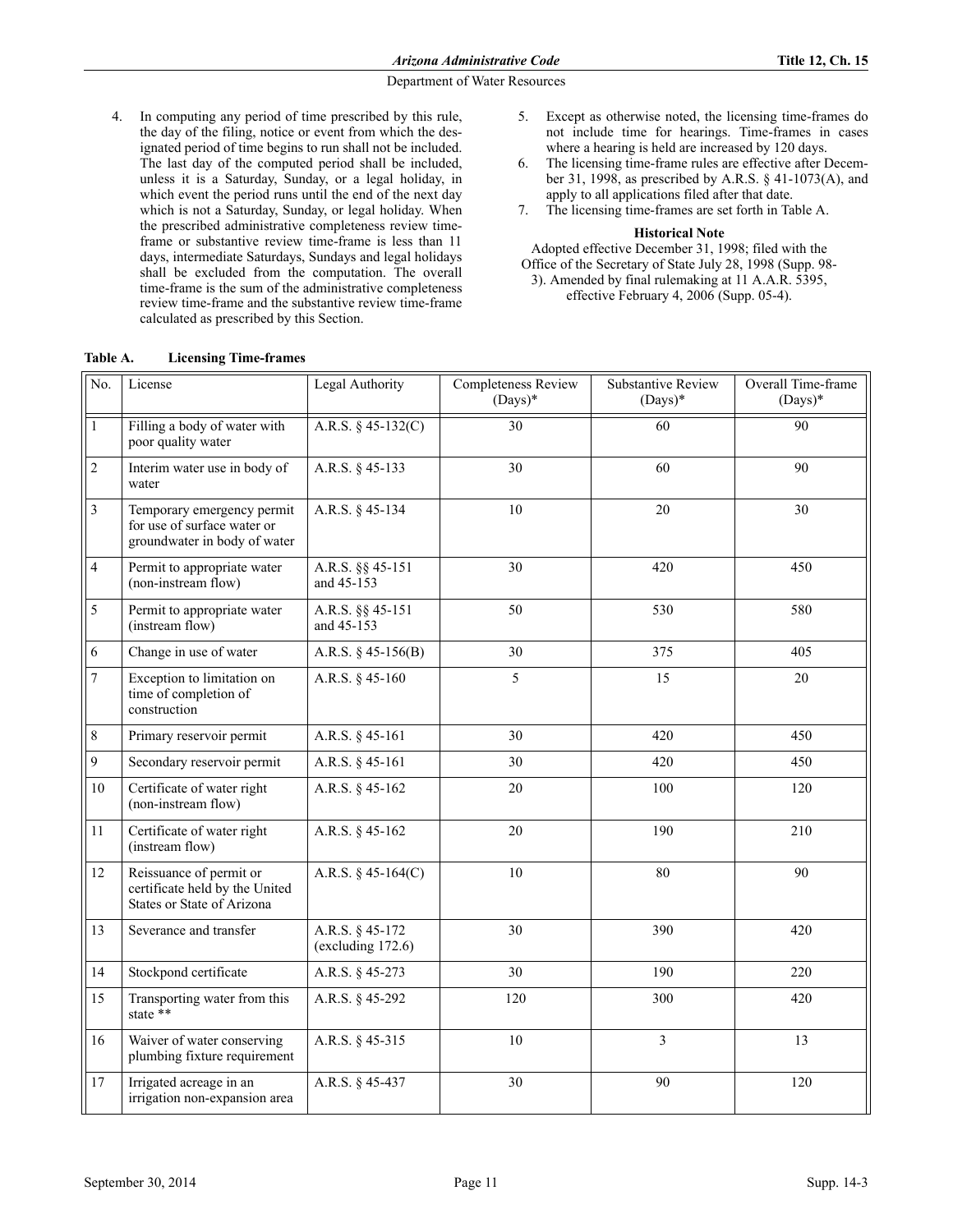# **Title 12, Ch. 15** *Arizona Administrative Code*

| No.    | License                                                                                                 | Legal Authority                                | Completeness Review<br>$(Days)*$ | <b>Substantive Review</b><br>$(Days)*$ | Overall Time-frame<br>$(Days)*$ |
|--------|---------------------------------------------------------------------------------------------------------|------------------------------------------------|----------------------------------|----------------------------------------|---------------------------------|
| 18     | Substitution of acres in an<br>irrigation non-expansion area/<br>flood damage                           | A.R.S. § 45-437.02                             | 30                               | 90                                     | 120                             |
| 19     | Substitution of acres in an<br>irrigation non-expansion area/<br>impediments to efficient<br>irrigation | A.R.S. § 45-437.03                             | 30                               | 90                                     | 120                             |
| 20     | Reversal of substitution of<br>acres irrigated with Central<br>Arizona Project water                    | A.R.S. $§$ 45-452(G)                           | 30                               | 90                                     | 120                             |
| 21     | Type 1 non-irrigation<br>grandfathered right associated<br>with irrigation land retired<br>1965-1980    | A.R.S. §§ 45-463,<br>45-476.01, and 45-<br>476 | 30                               | 90                                     | 120                             |
| 22     | Type 2 non-irrigation<br>grandfathered right                                                            | A.R.S. §§ 45-464,<br>45-476.01, and 45-<br>476 | 30                               | 90                                     | 120                             |
| 23     | Irrigation grandfathered right                                                                          | A.R.S. §§ 45-465,<br>45-476.01, and 45-<br>476 | 30                               | 90                                     | 120                             |
| 24     | Substitution of acres in an<br>active management area/flood<br>damaged acres                            | A.R.S. § 45-465.01                             | 30                               | 90                                     | 120                             |
| 25     | Substitution of acres in an<br>active management area/<br>impediments to efficient<br>irrigation        | A.R.S. § 45-465.02                             | 30                               | 90                                     | 120                             |
| 26     | Type 1 non-irrigation right<br>retired after 6/12/80                                                    | A.R.S. § 45-469                                | 30                               | 90                                     | 120                             |
| 27     | Restoration of retired<br>irrigation grandfathered right                                                | A.R.S. $§$ 45-469(O)                           | 30                               | 90                                     | 120                             |
| $28\,$ | Revised certificate for new or<br>additional points of<br>withdrawal for a Type 2 right                 | A.R.S. § 45-471(C)                             | 45                               | 135                                    | 180                             |
| 29     | Conveyance of irrigation<br>grandfathered right for<br>electrical energy generation                     | A.R.S. § 45-<br>472(B)(2)                      | 30                               | 90                                     | 120                             |
| 30     | Conveyance of irrigation<br>grandfathered right for non-<br>irrigation use within service<br>area       | A.R.S. $§$ 45-472(C)                           | 30                               | 90                                     | 120                             |
| 31     | Contract to supply<br>groundwater                                                                       | A.R.S. § 45-492(C)                             | 15                               | 90                                     | 105                             |
| 32     | Extension of service area to<br>provide disproportionally<br>large amount of water to large<br>user     | A.R.S. § 45-<br>493(A)(2)                      | 15                               | 90                                     | 105                             |
| 33     | Addition/exclusion of acres by<br>irrigation district                                                   | A.R.S. § 45-<br>494.01(A)                      | 30                               | 90                                     | 120                             |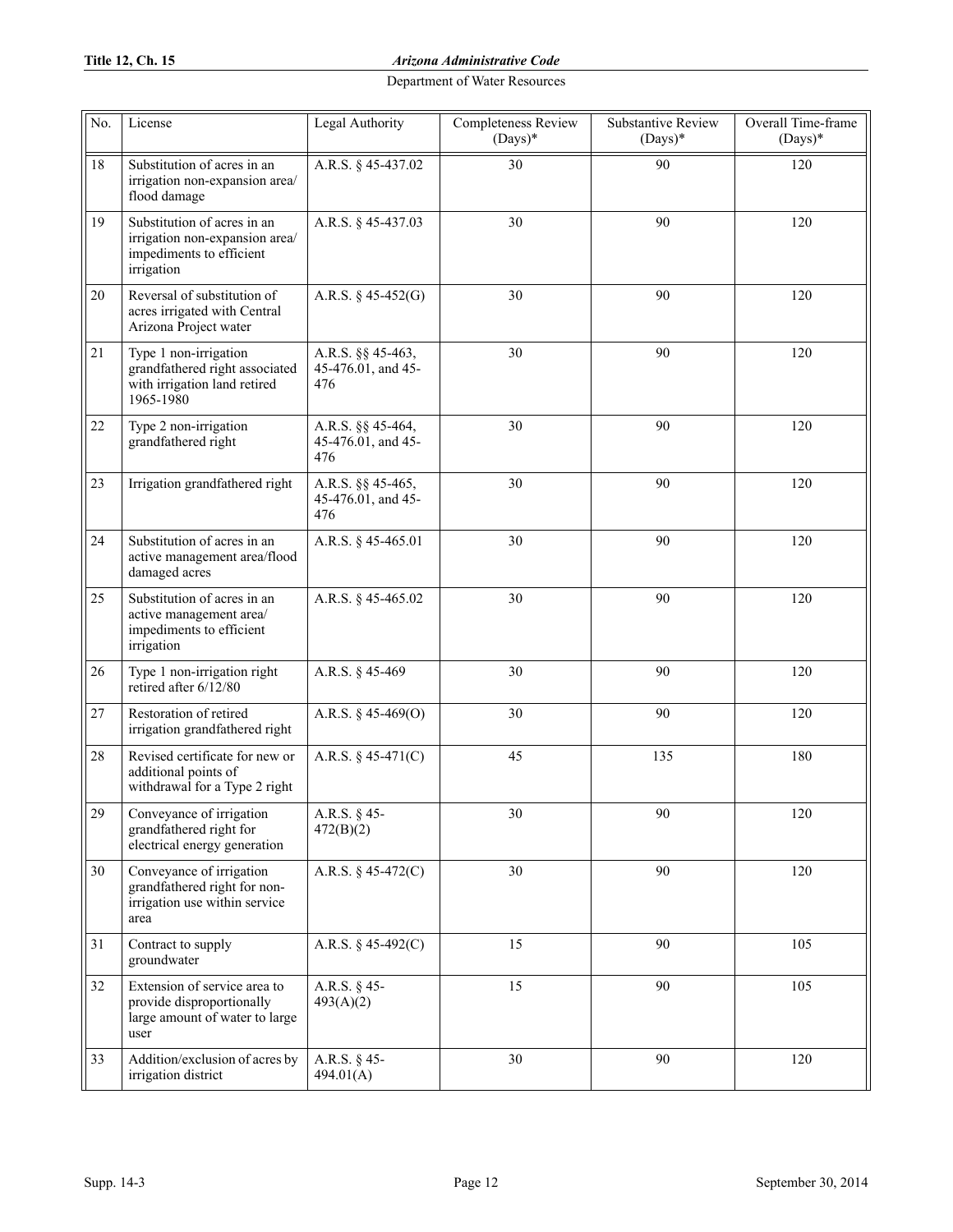| No. | License                                                                                                                              | Legal Authority                                                         | Completeness Review<br>$(Days)*$ | <b>Substantive Review</b><br>$(Days)*$ | Overall Time-frame<br>$(Days)*$ |
|-----|--------------------------------------------------------------------------------------------------------------------------------------|-------------------------------------------------------------------------|----------------------------------|----------------------------------------|---------------------------------|
| 34  | Delivery of groundwater from<br>an irrigation district to a<br>general industrial use permit<br>holder                               | A.R.S. § 45-497(B)                                                      | 15                               | 60                                     | 75                              |
| 35  | Issuance/renewal/modification<br>of dewatering permit                                                                                | A.R.S. §§ 45-513<br>and 45-527                                          | 30                               | 70                                     | 100                             |
| 36  | Issuance/renewal/modification<br>of mineral extraction and<br>metallurgical processing<br>permit                                     | A.R.S. §§ 45-514<br>and 45-527                                          | 30                               | 70                                     | 100                             |
| 37  | Issuance/renewal/modification<br>of general industrial use<br>permit                                                                 | A.R.S. §§ 45-515,<br>45-521, 45-522, 45-<br>523, 45-524, and 45-<br>527 | 30                               | 70                                     | 100                             |
| 38  | Issuance/renewal/modification<br>of poor quality groundwater<br>withdrawal permit                                                    | A.R.S. §§ 45-516<br>and 45-527                                          | 30                               | 70                                     | 100                             |
| 39  | Issuance/renewal/modification<br>of temporary permit for<br>electrical energy generation                                             | A.R.S. §§ 45-517<br>and 45-527                                          | 30                               | 70                                     | 100                             |
| 40  | Issuance/extension/<br>modification of temporary<br>dewatering permit                                                                | A.R.S. §§ 45-518<br>and 45-527                                          | 30                               | 70                                     | 100                             |
| 41  | Emergency temporary<br>dewatering permit                                                                                             | A.R.S. $§$ 45-518(D)                                                    | 3                                | $\tau$                                 | 10                              |
| 42  | Issuance/renewal/modification<br>of drainage water withdrawal<br>permit                                                              | A.R.S. §§ 45-519<br>and 45-527                                          | 30                               | 70                                     | 100                             |
| 43  | Issuance/renewal/modification<br>of hydrologic testing permit                                                                        | A.R.S. §§ 45-519.01,<br>45-521, 45-522, 45-<br>524, and 45-527          | 30                               | 30                                     | 60                              |
| 44  | Change of location of use                                                                                                            | A.R.S. §§ 45-<br>520(A),<br>45-521, and 45-527                          | 30                               | 30                                     | 60                              |
| 45  | Conveyance of a groundwater<br>withdrawal permit                                                                                     | A.R.S. $§$ 45-520(B)                                                    | 30                               | 30                                     | 60                              |
| 46  | Transportation of groundwater<br>withdrawn in McMullen<br>Valley Basin to an active<br>management area                               | A.R.S. § 45-552(B)                                                      | 45                               | 105                                    | 150                             |
| 47  | Transportation of groundwater<br>withdrawn in Harquahala<br>irrigation non-expansion area<br>to an initial active<br>management area | A.R.S. $§$ 45-554(B)                                                    | 45                               | 105                                    | 150                             |
| 48  | Transportation of groundwater<br>withdrawn in Big Chino<br>subbasin to an initial active<br>management area                          | A.R.S. $§$ 45-555(B)                                                    | 45                               | 105                                    | 150                             |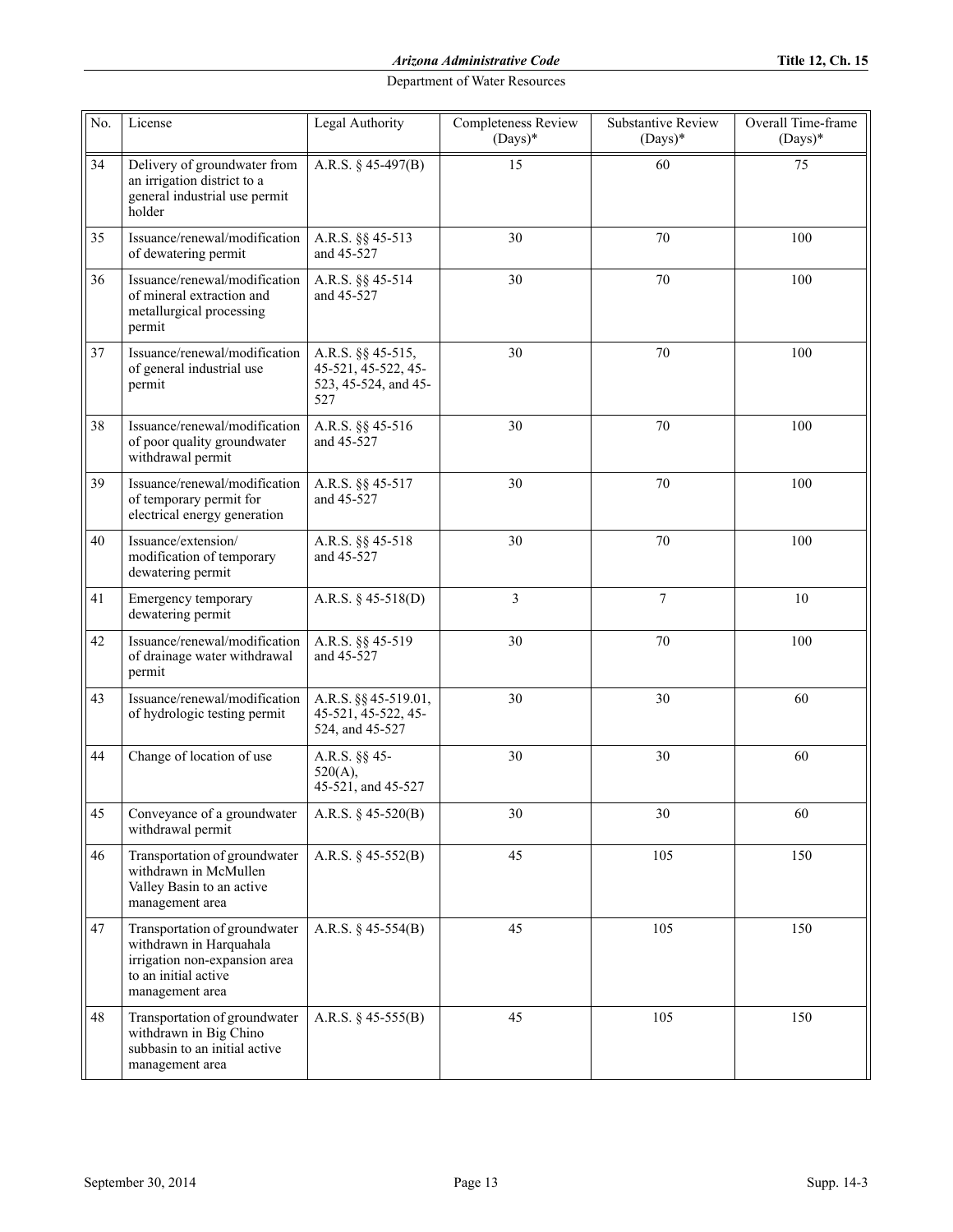# **Title 12, Ch. 15** *Arizona Administrative Code*

| No. | License                                                                                                        | Legal Authority                                             | <b>Completeness Review</b><br>$(Days)*$                                       | <b>Substantive Review</b><br>$(Days)*$                                                         | Overall Time-frame<br>$(Days)*$                                  |
|-----|----------------------------------------------------------------------------------------------------------------|-------------------------------------------------------------|-------------------------------------------------------------------------------|------------------------------------------------------------------------------------------------|------------------------------------------------------------------|
| 49  | Well spacing requirements for<br>withdrawing groundwater for<br>transportation to an active<br>management area | A.R.S. § 45-559                                             | 45                                                                            | 105                                                                                            | 150                                                              |
| 50  | Groundwater replenishment<br>district's preliminary or long-<br>term replenishment plan **                     | A.R.S. § 45-576.03                                          | As prescribed by A.R.S.<br>$§$ 45-576.03(A)                                   | As prescribed by<br>A.R.S. § 45-576.03<br>(B), (C), (D), and (E)                               | As prescribed by<br>A.R.S. § 45-576.03                           |
| 51  | Conservation district or water<br>district long-term<br>replenishment plan **                                  | A.R.S. §§ 45-576.03,<br>45-576.02(C), and<br>45-576.02(E)   | As prescribed by<br>A.R.S. § 45-576.03(I)                                     | As prescribed by<br>A.R.S. § 45-576.03(J),<br>$(K)$ , $(L)$ , and $(M)$                        | As prescribed by<br>A.R.S. § 45-576.03                           |
| 52  | Notice of intent to abandon a<br>well                                                                          | A.R.S. § 45-594 and<br>A.A.C. R12-15-816                    | 15                                                                            | 15                                                                                             | 30                                                               |
| 53  | Well construction request for<br>variance                                                                      | A.R.S. §§ 45-594,<br>$45-596(D)$ , and<br>A.A.C. R12-15-820 | 15                                                                            | 35                                                                                             | 50                                                               |
| 54  | Well driller license                                                                                           | A.R.S. $\S$ 45-595(C)                                       | 25                                                                            | 105                                                                                            | 130                                                              |
| 55  | Single well license                                                                                            | A.R.S. $§$ 45-595(D)                                        | 25                                                                            | 105                                                                                            | 130                                                              |
| 56  | Renewal or reactivation of<br>well drilling license                                                            | A.R.S. $§$ 45-595(C)<br>A.A.C. R12-15-806                   | 25                                                                            | 15                                                                                             | 40                                                               |
| 57  | Notice of intent to drill                                                                                      | A.R.S. § 45-596, and<br>A.A.C. R12-15-810                   | 15                                                                            | $\mathbf{0}$                                                                                   | 15                                                               |
| 58  | Well construction permit                                                                                       | A.R.S. § 45-599                                             | 30                                                                            | 60                                                                                             | 90                                                               |
| 59  | Alternative water measuring<br>devices                                                                         | A.R.S. § 45-604 and<br>A.A.C. R12-15-909                    | 15                                                                            | 60                                                                                             | 75                                                               |
| 60  | Underground storage facility<br>permit                                                                         | A.R.S. §§ 45-811.01<br>and 45-871.01                        | As prescribed by<br>A.R.S. $\S$ 45-871.01(B)                                  | As prescribed by<br>A.R.S. $§$ 45-<br>871.01(D), (G), and<br>(H)                               | As prescribed by<br>A.R.S. § 45-871.01                           |
| 61  | Groundwater savings facility<br>permit                                                                         | A.R.S. §§ 45-812.01<br>and 45-871.01                        | As prescribed by A.R.S.<br>$§$ 45-871.01(B)                                   | As prescribed by<br>A.R.S. $§$ 45-871.01(D),<br>$(G)$ , and $(H)$                              | As prescribed by<br>A.R.S. § 45-871.01                           |
| 62  | Storage facility permit<br>renewal/conveyance/<br>modification                                                 | A.R.S. §§ 45-814.01<br>and 45-871.01                        | As prescribed by A.R.S.<br>$\S$ 45-871.01(B)                                  | As prescribed by<br>A.R.S. $§$ 45-871.01(D),<br>$(G)$ , and $(H)$                              | As prescribed by<br>A.R.S. § 45-871.01                           |
| 63  | Water storage permit<br>modification/conveyance                                                                | A.R.S. §§ 45-831.01<br>and 45-871.01                        | As prescribed by<br>A.R.S. $\S\S 45-831.01(G)$<br>and 45-871.01(B) and<br>(E) | As prescribed by<br>A.R.S. §§ 45-<br>831.01(G) and 45-<br>$871.01(D)$ , (E), (G),<br>and $(H)$ | As prescribed by<br>A.R.S. §§ 45-<br>831.01(G) and 45-<br>871.01 |
| 64  | Recovery well permit                                                                                           | A.R.S. §§ 45-834.01<br>and 45-871.01                        | As prescribed by<br>A.R.S. $\S$ 45-871.01(B)                                  | As prescribed by<br>A.R.S. $§$ 45-871.01(F),<br>$(G)$ , and $(H)$                              | As prescribed by<br>A.R.S. § 45-871.01                           |
| 65  | Emergency temporary<br>recovery well permit                                                                    | A.R.S. § 45-<br>834.01(D)                                   | 5                                                                             | 10                                                                                             | 15                                                               |
| 66  | Issuance/renewal/modification<br>of water exchange permit                                                      | A.R.S. §§ 45-1041,<br>45-1042, and 45-<br>1045              | As prescribed by<br>A.R.S. $§$ 45-1042(A)                                     | As prescribed by<br>A.R.S. § 45-1042(B),<br>$(C)$ , and $(D)$                                  | As prescribed by<br>A.R.S. § 45-1042                             |
| 67  | Modification of previously<br>enrolled or permitted water<br>exchange/non-Colorado River                       | A.R.S. $§$ 45-1041(B)                                       | 60                                                                            | 90                                                                                             | 150                                                              |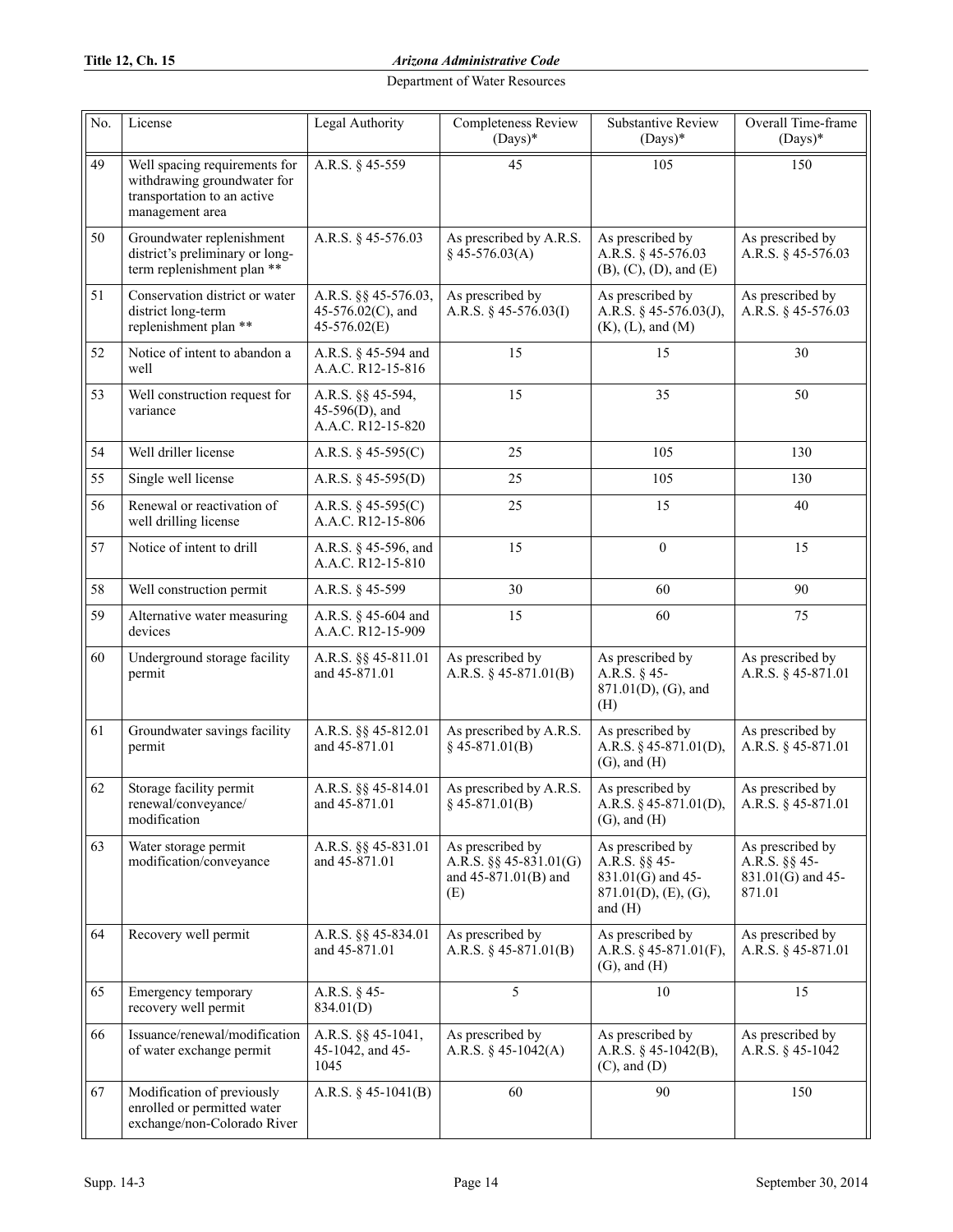| No. | License                                                                   | Legal Authority                                              | <b>Completeness Review</b><br>$(Days)*$ | <b>Substantive Review</b><br>$(Days)*$ | Overall Time-frame<br>$(Days)*$ |
|-----|---------------------------------------------------------------------------|--------------------------------------------------------------|-----------------------------------------|----------------------------------------|---------------------------------|
| 68  | Construction, enlargement,<br>repair, alteration, or removal<br>of a dam  | A.R.S. §§ 45-1203,<br>45-1206, and 45-<br>1207               | 120                                     | 60                                     | 180                             |
| 69  | Weather modification license                                              | A.R.S. § 45-1601                                             | 15                                      | 60                                     | 75                              |
| 70  | Certificate of Assured Water<br>Supply                                    | A.A.C. R12-15-702,<br>A.R.S. §§ 45-576<br>and 45-578         | 150                                     | 60                                     | 210                             |
| 71  | Designation or Modification<br>of Designation of Assured<br>Water Supply  | A.A.C. R12-15-702<br>and R12-15-714;<br>A.R.S. § 45-576      | 150                                     | 60                                     | 210                             |
| 72  | Analysis of Assured Water<br>Supply/unplatted development<br>plan         | A.A.C. R12-15-712,<br>A.R.S. $§$ 45-576(H)                   | 150                                     | 30                                     | 180                             |
| 73  | Assured Water Supply for<br>State lands                                   | A.A.C. R12-15-713.<br>A.R.S. § 37-334(F)                     | 30                                      | 60                                     | 90                              |
| 74  | Water adequacy report                                                     | A.A.C. R12-15-716,<br>A.R.S. $§$ 45-108                      | 60                                      | 60                                     | 120                             |
| 75  | Designation or Modification<br>of Designation of Adequate<br>Water Supply | A.A.C. R12-15-716,<br>A.A.C. R12-15-725<br>A.R.S. $§$ 45-108 | 150                                     | 60                                     | 210                             |
| 76  | Analysis of water adequacy/<br>unplatted                                  | A.R.S. $§$ 45-108<br>A.A.C. R12-15-723                       | 60                                      | 60                                     | 120                             |
| 77  | Adequate Water Supply for<br>State lands                                  | A.R.S. $§$ 45-108<br>A.A.C. R12-15-724                       | 30                                      | 60                                     | 90                              |

The computation of days is prescribed by subsection (4).

Hearing is required.

#### **Historical Note**

Adopted effective December 31, 1998; filed with the Office of the Secretary of State July 28, 1998 (Supp. 98-3).

#### **ARTICLE 5. RESERVED**

## **ARTICLE 6. RESERVED**

## **ARTICLE 7. ASSURED AND ADEQUATE WATER SUPPLY**

#### **R12-15-701. Definitions - Assured and Adequate Water Supply Programs**

In addition to any other definitions in A.R.S. Title 45 and the management plans in effect at the time of application, the following words and phrases in this Article shall have the following meanings, unless the context otherwise requires:

- 1. "Abandoned plat" means a plat for which a certificate or water report has been issued and that will not be developed because of one of the following:
	- a. The land has been developed for another use; or
- b. Legal restrictions will preclude approval of the plat. 2. "ADEQ" means the Arizona Department of Environmen-
- tal Quality. 3. "Adequate delivery, storage, and treatment works" means:
	- a. A water delivery system with sufficient capacity to deliver enough water to meet the needs of the proposed use;
	- b. Any necessary storage facilities with sufficient capacity to store enough water to meet the needs of the proposed use; and
- c. Any necessary treatment facilities with sufficient capacity to treat enough water to meet the needs of the proposed use.
- 4. "Adequate storage facilities" means facilities that can store enough water to meet the needs of the proposed use.
- 5. "Affiliate" means a person who, directly or indirectly through one or more intermediaries, controls, is controlled by or is under common control with the person specified.
- 6. "AMA" means an active management area as defined in A.R.S. § 45-402.
- 7. "Analysis" means an analysis of assured water supply or an analysis of adequate water supply.
- 8. "Analysis holder" means a person to whom an analysis of assured water supply or an analysis of adequate water supply is issued and any current owner of land included in the analysis.
- 9. "Analysis of adequate water supply" means a determination issued by the Director stating that one or more criteria required for a water report pursuant to R12-15-713 have been demonstrated for a development.
- 10. "Analysis of assured water supply" means a determination issued by the Director stating that one or more criteria required for a certificate of assured water supply pursuant to R12-15-704 have been demonstrated for a development.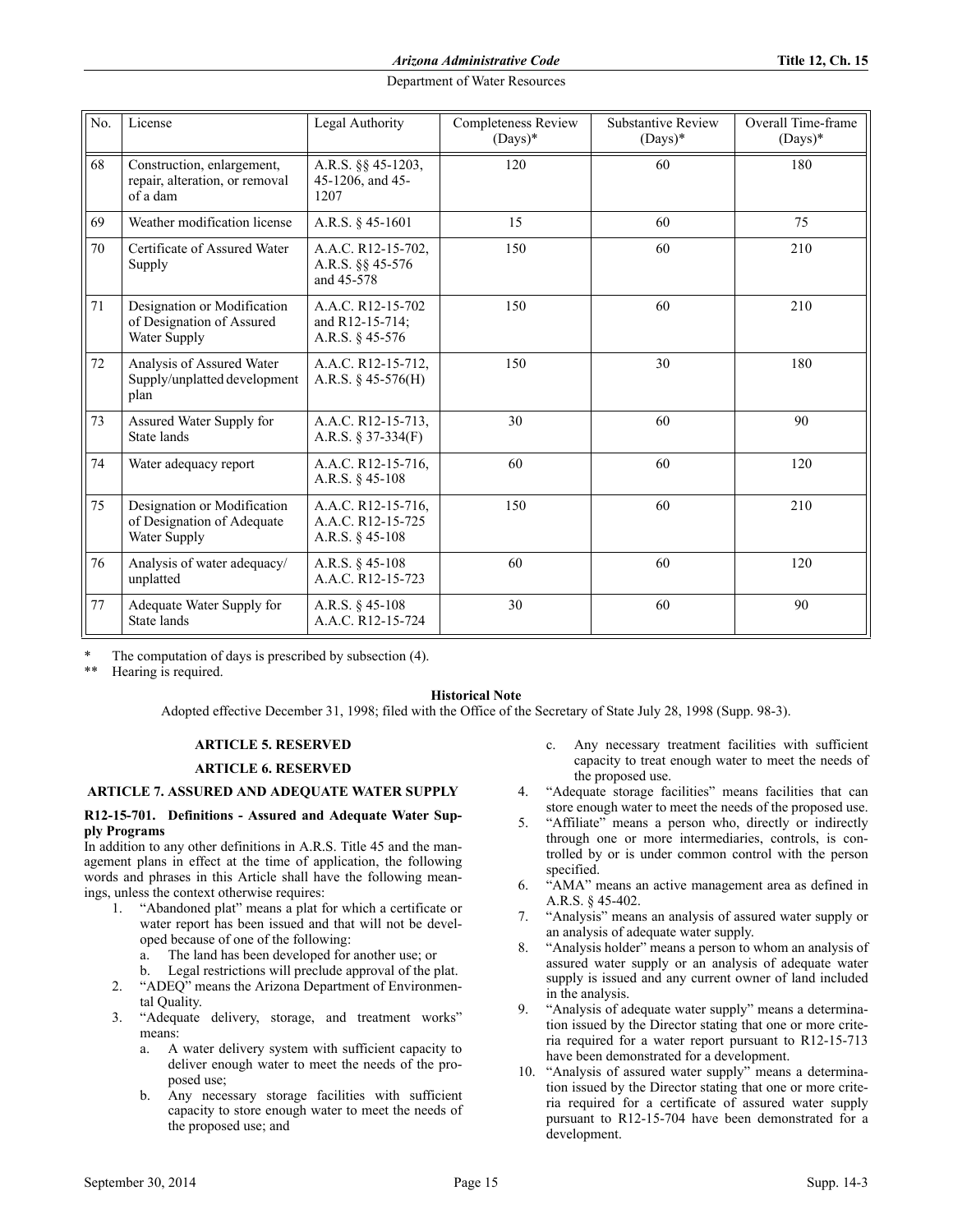- 11. "Annual authorized volume" means, for an approved remedial action project, the annual authorized volume specified in a consent decree or other document approved by ADEQ or the EPA, except that:
	- a. If no annual authorized amount is specified in a consent decree or other document approved by ADEQ or the EPA, the annual authorized volume is the largest volume of groundwater withdrawn pursuant to the approved remedial action project in any year prior to January 1, 1999.
	- b. If the Director increases the annual authorized volume pursuant to  $R12-15-729(C)$ , the annual authorized volume is the amount approved by the Director.
- 12. "Annual estimated water demand" means the estimated water demand divided by 100.
- 13. Approved remedial action project" means a remedial action project approved by ADEQ under A.R.S. Title 49, or by the EPA under CERCLA.
- 14. "Authorized remedial groundwater use" means, for any year, the amount of remedial groundwater withdrawn pursuant to an approved remedial action project and used by a municipal provider during the year, not to exceed the annual authorized volume of the project.
- 15. "Build-out" means a condition in which all water delivery mains are in place and active water service connections exist for all lots.
- 16. "CAP water" means:
	- a. All water from the Colorado River or from the Central Arizona Project works authorized in P.L. 90- 537, excluding enlarged Roosevelt reservoir, which is made available pursuant to a subcontract with a multi-county water conservation district.
	- b. Any additional water not included in subsection 16(a) of this Section that is delivered by the United States Secretary of the Interior pursuant to an Indian water rights settlement through the Central Arizona Project.
- 17. "Central Arizona Groundwater Replenishment District" or "CAGRD" means a multi-county water conservation district acting in its capacity as the entity established pursuant to A.R.S. § 48-3771, et seq., and responsible for replenishing excess groundwater.
- 18. "Central distribution system" means a water system that qualifies as a public water system pursuant to A.R.S. § 49-352.
- 19. "CERCLA" or "Comprehensive Environmental Response, Compensation, and Liability Act of 1980" has the same meaning as prescribed in A.R.S. § 49-201.
- 20. "Certificate" means a certificate of assured water supply issued by the Director for a subdivision pursuant to A.R.S. § 45-576 et seq. and this Article.
- 21. "Certificate holder" means any person included on a certificate, except the following:
	- a. Any person who no longer owns any portion of the property included in the certificate, and
	- b. Any potential purchaser for whom the purchase contract has been terminated or has expired.
- 22. "Certificate of convenience and necessity" means a certificate required by the Arizona Corporation Commission, pursuant to A.R.S. § 40-281, which allows a private water company to serve water to customers within its certificated area.
- 23. "Colorado River water" means water from the main stream of the Colorado River. For purposes of this Article, Colorado River water does not include CAP water.
- 24. "Committed demand" means the 100-year water demand at build-out of all recorded lots that are not yet served water within the service area of a designation applicant or a designated provider.
- 25. "County water augmentation authority" means an authority formed pursuant to A.R.S. Title 45, Chapter 11.
- 26. "Current demand" means the 100-year water demand for existing uses within the service area of a designation applicant or designated provider, based on the annual report for the previous calendar year.
- 27. "Depth-to-static water level" means the level at which water stands in a well when no water is withdrawn by pumping or by free flow.
- 28. "Designated provider" means:
	- a. A municipal provider that has obtained a designation of assured or adequate water supply; or
	- b. A city or town that has obtained a designation of adequate water supply pursuant to A.R.S. § 45-  $108(D)$ .
- 29. "Designation means a decision and order issued by the director designating a municipal provider as having an assured water supply or an adequate water supply.
- 30. "Determination of adequate water supply" means a water report, a designation of adequate water supply, or an analysis of adequate water supply.
- 31. "Determination of assured water supply" means a certificate, a designation of assured water supply, or an analysis of assured water supply.
- 32. "Development" means either a subdivision or an unplatted development plan.
- 33. "Diversion works" means a structure or well that allows or enhances diversion of surface water from its natural course for other uses.
- 34. "Drought response plan" means a plan describing a variety of conservation and augmentation measures, especially the use of backup water supplies, that a municipal provider will utilize in operating its water supply system in times of a water supply shortage. The plan may include the following:
	- a. An identification of priority water uses consistent with applicable public policies.
	- b. A description of sources of emergency water supplies.
	- c. An analysis of the potential use of water pressure reduction.
	- d. Plans for public education and voluntary water use reduction.
	- e. Plans for water use bans, restrictions, and rationing.
	- f. Plans for water pricing and penalties for excess water use.
	- g. Plans for coordination with other cities, towns, and private water companies.
- 35. "Drought volume" means 80% of the volume of a surface water supply, determined by the director under R12-15- 716 to be physically available on an annual basis to a certificate holder or a designated provider.
- 36. "Dry lot development" means a development or subdivision without a central water distribution system.
- 37. "EPA" means the United States Environmental Protection Agency.
- 38. "Estimated water demand" means:
	- a. For a certificate or water report, the Director's determination of the 100-year water demand for all uses included in the subdivision;
	- For a designation, the sum of the following: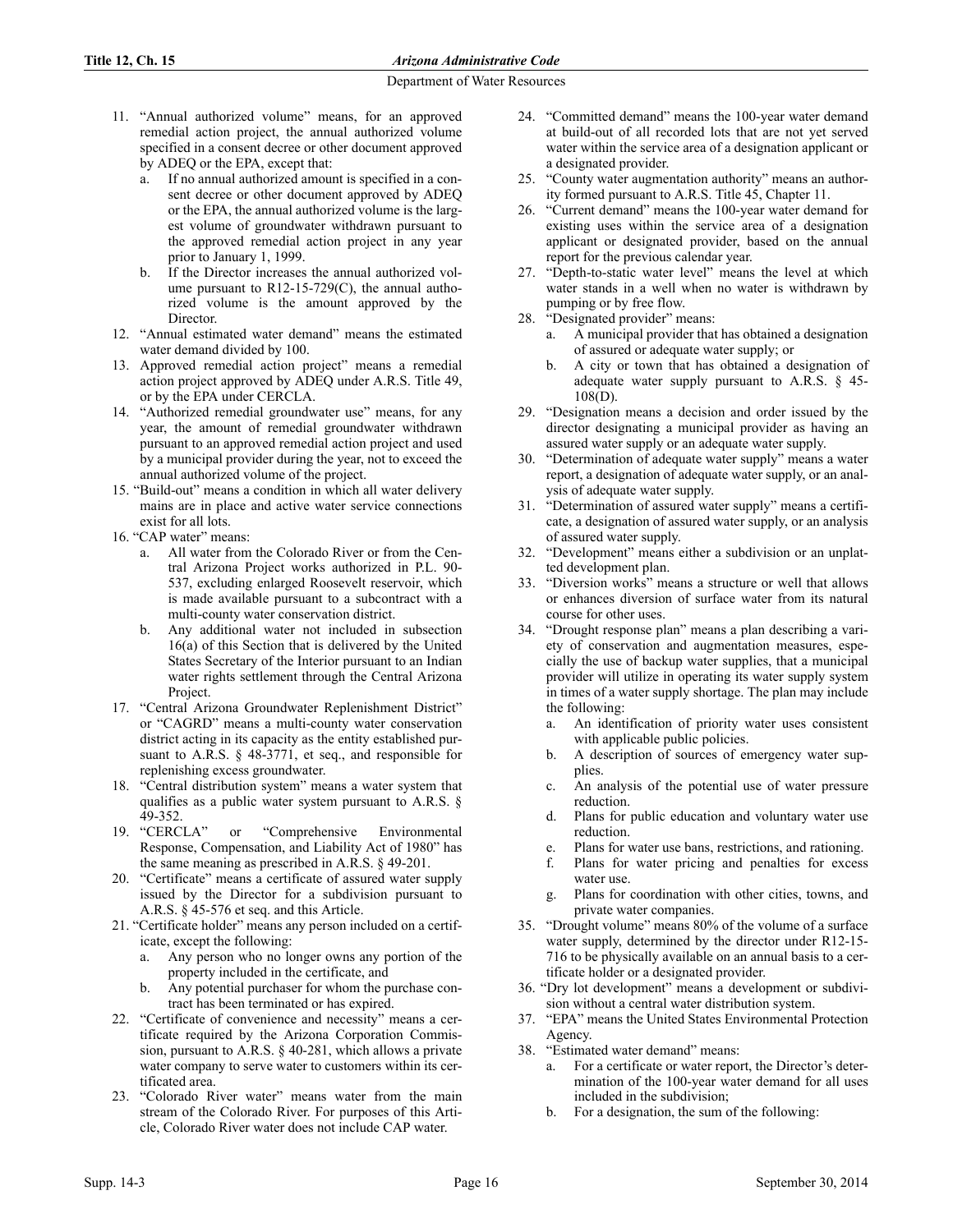- i. The Director's determination of the current demand;
- ii. The Director's determination of the committed demand; and
- iii. The Director's determination of the projected demand during the term of the designation; or
- c. For an analysis, the Director's determination of the water demand for all uses included in the development.
- 39. "Existing municipal provider" means a municipal provider that was in operation and serving water for non-irrigation use on or before January 1, 1990.
- 40. "Extinguish" means to cause a grandfathered right to cease to exist through a process established by the director pursuant to R12-15-723.
- 41. "Extinguishment credit" means a credit that is issued by the Director in exchange for the extinguishment of a grandfathered right and that may be used to make groundwater use consistent with the management goal of an AMA.
- 42. "Firm yield" means the minimum annual diversion for the period of record which may include runoff releases from storage reservoirs, and surface water withdrawn from a well.
- "Management plan" means a water management plan adopted by the director pursuant to A.R.S. § 45-561 et seq.
- 44. "Master-planned community" has the same meaning as provided in A.R.S. § 32-2101.
- 45. "Median flow" means the flow which is represented by the middle value of a set of flow data that are ranked in order of magnitude.
- 46. "Member land" has the same meaning as provided in A.R.S. § 48-3701.
- 47. "Member service area" has the same meaning as provided in A.R.S. § 48-3701.
- 48. "Multi-county water conservation district" means a district established pursuant to A.R.S. Title 48, Chapter 22.
- 49. "Municipal provider" has the same meaning as provided in A.R.S. § 45-561.
- 50. "New municipal provider" means a municipal provider that began serving water for non-irrigation use after January 1, 1990.
- 51. "Owner" means:
	- a. For an analysis, certificate, or water report applicant, a person who holds fee title to the land described in the application; or
	- b. For a designation applicant, the person who will be providing water service pursuant to the designation.
- 52. "Perennial" means a stream that flows continuously.
- 53. "Persons per household" means a measure obtained by dividing the number of persons residing in housing units by the number of housing units.
- 54. "Physical availability determination" means a letter issued by the Director stating that an applicant has demonstrated all of the criteria in R12-15-702(C).
- 55. "Plat" means a preliminary or final map of a subdivision in a format typically acceptable to a platting entity.
- 56. "Potential purchaser" means a person who has entered into a purchase agreement for land that is the subject of an application for a certificate or an assignment of a certificate.
- 57. "Projected demand" means the 100-year water demand at build-out, not including committed or current demand, of customers reasonably projected to be added and plats reasonably projected to be approved within the designated

provider's service area and reasonably anticipated expansions of the designated provider's service area.

- 58. "Proposed municipal provider" means a municipal provider that has agreed to serve a proposed subdivision.
- 59. "Purchase agreement" means a contract to purchase or acquire an interest in real property, such as a contract for purchase and sale, an option agreement, a deed of trust, or a subdivision trust agreement.
- 60. "Remedial groundwater" means groundwater withdrawn pursuant to an approved remedial action project, but does not include groundwater withdrawn to provide an alternative water supply pursuant to A.R.S. § 49-282.03.
- 61. "Service area" means:
	- a. For an application for an analysis of adequate water supply, a water report, or a designation of adequate water supply, the area of land actually being served water for a non-irrigation use by the municipal provider and additions to the area that contain the municipal provider's operating distribution system for the delivery of water for a non-irrigation use;
	- b. For an application for a designation of adequate water supply pursuant to A.R.S. § 45-108(D), the area of land actually being served water for a nonirrigation use by each municipal provider that serves water within the city or town, and additions to the area that contain each municipal provider's operating distribution system for the delivery of water for a non-irrigation use; or
	- c. For an application for a certificate or designation of assured water supply, "service area" has the same meaning as prescribed in A.R.S. § 45-402.
- 62. "Subdivision" has the same meaning as prescribed in A.R.S. § 32-2101.
- 63. "Superfund site" means the site of a remedial action undertaken pursuant to CERCLA.
- 64. "Surface water" means any surface water as defined in A.R.S. § 45-101, including CAP water and Colorado River water.
- 65. "Water Quality Assurance Revolving Fund site" or "WQARF site" means a site of a remedial action undertaken pursuant to A.R.S. Title 49, Chapter 2, Article 5.
- 66. "Water report" means a letter issued to the Arizona Department of Real Estate by the Director for a subdivision stating whether an adequate water supply exists pursuant to A.R.S. § 45-108 and this Article.

#### **Historical Note**

Adopted effective February 7, 1995 (Supp. 95-1). Amended by emergency rulemaking at 11 A.A.R. 2706, effective June 29, 2005 for 180 days (Supp. 05-2). Emergency renewed for 180 days at 12 A.A.R. 144, effective December 23, 2005 (Supp. 05-4). Emergency expired. Amended by final rulemaking at 12 A.A.R. 3475, effective September 12, 2006 (Supp. 06-3).

# **R12-15-702. Physical Availability Determination**

- **A.** A person may apply for a physical availability determination by submitting an application on a form prescribed by the Director with the initial fee required by R12-15-103(C), and providing the following information with the application:
	- 1. The proposed source of water for which the applicant is seeking a determination of physical availability,
	- 2. Evidence that the applicant has complied with subsection (C) of this Section, and
	- 3. Any other information that the Director reasonably deems necessary to determine whether water is physically available in the area that is the subject of the application.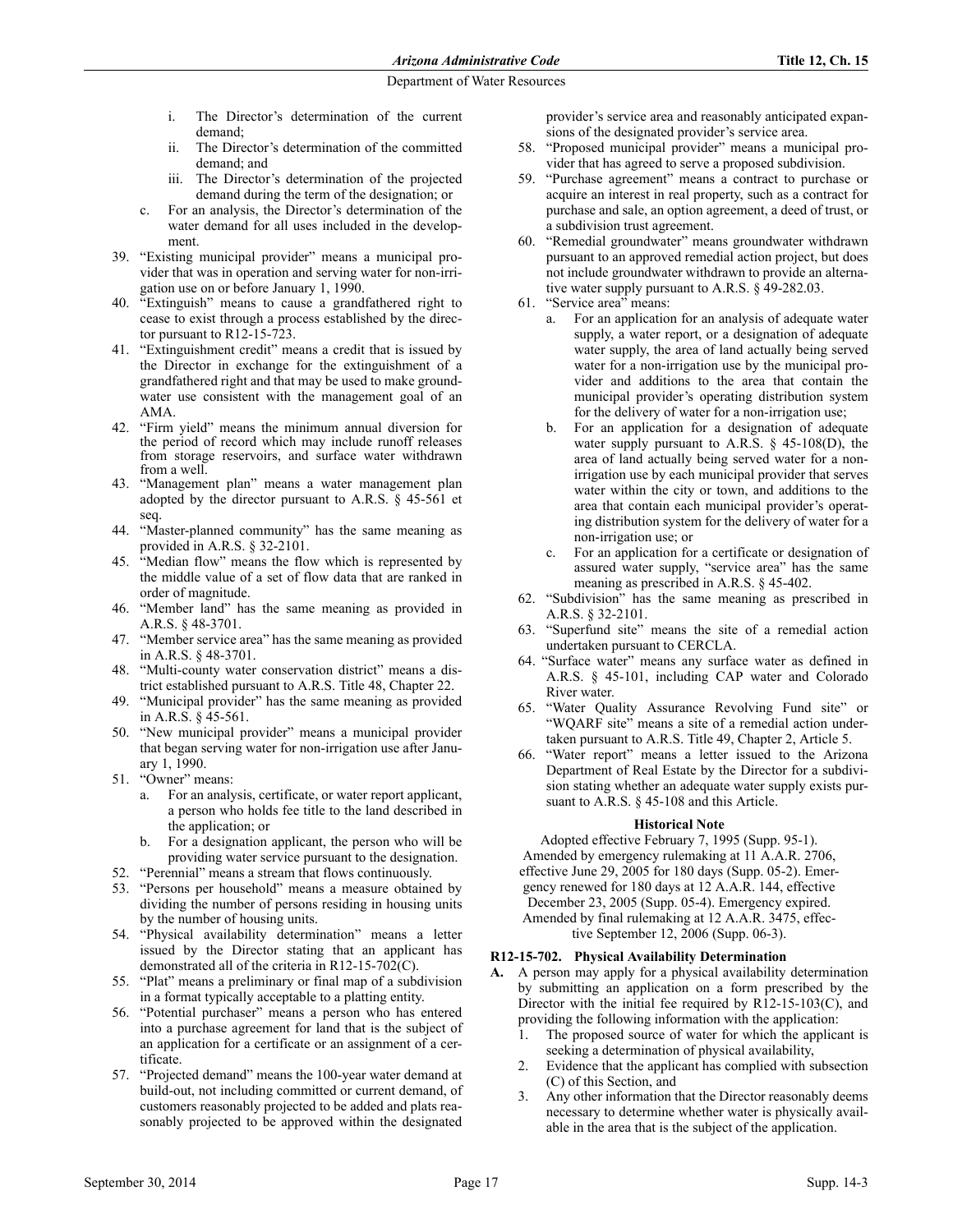- **B.** Each applicant shall sign an application for a physical availability determination. If an applicant is not a natural person, the applicant's authorized officer, managing member, partner, trust officer, trustee or other person who performs similar decision-making functions for the applicant shall sign the application. If the applicant submits a letter, signed by the applicant and dated within 90 days of the date the application is submitted, authorizing a representative to submit applications for permits regarding the land to be included in the determination, the authorized representative may sign the application on the applicant's behalf.
- **C.** An applicant for a physical availability determination shall demonstrate the following:
	- The volume of water that is physically available for 100 years in the area that is the subject of the application, according to the criteria in R12-15-716.
	- That the proposed sources of water will be of adequate quality, according to the criteria in R12-15-719.
- **D.** After a complete application is submitted, the Director shall review the application and associated evidence to determine whether the applicant has demonstrated all of the criteria in subsection (C) of this Section. If the Director determines that the applicant has demonstrated all of the criteria in subsection (C) of this Section, the Director shall issue a physical availability determination.
- **E.** Any person applying for a determination of assured water supply or a determination of adequate water supply may use an existing physical availability determination for purposes of R12-15-716. The Director shall consider any changes in hydrologic conditions for purposes of R12-15-716.
- **F.** The issuance of a physical availability determination does not reserve any water for purposes of this Article.

# **Historical Note**

Adopted effective February 7, 1995 (Supp. 95-1). Section repealed; new Section made by final rulemaking at 12

A.A.R. 3475, effective September 12, 2006 (Supp. 06-3). Amended by exempt rulemaking at 16 A.A.R. 1205, effective June 15, 2010 (Supp. 10-2). Amended by exempt rulemaking at 16 A.A.R. 1950, effective September 10, 2010 (Supp. 10-3). Amended by final rulemaking at 17 A.A.R. 659, effective June 4, 2011 (Supp. 11-2).

# **R12-15-703. Analysis of Assured Water Supply**

- **A.** A person proposing to develop land that will not be served by a designated provider may apply for an analysis of assured water supply before applying for a certificate. An applicant for an analysis must be the owner of the land that is the subject of the application or have the written consent of the owner. The commissioner of the Arizona State Land Department may apply for an analysis for land owned by the state of Arizona or may consent to the inclusion of such land in an application.
- **B.** An applicant for an analysis shall submit an application on a form prescribed by the Director with the initial fee required by R12-15-103(C), and attach the following:
	- 1. A title report, condition of title report, limited search title report, or recorded deed, dated within 90 days of the date the application is submitted, demonstrating the ownership of the land that is the subject of the application;
	- 2. A description of the development, including:
		- a. A map of the land uses included in the development,
		- b. A list of water supplies proposed to be used by the development,
		- c. A summary of land use types included in the development, and
		- d. An estimate of the water demand for the land uses included in the development; and
- 3. Evidence that the applicant has complied with subsection (E) of this Section.
- **C.** An applicant shall sign the application for an analysis. If an applicant is not a natural person, the applicant's authorized officer, managing member, partner, trust officer, trustee, or other person who performs similar decision-making functions for the applicant shall sign the application. If the applicant submits a letter, signed by the applicant and dated within 90 days of the date the application is submitted, authorizing a representative to submit applications for permits regarding the land to be included in the analysis, the authorized representative may sign the application on the applicant's behalf.
- **D.** After a complete application is submitted, the Director shall determine the estimated water demand of the development.
- **E.** The Director shall issue an analysis if an applicant demonstrates one or more of the following:
	- 1. Sufficient supplies of water are physically available to meet all or part of the estimated water demand of the development for 100 years, according to the criteria in R12-15-716.
	- 2. Sufficient supplies of water are continuously available to meet the estimated water demand of the development for 100 years, according to the criteria in R12-15-717.
	- Sufficient supplies of water are legally available to meet the estimated water demand of the development for 100 years, according to the criteria in R12-15-718.
	- 4. The proposed sources of water are of adequate quality, according to the criteria in R12-15-719.
	- 5. Any proposed groundwater use is consistent with the management plan in effect at the time of the application, according to the criteria in R12-15-721.
	- 6. Any proposed groundwater use is consistent with the management goal, according to the criteria in R12-15- 722.
- **F.** For 10 years after the Director issues an analysis, or a longer period allowed under subsections (H) or (I) of this Section:
	- If groundwater is a source of supply in the analysis and the applicant demonstrates that groundwater is physically available under subsection  $(E)(1)$  of this Section, the Director shall consider that supply of groundwater reserved for the use of the proposed development in subsequent determinations of physical availability pursuant to R12-15-716(B).
	- 2. If an analysis holder applies for a certificate for a subdivision located on land included in the analysis, the Director shall presume that a criterion demonstrated in the analysis remains satisfied with respect to the subdivision, unless the Director has received new evidence demonstrating that the criterion is not satisfied. If the Director issues the certificate, the Director shall reduce the volume of groundwater reserved pursuant to subsection  $(F)(1)$  of this Section by the amount of the estimated water demand for the certificate that will be met with groundwater.
- **G.** The Director shall reduce the amount of groundwater considered reserved for use of the development upon request by the analysis holder. If the analysis holder requesting a reduction is not the person to whom the analysis was issued, the Director shall reduce the amount of reserved groundwater only if the person to whom the analysis was issued or that person's designee consents to the request for reduction. The person to whom the analysis was issued shall notify the Director in writing of the name of the person's designee for purposes of this subsection.
- **H.** The analysis holder may apply to the Director for a five-year extension of the time period in subsection (F) of this Section by submitting an application on a form prescribed by the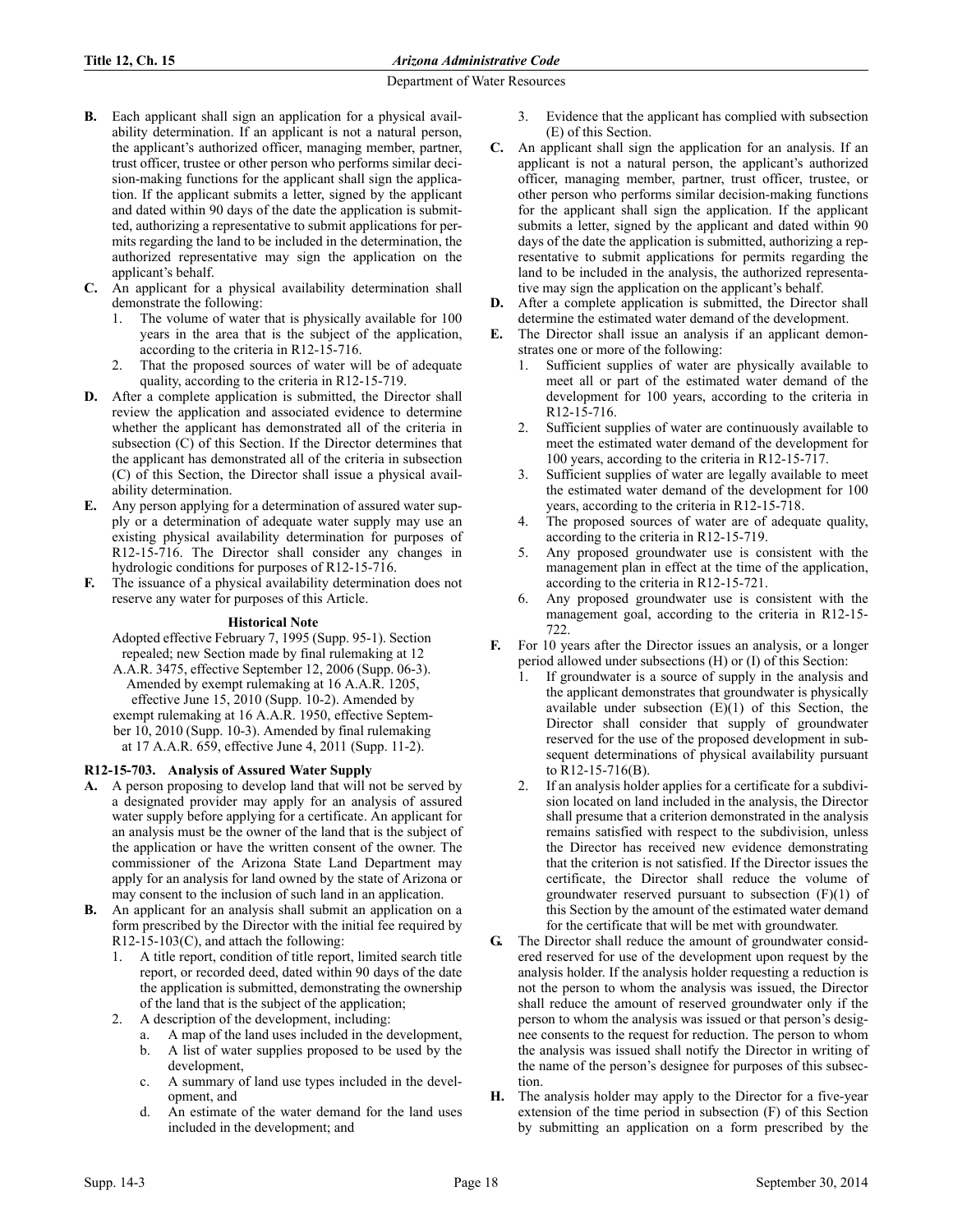Director no earlier than 36 months before the end of the time period and no later than 30 days before the end of the time period. If an extension is granted, the analysis holder may apply to the Director for an additional five-year extension by submitting an application on a form prescribed by the Director no earlier than 36 months before the end of the extended time period and no later than 30 days before the end of the extended time period. The Director shall extend the time period for no more than two successive five-year periods under this subsection if the analysis holder demonstrates one of the following:

- 1. The analysis holder has made a substantial capital investment in developing the land included in the analysis.
- 2. The analysis holder has made material progress in developing the land included in the analysis.
- 3. Progress in developing the land included in the analysis has been delayed for reasons outside the control of the analysis holder.
- **I.** After the Director grants two five-year extensions pursuant to subsection (H) of this Section, the Director may extend the time period for additional five-year periods if the analysis holder files a timely application pursuant to subsection (H) of this Section and demonstrates one of the criteria in subsections  $(H)(1)$ ,  $(2)$ , or  $(3)$  of this Section.
- **J.** The Director shall review an application for an analysis or an application for an extension pursuant to subsections (H) or (I) of this Section pursuant to the licensing time-frame provisions in R12-15-401.

#### **Historical Note**

Adopted effective February 7, 1995 (Supp. 95-1). Amended by emergency rulemaking at 11 A.A.R. 2706, effective June 29, 2005 for 180 days (Supp. 05-2). Emergency renewed for 180 days at 12 A.A.R. 144, effective December 23, 2005 (Supp. 05-4). Emergency expired. Section repealed; new Section made by final rulemaking at 12 A.A.R. 3475, effective September 12, 2006 (Supp. 06-3). Amended by exempt rulemaking at 16 A.A.R. 1205, effective June 15, 2010 (Supp. 10-2). Amended by exempt rulemaking at 16 A.A.R. 1950, effective September 10, 2010 (Supp. 10-3). Amended by final rulemaking at 17 A.A.R. 659, effective June 4, 2011 (Supp. 11-2).

#### **R12-15-703.01. Repealed**

#### **Historical Note**

New Section made by final rulemaking at 7 A.A.R. 3038, effective June 18, 2001 (Supp. 01-2). Section repealed by final rulemaking at 12 A.A.R. 3475, effective September 12, 2006 (Supp. 06-3).

#### **R12-15-704. Certificate of Assured Water Supply**

- **A.** An application for a certificate shall be filed by the current owner of the land that is the subject of the application. Potential purchasers and affiliates may also be included as applicants.
- **B.** An applicant for a certificate shall submit an application on a form prescribed by the Director with the initial fee required by R12-15-103(C), and provide the following:
	- 1. One of the following forms of proof of ownership for each applicant to be listed on the certificate:
		- a. For an applicant that is the current owner, one of the following:
			- A title report, condition of title report, limited search title report, or recorded deed, dated within 90 days of the date the application is filed, demonstrating that the applicant is the owner of the land that is the subject of the application; or
- ii. Evidence that the CAGRD has reviewed and approved evidence that the applicant is the owner of the land that is the subject of the application;
- b. For an applicant that is a potential purchaser, evidence of a purchase agreement; or
- c. For an applicant that is an affiliate of another applicant, a certification by the other applicant of the affiliate status;
- 2. A plat of the subdivision;
- 3. An estimate of the 100-year water demand for the subdivision;
- 4. A list of all proposed sources of water that will be used by the subdivision;
- 5. Evidence that the criteria in subsections (F) or (G) of this Section are met: and
- 6. Any other information that the Director reasonably determines is necessary to decide whether an assured water supply exists for the subdivision.
- **C.** Each applicant shall sign the application for a certificate. If an applicant is not a natural person, the applicant's authorized officer, managing member, partner, trust officer, trustee, or other person who performs similar decision-making functions for the applicant shall sign the application. If an applicant submits a letter, signed by the applicant and dated within 90 days of the date the application is submitted, authorizing a representative to submit applications for permits regarding the land to be included in the certificate, the authorized representative may sign the application on the applicant's behalf.
- **D.** The Director shall give public notice of an application for a certificate as provided in A.R.S. § 45-578.
- **E.** After a complete application is submitted, the Director shall review the application and associated evidence to determine:
	- 1. The estimated water demand of the subdivision;
	- 2. The amount of the groundwater allowance for the subdivision, as provided in R12-15-724 through R12-15-727; and
	- 3. Whether the applicant has demonstrated all of the requirements in subsection (F) or subsection (G) of this Section.
- **F.** Except as provided in subsection (G) of this Section, the Director shall issue a certificate if the applicant demonstrates all of the following:
	- 1. Sufficient supplies of water are physically available to meet the estimated water demand of the subdivision, according to the criteria in R12-15-716;
	- 2. Sufficient supplies of water are continuously available to meet the estimated water demand of the subdivision, according to the criteria in R12-15-717;
	- Sufficient supplies of water are legally available to meet the estimated water demand of the subdivision, according to the criteria in R12-15-718;
	- 4. The sources of water are of adequate quality, according to the criteria in R12-15-719;
	- 5. The applicant has the financial capability to construct adequate delivery, storage, and treatment works for the subdivision, according to the criteria in R12-15-720;
	- 6. The proposed use of groundwater withdrawn within an AMA is consistent with the management plan in effect at the time of the application, according to the criteria in R12-15-721; and
	- 7. The proposed use of groundwater withdrawn within an AMA is consistent with the achievement of the management goal, according to the criteria in R12-15-722.
- **G.** If the Director previously issued a certificate for the subdivision, the Director shall issue a new certificate to the applicant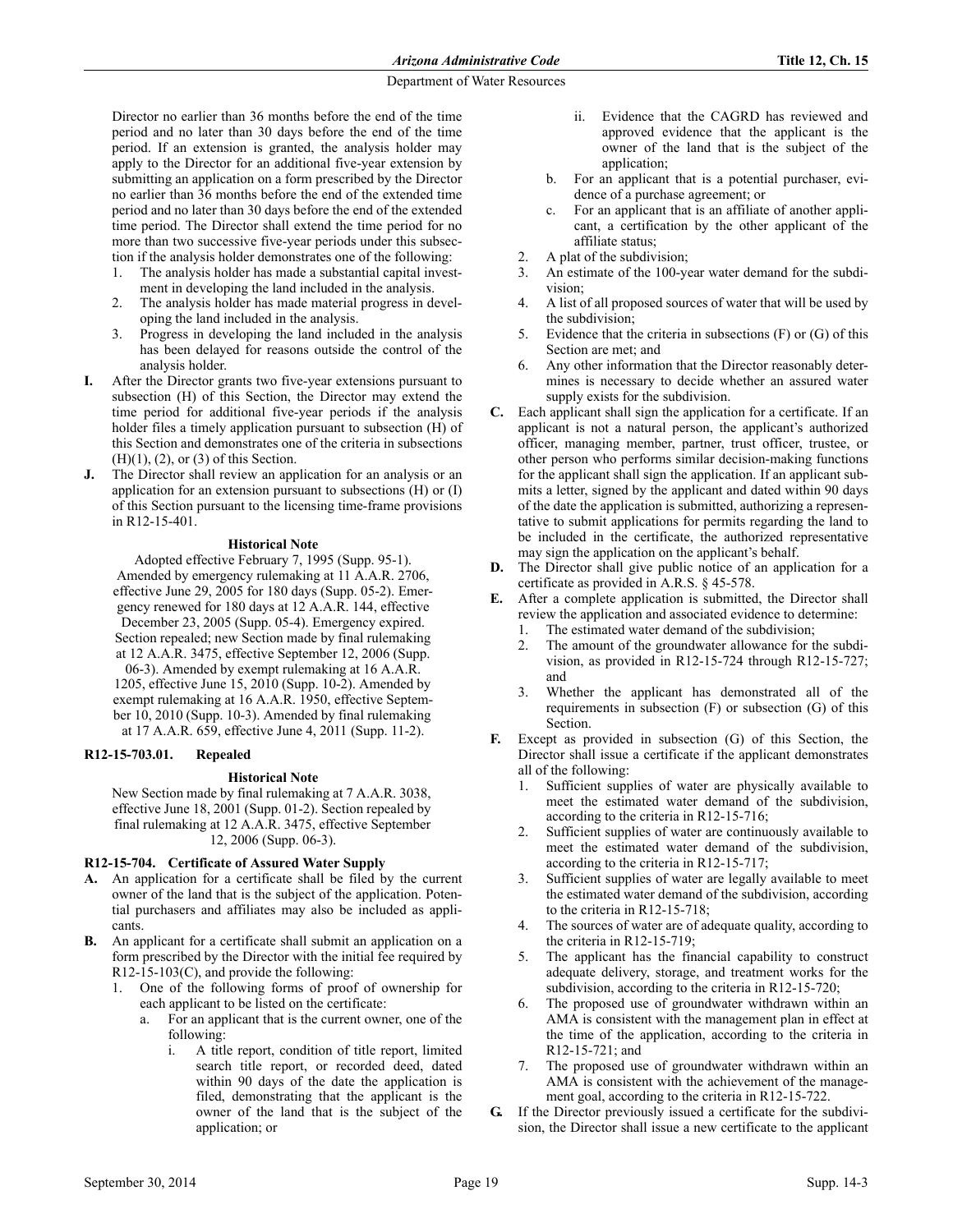if the applicant demonstrates that all of the requirements in subsection (F) are met or that all of the following apply:

- 1. Any changes to the plat for which the previous certificate was issued are not material, according to the criteria in R12-15-708;
- 2. If groundwater is a proposed source of supply for the subdivision, the proposed groundwater withdrawals satisfied the physical availability requirements in effect at the time the complete and correct application for the previous certificate was submitted;
- 3. Any proposed sources of water, other than groundwater, are physically available to satisfy the estimated water demand that will not be satisfied with groundwater, according to the criteria in R12-15-716;
- 4. Any proposed sources of water other than groundwater are continuously available to satisfy the estimated water demand that will not be satisfied with groundwater, according to the criteria in R12-15-717;
- 5. The proposed uses of groundwater withdrawn within an AMA were consistent with the achievement of the management goal according to the criteria in effect at the time the complete and correct application for the previous certificate was submitted; and
- 6. The applicant demonstrates that the requirements in subsections  $(F)(3)$  through  $(6)$  of this Section are met.
- **H.** Before issuing a certificate, the Director shall classify the certificate for the purposes of R12-15-705 and R12-15-706 as follows:
	- 1. Type A certificate. The Director shall classify the certificate as a Type A certificate if the applicant meets the criteria in R12-15-720(A)(1) and all of the subdivision's estimated water demand will be met with one or more of the following:
		- a. Groundwater served by a proposed municipal provider pursuant to an existing service area right;
		- b. Groundwater served by a proposed municipal provider pursuant to a pending service area right, if the proposed municipal provider currently holds or will hold the well permit;
		- c. CAP water served by a municipal provider pursuant to the proposed municipal provider's non-declining, long-term municipal and industrial subcontract;
		- d. Surface water served by a proposed municipal provider pursuant to the proposed municipal provider's surface water right or claim;
		- e. Effluent owned and served by a proposed municipal provider; or
		- f. A Type 1 grandfathered right appurtenant to the land on which the groundwater will be used and held by a proposed municipal provider.
	- 2. Type B certificate. The Director shall classify all certificates that do not meet the requirements of subsection (H)(1) of this Section as Type B certificates.
- **I.** The Director shall review an application for a certificate pursuant to the licensing time-frame provisions in R12-15-401.
- **J.** An owner of six or more lots is not required to obtain a certificate if all of the following apply:
	- 1. The lots comprise a subset of a subdivision for which: a. A plat was recorded before 1980; or
		- b. A certificate was issued before February 7, 1995;
	- 2. No changes were made to the plat since February 7, 1995; and
	- Water service is currently available to each lot.
- **K.** A new owner of all or a portion of a subdivision for which a plat has been recorded is not required to obtain a certificate if all of the following apply:
- 1. The Director previously issued a Type A certificate for the subdivision pursuant to subsection (H)(1) of this Section or R12-15-707;
- 2. Water service is currently available to each lot; and
- 3. There are no material changes to the plat for which the certificate was issued, according to the criteria in R12-15- 708.
- **L.** An owner of six or more lots in the Pinal AMA is not required to obtain a certificate if all of the following apply:
	- 1. A plat for the subdivision was recorded before October 1,  $2007$
	- 2. There have been no material changes to the plat according to the criteria in R12-15-708, since October 1, 2007;
	- 3. The proposed municipal provider was designated as having an assured water supply when the plat was recorded, but is no longer designated as having an assured water supply; and
	- Water service is currently available to each lot.
- **M.** A person may request a letter stating that the owner is not required to obtain a certificate pursuant to subsection  $(J)$ ,  $(K)$ , or (L) of this Section by submitting an application on a form prescribed by the Director and attaching evidence that the criteria of subsection  $(J)$ ,  $(K)$ , or  $(L)$  are met. Upon receiving an application pursuant to this subsection, the Director shall:
	- 1. Review the application pursuant to the licensing timeframe provisions in R12-15-401.
	- 2. Determine whether the criteria of subsection (J), (K), or (L) of this Section are met.
	- 3. If the Director determines that the criteria of subsection (J) of this Section are met, issue a letter to the applicant and the Arizona Department of Real Estate stating that the current owner is not required to obtain a certificate.
	- 4. If the Director determines that the criteria of subsection (K) or (L) of this Section are met, issue a letter to the applicant and the Arizona Department of Real Estate stating that the current owner and any future owners are not required to obtain a certificate.

# **Historical Note**

Adopted effective February 7, 1995 (Supp. 95-1). Section repealed; new Section made by final rulemaking at 12 A.A.R. 3475, effective September 12, 2006 (Supp. 06-3). Amended by final rulemaking at 13 A.A.R. 1394, effective October 1, 2007 (Supp. 07-2). Amended by exempt rulemaking at 16 A.A.R. 1205, effective June 15, 2010 (Supp. 10-2). Amended by exempt rulemaking at 16 A.A.R. 1950, effective September 10, 2010 (Supp. 10-3). Amended by final rulemaking at 17 A.A.R. 659, effective June 4, 2011 (Supp. 11-2).

## **R12-15-705. Assignment of Type A Certificate of Assured Water Supply**

- **A.** The certificate holder of a Type A certificate and the assignee may apply for approval of an assignment of the Type A certificate within the time allowed by A.R.S. § 45-579(A). The assignee may file the application if there is no certificate holder. The application shall be submitted on a form prescribed by the Director with the initial fee required by R12-15- 103(C), and the applicant shall provide the following:
	- 1. One of the following forms of proof of ownership for each assignee:
		- a. A title report, condition of title report, limited search title report, or recorded deed, dated within 90 days of the date the application is submitted to the Director and demonstrating that the assignee is the owner of the land that is the subject of the proposed assignment; or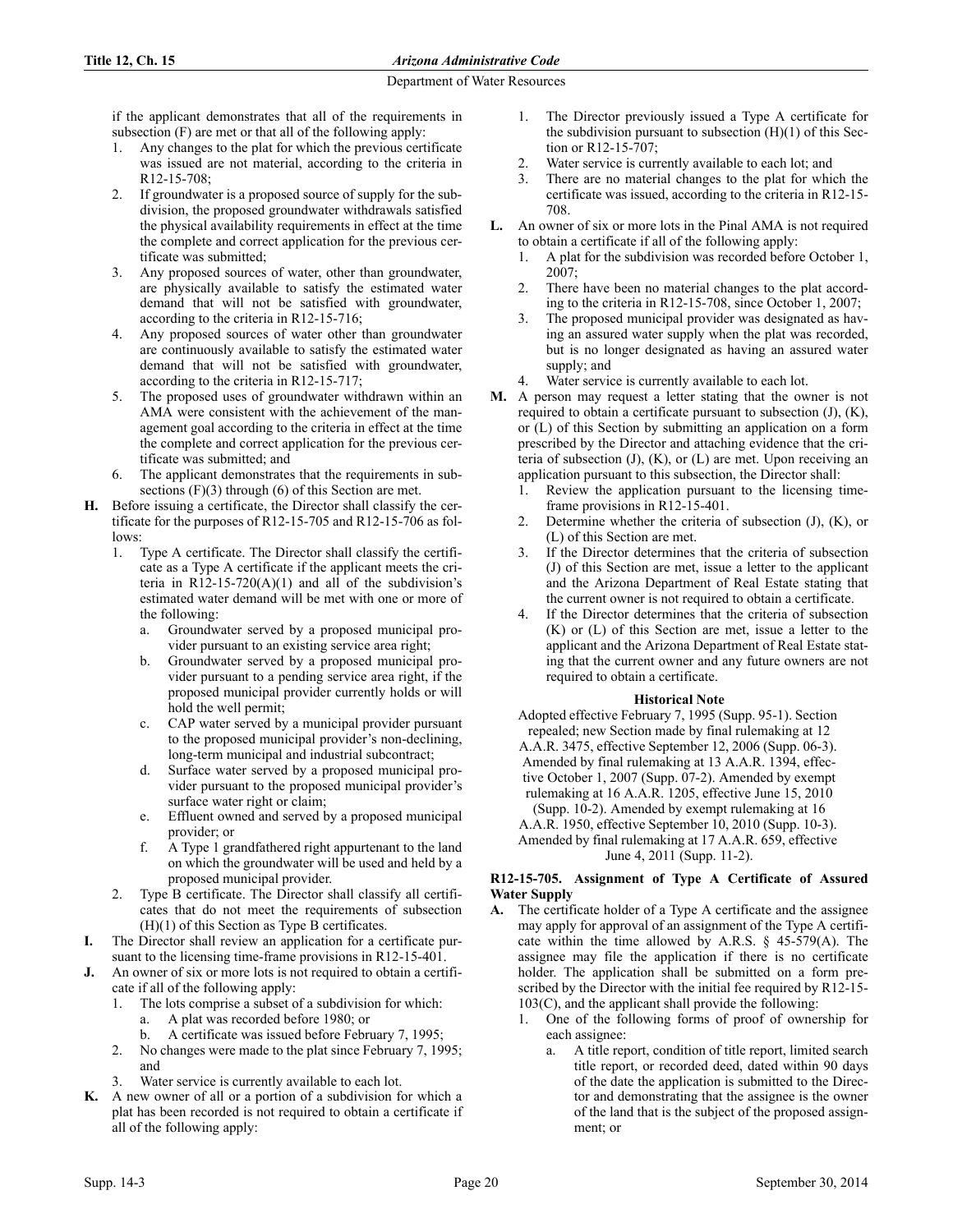- b. If the assignee is a potential purchaser, evidence of a purchase agreement;
- 2. A current plat of the subdivision;
- 3. An estimate of the 100-year water demand for the subdivision, based on the current plat;
- 4. Certification by each applicant that:
	- The proposed municipal provider has not changed and has agreed to continue to serve the subdivision after the assignment; and
	- b. All water supplies listed on the current certificate are physically, continuously, and legally available to meet the estimated water demand of the subdivision after the assignment.
- **B.** Each applicant shall sign the application for an assignment of a Type A certificate. If an applicant is not a natural person, the entity's authorized officer, managing member, partner, trust officer, trustee, or other person who performs similar decisionmaking functions for the applicant shall sign the application. If an applicant submits a letter, signed by the applicant and dated within 90 days of the date the application is submitted, authorizing a representative to submit applications for permits regarding the land included in the certificate, the authorized representative may sign the application on behalf of the applicant.
- **C.** Upon receiving an application for an assignment of a Type A certificate, the Director shall post the notice required by A.R.S. § 45-579(E).
- **D.** If the Director determines that the application meets the criteria of A.R.S. § 45-579(A), the Director shall issue a Type A certificate to each applicant. A Type A certificate issued under this subsection shall retain the issue date, the number of lots, and the estimated water demand shown on the original certificate, except as provided in subsection (E) of this Section. The Director shall determine that the application meets the criteria of A.R.S. § 45-579(A) if all of the following apply:
	- 1. The application is submitted within the time allowed by A.R.S. § 45-579(A);
	- 2. The assignee is the owner or a potential purchaser of the portion of the subdivision that is the subject of the assignment;
	- 3. There have been no material changes to the plat for which the original certificate was issued, according to the criteria in R12-15-708;
	- 4. Neither the applicant nor a predecessor in interest has impaired the manner in which consistency with management goal requirements were satisfied when the original certificate was issued; and
	- The applicant makes the certifications required in subsection (A)(4) of this Section.
- **E.** In the case of a partial assignment, the Director shall determine whether changes to the plat are material according to R12-15-708. The Director shall issue a Type A certificate to the assignee for the portion of the subdivision that is the subject of the assignment and for the number of lots and the estimated water demand of the current plat of the portion of the subdivision that is the subject of the assignment. The Director shall issue a Type A certificate to the certificate holder for the portion of the subdivision retained by the certificate holder and for the remainder of the number of lots and the remainder of the estimated water demand. The sum of the number of lots and the sum of the amount of the estimated water demand shown on each certificate shall equal the total number of lots and the total estimated water demand shown on the certificate being assigned.

**F.** The Director shall review an application for an assignment of a Type A certificate of assured water supply pursuant to the licensing time-frame provisions in R12-15-401.

#### **Historical Note**

Adopted effective February 7, 1995 (Supp. 95-1). Amended by final rulemaking at 8 A.A.R. 4390, effective November 22, 2002 (Supp. 02-3). Section repealed; new Section made by final rulemaking at 12 A.A.R. 3475, effective September 12, 2006 (Supp. 06-3). Amended by exempt rulemaking at 16 A.A.R. 1205, effective June 15, 2010 (Supp. 10-2). Amended by exempt rulemaking at 16 A.A.R. 1950, effective September 10, 2010 (Supp. 10-3). Amended by final rulemaking at 17 A.A.R. 659, effective June 4, 2011 (Supp. 11-2).

## **R12-15-706. Assignment of Type B Certificate of Assured Water Supply**

- **A.** The certificate holder of a Type B certificate or a certificate issued before the effective date of this Section that has not been classified pursuant to R12-15-707 and the assignee may apply for approval of an assignment of the certificate to another person within the time allowed by A.R.S. § 45- 579(A). The assignee may file the application if there is no certificate holder. The application shall be submitted on a form prescribed by the Director with the initial fee required by R12- 15-103(C), and the applicant shall provide the following:
	- 1. One of the following forms of proof of ownership for each assignee:
		- a. A title report, condition of title report, limited search title report, or recorded deed, dated within 90 days of the date the application is submitted to the Director and demonstrating that the assignee is the owner of the land that is the subject of the proposed assignment; or
		- b. If the assignee is a potential purchaser, evidence of a purchase agreement;
	- 2. A current plat of the subdivision;
	- 3. An estimate of the 100-year water demand for the subdivision, based on the current plat;
	- 4. Evidence that all necessary water rights, permits, licenses, contracts, and easements have been or will be assigned to the assignee of the certificate;
	- 5. Evidence that the assignee has the financial capability to construct adequate delivery, storage, and treatment works for the subdivision according to the criteria in R12-15- 720;
	- 6. Evidence that all water supplies listed on the current certificate are physically, continuously, and legally available to meet the estimated water demand of the subdivision after the assignment;
	- 7. Evidence that the proposed municipal provider has not changed and has agreed to serve the subdivision after the assignment;
	- If the applicant requests that the Director classify the certificate pursuant to subsection (E) of this Section, evidence that the requirements of  $R12-15-704(H)(1)$  are satisfied;
	- 9. Any other information that the Director reasonably deems necessary to determine whether the application meets the criteria of A.R.S. § 45-579.
- **B.** Each applicant shall sign the application for an assignment of a certificate. If an applicant is not a natural person, the entity's authorized officer, managing member, partner, trust officer, trustee, or other person who performs similar decision-making functions for the applicant shall sign the application. If an applicant submits a letter, signed by the applicant and dated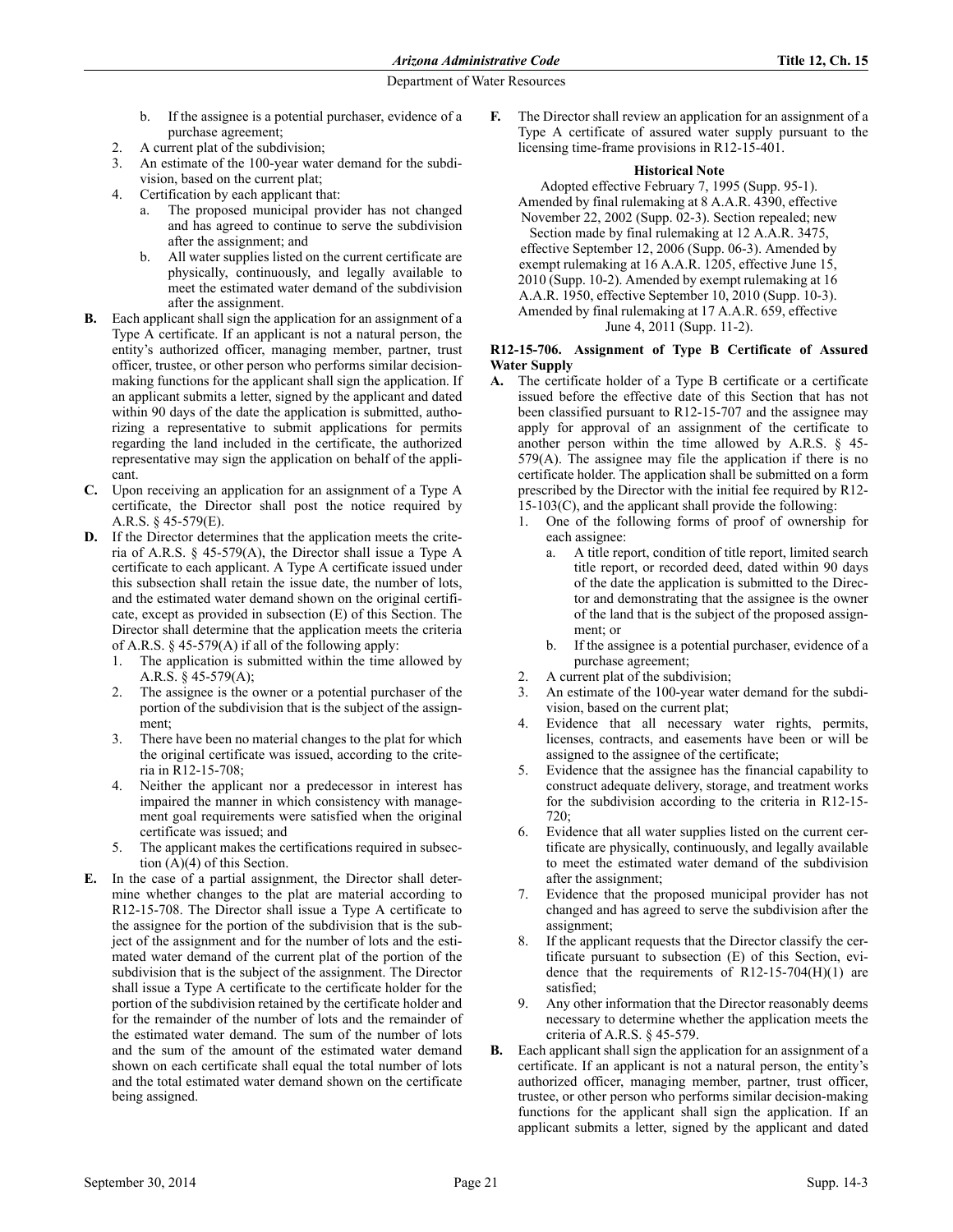within 90 days of the date the application is submitted, authorizing a representative to submit applications for permits regarding the land to be included in the certificate, the authorized representative may sign the application on the applicant's behalf.

- **C.** Upon receiving an application for an assignment, the Director shall post the notice required by A.R.S. § 45-579(E).
- **D.** Except as provided in subsection (E) of this Section, if the Director determines that the application meets the criteria of A.R.S. § 45-579(A), the Director shall issue a Type B certificate to each applicant. A Type B certificate issued under this subsection shall retain the issue date, the number of lots, and the estimated water demand shown on the original certificate, except as provided in subsection (F) of this Section. The Director shall determine that the application meets the criteria of A.R.S. § 45-579(A) if all of the following apply:
	- 1. The application is submitted within the time allowed by A.R.S. § 45-579(A);
	- 2. The assignee is the owner or potential purchaser of the portion of the subdivision that is the subject of the assignment;
	- 3. There have been no material changes to the plat for which the original certificate was issued, according to the criteria in R12-15-708;
	- The applicant demonstrates the financial capability to construct adequate delivery, storage, and treatment works for the subdivision according to the criteria in R12-15- 720;
	- 5. All necessary water rights, permits, licenses, contracts, and easements have been or will be assigned to the assignee of the certificate;
	- 6. All water supplies listed on the current certificate are physically, continuously, and legally available to meet the estimated water demand of the subdivision after the assignment;
	- 7. Neither the applicant nor a predecessor in interest has impaired the manner in which consistency with management goal requirements were satisfied when the original certificate was issued; and
	- 8. The proposed municipal provider has agreed to serve the subdivision after the assignment.
- **E.** The applicant may include in the application a request to classify the certificate as a Type A certificate. If the Director determines that the request meets the requirements of R12-15-  $704(H)(1)$ , the Director shall classify the certificate as a Type A certificate.
- **F.** In the case of a partial assignment, the Director shall determine whether changes to the plat are material according to R12-15-708. The Director shall issue a Type B certificate to the assignee for the portion of the subdivision that is the subject of the assignment and for the number of lots and the estimated water demand of the current plat of the portion of the subdivision that is the subject of the assignment. The Director shall issue a Type B certificate to the certificate holder for the portion of the subdivision retained by the certificate holder and for the remainder of the number of lots and the remainder of the estimated water demand. The sum of the number of lots and the sum of the amount of the estimated water demand shown on each certificate shall equal the total number of lots and the total estimated water demand shown on the certificate that is being assigned.
- **G.** The Director shall review an application for an assignment of a Type B certificate pursuant to the licensing time-frame provisions in R12-15-401.

# **Historical Note**

Adopted effective February 7, 1995 (Supp. 95-1). Section

repealed; new Section made by final rulemaking at 12

A.A.R. 3475, effective September 12, 2006 (Supp. 06-3). Amended by exempt rulemaking at 16 A.A.R. 1205, effective June 15, 2010 (Supp. 10-2). Amended by exempt rulemaking at 16 A.A.R. 1950, effective September 10, 2010 (Supp. 10-3). Amended by final rulemaking at 17 A.A.R. 659, effective June 4, 2011 (Supp. 11-2).

## **R12-15-707. Application for Classification of a Type A Certificate**

- **A.** A holder of a Type B certificate or a certificate issued before the effective date of this Section may apply to the Director to classify the certificate as a Type A certificate by submitting an application on a form prescribed by the Director with the initial fee prescribed in R12-15-103(C), and attaching evidence that the certificate meets the requirements of R12-15- 704(H)(1).
- **B.** At least one certificate holder shall sign the application for classification of a certificate as a Type A certificate. If the applicant is not a natural person, the applicant's authorized officer, managing member, partner, trust officer, trustee, or other person who performs similar decision-making functions for the applicant shall sign the application. If the applicant submits a letter, signed by the applicant and dated within 90 days of the date the application is submitted, authorizing a representative to submit applications for permits regarding the land to be included in the certificate, the authorized representative may sign the application on behalf of the applicant.
- **C.** If the applicant demonstrates that the requirements of R12-15-  $704(H)(1)$  are met, the Director shall classify the certificate as a Type A certificate and issue a Type A certificate to each certificate holder.

# **Historical Note**

Adopted effective February 7, 1995 (Supp. 95-1). Section repealed; new Section made by final rulemaking at 12

A.A.R. 3475, effective September 12, 2006 (Supp. 06-3). Amended by exempt rulemaking at 16 A.A.R. 1205, effective June 15, 2010 (Supp. 10-2). Amended by exempt rulemaking at 16 A.A.R. 1950, effective September 10, 2010 (Supp. 10-3). Amended by final rulemaking at 17 A.A.R. 659, effective June 4, 2011 (Supp. 11-2).

# **R-12-15-708. Material Plat Change; Application for Review**

- **A.** A certificate or a water report is applicable to the original plat for which the certificate or water report was issued and to a revised plat, unless the plat changes are material according to subsections (C) and (D) of this Section.
- **B.** If a plat is revised after the Director issues a certificate or a water report and the changes to the plat are material according to subsection (C) or (D) of this Section, the holder may:
	- 1. Apply for a new certificate or water report for the revised plat,
	- 2. Use the original plat for which the certificate or water report was issued, or
	- Revise the plat so that any changes are not material according to subsections (C) and (D) of this Section.
- **C.** Changes to the plat for which a certificate or a water report has been issued are material if any of the following apply:
	- 1. The number of lots on the plat has increased by more than:
		- a. For subdivisions of six to 10 lots: one lot;
		- b. For subdivisions of 11 to 499 lots: 10%, rounding up to the nearest whole number; or
		- For subdivisions of 500 lots or more: 50 lots.
	- 2. The 100-year water demand for the revised plat exceeds the estimated water demand for the certificate, unless all of the following apply: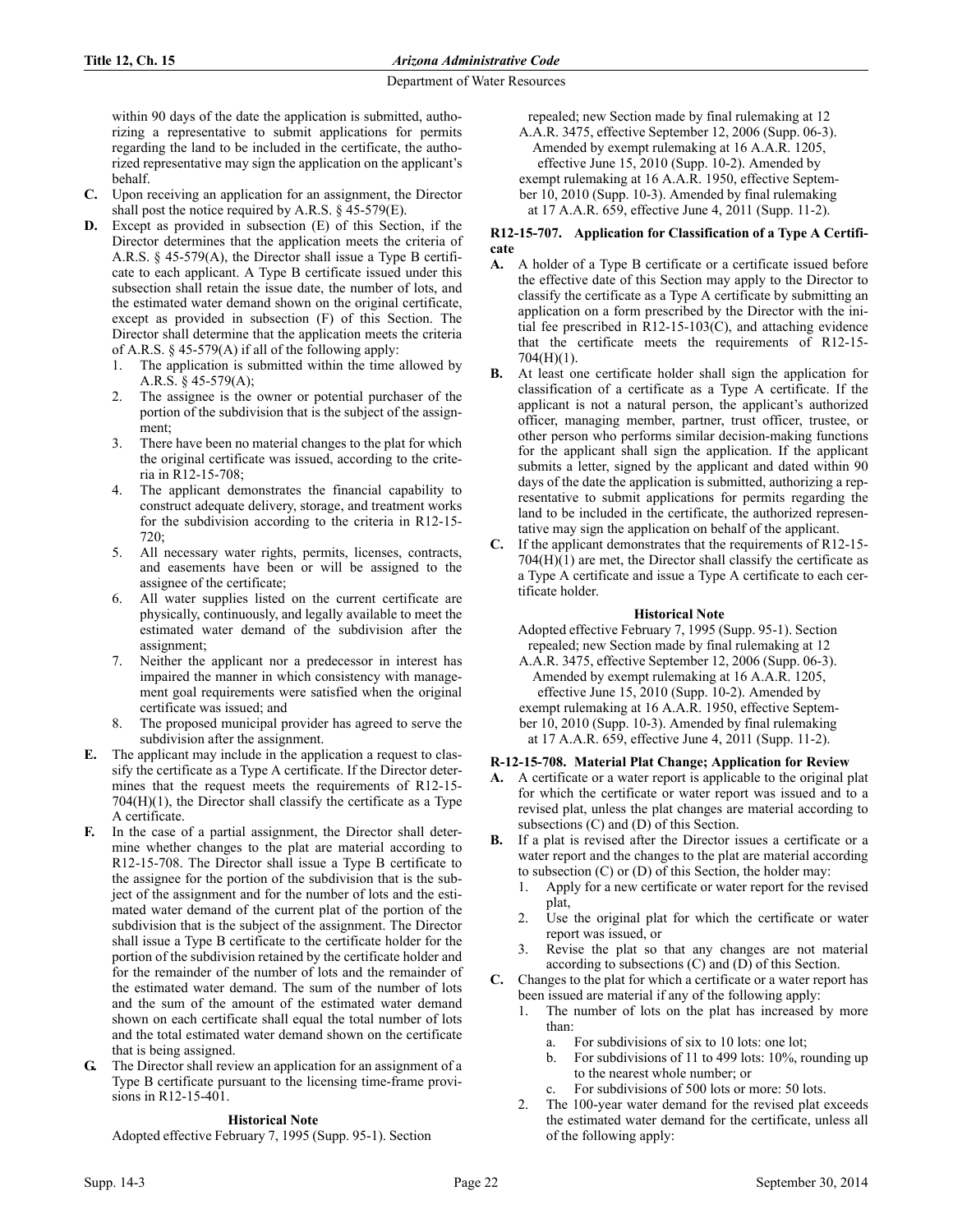- a. The 100-year water demand for the revised plat does not exceed the estimated water demand for the certificate by more than 10%, rounding to the nearest whole acre-foot, or by more than 25 acre-feet per year, whichever is less;
- b. The 100-year water demand is not greater than the supply demonstrated to be physically, continuously, and legally available at the time of issuance of the certificate or water report, and that water supply remains physically, continuously, and legally available; and
- c. For a certificate, one of the following applies:
	- The subdivision is enrolled as a member land in the CAGRD;
	- ii. Groundwater is not included as a source of supply; or
	- iii. The subdivision is located in the Pinal AMA and the 100-year water demand for the revised plat will not exceed the sum of the amount of the groundwater allowance and the amount of any extinguishment credits pledged to the certificate, including extinguishment credits pledged after the certificate was issued.
- 3. For a certificate, additional land is included in the plat, unless all of the following apply:
	- a. The land included in the original plat for which the certificate was issued is located in a master-planned community;
	- b. The outer boundaries of the master-planned community have not expanded;
	- c. If the land included in the original plat for which the certificate was issued is enrolled as a member land in the CAGRD, the additional land has also been enrolled in the CAGRD; and
	- d. A certificate has been issued for the additional land.
- **D.** Changes to a portion of a plat are not material if one of the following applies:
	- 1. The changes to the portion of the plat being reviewed are not material according to subsection (C) of this Section when compared to the equivalent portion of the plat for which the certificate was issued;
	- 2. The changes to the entire revised plat are not material according to subsection (C) of this Section when compared to the entire plat for which the certificate was issued; or
	- 3. For a partial assignment pursuant to R12-15-705 or R12- 15-706, the plat for the portion of the subdivision retained by the certificate holder could be configured so that changes to the total number of lots and the estimated water demand for the entire subdivision, including the portion under consideration, are not material according to subsection (C) of this Section. For purposes of this subsection, the Director may require the applicant to submit evidence demonstrating whether changes to the plat are material. However, the Director shall not require the applicant to submit a plat for the retained portion of a subdivision, unless the materiality of changes to the plat cannot be determined with any other evidence.
- **E.** A person may apply for a review of a revised plat to determine whether any changes to the plat are material as follows:
	- The applicant shall submit an application on a form prescribed by the Director with the initial fee required by R12-15-103(C), and shall attach the revised plat.
	- 2. The Director shall review the revised plat and the plat for which the certificate or water report was originally issued

to determine whether any changes are material according to the criteria in subsections (C) and (D) of this Section.

3. The Director shall issue a letter to the applicant stating whether any changes to the plat are material and identifying which changes, if any, are material. If the Director determines that the changes to the plat are not material, the Director's letter shall state that the certificate or water report is applicable to the revised plat.

## **Historical Note**

Adopted effective February 7, 1995 (Supp. 95-1). Section repealed; new Section made by final rulemaking at 12

A.A.R. 3475, effective September 12, 2006 (Supp. 06-3). Amended by exempt rulemaking at 16 A.A.R. 1205, effective June 15, 2010 (Supp. 10-2). Amended by exempt rulemaking at 16 A.A.R. 1950, effective September 10, 2010 (Supp. 10-3). Amended by final rulemaking at 17 A.A.R. 659, effective June 4, 2011 (Supp. 11-2).

## **R12-15-709. Certificate of Assured Water Supply; Revocation**

- **A.** The Director may revoke a certificate if an assured water supply does not exist.
- **B.** The Director shall not revoke a certificate if any of the residential lots within the plat have been sold.
- **C.** If the Director determines that a certificate should be revoked, the Director shall provide for an administrative hearing, in accordance with A.R.S. Title 41, Chapter 6, Article 10. To determine whether a certificate should be revoked, the Director shall use the standards in place at the time the original application was submitted for the certificate.

#### **Historical Note**

Adopted effective February 7, 1995 (Supp. 95-1). Section repealed; new Section made by final rulemaking at 12 A.A.R. 3475, effective September 12, 2006 (Supp. 06-3).

#### **R12-15-710. Designation of Assured Water Supply**

- **A.** A municipal provider applying for a designation of assured water supply shall submit an application on a form prescribed by the Director with the initial fee required by R12-15-103(C), and provide the following:
	- 1. The applicant's current demand;
	- 2. The applicant's committed demand;
	- 3. The applicant's projected demand for the proposed term of the designation;
	- 4. The proposed term of the designation, which shall not be less than two years;
	- 5. Evidence that the criteria in subsection (E) of this Section are met; and
	- 6. Any other information that the Director determines is necessary to decide whether an assured water supply exists for the municipal provider.
- **B.** An application for a designation shall be signed by:
	- If the applicant is a city or town, the city or town manager or a person employed in an equivalent position. The application shall also include a resolution of the governing body of the city or town, authorizing that person to sign the application; or
	- 2. If the applicant is a private water company, the applicant's authorized officer, managing member, partner, trust officer, trustee, or other person who performs similar decision-making functions for the applicant.
- **C.** The Director shall give public notice of an application for designation in the same manner as provided for certificates in A.R.S. § 45-578.
- **D.** After a complete application is submitted, the Director shall review the application and associated evidence to determine: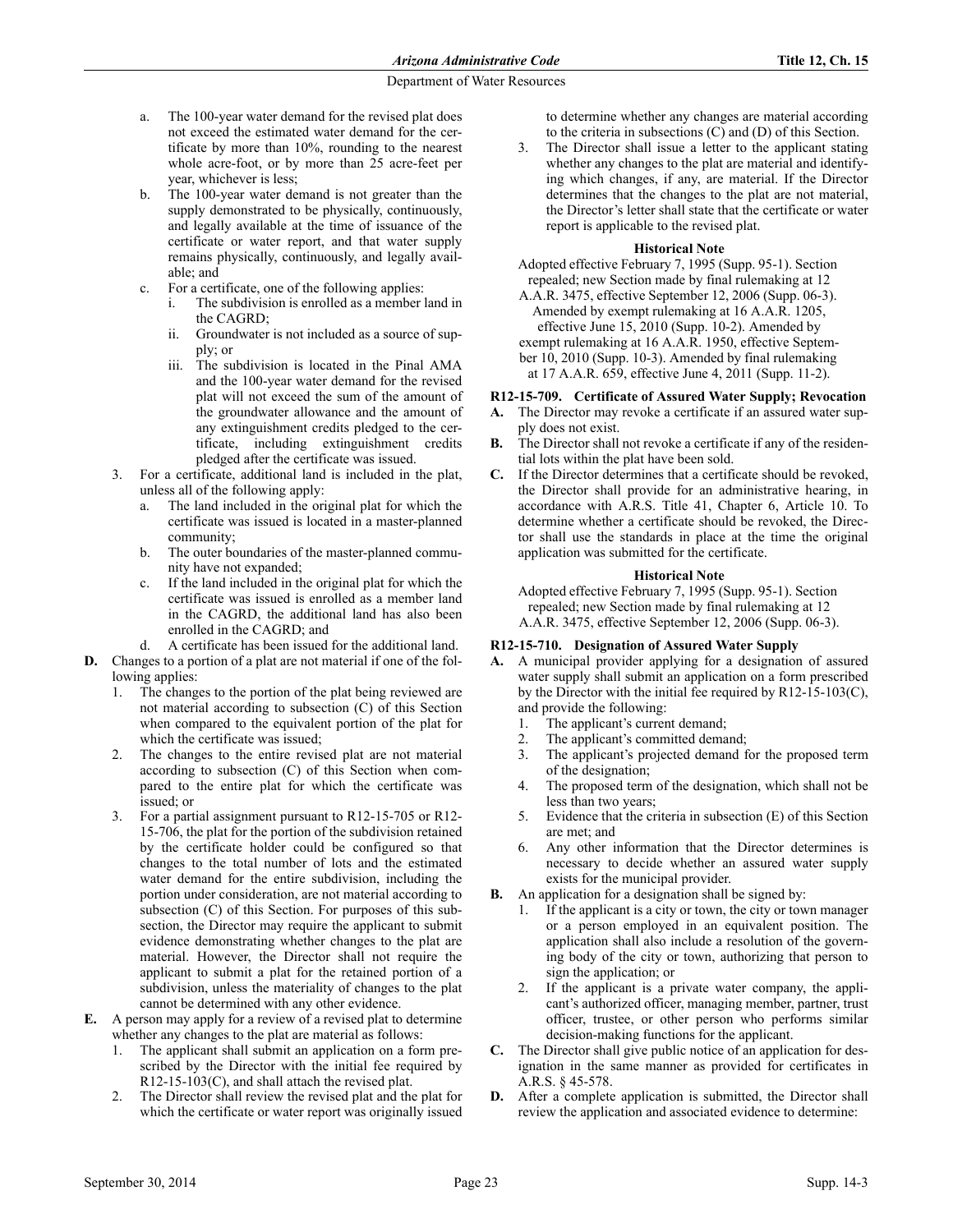## **Title 12, Ch. 15** *Arizona Administrative Code*

### Department of Water Resources

- 1. The annual volume of water physically, continuously, and legally available for at least 100 years;
- 2. The term of the designation, which shall not be less than two years;
- 3. The applicant's estimated water demand;
- The applicant's groundwater allowance; and
- 5. Whether the applicant has demonstrated compliance with all requirements in subsection (E) of this Section.
- **E.** The Director shall designate the applicant as having an assured water supply if the applicant demonstrates all of the following:
	- 1. Sufficient supplies of water are physically available to meet the applicant's estimated water demand, according to the criteria in R12-15-716;
	- 2. Sufficient supplies of water are continuously available to meet the applicant's estimated water demand, according to the criteria in R12-15-717;
	- 3. Sufficient supplies of water are legally available to meet the applicant's estimated water demand, according to the criteria in R12-15-718;
	- 4. The proposed sources of water are of adequate quality, according to the criteria in R12-15-719;
	- 5. The applicant has the financial capability to construct adequate delivery, storage, and treatment works in a timely manner according to the criteria in R12-15-720;
	- 6. Any proposed groundwater use is consistent with the management plan in effect at the time of the application, according to the criteria in R12-15-721; and
	- Any proposed use of groundwater withdrawn within an AMA is consistent with the management goal, according to the criteria in R12-15-722.
- **F.** The Director shall review an application for a designation of assured water supply pursuant to the licensing time-frame provisions in R12-15-401.

# **Historical Note**

Adopted effective February 7, 1995 (Supp. 95-1). Section repealed; new Section made by final rulemaking at 12

A.A.R. 3475, effective September 12, 2006 (Supp. 06-3). Amended by exempt rulemaking at 16 A.A.R. 1205, effective June 15, 2010 (Supp. 10-2). Amended by exempt rulemaking at 16 A.A.R. 1950, effective September 10, 2010 (Supp. 10-3). Amended by final rulemaking at 17 A.A.R. 659, effective June 4, 2011 (Supp. 11-2).

# **R12-15-711. Designation of Assured Water Supply; Annual Report Requirements, Review, Modification, Revocation**

- **A.** A designated provider shall include in the annual report required by A.R.S. § 45-632 the following information for the preceding calendar year:
	- 1. The designated provider's committed demand;
	- 2. The demand at build-out for customers with which the designated provider has entered into an agreement to serve water, other than committed demand;
	- 3. A report regarding the designated provider's compliance with water quality requirements;
	- 4. The depth-to-static water level of all wells from which the designated provider withdrew water; and
	- 5. Any other information the Director may reasonably require to determine whether the designated provider continues to meet the criteria for a designation of assured water supply.
- **B.** If there is a change of ownership, the subsequent owner of a designated provider shall notify the Director in writing of the change in ownership within 90 days.
- **C.** The Director shall review a designation at least every 15 years following issuance of the designation to determine whether the designation should be modified or revoked. To determine

whether the designation should be modified or revoked, the Director shall use the standards in place at the time of review.

- **D.** The Director may modify a designation for good cause, including a merger, division of the designated provider, or a change in ownership of the designated provider.
- **E.** A designated provider may request a modification of the designation at any time pursuant to R12-15-710.
- **F.** The Director may revoke a designation if:
	- After notifying the designated provider and initiating a review of the designated provider's status, the Director determines that the designated provider has less water, according to the criteria in  $R12-15-710(E)$ , than the amount required for a 100-year supply for the provider's:
		- a. Current demand, b. Committed demand, and
		- c. Projected demand during the next two calendar years;
	- 2. The designated provider fails to construct adequate delivery, storage, and treatment works in a timely manner;
	- 3. ADEQ or another governmental entity with equivalent jurisdiction has determined, after notice and an opportunity for a hearing, that the designated provider is in significant noncompliance with A.A.C. Title 18, Chapter 4 and is not taking action to resolve the noncompliance; or
	- 4. The designated provider has violated its management plan requirements for two or more consecutive calendar years, and one of the following applies:
		- a. The provider fails to amend its water use plan in a manner that the Director determines will achieve compliance, or
		- b. The provider fails to sign a stipulated agreement to remedy the violation.
- **G.** If the Director determines that a designation of assured water supply should be revoked, the Director shall provide for an administrative hearing, in accordance with A.R.S. Title 41, Chapter 6, Article 10.
- **H.** If a designated provider's designated status terminates, the provider may apply for re-designation at anytime after termination.
- **I.** Notwithstanding any other provision in this Article, a decision and order of the Director designating a city, town, or private water company as having an assured water supply is not affected by this Article solely because the rule numbers cited in the decision and order may have changed after the effective date of the decision and order.

# **Historical Note**

Adopted effective February 7, 1995 (Supp. 95-1). Section repealed; new Section made by final rulemaking at 12 A.A.R. 3475, effective September 12, 2006 (Supp. 06-3).

# **R12-15-712. Analysis of Adequate Water Supply**

- **A.** A person proposing to develop land outside an AMA that will not be served by a designated provider may apply for an analysis of adequate water supply before applying for a water report. An applicant for an analysis must be the owner of the land that is the subject of the application or have the written consent of the owner. The commissioner of the Arizona State Land Department may apply for an analysis for land owned by the state of Arizona outside an AMA or may consent to the inclusion of such land in an application.
- **B.** An applicant for an analysis shall submit an application on a form prescribed by the Director with the initial fee required by R12-15-103(C), and attach the following:
	- 1. A title report, condition of title report, limited search title report, or recorded deed, dated within 90 days of the date the application is submitted to the Director, demonstrat-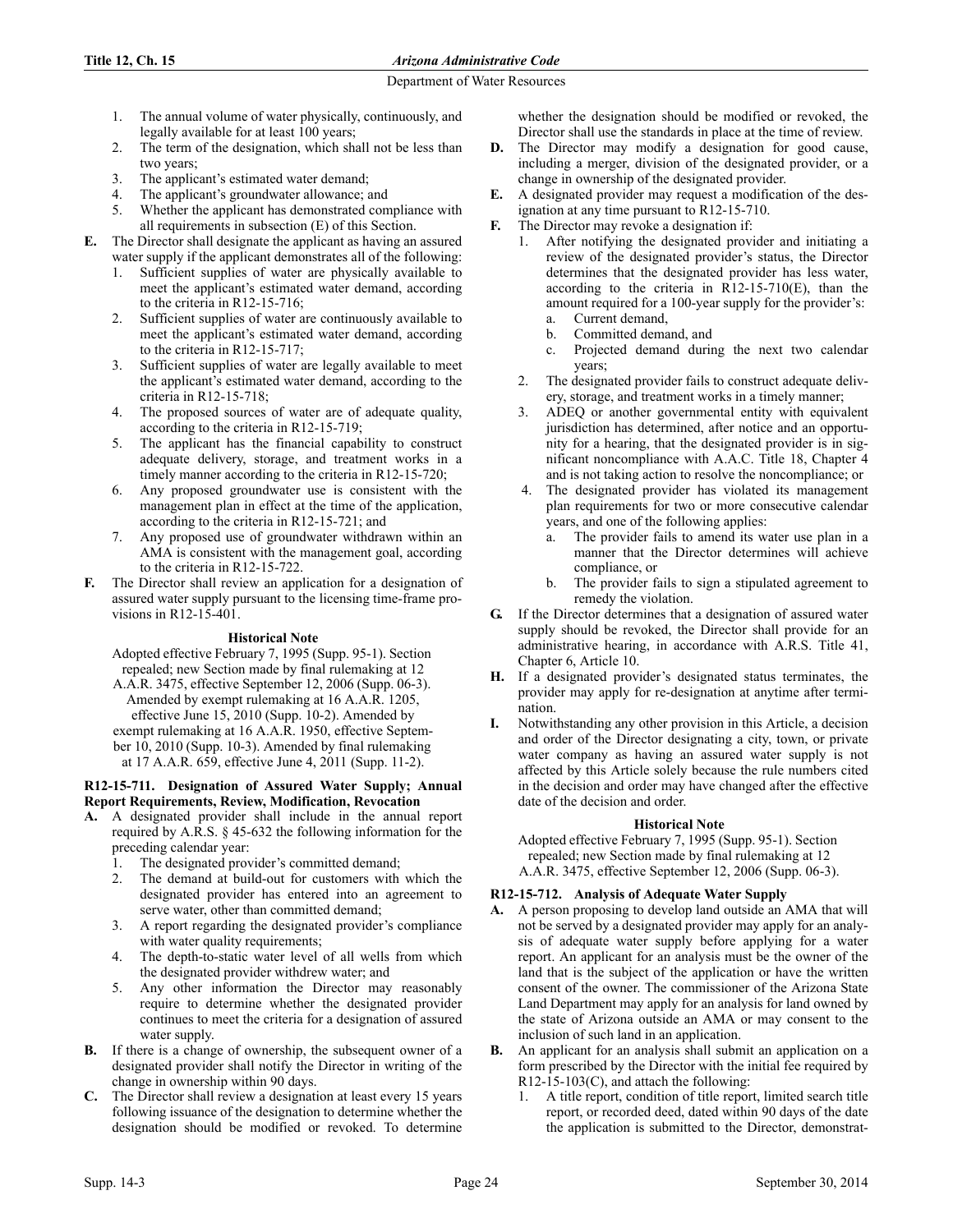ing the ownership of the land that is the subject of the application;

- 2. A description of the development, including:
	- a. A map of the land uses included in the development, b. A list of water supplies proposed to be used by the development,
	- c. A summary of land use types included in the development, and
	- An estimate of the water demand for the land uses included in the development; and
- 3. Evidence that the applicant has complied with subsection (E) of this Section.
- **C.** An applicant shall sign the application for an analysis. If an applicant is not a natural person, the applicant's authorized officer, managing member, partner, trust officer, trustee, or other person who performs similar decision-making functions for the applicant shall sign the application. If the applicant submits a letter, signed by the applicant and dated within 90 days of the date the application is submitted, authorizing a representative to submit applications for permits regarding the land that is the subject of the water report, the authorized representative may sign the application on the applicant's behalf.
- **D.** After a complete application is submitted, the Director shall determine the estimated water demand of the development.
- **E.** The Director shall issue an analysis if an applicant demonstrates one or more of the following:
	- Sufficient supplies of water are physically available to meet all or part of the estimated water demand of the development for 100 years, according to the criteria in R12-15-716;
	- 2. Sufficient supplies of water are continuously available to meet the estimated water demand of the development for 100 years, according to the criteria in R12-15-717;
	- 3. Sufficient supplies of water are legally available to meet the estimated water demand of the development for 100 years, according to the criteria in R12-15-718;
	- 4. The proposed sources of water are of adequate quality, according to the criteria in R12-15-719.
- **F.** For 10 years after the Director issues an analysis, or a longer period allowed under subsections (H) or (I) of this Section:
	- If groundwater is a source of supply in the analysis and the applicant demonstrates that groundwater is physically available under subsection  $(E)(1)$ , the Director shall consider that supply of groundwater reserved for the use of the proposed development in subsequent determinations of physical availability pursuant to R12-15-716(B).
	- 2. If an analysis holder applies for a water report for a subdivision located on land included in the analysis, the Director shall presume that a criterion demonstrated in the analysis remains satisfied with respect to the subdivision, unless the Director has received new evidence demonstrating that the criterion is not satisfied. If the Director issues the water report, the Director shall reduce the volume of groundwater reserved pursuant to subsection (F)(1) of this Section by the amount of the estimated water demand for the water report that will be met with groundwater.
- **G.** The Director shall reduce the amount of water considered reserved for use of the development upon request by the analysis holder. If the analysis holder requesting a reduction is not the person to whom the analysis was issued, the Director shall reduce the amount of reserved groundwater only if the person to whom the analysis was issued or that person's designee consents to the request for reduction. The person to whom the analysis was issued shall notify the Director in writing of the person's designee for purposes of this subsection.
- **H.** The analysis holder may apply to the Director for a five-year extension of the time period in subsection (F) of this Section by submitting an application on a form prescribed by the Director no earlier than 36 months before the end of the time period and no later than 30 days before the end of the time period. If an extension is granted, the analysis holder may apply to the Director for an additional five-year extension by submitting an application on a form prescribed by the Director no earlier than 36 months before the end of the extended time period and no later than 30 days before the end of the extended time period. The Director shall extend the time period for no more than two successive five-year periods under this subsection if the analysis holder demonstrates one of the following:
	- 1. The analysis holder has made a substantial capital investment in developing the land included in the analysis.
	- 2. The analysis holder has made material progress in developing the land included in the analysis.
	- Progress in developing the land included in the analysis has been delayed for reasons outside the control of the analysis holder.
- **I.** After the Director grants two five-year extensions pursuant to subsection (H) of this Section, the Director may extend the time period for additional five-year periods if the analysis holder files a timely application pursuant to subsection (H) of this Section and demonstrates one of the criteria in subsections  $(H)(1)$ ,  $(2)$ , or  $(3)$  of this Section.
- **J.** The Director shall review an application for an analysis or an application for an extension pursuant to subsections (H) or (I) of this Section pursuant to the licensing time-frame provisions in R12-15-401.

#### **Historical Note**

Adopted effective February 7, 1995 (Supp. 95-1). Section repealed; new Section made by final rulemaking at 12

A.A.R. 3475, effective September 12, 2006 (Supp. 06-3). Amended by exempt rulemaking at 16 A.A.R. 1205, effective June 15, 2010 (Supp. 10-2). Amended by exempt rulemaking at 16 A.A.R. 1950, effective September 10, 2010 (Supp. 10-3). Amended by final rulemaking at 17 A.A.R. 659, effective June 4, 2011 (Supp. 11-2).

#### **R12-15-713. Water Report**

- **A.** An application for a water report shall be filed by the current owner of the land that is the subject of the application.
- **B.** An applicant for a water report shall submit an application on a form prescribed by the Director with the initial fee required by R12-15-103(C), and provide the following:
	- 1. A title report, condition of title report, limited search title report, or recorded deed, dated within 90 days of the date the application is filed and demonstrating that the applicant is the owner of the land that is the subject of the application;
	- 2. A plat of the subdivision;
	- 3. An estimate of the 100-year water demand for the subdivision;
	- 4. A list of all proposed sources of water that will be used by the subdivision;
	- 5. If the applicant is seeking a finding that the subdivision has an adequate water supply, evidence that the criteria in subsection (E) of this Section are met; and
	- 6. Any other information that the Director reasonably determines is necessary to decide whether an adequate water supply exists for the subdivision.
- **C.** Each applicant shall sign the application for a water report. If an applicant is not a natural person, the applicant's authorized officer, managing member, partner, trust officer, trustee, or other person who performs similar decision-making functions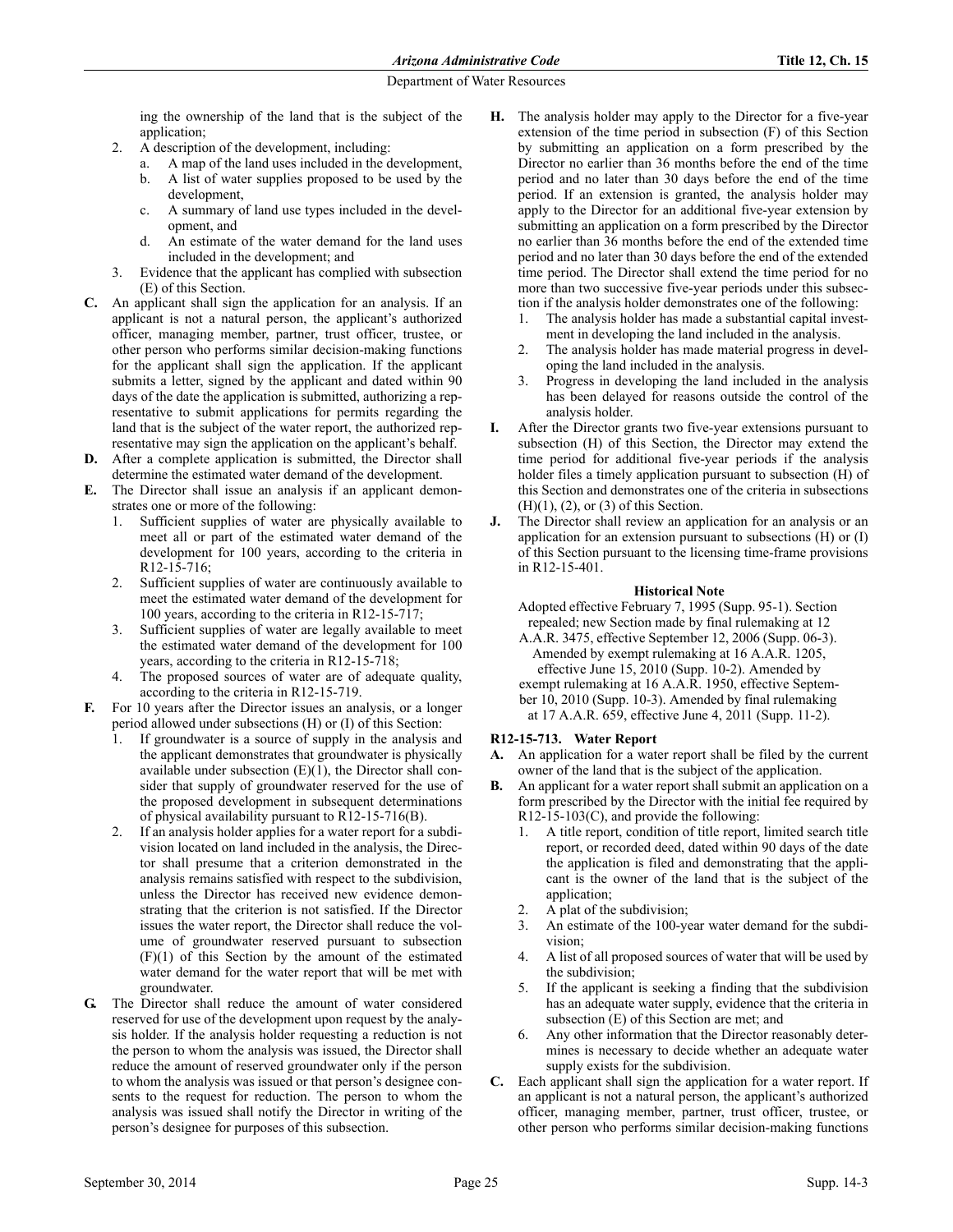for the applicant shall sign the application. If an applicant submits a letter, signed by the applicant and dated within 90 days of the date the application is submitted, authorizing a representative to submit applications for permits regarding the land to be included in the water report, the authorized representative may sign the application on the applicant's behalf.

- **D.** After a complete application is submitted, the Director shall review the application and associated evidence to determine:
	- The estimated water demand of the subdivision,
	- 2. Whether the applicant has demonstrated all of the requirements in subsection (E) of this Section.
- **E.** The Director shall determine that the subdivision has an adequate water supply if the applicant demonstrates all of the following:
	- 1. Sufficient supplies of water are physically available to meet the estimated water demand of the subdivision, according to the criteria in R12-15-716;
	- 2. Sufficient supplies of water are continuously available to meet the estimated water demand of the subdivision, according to the criteria in R12-15-717;
	- 3. Sufficient supplies of water are legally available to meet the estimated water demand of the subdivision, according to the criteria in R12-15-718;
	- 4. The proposed sources of water will be of adequate quality, according to the criteria in R12-15-719;
	- 5. The applicant has the financial capability to construct adequate delivery, storage, and treatment works for the subdivision according to the criteria in R12-15-720.
- **F.** The Director shall issue a water report to the applicant that states whether the applicant has complied with the requirements in subsection (E) of this Section.
- The Director shall review an application for a water report pursuant to the licensing time-frame provisions in R12-15-401.
- **H.** The Director may review or modify a water report if the Director receives new evidence regarding the criteria in subsection (E) of this Section. The Director shall not modify a water report pursuant to this subsection if any of the residential lots included in the plat have been sold. To determine whether a water report should be modified pursuant to this subsection, the Director shall use the standards in place at the time the original application was submitted for the water report. If the Director modifies a water report, the Director shall:
	- 1. Provide for an administrative hearing pursuant to A.R.S. Title 41, Chapter 6, Article 10; and
	- 2. Notify the Arizona Department of Real Estate.
- An owner of land that is the subject of a water report may request a modification of the water report at any time by submitting an application in accordance with subsection (B) of this Section. To determine whether a water report should be modified pursuant to this Section, the Director shall use the standards in place at the time of review.
- **J.** A water report is subject to the provisions of R12-15-708.

# **Historical Note**

Adopted effective February 7, 1995 (Supp. 95-1). Section repealed; new Section made by final rulemaking at 12 A.A.R. 3475, effective September 12, 2006 (Supp. 06-3). Amended by exempt rulemaking at 16 A.A.R. 1205, effective June 15, 2010 (Supp. 10-2). Amended by exempt rulemaking at 16 A.A.R. 1950, effective September 10, 2010 (Supp. 10-3). Amended by final rulemaking at 17 A.A.R. 659, effective June 4, 2011 (Supp. 11-2).

# **R12-15-714. Designation of Adequate Water Supply**

**A.** A municipal provider applying for a designation of adequate water supply shall submit an application on a form prescribed by the Director with the initial fee required by R12-15-103(C), and the following:

- 1. The applicant's current demand;
- 2. The applicant's committed demand;
- 3. The applicant's projected demand for the proposed term of the designation;
- 4. The proposed term of the designation, which shall not be less than two years;
- 5. Evidence that the criteria in subsection (E) of this Section are met; and
- 6. Any other information that the Director determines is necessary to decide whether an adequate water supply exists for the municipal provider.
- **B.** A city or town, other than a municipal provider, that is applying for a designation shall submit an application on a form prescribed by the Director with the initial fee required in R12-15- 103(C), and provide the following:
	- 1. The current demand of the applicant's service area;
	- 2. The committed demand of the applicant's service area;
	- 3. The projected demand of the applicant's service area for the proposed term of the designation;
	- 4. The proposed term of the designation, which shall not be less than two years; and
	- 5. Evidence that the requirements in A.R.S. § 45-108(D) are met.
- **C.** An application for a designation shall be signed by:
	- 1. If the applicant is a city or town, the city or town manager or a person employed in an equivalent position. The application shall also include a resolution of the governing body of the city or town, authorizing that person to sign the application; or
	- If the applicant is a private water company, the applicant's authorized officer, managing member, partner, trust officer, trustee, or other person who performs similar decision-making functions for the applicant.
- **D.** After a complete application is submitted, the Director shall review the application and associated evidence to determine:
	- 1. The annual volume of water that is physically, continuously, and legally available for at least 100 years;
	- 2. The term of the designation, which shall not be less than two years;
	- 3. The estimated water demand for the applicant's service area for 100 years; and
	- 4. Whether the applicant has demonstrated compliance with all requirements in subsection (E) or (F) of this Section.
- **E.** The Director shall designate the applicant has having an adequate water supply pursuant to subsection (A) of this Section if the applicant demonstrates all of the following:
	- 1. Sufficient supplies of water are physically available to meet the applicant's estimated water demand, according to the criteria in R12-15-716;
	- 2. Sufficient supplies of water are continuously available to meet the applicant's estimated water demand, according to the criteria in R12-15-717;
	- 3. Sufficient supplies of water are legally available to meet the applicant's estimated water demand, according to the criteria in R12-15-718;
	- 4. The proposed sources of water are of adequate quality, according to the criteria in R12-15-719; and
	- 5. The applicant has the financial capability to construct adequate delivery, storage, and treatment works in a timely manner according to the criteria in R12-15-720.
- **F.** The Director shall issue a designation pursuant to subsection (B) of this Section if the applicant demonstrates that the requirements of A.R.S. § 45-108(D) are met.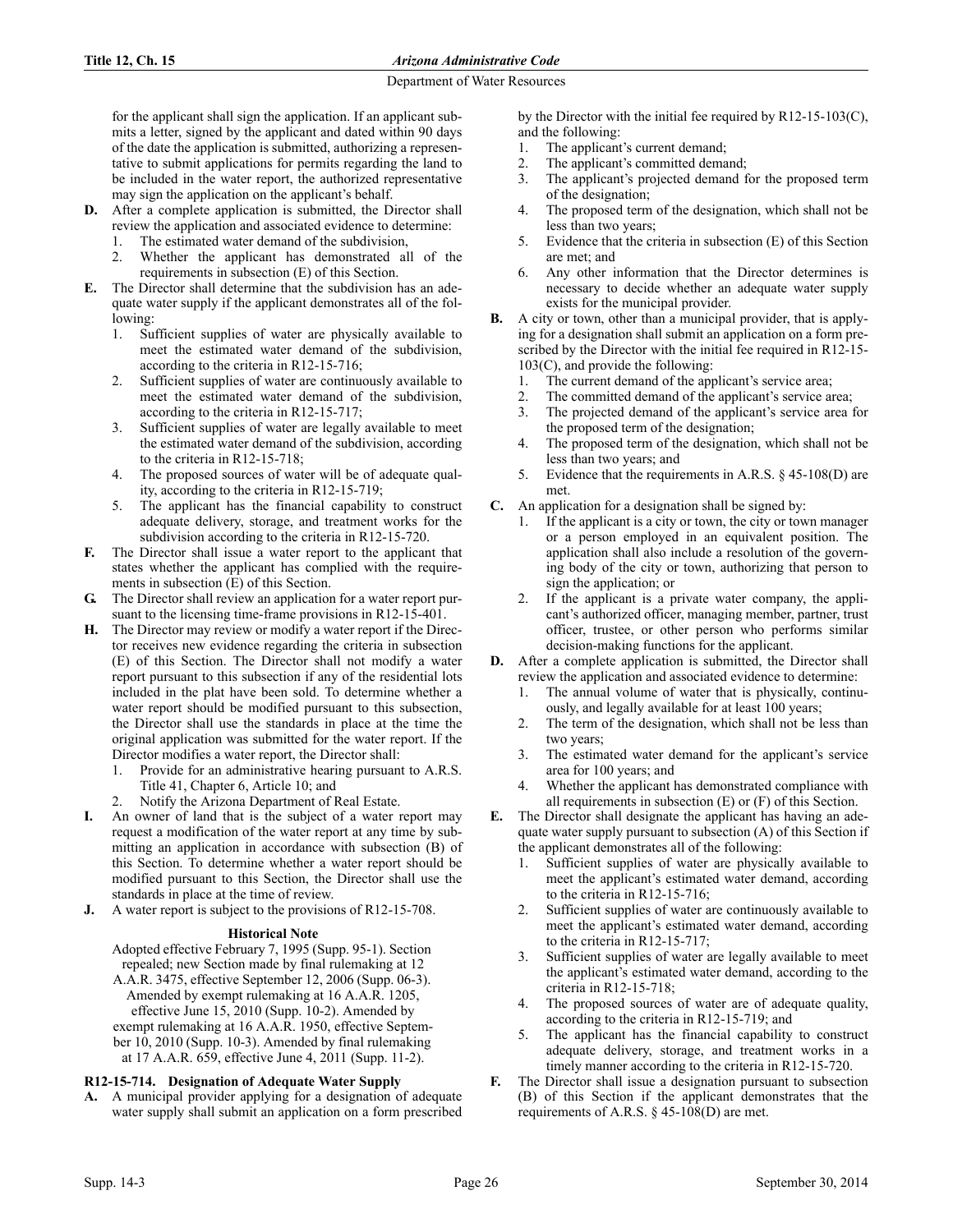**G.** The Director shall review an application for a designation of adequate water supply pursuant to the licensing time-frame provisions in R12-15-401.

#### **Historical Note**

Adopted effective February 7, 1995 (Supp. 95-1). Section repealed; new Section made by final rulemaking at 12 A.A.R. 3475, effective September 12, 2006 (Supp. 06-3). Amended by exempt rulemaking at 16 A.A.R. 1205, effective June 15, 2010 (Supp. 10-2). Amended by exempt rulemaking at 16 A.A.R. 1950, effective September 10, 2010 (Supp. 10-3). Amended by final rulemaking at 17 A.A.R. 659, effective June 4, 2011 (Supp. 11-2).

### **R12-15-715. Designation of Adequate Water Supply; Annual Report Requirements, Review, Modification, Revocation**

**A.** By March 31 of each calendar year, a designated provider shall submit the following information for the preceding calendar year on a form provided by the Director:

1. The designated provider's committed demand;

- 2. The demand at build-out for customers with which the designated provider has entered into an agreement to serve water, other than committed demand;
- 3. A report regarding the designated provider's compliance with water quality requirements;
- 4. The depth-to static water level of all wells from which the designated provider withdrew water;
- 5. A report regarding volume of water withdrawn, diverted, or received from each source for delivery to customers;
- 6. Any other information the Director may reasonably require to determine whether the designated provider continues to meet the criteria for a designation of adequate water supply.
- **B.** If there is a change of ownership, the subsequent owner of a designated provider shall notify the Director in writing of the change in ownership within 90 days.
- **C.** The Director shall review a designation at least every 15 years following issuance of the designation to determine whether the designation should be modified or revoked.
- **D.** The Director may modify a designation for good cause, including a merger, division of the designated provider, or a change in ownership of the designated provider. A designated provider may request a modification of the designation at any time pursuant to R12-15-714. To determine whether the designation should be modified, the Director shall use the standards in place at the time of review.
- **E.** The Director may revoke a designation if:
	- 1. After notifying the designated provider and initiating a review of the designated provider's status, the Director deter mines that the designated provider has less water, according to the criteria in R12-15-714(E), than the amount required for a 100-year supply for the provider's: a. Current demand,
		- b. Committed demand, and
		- c. Projected demand for the next two calendar years;
	- The designated provider fails to construct adequate delivery, storage, and treatment works in a timely manner; or
	- 3. ADEQ or another governmental entity with equivalent jurisdiction has determined, after notice and an opportunity for a hearing, that the designated provider is in significant noncompliance with A.A.C. Title 18, Chapter 4 and is not taking action to resolve the noncompliance.
- **F.** To determine whether the designation should be revoked, the Director shall use the standards in place at the time of review. If the Director determines that a designation of adequate water supply should be revoked, the Director shall provide for an

administrative hearing, in accordance with A.R.S. Title 41, Chapter 6, Article 10.

- **G.** If a designated provider's designated status terminates, the provider may apply for re-designation at anytime after termination.
- **H.** Notwithstanding any other provision in this Article, a decision and order of the Director designating a city, town, or private water company as having an assured water supply is not affected by this Article solely because the rule numbers cited in the decision and order may have changed after the effective date of the decision and order.

#### **Historical Head**

Adopted effective February 7, 1995 (Supp. 95-1). Section repealed; new Section made by final rulemaking at 12 A.A.R. 3475, effective September 12, 2006 (Supp. 06-3).

## **R12-15-716. Physical Availability**

- **A.** The volume of a proposed source of water that is physically available to an applicant for a determination of assured water supply or a determination of adequate water supply is the amount determined by the Director to be physically available pursuant to subsections (B) through (L) of this Section.
- **B.** If the proposed source is groundwater, the applicant shall submit a hydrologic study, using a method of analysis approved by the Director, that accurately describes the hydrology of the affected area. Except as provided in subsection (D) of this Section, the Director shall determine that the proposed volume of groundwater will be physically available for the proposed use if both of the following apply:
	- 1. The groundwater will be withdrawn as follows:
		- a. Except as provided in subsection  $(B)(1)(b)$  of this Section, from wells owned by the applicant or the proposed municipal provider that are located within the service area of the applicant or the proposed municipal provider or from proposed wells that the Director determines are likely to be constructed for future uses of the applicant or the proposed municipal provider.
		- b. If the application is for a dry lot development, from wells that the Director determines are likely to be constructed on individual lots.
	- 2. Except as provided in subsection (C) of this Section, the groundwater will be withdrawn from depths that do not exceed the applicable maximum 100-year depth-to-static water level according to the following:

| Type and location of development                                                          | <b>Maximum 100-year</b><br>depth-to-static<br>water level |
|-------------------------------------------------------------------------------------------|-----------------------------------------------------------|
| a. Developments in Phoenix, Tucson, or<br>Prescott AMAs, except dry lot develop-<br>ments | 1000 feet below land<br>surface                           |
| b. Developments in Pinal AMA, except<br>dry lot developments                              | 1100 feet below land<br>surface                           |
| c. Developments outside AMAs, except<br>dry lot developments                              | 1200 feet below land<br>surface                           |
| d. Dry lot developments                                                                   | 400 feet below land<br>surface                            |

3. The Director shall calculate the projected 100-year depthto-static water level by adding the following for the area where groundwater withdrawals are proposed to occur:

a. The depth-to-static water level on the date of application.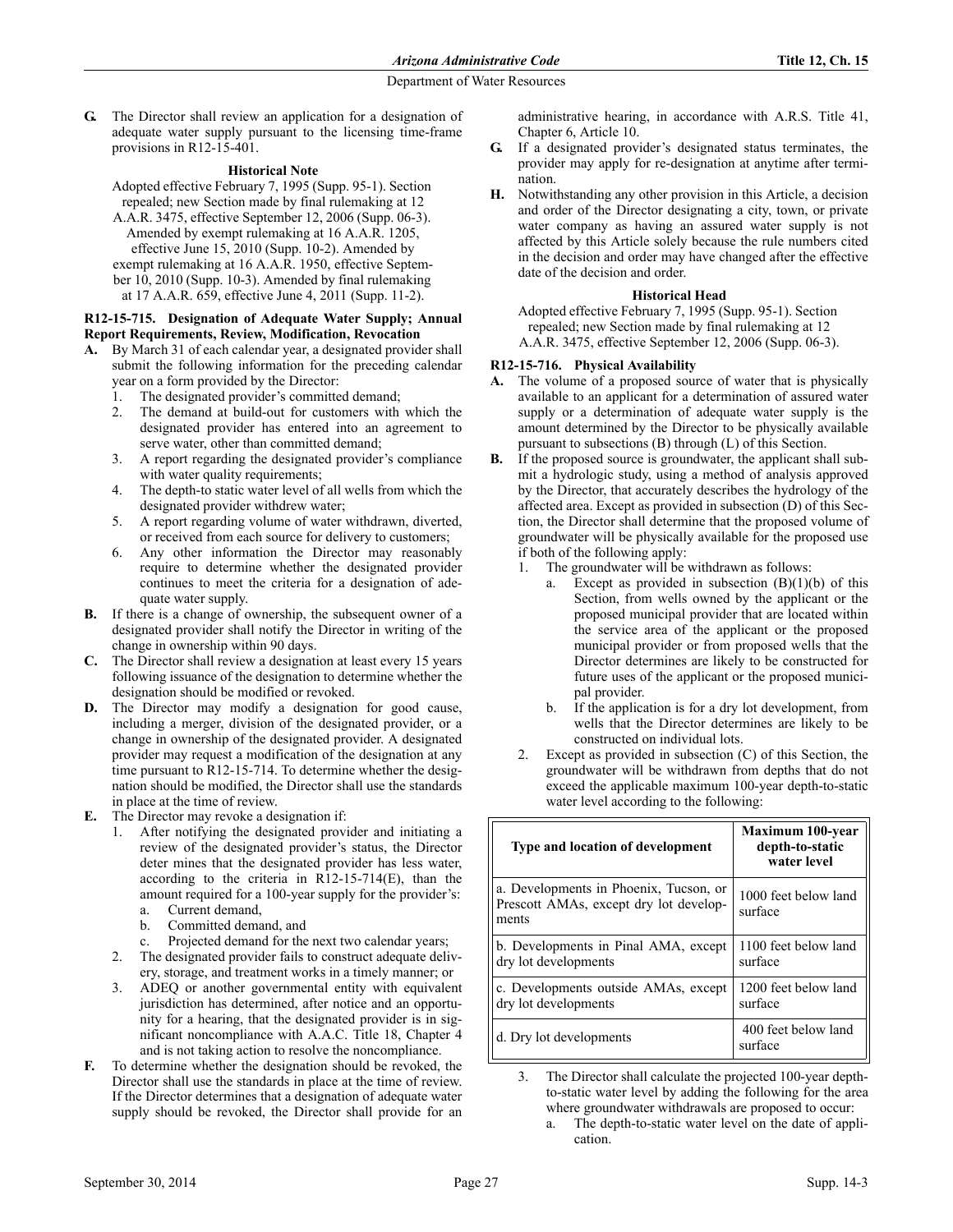- b. The projected declines caused by existing uses, using the projected decline in the 100-year depth-tostatic water level during the 100-year period after the date of application, calculated using records of declines for the maximum period of time for which records are available up to 25 calendar years before the date of application. If evidence is provided to the Director of likely changes in pumpage patterns and aquifer conditions, as opposed to those patterns and conditions occurring historically, the Director may determine projected declines using a model rather than evidence of past declines.
- c. The projected decline in the depth-to-static water level during the 100-year period after the date of application, calculated by adding the projected decline from each of the following that are not accounted for in subsection (B)(3)(b) of this Section:
	- i. The estimated water demand of issued certificates and water reports that will be met with groundwater or stored water recovered outside the area of impact of the stored water, not including the demand of subdivided lots included in abandoned plats;
	- ii. The estimated water demand of designations that will be met with groundwater or stored water recovered outside the area of impact of the stored water; and
	- iii. The groundwater reserved for developments for which the Director has issued an analysis pursuant to R12-15-703 or R12-15-712.
- d. The projected decline in depth-to-static water level that the Director projects will result from the applicant's proposed use over a 100-year period.
- **C.** The Director shall lower the maximum 100-year depth-tostatic water level requirement specified in subsection (B)(2) of this Section for an applicant seeking a determination of adequate water supply if the applicant demonstrates both of the following:
	- 1. Groundwater is available at the lower depth; and
	- 2. The applicant has the financial capability to obtain the groundwater at the lower depth, according to the criteria in R12-15-720.
- **D.** If the proposed source is groundwater that will be withdrawn from a groundwater basin outside an AMA and transported into an AMA, the Director shall determine that the proposed volume of groundwater will be physically available if both of the following apply:
	- 1. The groundwater will be withdrawn from wells owned by the applicant or the proposed municipal provider or from proposed wells that the Director determines are likely to be constructed for the future uses of the applicant or the proposed municipal provider.
	- 2. Withdrawal of the groundwater will comply with any depth-to-static water level criteria, decline rate criteria, and volume limitation criteria prescribed by statute. If there are no applicable depth-to-static water level criteria prescribed by statute, withdrawal of the groundwater shall comply with the depth-to-static water level criteria in subsection (B)(2) of this Section.
- **E.** Subject to subsection (L) of this Section, if the proposed source of water is surface water, other than CAP water, or Colorado River water, the Director shall determine the annual volume of water that is physically available for the proposed use, taking into consideration the priority date of the right or claim, by calculating 120% of the firm yield of the proposed source at the point of diversion as limited by the capacity of the diver-

sion works; except that if the applicant demonstrates that an alternative source of water will be physically available during times of shortage in the proposed surface water supply, the Director shall determine the annual volume of water available by calculating 100% of the median flow of the proposed source at the point of diversion as limited by the capacity of the diversion works. The Director shall determine the firm yield or median flow as follows:

- 1. By calculating the firm yield or median flow at the point of diversion based on at least 20 calendar years of flow records from the point of diversion, unless 20 calendar years of records are unavailable and the Director determines that a shorter period of record provides information necessary to determine the firm yield or median flow; or
- 2. By calculating the firm yield or median flow at the point of diversion using a hydrologic model that projects the firm yield or median flow, taking into account at least 20 calendar years of historic river flows, changes in reservoir storage facilities, and projected changes in water demand. The yield available to any applicant may be composed of rights to stored water, direct diversion, or normal flow rights. If the permit for the water right was issued less than five years before the date of application, the Director shall require the applicant to submit evidence, as applicable, in accordance with this subsection.
- **F.** Subject to subsection (L) of this Section, if the proposed source of water is CAP water, the Director shall determine the annual volume of water that is physically available for the proposed use as follows:
	- 1. If the applicant or the proposed municipal provider has a non-declining, long-term municipal and industrial subcontract for CAP water, calculate 100% of the annual amount of water established in the subcontract.
	- If the applicant has a lease for Indian priority CAP water, calculate 100% of the annual amount of water established in the lease.
	- 3. If the applicant has a subcontract for CAP water other than a non-declining, long-term municipal and industrial subcontract or a lease for Indian priority CAP water:
		- a. If the applicant submits evidence of sufficient backup water supplies, calculate 100% of the annual amount of water established in the subcontract. The applicant may establish backup water supplies by one or more of the following:
			- i. A drought response plan;
			- ii. Long-term storage credits;
			- iii. A contract for water with a multi-county water conservation district; or
			- iv. Evidence of other backup supplies that are physically, continuously, and legally available.
		- If the applicant does not submit evidence of sufficient backup water supplies pursuant to subsection (F)(3)(a) of this Section, calculate the percentage of the annual amount of water established in the subcontract that reasonably reflects the reliability of the applicant's CAP water supply.
- **G.** Subject to subsection (L) of this Section, if the proposed source of water is Colorado River water, the Director shall determine the annual volume of water that is physically available for the proposed use as follows:
	- If the priority of the contract for Colorado River water provides reliability equal to or better than CAP municipal and industrial water, calculate 100% of the annual amount of water established in the contract.
	- 2. If the contract for Colorado River water provides reliability that is less than CAP municipal and industrial water: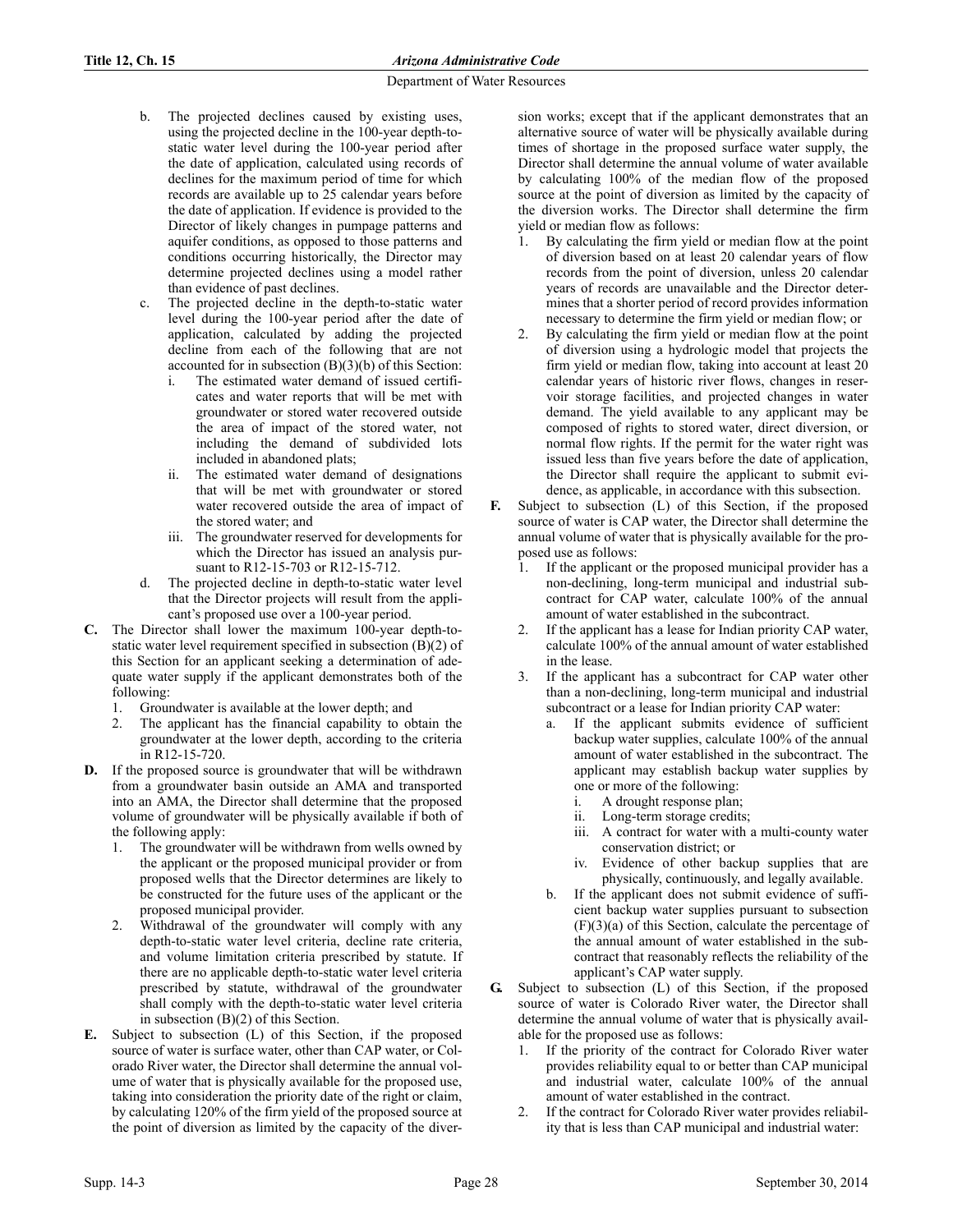- a. If the applicant submits evidence of sufficient backup water supplies, calculate 100% of the annual amount of water in the contract. The applicant may establish backup water supplies by one or more of the following:
	- i. A drought response plan;
	- ii. Long-term storage credits;
	- iii. A contract for water with a multi-county water conservation district; or
	- iv. Evidence of other backup supplies that are physically, continuously, and legally available.
- b. If the applicant does not submit evidence of sufficient backup water supplies pursuant to subsection (G)(2)(a) of this Section, calculate the percentage of the annual amount of water established in the contract that reasonably reflects the reliability of the applicant's Colorado River water supply.
- **H.** Subject to subsection (I) of this Section, if the proposed source of water is effluent, the Director shall determine the annual volume of water that will be physically available by evaluating the current, metered production or the projected production of effluent. The volume of effluent that is physically available shall not include the following:
	- 1. If the effluent will be delivered directly from a wastewater treatment plant, the volume of effluent that exceeds the applicant's estimated water demand that will be met with effluent; and
	- 2. The volume of effluent that does not comply with any applicable water quality requirements for the proposed use of the effluent.
- If the proposed source of water is stored water to be recovered from recovery wells, the Director shall determine the volume of water that is physically available for the proposed use as follows:
	- 1. If the stored water is represented by long-term storage credits in existence on the date of application, the amount that is physically available is the amount that may be recovered pursuant to the credits in a manner consistent with A.R.S. Title 45, Chapter 3.1, subject to subsection (I)(3) of this Section.
	- 2. If the applicant proposes to use long-term storage credits that do not exist on the date of application or recover stored water on an annual basis pursuant to A.R.S. § 45- 851.01, the Director shall evaluate the following in determining whether to include the proposed credits or the water proposed to be stored and recovered annually in the amount of water that is physically available for the applicant's proposed use:
		- a. The terms of a contract to obtain water to store in a storage facility;
		- b. The physical, continuous, and legal availability of the water proposed to be stored;
		- c. The presence of an existing storage facility that will be available for use for the proposed storage;
		- d. The existence of all required permits of an adequate duration; and
		- e. Whether recovery of the stored water will comply with subsection (I)(3) of this Section.
	- 3. If the applicant proposes to recover the stored water from recovery wells located outside the area of impact of storage, the stored water will be considered physically available only if sufficient water exists for the withdrawals consistent with both of the following:
		- a. The maximum 100-year depth-to-static water level requirements established in subsection (B)(2) of this Section; and
- b. Any criteria for the withdrawals prescribed in the management plan in effect at the time of the application.
- **J.** If the applicant will obtain the source of water through a water exchange agreement, the Director shall determine that the water is physically available for the proposed use if the applicant submits evidence that the source of water the applicant or the applicant's customers will use will be physically available in accordance with the terms of this Section.
- **K.** In the case of two or more pending, conflicting, complete and correct applications for determinations of assured water supply or determinations of adequate water supply, the Director shall give priority to the application with the earliest priority date. The priority date of an application for a determination of assured water supply or determination of adequate water supply shall be the date that a complete and correct application is filed with the Director. The Director shall consider an application complete and correct if it contains all the information required and the Director verifies that the information is accurate.
- **L.** For a certificate applicant that proposes to use surface water, the Director shall determine that the proposed source is physically available only if the applicant demonstrates one of the following:
	- 1. The land that is the subject of the application is a member land of the CAGRD.
	- 2. The applicant has independently obtained the surface water supply.
	- 3. The proposed municipal provider would satisfy the criteria in R12-15-722 if the municipal provider were subject to those requirements.

## **Historical Note**

Adopted effective February 7, 1995 (Supp. 95-1). Section repealed; new Section made by final rulemaking at 12 A.A.R. 3475, effective September 12, 2006 (Supp. 06-3).

# **R12-15-717. Continuous Availability**

- **A.** The Director shall determine that an applicant will have sufficient supplies of water that will be continuously available for 100 years if the applicant submits sufficient evidence that adequate delivery, storage, and treatment works will be in place in a timely manner to make the water available to the applicant or the applicant's customers for 100 years and the applicant meets any applicable requirements in subsections (B) through (G) of this Section.
- **B.** If the proposed source of water is groundwater, the applicant shall demonstrate that wells of a sufficient capacity will be constructed in a timely manner to serve the proposed uses on a continuous basis for 100 years.
- **C.** If the proposed source of water is surface water other than CAP water or Colorado River water, the applicant shall demonstrate that a continuous supply will exist because of one or more of the following:
	- 1. The projected volume to be diverted from the source is perennial at the point of diversion;
	- 2. Adequate storage facilities will be available to the applicant in a timely manner to store water for use when a volume of surface water is not available at the point of diversion to satisfy the applicant's water demands;
	- 3. The applicant has presented evidence of supplies of other sources of water that the Director has determined will be physically, continuously, and legally available to supplement the applicant's proposed surface water supplies;
	- The applicant or the proposed municipal provider will withdraw surface water from wells of sufficient capacity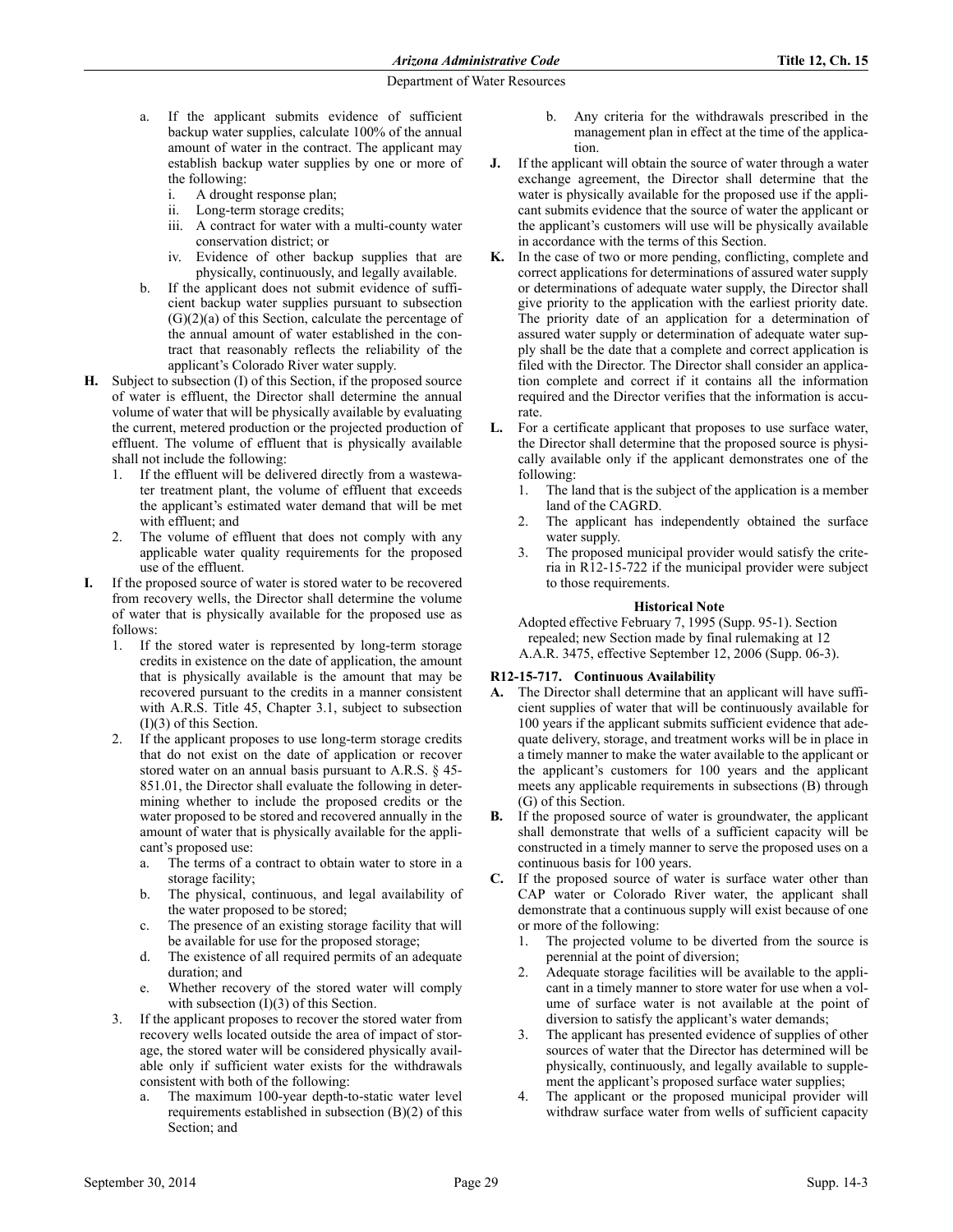to meet the applicant's estimated water demand on a continuous basis for 100 years; or

- 5. The applicant has submitted a drought response plan that the Director has determined will conserve or augment a volume of water equal to the volume of water that is subject to drought.
- **D.** If the proposed source of water is CAP water or Colorado River water, the applicant shall demonstrate that a continuous supply is available because of one or more of the following:
	- 1. Adequate storage facilities will be available to the applicant in a timely manner to store water when a volume of CAP water or Colorado River water is not available to meet the applicant's water demands;
	- 2. The applicant has presented evidence of supplies of other sources of water that the Director has determined will be physically, continuously, and legally available to the applicant to supplement the proposed CAP water or Colorado River water supplies; or
	- 3. The applicant has submitted a drought response plan that the Director has determined will conserve or augment a volume of water equal to the volume subject to drought.
- **E.** If the proposed source of water is effluent, the applicant shall demonstrate that the capability to use the effluent to meet the demands of the proposed use will not be affected by any fluctuations in the supply of the effluent.
- If the proposed source of water is stored water to be recovered from recovery wells, the applicant shall demonstrate that recovery wells of a sufficient capacity will be constructed in a timely manner to serve the proposed use on a continuous basis for 100 years.
- **G.** If an applicant will obtain the source of water through a water exchange agreement, the applicant shall demonstrate that the source of water the applicant or the applicant's customers will use will be continuously available in accordance with the terms of this Section.

# **Historical Note**

Adopted effective February 7, 1995 (Supp. 95-1). Amended by emergency rulemaking at 11 A.A.R. 2706, effective June 29, 2005 for 180 days (Supp. 05-2). Emergency renewed for 180 days at 12 A.A.R. 144, effective December 23, 2005 (Supp. 05-4). Emergency expired. Section repealed; new Section made by final rulemaking at 12 A.A.R. 3475, effective September 12, 2006 (Supp. 06-3).

# **R12-15-718. Legal Availability**

- **A.** The Director shall determine that an applicant will have sufficient supplies of water that will be legally available for at least 100 years if the applicant submits all of the applicable information required by this Section.
- **B.** If the applicant is an applicant for a certificate or a water report, the applicant shall submit the following, as applicable:
	- 1. A Notice of Intent to Serve agreement between the owner of the land to be included in the subdivision and the proposed municipal provider, stating the proposed municipal provider's intent to serve the subdivision;
	- 2. If the proposed municipal provider is a city or town, evidence indicating that the proposed subdivision is located within the incorporated limits of the city or town or evidence of the legal right of the city or town to serve water to the subdivision outside the city or town's incorporated limits; or
	- 3. If the proposed municipal provider is a private water company, one of the following:
		- Evidence that the proposed municipal provider has a certificate of convenience and necessity approved by

the Arizona Corporation Commission and the subdivision is located within the geographic area described in the certificate of convenience and necessity or any other area in which the Arizona Corporation Commission authorizes the private water company to serve water;

- b. Evidence that the proposed municipal provider has an order preliminary issued by the Arizona Corporation Commission authorizing the municipal provider to provide water service and the proposed subdivision is located within the area described in the order preliminary; or
- c. Evidence that the proposed municipal provider is not a public service corporation regulated by the Arizona Corporation Commission.
- **C.** If the applicant is a private water company applying for a designation, the applicant shall submit evidence that the applicant has a certificate of convenience and necessity approved by the Arizona Corporation Commission, or has been issued an order preliminary by the Arizona Corporation Commission for a certificate of convenience and necessity, authorizing the applicant to serve the proposed use.
- **D.** If a proposed source of water is groundwater to be withdrawn within an AMA, the applicant shall submit evidence that the applicant or the proposed municipal provider has one or more of the following:
	- A service area right;
	- 2. An applicable non-irrigation grandfathered right to withdraw groundwater, in an amount sufficient to serve the proposed use; or
	- 3. A pending notice of intent to establish a new service area and all of the following apply:
		- The notice of intent to establish a new service area identifies the proposed subdivision,
		- b. The applicant or the proposed municipal provider has obtained a permit for any wells used to establish the service area right,
		- c. The proposed municipal provider has obtained a water right or recovery well permit to establish the service area right, and
		- d. The water right is of sufficient volume and duration to meet the estimated water demand of the proposed subdivision until the anticipated date of issuance of a service area right.
- **E.** If a proposed source of water is surface water other than CAP water or Colorado River water:
	- 1. The applicant shall submit evidence that the applicant or the proposed municipal provider has a certificated surface water right, decreed water right, or a pre-1919 claim for the proposed source. If the applicant or the proposed municipal provider does not hold a surface water right or claim, but will receive water pursuant to a water right or claim that is appurtenant to the land that is the subject of the application, the applicant shall submit evidence of the water right or claim and evidence that the water right or claim may neither be legally withheld nor severed and transferred by the right holder or claimant.
	- 2. If the certificated surface water right or decreed water right pre-dates the date of application by at least five years, or the applicant submits a pre-1919 claim, the applicant shall submit one of the following:
		- a. Evidence that the surface water supply has been used pursuant to the applicable water right or claim within the five years before the date of application;
		- b. Evidence that a court has determined that the right has not been abandoned; or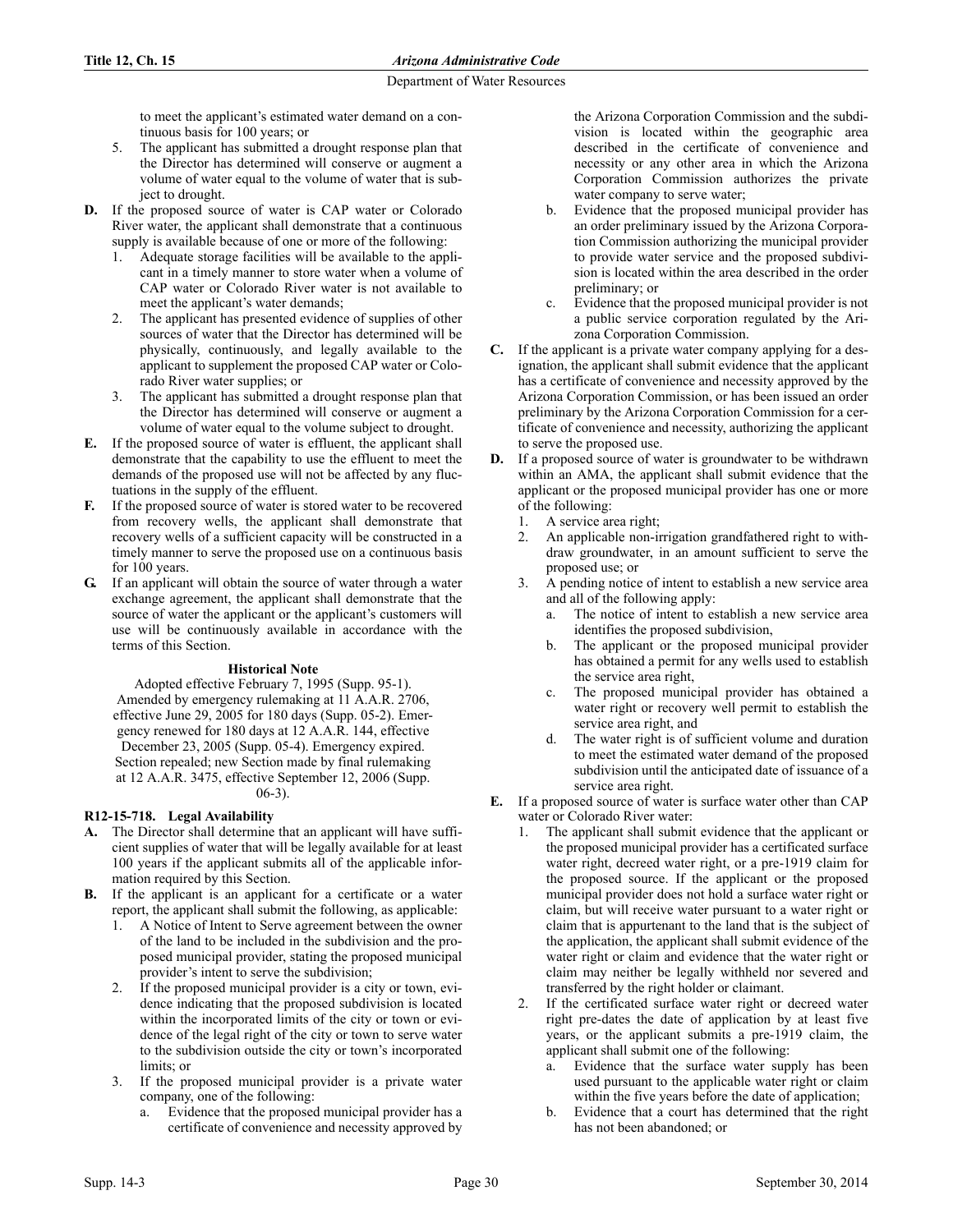- c. Evidence that the non-use would not have resulted in an abandonment of the right pursuant to A.R.S. § 45-189.
- 3. The Director shall determine that the volume of water that is legally available pursuant to a certificated surface water right, a decreed water right, or a pre-1919 claim is equal to the face value of the right or claim. If the right or claim is subsequently adjudicated, the Director shall determine the volume of water that is legally available based on the adjudicated amount of water.
- **F.** Subject to subsections (M) and (N) of this Section, if a proposed source of water is CAP water, the applicant shall submit evidence that the applicant or the proposed municipal provider has entered into a subcontract with a multi-county water conservation district for the proposed volume of CAP water. The Director shall presume that a 50-year long-term, non-declining municipal and industrial subcontract is sufficient evidence of the legal availability of the volume of CAP water specified in the subcontract for 100 calendar years.
- **G.** Subject to subsections (M) and (N) of this Section, if a proposed source of water is Colorado River water, the applicant shall submit evidence of one of the following:
	- The applicant or the proposed municipal provider has a contract with the United States Secretary of the Interior for the proposed supply; or
	- The applicant has obtained an allocation of Colorado River water from an entity to which all of the following apply:
		- a. The entity holds a contract for Colorado River water with the United States Secretary of the Interior;
		- b. The entity provides Colorado River water to the proposed municipal provider;
		- c. The entity has allocated a sufficient volume of the Colorado River water to the subdivision; and
		- d. The area that the entity may serve, described in the contract with the United States Secretary of the Interior, includes the subdivision.
- **H.** If a proposed source of water is effluent, the applicant shall submit evidence that the applicant or the proposed municipal provider has the legal right to use the effluent.
- If the applicant will obtain a proposed source of water through a written contract other than a water exchange agreement, a contract between a certificate applicant and the municipal provider proposed to serve the applicant, a contract with the United States Secretary of the Interior for Colorado River water, or a subcontract with a multi-county water conservation district, the applicant shall submit evidence that the person providing the water under the contract has a legal right to the water in accordance with the terms of this Section and that the terms of the contract will ensure that the proposed source of water will be delivered to the applicant or to the proposed subdivision. The Director shall determine the term of years for which the proposed source of water is legally available based on the term of years remaining in the contract. The Director shall determine the quantity of water legally available based on the volume established in the contract.
- **J.** If the applicant will obtain a proposed source of water through a water exchange agreement, the applicant shall submit evidence that the water exchange agreement satisfies the requirements of A.R.S. Title 45, Chapter 4.
- **K.** If the Director can determine the proposed source of water to be physically and continuously available only because of the use of storage facilities by the applicant or by the proposed municipal provider, the applicant shall submit evidence of the applicant's or the proposed municipal provider's legal right to store water in the storage facilities.
- **L.** If the applicant proposes to use long-term storage credits, the applicant shall submit evidence that the applicant or the proposed municipal provider has the legal right to use the credits under A.R.S. Title 45, Chapter 3.1.
- **M.** If a proposed supply of water is Colorado River water or CAP water leased from an Indian community, the applicant shall submit evidence that the water leased has a priority equal to or higher than CAP municipal and industrial water, evidence that the Indian community is expressly authorized by an Act of Congress to lease the water for use off Indian community lands, evidence of the lease, and evidence of one of the following:
	- 1. The proposed water supply is available under the lease for at least 100 years from any time during the year in which the applicant submits the application.
	- 2. The term of the lease has less than 100 years remaining in the year in which the applicant submits the application and a supplemental water supply, together with the leased water, provides a 100-year water supply. The applicant shall demonstrate that the supplemental water supply is physically, continuously, and legally available and, if such supplemental supply is groundwater, that use of the groundwater is consistent with the management goal of the AMA. If the supplemental supply is water recovered through the use of long-term storage credits, the applicant shall also submit the following, as applicable:
		- a. If the applicant is to use the long-term storage credits before the beginning of the lease term, evidence that the applicant or the proposed municipal provider has obtained a recovery well permit that allows the applicant or the proposed municipal provider to recover water pursuant to the long-term storage credits; or
		- b. If the long-term storage credits will be accrued in the future, evidence that the applicant or the proposed municipal provider will accrue the long-term storage credits within 20 years after the effective date of the designation, certificate, or water report by storing the water under an issued water storage permit at a permitted storage facility and that no more than 20 years of the applicant's supplemental water supply will be provided by the long-term storage credits.
- **N.** If the Director previously determined that Colorado River water or CAP water leased from an Indian community was legally available to a designated provider for 100 years, the Director shall determine that the designated provider continues to have a legally available supply of water for 100 years for the annual amount of water available under the lease if:
	- 1. The lease has at least 50 years remaining in its term or the lease has at least 40 years remaining in its term and the designated provider submits evidence to the Director of active and ongoing negotiations with the Indian community to renew or re-negotiate the lease; and
	- 2. One of the following applies:
		- a. No more than 15% of the total water supplies that the designated provider establishes as physically, continuously, and legally available during any year are obtained through leases with Indian communities;
		- b. Groundwater will be physically, continuously, and legally available to the designated provider at the end of the lease term to substitute for the leased water for the remainder of the 100-year period, and the projected use of groundwater is consistent with the management goal of the AMA. For purposes of this subsection, the designated provider may demon-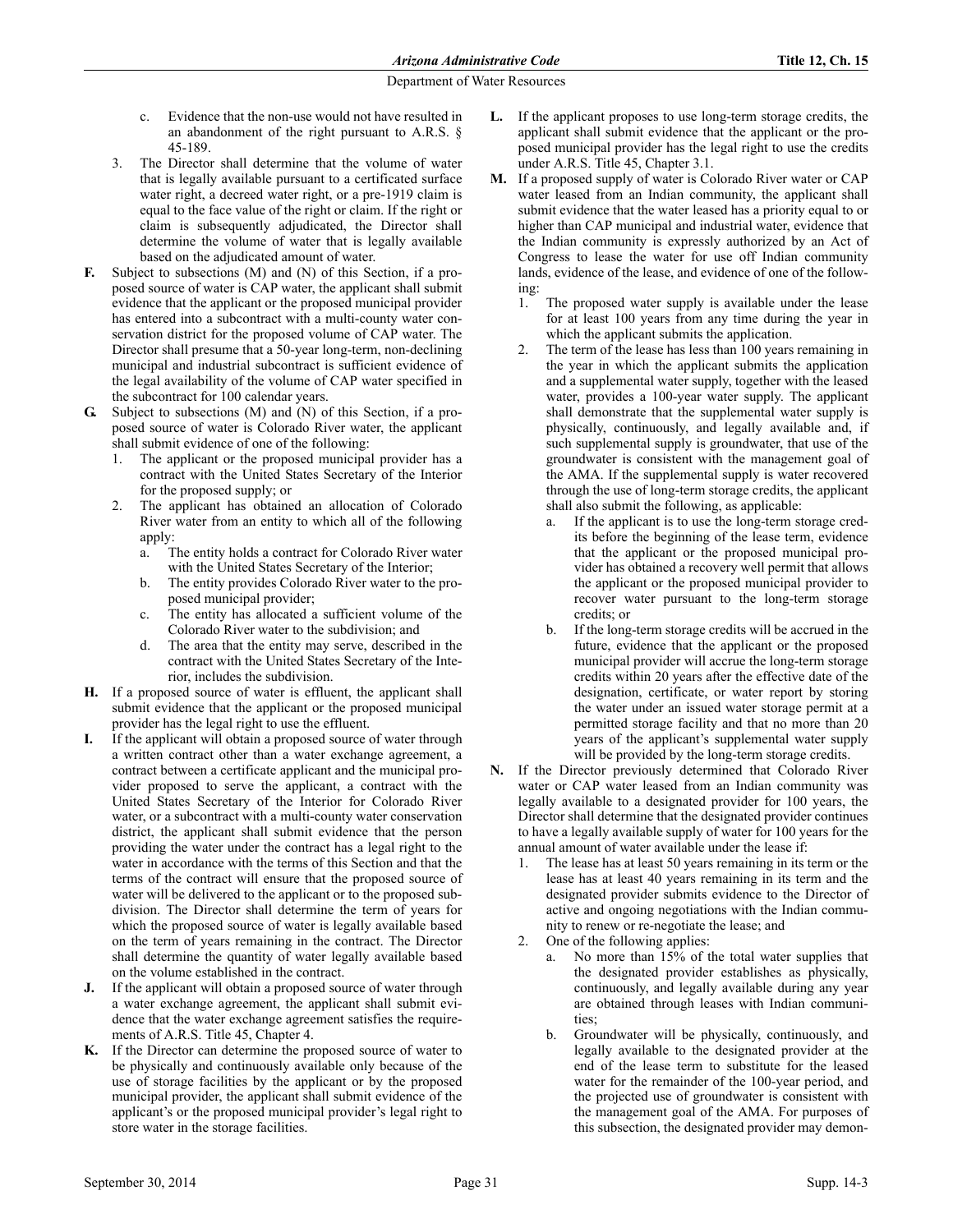strate that the proposed use is consistent with the management goal by entering into a written agreement with the Director under which the designated provider agrees to replace through replenishment or underground storage any groundwater used at the end of the lease term if groundwater use is not consistent with the management goal. The written agreement shall provide that specific performance is the only remedy in the event of default;

- c. A non-groundwater source of water will be physically, continuously, and legally available at the end of the lease term to substitute for the leased water for the remainder of the 100-year period; or
- d. The designated provider's governing board or council submits a resolution requesting that the designated provider be allowed to increase its projected use of Indian lease water from 15%, as allowed by subsection  $(N)(2)(a)$  of this Section, to 20%, and the Director finds that all of the following apply:
	- i. No more than 20% of the total water supplies that the designated provider establishes as physically, continuously, and legally available during any year are obtained through leases with Indian communities;
	- ii. No more than 15% of the total water supplies that the designated provider establishes as physically, continuously, and legally available during any year are obtained through any single lease with an Indian community; and
	- iii. The designated provider does not meet the requirements of subsections (N)(2)(a), (b), or (c) of this Section.

## **Historical Note**

Adopted effective February 7, 1995 (Supp. 95-1). Section repealed; new Section made by final rulemaking at 12 A.A.R. 3475, effective September 12, 2006 (Supp. 06-3).

# **R12-15-719. Water Quality**

- **A.** Except as provided in subsection (B) of this Section, when reviewing an application for a determination of assured water supply or a determination of adequate water supply, the Director shall determine that the water supply is of adequate quality if one of the following applies:
	- 1. The applicant certifies on the application that the applicant or the proposed municipal provider will be regulated by ADEQ, or another governmental entity with equivalent jurisdiction, as a public water system pursuant to A.R.S. § 49-351, et seq., unless ADEQ, or another governmental entity with equivalent jurisdiction, has determined, after notice and an opportunity for a hearing, that the public water system is in significant noncompliance with A.A.C. Title 18, Chapter 4 and is not taking action to resolve the noncompliance; or
	- The applicant has submitted results of a lab analysis demonstrating that the water meets water quality requirements in accordance with A.A.C. Title 18, Chapter 4, or that the water will meet these requirements after treatment that is required by law. The lab analysis shall be based on water withdrawn from a well representative of the well or wells from which water will be withdrawn for the proposed use, conducted in compliance with sample collection and analysis requirements in A.A.C. Title 18, Chapter 4, and completed within 60 days of the date the application is submitted to the Director. If ADEQ waives any of the water quality or sample collection and analysis requirements in A.A.C. Title 18, Chapter 4, the Director

shall not require the applicant to meet the waived requirements.

**B.** If a well or a proposed well from which water will be withdrawn for the proposed use is located within one mile of a WQARF site or Superfund site, the Director shall determine that the water supply is of adequate quality only if the applicant submits a contaminant migration and mitigation analysis, demonstrating that the water supply will continue to meet the requirements in A.A.C. Title 18, Chapter 4 for 100 years. The contaminant migration and mitigation analysis may include the impact of any mitigation or treatment, including mitigation or treatment required pursuant to a consent decree.

## **Historical Note**

Adopted effective February 7, 1995 (Supp. 95-1). Section repealed; new Section made by final rulemaking at 12 A.A.R. 3475, effective September 12, 2006 (Supp. 06-3).

# **R12-15-720. Financial Capability**

- **A.** The Director shall determine that an applicant for a certificate or a water report has the financial capability to construct adequate delivery, storage, and treatment works if the applicant demonstrates one or more of the following:
	- 1. The applicant will submit its final plat to a qualified platting authority;
	- 2. The applicant has constructed adequate delivery, storage, and treatment works, and water service is available to each lot; or
	- 3. The applicant has posted a performance bond with the platting authority for the entire cost of adequate delivery, storage, and treatment works.
- **B.** Upon receiving evidence that a platting authority has established standards for proof of financial capability to construct adequate delivery, storage, and treatment works, pursuant to A.R.S. § 9-463.01(C)(8) or A.R.S. § 11-806.01(G), the Director shall classify the platting authority as a qualified platting authority. The Director shall maintain a list of qualified platting authorities.
- **C.** The Director shall determine that an applicant for a designation has the financial capability to construct adequate delivery, storage, and treatment works if the applicant demonstrates one or more of the following for each of those facilities:
	- 1. The applicant has constructed adequate delivery, storage, and treatment works;
	- 2. The applicant has entered into written agreements requiring a potential developer to construct adequate delivery, storage, and treatment works;
	- 3. If the applicant is a city or town, the applicant has:
		- a. Adopted a five year capital improvement plan that provides for the construction, or the commencement of construction, of adequate delivery, storage, and treatment works in a timely manner, and has submitted a certification by the applicant's chief financial officer that finances are available to implement that portion of the five-year plan; or
		- Submitted evidence demonstrating that financing mechanisms are in place to construct adequate delivery, storage, and treatment works in a timely manner; or
	- 4. If the applicant is a private water company, the applicant has received approval from the Arizona Corporation Commission for financing the construction of adequate delivery, storage, and treatment works.

# **Historical Note**

Adopted effective February 7, 1995 (Supp. 95-1). Section repealed; new Section made by final rulemaking at 12 A.A.R. 3475, effective September 12, 2006 (Supp. 06-3).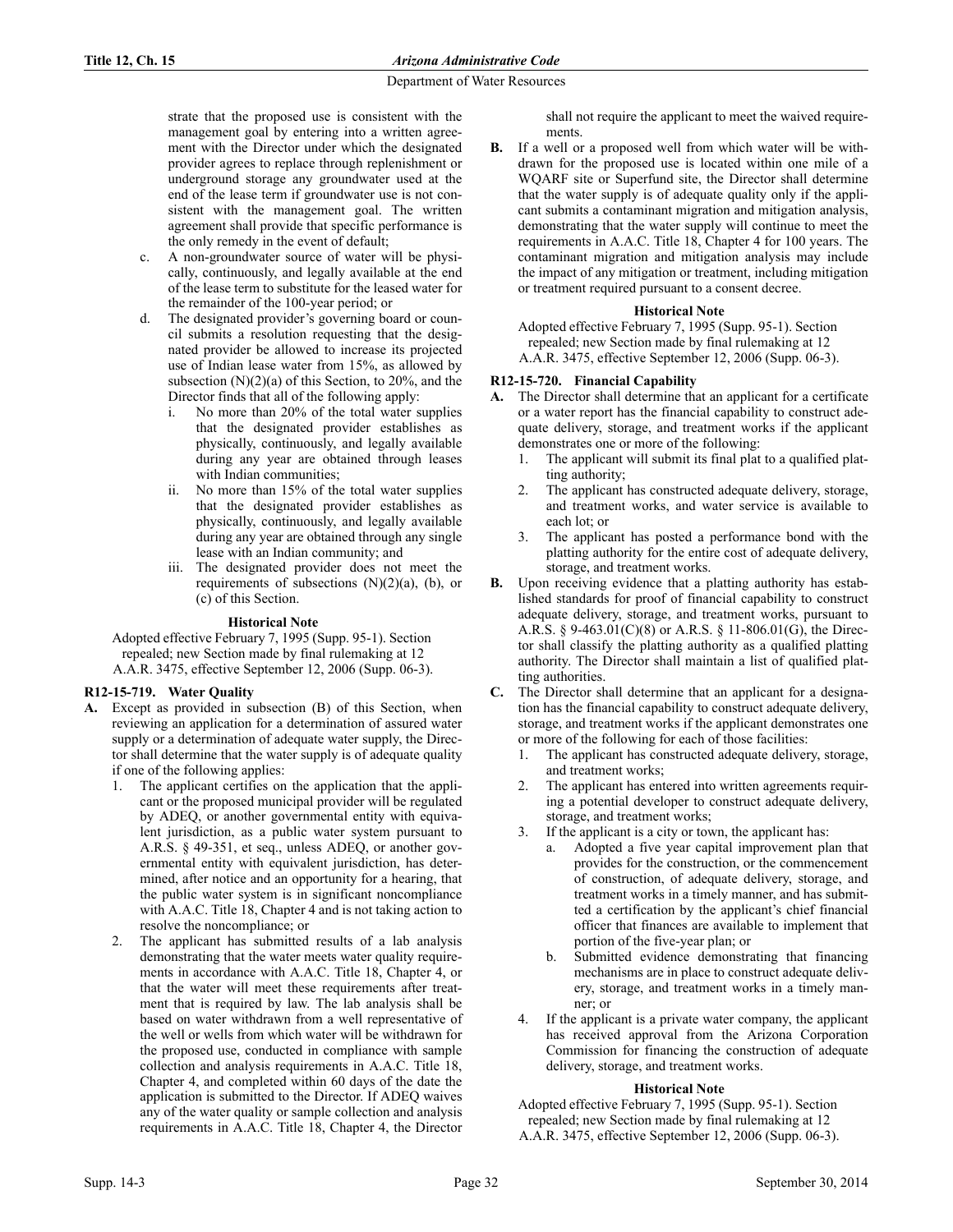### **R12-15-721. Consistency with Management Plan**

- **A.** The Director shall determine whether a designation applicant's projected use of groundwater withdrawn within an active management area is consistent with the management plan as follows:
	- 1. If the applicant is providing water to customers as of the date of application, the applicant's projected water use is consistent with the management plan if either of the following apply:
		- a. The applicant is in compliance with its applicable management plan requirements in the most recent calendar year for which data is available before the date of application; or
		- b. The applicant has signed a stipulation and consent order that is in effect on the date of the application, or that becomes effective during the time of review of the application, to remedy non-compliance with the management plan requirements and the applicant is in compliance with the terms of the stipulation and consent order.
	- 2. If the applicant has not commenced serving water to customers as of the date of application, the applicant shall submit a water use plan that demonstrates to the Director that compliance with management plan requirements will be achieved through the use of conservation or augmentation measures.
	- If the applicant has a pending request for an administrative review or variance from its management plan requirements, the Director shall not make a finding regarding compliance with this Section until the Director has issued a final decision and order on the request or the request has been withdrawn.
- **B.** The Director shall determine that a certificate applicant's projected use of groundwater withdrawn within an AMA is consistent with the management plan if the applicant submits a water use plan for the subdivision that includes both of the following:
	- 1. Information demonstrating that compliance with management plan requirements will be achieved through conservation or augmentation measures; and
	- All information required to calculate the water requirements for each proposed water use.
- **C.** A certificate applicant for a subdivision of 50 or fewer lots is exempt from the requirements of this rule.

# **Historical Note**

Adopted effective February 7, 1995 (Supp. 95-1). Section repealed; new Section made by final rulemaking at 12 A.A.R. 3475, effective September 12, 2006 (Supp. 06-3).

#### **R12-15-722. Consistency with Management Goal**

- **A.** For the Phoenix, Prescott, or Tucson AMAs, the Director shall calculate the volume of groundwater that may be used consistent with the management goal of the AMA in which the proposed use is located for at least 100 years by adding the following:
	- 1. The amount of the groundwater allowance, according to R12-15-724(A), R12-15-726(A), or R12-15-727(A).
	- 2. The amount of any extinguishment credits pledged to the certificate or designation, according to R12-15-724(B), R12-15-726(B), or R12-15-727(B).
	- 3. Any groundwater that is consistent with the achievement of the management goal pursuant to A.R.S. Title 45, Chapter 2.
- **B.** The Director shall determine that a proposed groundwater use in the Phoenix, Prescott, or Tucson AMA is consistent with the

management goal of the AMA if the volume calculated in subsection (A) of this Section is equal to or greater than the portion of the applicant's estimated water demand to be met with groundwater.

- **C.** For a certificate in the Pinal AMA, the Director shall calculate the volume of groundwater that may be used consistent with the management goal of the AMA for at least 100 years by adding the following:
	- The amount of the groundwater allowance, according to  $R12-15-725(A)(1)$ .
	- 2. The amount of any extinguishment credits pledged to the certificate for a grandfathered right that was extinguished on or after October 1, 2007, according to R12-15-725(B).
	- 3. The amount of any extinguishment credits pledged to the certificate for a grandfathered right that was extinguished before October 1, 2007. The Director shall calculate the amount of the extinguishment credits by multiplying the annual amount of the credits by 100.
	- 4. Any groundwater that is consistent with the achievement of the management goal pursuant to A.R.S. Title 45, Chapter 2.
- **D.** For a certificate in the Pinal AMA, the Director shall determine that the proposed groundwater use is consistent with the management goal of the AMA if the volume calculated in subsection (C) of this Section is equal to or greater than the portion of the applicant's estimated water demand to be met with groundwater.
- **E.** For a designation in the Pinal AMA, the Director shall calculate the volume of groundwater that may be used consistent with the management goal of the Pinal AMA on an annual basis by adding the following:
	- The amount of the groundwater allowance, according to  $R12-15-725(A)(2)$ . If any of the groundwater allowance is not used during a year, the unused groundwater allowance shall not be added to the volume calculated under this subsection for the following year.
	- 2. The amount of any extinguishment credits pledged to the designation for a grandfathered right that was extinguished on or after October 1, 2007, according to R12- 15-725(B), divided by 100. Extinguishment credits for a grandfathered right that was extinguished on or after October 1, 2007 may be used in any year.
	- 3. The annual amount of any extinguishment credits pledged to the designation for a grandfathered right that was extinguished before October 1, 2007. The following shall apply if any of the extinguishment credits are not used during a calendar year:
		- a. If the extinguishment credits were pledged to the designation before October 1, 2007, any extinguishment credits not used during a calendar year shall be added to the volume calculated under this subsection for the following calendar year.
		- b. If the extinguishment credits are pledged to the designation on or after October 1, 2007, any of the extinguishment credits not used during a calendar year shall not be added to the volume calculated under this subsection for the following calendar year, except that if the extinguishment credits were originally pledged to a certificate before October 1, 2007 and are used to support the municipal provider's designation pursuant to R12-15-723(G)(2), any of the extinguishment credits not used during a calendar year shall be added to the volume calculated under this subsection for the following calendar year.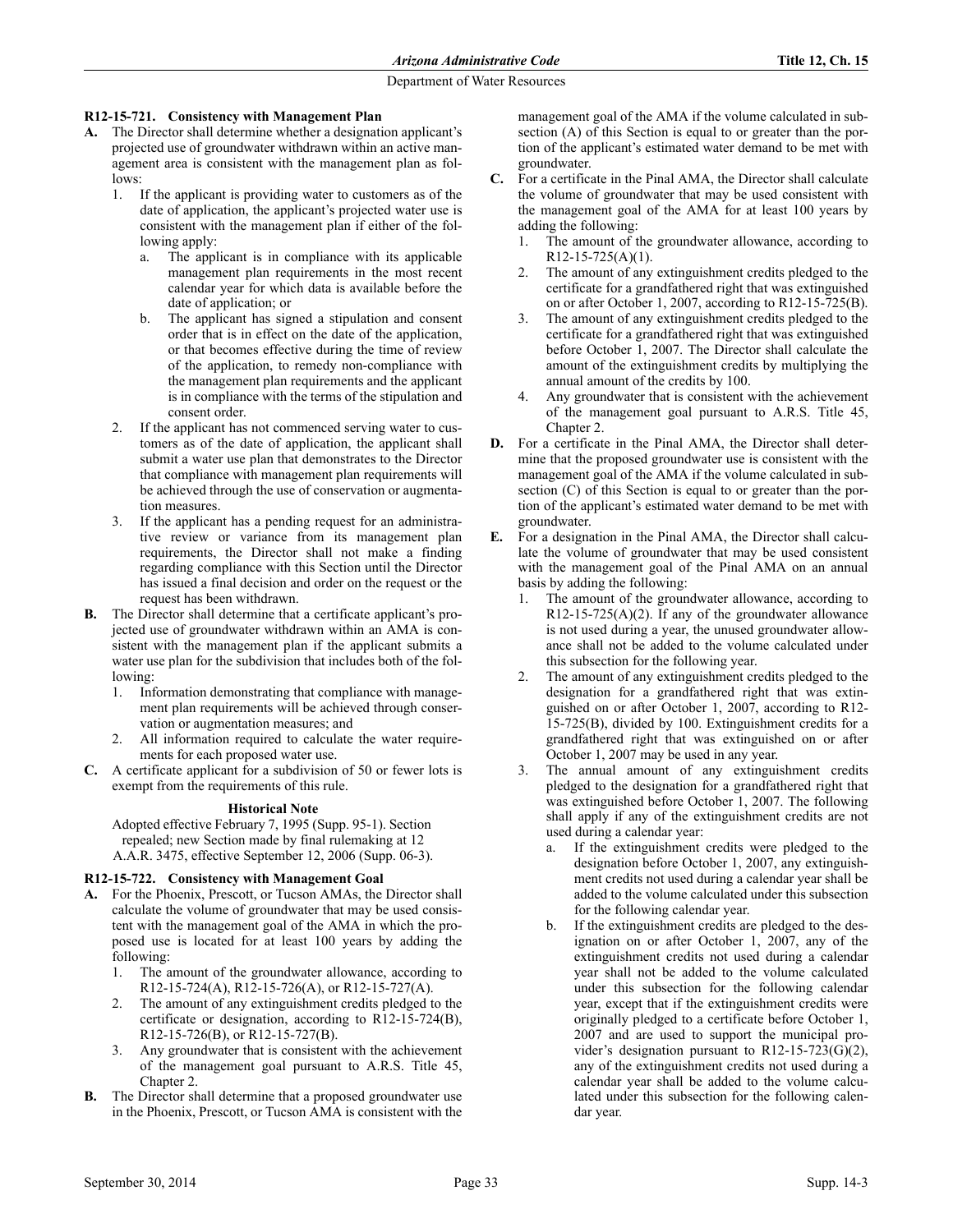- 4. Any groundwater that is consistent with the achievement of the management goal pursuant to A.R.S. Title 45, Chapter 2.
- **F.** For a designation in the Pinal AMA, the Director shall determine that the proposed groundwater use is consistent with the management goal of the Pinal AMA if the annual volume calculated in subsection (E) of this Section is equal to or greater than the portion of the applicant's annual estimated water demand to be met with groundwater.
- **G.** Upon application, the following volumes of groundwater used by an applicant are considered consistent with the management goal:
	- 1. If the Director determines that a surface water supply is physically available under R12-15-716 and the volume of the supply actually available during a calendar year is equal to or less than the drought volume for the supply, the volume of groundwater, other than the groundwater that is accounted for under subsection  $(A)$ ,  $(C)$ , or  $(E)$  of this Section, withdrawn within the AMA that, when combined with the available surface water supply, is equal to or less than the drought volume.
	- 2. Any volume of groundwater withdrawn within a portion of an AMA that is exempt from conservation requirements under A.R.S. Title 45 due to waterlogging. The Director shall review the application of this exclusion on a periodic basis, not to exceed 15 years.
	- 3. Remedial groundwater that is consistent with the management goal according to the requirements of R12-15- 729.
- **H.** An applicant for a certificate of assured water supply for a dry lot subdivision of 20 lots or fewer is exempt from the requirements of this Section.

# **Historical Note**

Adopted effective February 7, 1995 (Supp. 95-1). Section repealed; new Section made by final rulemaking at 12 A.A.R. 3475, effective September 12, 2006 (Supp. 06-3). Amended by final rulemaking at 13 A.A.R. 1394, effective October 1, 2007 (Supp. 07-2).

# **R12-15-723. Extinguishment Credits**

- **A.** Except as provided in subsection (D), the owner of a grandfathered right may extinguish the right in exchange for extinguishment credits by submitting the following:
	- 1. A notarized statement of extinguishment of a grandfathered right on a form provided by the Director;
	- The grandfathered right number;
	- 3. If the right being extinguished is a Type 1 non-irrigation grandfathered right or an irrigation grandfathered right, evidence of ownership of the land to which the grandfathered right is appurtenant;
	- If the grandfathered right is located in the Prescott AMA, evidence that all of the following conditions are met:
		- a. The land to which the right is appurtenant has not been and will not be subdivided pursuant to a preliminary plat or a final plat that was approved by a city, town, or county before August 21, 1998; and
		- b. The land to which the right is appurtenant is not and will not be the location of a subdivision for which a complete and correct application for a certificate of assured water supply was submitted to the Director before August 21, 1998;
	- 5. If the right being extinguished is an irrigation grandfathered right, evidence that the development of the land to which the right is appurtenant is not completed; and
	- Any additional information the Director may reasonably require to process the extinguishment.
- **B.** The Director shall calculate the amount of extinguishment credits pursuant to R12-15-724(B), R12-15-725(B), R12-15- 726(B) or R12-15-727(B). The Director shall notify the owner of the amount of extinguishment credits in writing. If the owner is extinguishing only a portion of the right, the Director shall issue a new certificate of grandfathered right for the remainder of the right.
- **C.** A Type 1 non-irrigation grandfathered right or an irrigation grandfathered right may be extinguished in whole or in part. A Type 2 non-irrigation grandfathered right may be extinguished only in whole.
- **D.** The following rights may not be extinguished in exchange for extinguishment credits:
	- 1. An irrigation grandfathered right that is appurtenant to land that has been physically developed for a non-irrigation use. The Director shall not consider the land to be physically developed until the development is completed.
	- 2. A Type 1 non-irrigation grandfathered right, if the Director determines that the holder is likely to continue to receive groundwater from an undesignated municipal provider for the same use pursuant to the provider's service area right or pursuant to a groundwater withdrawal permit.
	- 3. A Type 2 non-irrigation grandfathered right that was issued based on the withdrawal of groundwater for mineral extraction or processing or for the generation of electrical energy.
	- 4. On or after January 1, 2025, any grandfathered right that is in the Phoenix, Prescott, or Tucson AMAs.
	- 5. Any grandfathered right in the Pinal AMA beginning in the first calendar year in which the allocation factor for the extinguishment of a grandfathered right is zero, pursuant to R12-15-725(B)(3) or (4).
	- 6. A Type 1 non-irrigation grandfathered right that was requested to be included by a city or town in the Tucson AMA in the determination made under A.R.S. § 45- 463(F).
- **E.** The owner of extinguishment credits may pledge the credits to a certificate or to a designation before the certificate or designation is issued by submitting with the application for the certificate or designation a notice of intent to pledge extinguishment credits on a form provided by the Director. The extinguishment credits shall be pledged to the certificate or designation upon issuance of the certificate or designation.
- **F.** The owner of extinguishment credits may pledge the credits to a certificate or to a designation after the certificate or designation is issued by submitting a notice of intent to pledge extinguishment credits on a form provided by the Director. The Director shall notify the owner of the extinguishment credits and the certificate holder or designated provider that the credits have been pledged to the certificate or designation.
- **G.** Extinguishment credits that have not been pledged to a certificate or designation may be conveyed within the same AMA. Extinguishment credits pledged to a certificate or designation shall not be conveyed to another person, except that:
	- 1. If extinguishment credits are pledged to a certificate that is later assigned or reissued, any unused credits are transferred, by operation of this subsection, to the assigned or reissued certificate. If the certificate is partially assigned or reissued, a pro rata share of the unused extinguishment credits is transferred to each assigned or reissued certificate according to the estimated water demand.
	- 2. If extinguishment credits are pledged to a certificate for a subdivision that is later served by a designated provider or a municipal provider that is applying for a designation, any unused extinguishment credits may be used to sup-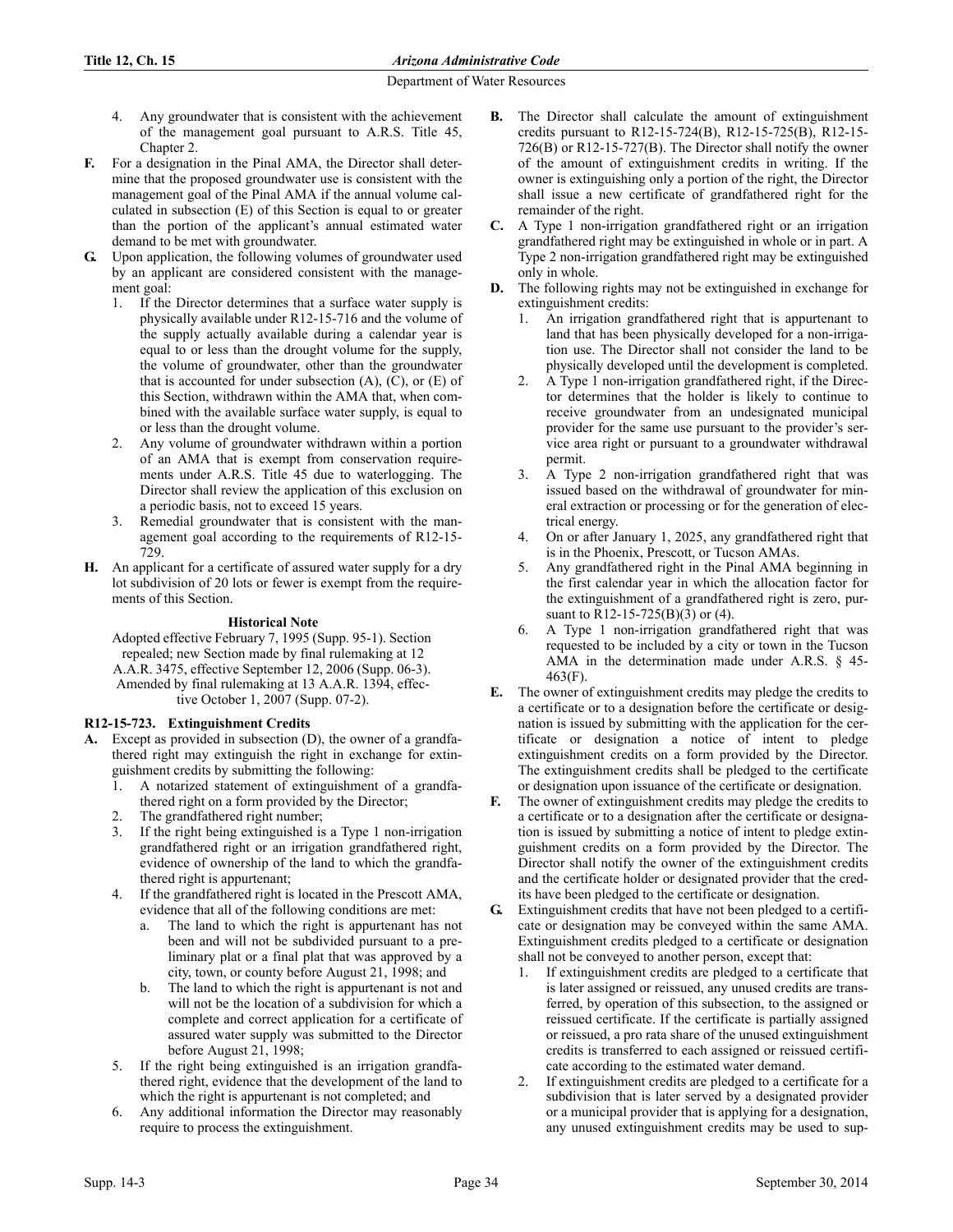port the municipal provider's designation as long as the municipal provider serves the subdivision and remains designated. If the municipal provider is no longer serving the subdivision or if the municipal provider loses its designated status, any unused extinguishment credits shall revert, by operation of this subsection, to the certificate to which they were originally pledged.

- **H.** The Director shall review a statement of extinguishment of a grandfathered right and a notice of intent to pledge extinguishment credits pursuant to the licensing time-frame provisions in R12-15-401.
- **I.** A person may apply to the Director on or before December 31, 2015 for the restoration of all or a portion of an irrigation grandfathered right extinguished under this Section during calendar year 2005, 2006 or 2007 if all of the following conditions are met:
	- 1. The person owns the land to which the right or portion of the right was appurtenant;
	- 2. The land to which the right or portion of the right was appurtenant is physically capable of being irrigated and the infrastructure for delivering water to the land for irrigation purposes remains intact and is operable;
	- 3. The person holds extinguishment credits that were issued for the extinguishment of a grandfathered right in the AMA in which the land is located and that have not been pledged to a certificate or designation under subsection (E) or (F) in the following amount, as applicable:
		- a. If the person seeks to restore the entire irrigation grandfathered right, an amount of extinguishment credits equal to the amount of extinguishment credits issued by the Director in exchange for extinguishment of the irrigation grandfathered right; or
		- If the person seeks to restore a portion of the irrigation grandfathered right, an amount of extinguishment credits equal to the result obtained by multiplying the percentage of the right sought to be restored by the amount of extinguishment credits issued by the Director in exchange for the extinguishment of the right.
- **J.** An application to restore all or a portion of an irrigation grandfathered right under subsection (I) shall be on a form provided by the Director and include all of the following:
	- 1. A fee of \$250.00;
	- 2. The irrigation grandfathered right number of the right sought to be restored;
	- 3. If a certificate of extinguishment credits was issued by the Director for the extinguishment credits described in subsection  $(I)(3)$ , the original certificate or an affidavit stating that the certificate is lost;
	- 4. A copy of a deed showing that the applicant owns the land to which the right or portion of the right sought to be restored was appurtenant and, if the application seeks to restore only a portion of the right, the legal description of the land to which that portion of the right was appurtenant;
	- 5. A certification by the applicant that the conditions described in subsection (I) are met; and
	- 6. An agreement in writing that if the right or portion of the right is restored, the flexibility account for the land to which the right or portion of the right is appurtenant shall have an account balance of zero at the beginning of the calendar year in which the right or portion of the right is restored and that any credits registered to the flexibility account after the right is restored may not be conveyed or sold to any person, including the applicant.
- **K.** The Director shall approve an application to restore all or a portion of an irrigation grandfathered right submitted under subsection (I) if the application includes the fee and the information required under subsection (J) and the Director determines that the information is correct. If the Director approves an application to restore all or a portion of an irrigation grandfathered right, all of the following apply:
	- The irrigation water duty for the land to which the right or portion of the right is restored shall be the same as it was when the right was extinguished, unless the irrigation water duty is changed in a management plan adopted after the right was extinguished or is modified pursuant to A.R.S. § 45-575;
	- 2. The flexibility account for the land to which the right or portion of the right is appurtenant shall have an account balance of zero at the beginning of the calendar year in which the right or portion of the right is restored and any credits registered to the flexibility account after the right is restored may not be conveyed or sold to any person, including the applicant.
	- 3. The applicant shall forfeit the extinguishment credits described in subsection  $(I)(3)$ ; and
	- The restored irrigation grandfathered right may be extinguished in exchange for extinguishment credits under this Section. For purposes of calculating the amount of extinguishment credits under R12-15-724(B), R12-15-725(B), R12-15-726(B) or R12-15-727(B), the calendar year of extinguishment is the calendar year in which the restored irrigation grandfathered right is extinguished.
- **L.** The Director shall review an application to restore an irrigation grandfathered right under subsection (I) pursuant to the licensing time-frame provisions in R12-15-401. The application shall have an administrative completeness review timeframe of 30 days, a substantive review time-frame of 90 days, and an overall time-frame of 120 days.

#### **Historical Note**

Adopted effective February 7, 1995 (Supp. 95-1). Section repealed; new Section made by final rulemaking at 12 A.A.R. 3475, effective September 12, 2006 (Supp. 06-3).

Amended by final rulemaking at 13 A.A.R. 1394, effective October 1, 2007 (Supp. 07-2). Amended by final rulemaking at 17 A.A.R. 1989, effective September 13,

2011 (Supp. 11-3).

## **R12-15-724. Phoenix AMA Calculation of Groundwater Allowance and Extinguishment Credits**

- **A.** The Director shall calculate the groundwater allowance for a certificate or designation in the Phoenix AMA as follows:
	- 1. If the application is for a certificate, multiply the applicable allocation factor in the table below by the annual estimated water demand for the proposed subdivision.

| <b>MANAGEMENT PERIOD</b> | <b>ALLOCATION FACTOR</b> |
|--------------------------|--------------------------|
| Third                    |                          |
| Fourth                   |                          |
| Fifth                    |                          |
| After Fifth              |                          |

2. If the application is for a designation and the applicant provided water to its customers prior to February 7, 1995, multiply 7.5 by the total volume of water provided by the applicant to its customers from any source during calendar year 1994, consistent with the municipal conservation requirements established for the applicant pursuant to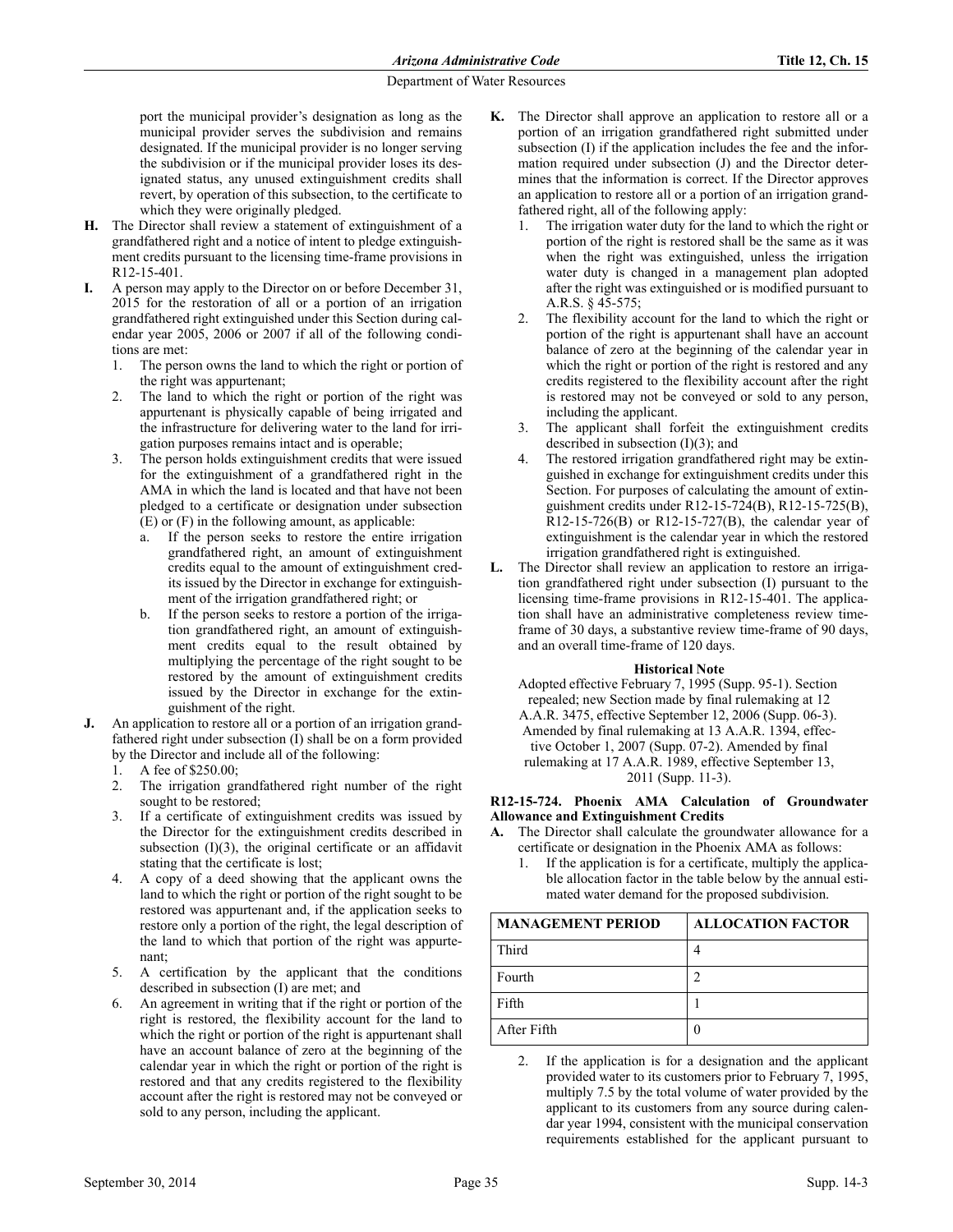Section 5-103(A)(1) of the Second Management Plan for the Phoenix AMA.

- 3. If the application is for a designation and the applicant commenced providing water to its customers on or after February 7, 1995, the applicant's groundwater allowance is zero acre-feet.
- 4. For each calendar year of a designation, the Director shall calculate the volume of incidental recharge for a designated provider within the Phoenix AMA and add that volume to the designated provider's groundwater allowance. The Director shall calculate the volume of incidental recharge by multiplying the provider's total water use from any source in the previous calendar year by the standard incidental recharge factor of 4%. A designated provider may apply for a variance from the standard incidental recharge factor as provided in A.R.S. § 45- 566.01(E)(1). The Director may establish a different incidental recharge factor for the designated provider if the provider demonstrates to the satisfaction of the Director that the ratio of the average annual amount of incidental recharge expected to be attributable to the provider during the management period, to the average amount of water expected to be withdrawn, diverted, or received for delivery by the provider for use within its service area during the management period, is different than 4%.
- **B.** The Director shall calculate the extinguishment credits for the extinguishment of a grandfathered right in the Phoenix AMA as follows:
	- 1. For the extinguishment of a type 2 non-irrigation grandfathered right, multiply the number of acre-feet indicated on the certificate by the difference between 2025 and the calendar year of extinguishment.
	- 2. For the extinguishment of all or part of an irrigation grandfathered right, or all or part of a type 1 non-irrigation grandfathered right, multiply 1.5 acre-feet per acre by the number of irrigation acres associated with the extinguished irrigation grandfathered right or the number of acres to which the extinguished type 1 non-irrigation grandfathered right is appurtenant, and then multiply the product by the difference between 2025 and the calendar year of extinguishment, except that:
		- a. If only a portion of an irrigation grandfathered right or a type 1 non-irrigation grandfathered right is extinguished, the Director shall include in the calculation only those acres associated with the portion of the right that is extinguished; and
		- b. If an extinguished irrigation grandfathered right has a debit balance in the corresponding flexibility account established under A.R.S. § 45-467, the Director shall subtract the amount of the debit from the amount of the extinguishment.

#### **Historical Note**

Adopted effective February 7, 1995 (Supp. 95-1). Section repealed; new Section made by final rulemaking at 12 A.A.R. 3475, effective September 12, 2006 (Supp. 06-3).

# **R12-15-725. Pinal AMA – Groundwater Allowance**

The Director shall calculate the groundwater allowance for a certificate or designation in the Pinal AMA as follows:

1. If the application is for a certificate, multiply the applicable allocation factor in the table below for the management period in effect on the date of application by the

annual estimated water demand for the proposed subdivision.

| <b>MANAGEMENT PERIOD/</b><br><b>DATE OF APPLICATION</b> | <b>ALLOCATION FACTOR</b> |
|---------------------------------------------------------|--------------------------|
| Third                                                   |                          |
| Fourth                                                  |                          |
| Fifth                                                   |                          |
| After Fifth                                             |                          |

- 2. If the application is for a designation:
	- a. If the applicant was designated as having an assured water supply as of October 1, 2007:
		- i. Multiply the applicant's service area population as of October 1, 2007 by 125 gallons per capita per day and multiply the product by 365 days. The service area population shall be determined using the methodology set forth in Section 5- 103(D) of the Third Management Plan for the Pinal AMA.
		- ii. Convert the number of gallons determined in subsection  $(A)(2)(a)(i)$  into acre-feet by dividing the number by 325,851 gallons.
		- Determine the number of residential lots within plats that were recorded as of October 1, 2007 but not served water as of that date, and to which the applicant commenced water service by January 1, 2010.
		- iv. Multiply the number of lots determined in subsection  $(A)(2)(a)(iii)$  of this Section by 0.35 acre-foot per lot.
		- v. Add the volume from subsection  $(A)(2)(a)(ii)$ of this Section and the volume from subsection  $(A)(2)(a)(iv)$  of this Section.
		- b. If the applicant provided water to its customers before October 1, 2007 but was not designated as having an assured water supply as of that date, and a complete and correct application for designation is filed before January 1, 2012, multiply the applicant's service area population as of October 1, 2007 by 125 gallons per capita per day and multiply the product by 365 days. The service area population shall be determined using the methodology in Section 5- 103(D) of the Third Management Plan for the Pinal AMA.
	- c. If the applicant provided water to its customers before October 1, 2007 but was not designated as having an assured water supply as of that date, and a complete and correct application for designation is filed on or after January 1, 2012, the applicant's groundwater allowance is zero acre-feet.
	- d. If the applicant commenced providing water to its customers on or after October 1, 2007, the applicant's groundwater allowance is zero acre-feet.
- 3. For each calendar year of a designation, the Director shall calculate the volume of incidental recharge for a designated provider within the Pinal AMA and add that volume to the designated provider's groundwater allowance. The Director shall calculate the volume of incidental recharge by multiplying the provider's total water use from any source in the previous calendar year by the standard incidental recharge factor of 4%. A designated provider may apply for a variance from the standard incidental recharge factor by submitting a hydrologic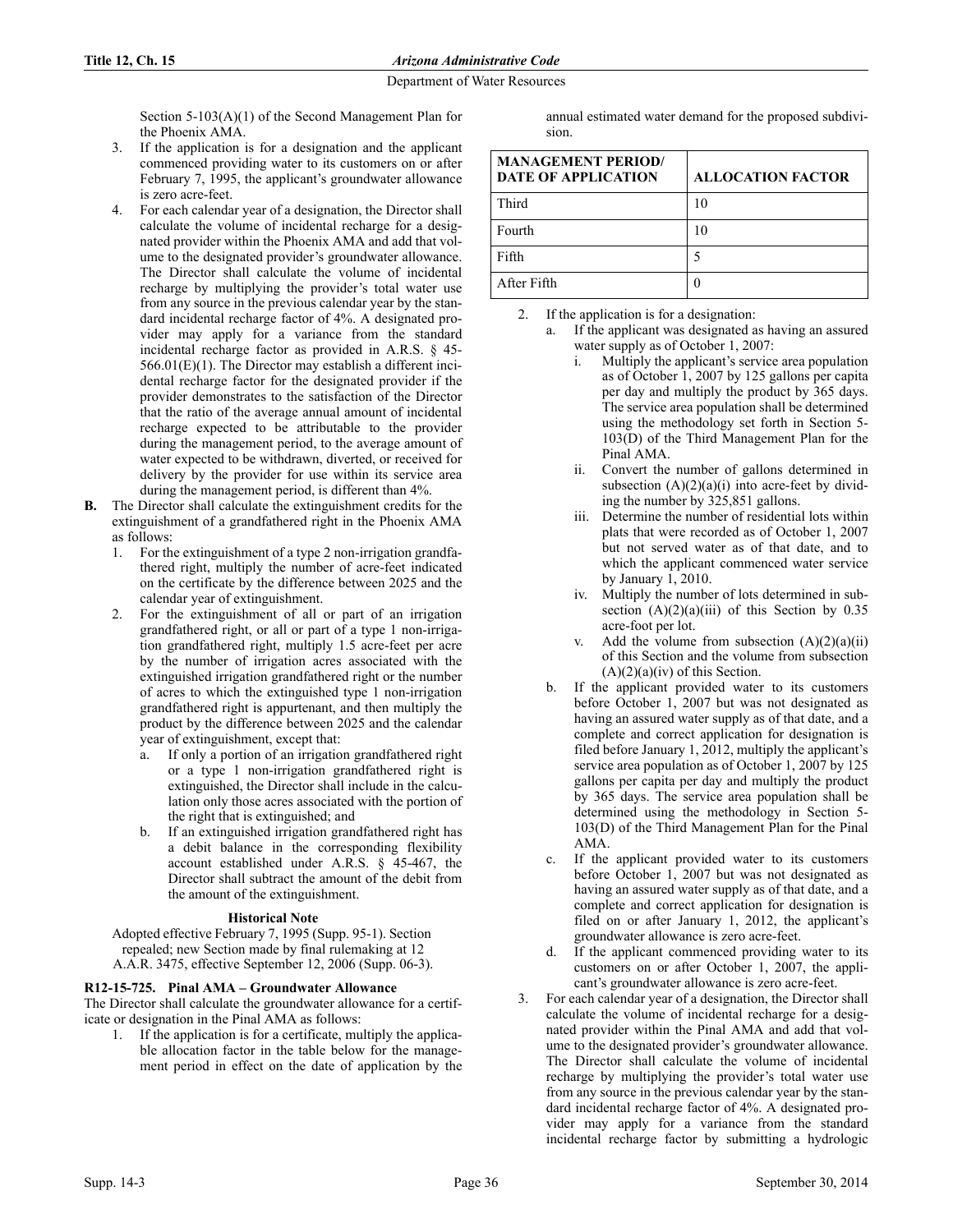study demonstrating, to the satisfaction of the Director, that the ratio of the average annual amount of incidental recharge expected to be attributable to the designated provider during the management period to the average annual amount of water expected to be withdrawn, diverted or received for delivery by the designated provider for use within its service area during the management period is different than 4%. The hydrologic study shall include the amount of water withdrawn, diverted or received for delivery by the designated provider for use within its service area during each of the preceding five years and the amount of incidental recharge that was attributable to the designated provider during each of those years. The Director may establish a different incidental recharge factor for the designated provider upon such demonstration.

### **Historical Note**

Adopted effective February 7, 1995 (Supp. 95-1). Section repealed; new Section made by final rulemaking at 12 A.A.R. 3475, effective September 12, 2006 (Supp. 06-3). Section repealed; new Section made by final rulemaking at 13 A.A.R. 1394, effective October 1, 2007 (Supp. 07- 2). Amended by final rulemaking at 15 A.A.R. 1979, effective January 2, 2010 (Supp. 09-4). Amended by final rulemaking at 19 A.A.R. 4174, effective December 3,

2013 (Supp. 13-4).

### **R12-15-725.01. Pinal AMA – Extinguishment Credits Calculation**

The Director shall calculate the extinguishment credits for the extinguishment of a grandfathered right in the Pinal AMA as follows:

- 1. For the extinguishment of a type 2 non-irrigation grandfathered right, multiply the number of acre-feet indicated on the certificate by the applicable allocation factor as determined under subsection  $(A)(3)$  or  $(A)(4)$  of this Section.
- 2. For the extinguishment of all or part of an irrigation grandfathered right, or all or part of a type 1 non-irrigation grandfathered right, an amount calculated by multiplying 1.5 acre-feet by the number of irrigation acres associated with the extinguished irrigation grandfathered right or the number of acres to which the extinguished type 1 non-irrigation grandfathered right is appurtenant, and then multiply that product by the applicable allocation factor as determined under subsection (A)(3) or (A)(4) of this Section, except that:
	- a. If only a portion of an irrigation grandfathered right or a type 1 non-irrigation grandfathered right is extinguished, the Director shall include in the calculation only those acres associated with the portion of the right that is extinguished; and
	- b. If an extinguished irrigation grandfathered right has a debit balance in the corresponding flexibility account established under A.R.S. § 45-467, the Director shall subtract the amount of the debit from the amount of the extinguishment credits.
- 3. Except as provided in subsection (A)(4) of this Section, in calculating the extinguishment credits for the extinguishment of a grandfathered right under subsection  $(A)(1)$  or  $(A)(2)$  of this Section, the Director shall use the allocation factor associated with the year in which the grandfathered right is extinguished, as shown in the table below.

| rear | <b>Allocation Factor</b> |
|------|--------------------------|
| 2010 |                          |

| 2011       | 100            |
|------------|----------------|
| 2012       | 100            |
| 2013       | 100            |
| 2014       | 100            |
| 2015       | 100            |
| 2016       | 100            |
| 2017       | 100            |
| 2018       | 100            |
| 2019       | 94             |
| 2020       | 88             |
| 2021       | 82             |
| 2022       | 76             |
| 2023       | 74             |
| 2024       | 72             |
| 2025       | 70             |
| 2026       | 68             |
| 2027       | 66             |
| 2028       | 64             |
| 2029       | 62             |
| 2030       | 60             |
| 2031       | 58             |
| 2032       | 56             |
| 2033       | 54             |
| 2034       | 52             |
| 2035       | 50             |
| 2036       | 48             |
| 2037       | 46             |
| 2038       | 44             |
| 2039       | 42             |
| 2040       | 40             |
| 2041       | 38             |
| 2042       | 36             |
| 2043       | 34             |
| 2044       | 32             |
| 2045       | 30             |
| 2046       | 28             |
| 2047       | 26             |
| 2048       | 24             |
| 2049       | 22             |
| 2050       | 20             |
| 2051       | 18             |
| 2052       | 16             |
| 2053       | 14             |
| 2054       | 12             |
| 2055       | 10             |
| 2056       | 8              |
| 2057       | 6              |
| 2058       | 4              |
| 2059       | 2              |
| After 2059 | $\overline{0}$ |
|            |                |

- If, before January 1, 2060, there is a moratorium on adding new member lands and member service areas in the Pinal AMA pursuant to A.R.S. § 45-576.06(A), in calculating the extinguishment credits for the extinguishment of a grandfathered right under subsection  $(A)(1)$  or  $(A)(2)$ of this Section, the Director shall use an allocation factor determined as follows:
	- a. If the grandfathered right is extinguished while the moratorium is in effect, the Director shall use the allocation factor associated with the year in which the moratorium first became effective, as shown in the table in subsection  $(A)(3)$  of this Section.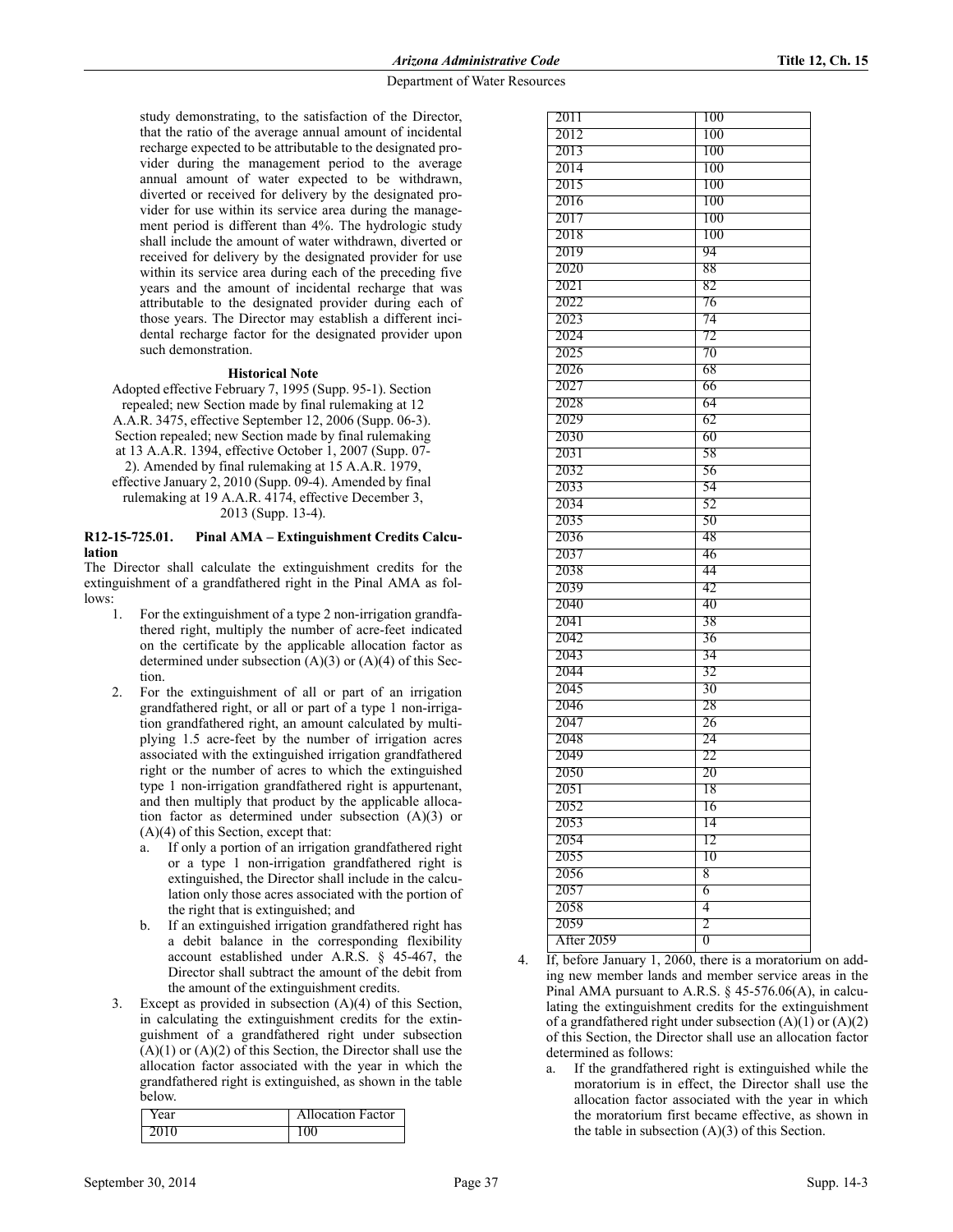- b. If the grandfathered right is extinguished when the moratorium is no longer in effect, the Director shall use the allocation factor associated with the year determined pursuant to this subsection, as shown in the table in subsection  $(A)(3)$  of this Section. The Director shall determine the year as follows:
	- i. Subtract the year in which the moratorium first became effective from the year in which the moratorium ended.
	- ii. Subtract the difference in subsection  $(A)(4)(b)(i)$  of this Section from the year in which the grandfathered right was extinguished.

# **Historical Note**

New Section made by final rulemaking at 19 A.A.R.

4174, effective December 3, 2013; with automatic repeal date of September 15, 2014 (Supp. 13-4). Section amended with automatic repeal, removed by final

rulemaking at 20 A.A.R. 2673; effective September 12, 2014 (Supp. 14-3).

# **R12-15-725.02. Repealed**

# **Historical Note**

New Section made by final rulemaking at 19 A.A.R. 4174, effective September 15, 2014 (Supp. 13-4). Repealed by final rulemaking at 20 A.A.R. 2673, effective September 12, 2014 (Supp. 14-3).

# **R12-15-726. Prescott AMA Calculation of Groundwater Allowance and Extinguishment Credits**

- **A.** The Director shall calculate the groundwater allowance for a certificate or designation in the Prescott AMA as follows:
	- 1. If the application is for a certificate of assured water supply, the Director shall:
		- a. Subtract the year of application from 2025,
		- b. Multiply the number determined in subsection  $(A)(1)(a)$  by the applicant's annual estimated water demand, and
		- c. Divide that product by two. The minimum volume that may be calculated in this subsection is zero acre-feet.
	- 2. If the application is for a designation of assured water supply:
		- a. Except as provided in subsections  $(A)(3)$  and  $(A)(5)$ , if the applicant was in existence as of January 12, 1999, and the application is filed before calendar year 2026, the Director shall:
			- i. Multiply by 100 the largest volume of groundwater determined by the Director to have been withdrawn by the applicant from within the Prescott AMA for use within the applicant's service area in any calendar year from 1995 through 1998, consistent with the municipal conservation requirements applicable under the second management plan for the Prescott active management area;
			- ii. Determine the volume of the applicant's total water demand, from any source, for 1999, consistent with the municipal conservation requirements established for the applicant in the management plan in effect on the date of application;
			- iii. Determine the volume of the applicant's total water demand, from any source, for 2014, consistent with the municipal conservation requirements established for the applicant in the

management plan in effect on the date of application;

- iv. Subtract the volume calculated in subsection  $(A)(2)(a)(ii)$  from the volume calculated in subsection  $(A)(2)(a)(iii)$  and then multiply the difference by 26;
- v. Divide the product obtained in subsection  $(A)(2)(a)(iv)$  by two;
- vi. If any residential groundwater uses, including residential groundwater uses served by an exempt well, in existence on August 21, 1998, have been replaced by permanent water service from the applicant after August 21, 1998, multiply one-half acre-foot of groundwater by the number of housing units receiving the service and then multiply that product by 100;
- vii. Determine the volume of groundwater withdrawn by the applicant from within the Prescott active management area during the period beginning January 1, 1999, and ending December 31 of the calendar year before the date of the application;
- viii. Multiply the volume of groundwater withdrawn by the applicant from within the Prescott active management area in 1999 by the number of calendar years in the period beginning with 1999 and ending with the calendar year before the date of application;
- ix. Subtract from the volume calculated in subsection  $(A)(2)(a)(vii)$  the volume calculated in subsection  $(A)(2)(a)(viii)$ . The volume calculated in this subsection shall not be less than zero; and
- x. Add the volumes calculated in subsections  $(A)(2)(a)(i)$ ,  $(A)(2)(a)(v)$ , and  $(A)(2)(a)(vi)$ . and then subtract from the sum the volume calculated in subsection  $(A)(2)(a)(ix)$ .
- b. If the applicant did not exist as of January 12, 1999, or the date of application occurs after calendar year 2025, the groundwater allowance is zero acre-feet, except that if any residential groundwater uses, including residential groundwater uses served by an exempt well, in existence on August 21, 1998, have been replaced by permanent water service from the applicant after August 21, 1998, the groundwater allowance is a volume of groundwater computed by multiplying one-half acre-foot of groundwater by the number of housing units receiving the service and multiplying that product by 100.
- 3. For the purpose of determining the groundwater allowance under subsection  $(A)(2)(a)$ , at the request of the applicant, the Director shall replace the volume of groundwater calculated in subsection  $(A)(2)(a)(ii)$ through (v) with the amount of groundwater necessary for the applicant to serve the residential lots described in subsection  $(A)(4)$ :
	- a. To compute this amount of groundwater, the Director shall:
		- i. Determine the average dwelling occupancy within the applicant's service area and multiply that average occupancy by an amount of groundwater, calculated by multiplying 150 gallons per capita per day by 365 days; and
		- ii. Multiply the product in subsection  $(A)(3)(a)(i)$ by the number of residential lots described in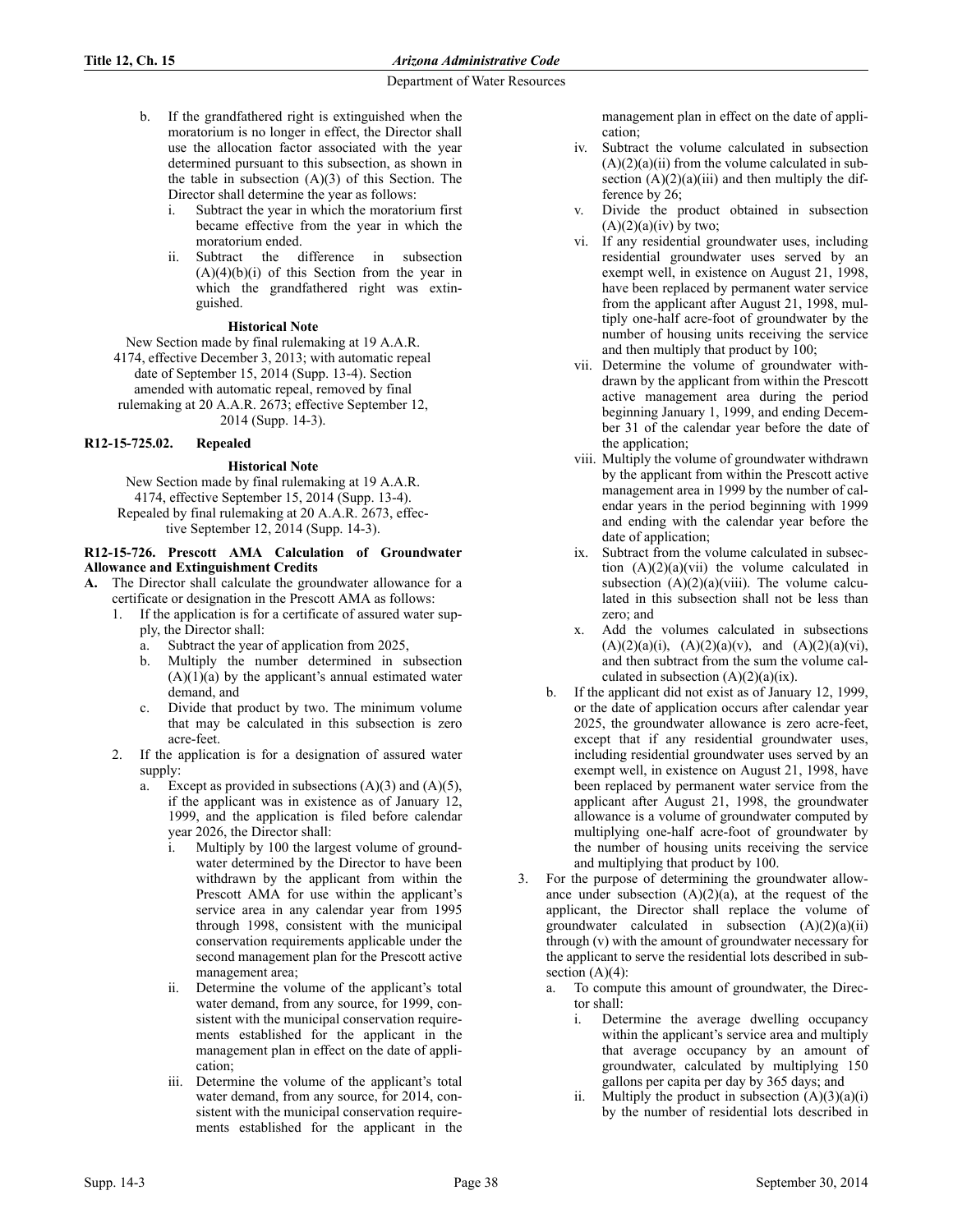subsection (A)(4), and then multiply that product by 100.

- b. The Director shall not include the amount computed in subsection  $(A)(3)(a)$  within the amount of groundwater that the applicant may use under subsection  $(A)(2)(a)$  until a final plat for the lots has been recorded.
- 4. The Director shall include residential lots that will be served by the applicant in the calculation made under subsection  $(A)(3)$  if the lots meet all of the following criteria:
	- a. A preliminary plat for the lots was submitted to the city, town, or county on or before August 21, 1998, and the final plat is subsequently recorded;
	- b. The lots were not being served water on or before August 21, 1998; and
	- c. Any one of the following applies:
		- The lots were included within an application for certificate of assured water supply that was filed before August 21, 1998, the Director determined that the application was complete and correct as of August 21, 1998, and the Director subsequently issued a certificate of assured water supply for the lots.
		- ii. A preliminary plat for the lots was approved by a city, town, or county on or before August 21, 1998. At the time the preliminary plat was approved, the subdivider of the lots obtained a written commitment of water service from a municipal provider that was designated as having an assured water supply and the provider demonstrated to the satisfaction of the Director that sufficient water is physically available to serve the lots under the criteria in R12-15-716.
- 5. For the purpose of determining the groundwater allowance under subsection  $(A)(2)(a)$ , if the applicant makes the request described in subsection  $(A)(3)$ , the Director shall replace the volume of groundwater calculated in subsection  $(A)(2)(a)(viii)$  with an amount of groundwater calculated as follows. The Director shall:
	- a. Determine the number of calendar years in the period beginning with 1999 and ending with the calendar year before the date of application and multiply that number of years by the largest volume of groundwater determined by the Director to have been withdrawn by the applicant from within the Prescott active management area for use within the applicant's service area in any calendar year from 1995 through 1998, consistent with the municipal conservation requirements applicable under the second management plan for the Prescott active management area;
	- b. Determine the average dwelling occupancy within the applicant's service area and multiply that average dwelling occupancy by an amount of groundwater calculated by multiplying 150 gallons per capita per day by 365 days;
	- c. For each year in the period beginning with 1999 and ending with the calendar year before the date of application, determine the number of the residential lots that meet the criteria in subsection (A)(4) and were served water by the applicant as of July 1 of the relevant year and add the number of these residential lots determined for each year;
- d. Multiply the volume of groundwater calculated in subsection  $(A)(5)(b)$  by the number of residential lots in subsection  $(A)(5)(c)$ ; and
- e. Add the volumes of groundwater from subsections  $(A)(5)(a)$  and  $(A)(5)(d)$ .
- **B.** The Director shall calculate the extinguishment credits for extinguishing a grandfathered right in the Prescott AMA as follows:
	- 1. For the extinguishment of a type 2 non-irrigation grandfathered right, multiply the number of acre-feet indicated on the certificate by the difference between 2025 and the calendar year of extinguishment.
	- 2. For the extinguishment of an irrigation grandfathered right or a type 1 non-irrigation grandfathered right:
		- a. Through December 31, 2010:
			- i. If the irrigation acres associated with the extinguished right were irrigated for at least four of the six calendar years preceding January 1, 2000, multiply 1.5 acre-feet per acre by the number of irrigation acres associated with the extinguished right or the number of acres to which the extinguished right is appurtenant and multiply that product by 25.
			- ii. If the irrigation acres associated with the extinguished right were not irrigated for at least four of the six calendar years preceding January 1, 2000, multiply 1.5 acre-feet per acre by the number of irrigation acres associated with the extinguished right or the number of acres to which the extinguished right is appurtenant and multiply the product by the difference between 2025 and the year in which the statement of intent to extinguish is filed.
		- b. After December 31, 2010, multiply 1.5 acre-feet per acre by the number of irrigation acres associated with the extinguished right or the number of acres to which the extinguished right is appurtenant and multiply the product by the difference between 2025 and the year in which the statement of intent to extinguish is filed.

### **Historical Note**

New Section made by final rulemaking at 12 A.A.R. 3475, effective September 12, 2006 (Supp. 06-3).

#### **R12-15-727. Tucson AMA Calculation of Groundwater Allowance and Extinguishment Credits**

- **A.** The Director shall calculate the groundwater allowance for a certificate or designation in the Tucson AMA as follows:
	- 1. If the application is for a certificate, multiply the applicable allocation factor in the table below by the annual estimated water demand for the proposed subdivision.

| <b>MANAGEMENT PERIOD</b> | <b>ALLOCATION FACTOR</b> |
|--------------------------|--------------------------|
| Third                    |                          |
| Fourth                   |                          |
| Fifth                    |                          |
| After Fifth              |                          |

2. If the application is for a designation and the applicant provided water to its customers before February 7, 1995, multiply 15 by the total volume of water provided by the applicant to its customers from any source during calendar year 1994, consistent with the municipal conservation requirements established for the applicant pursuant to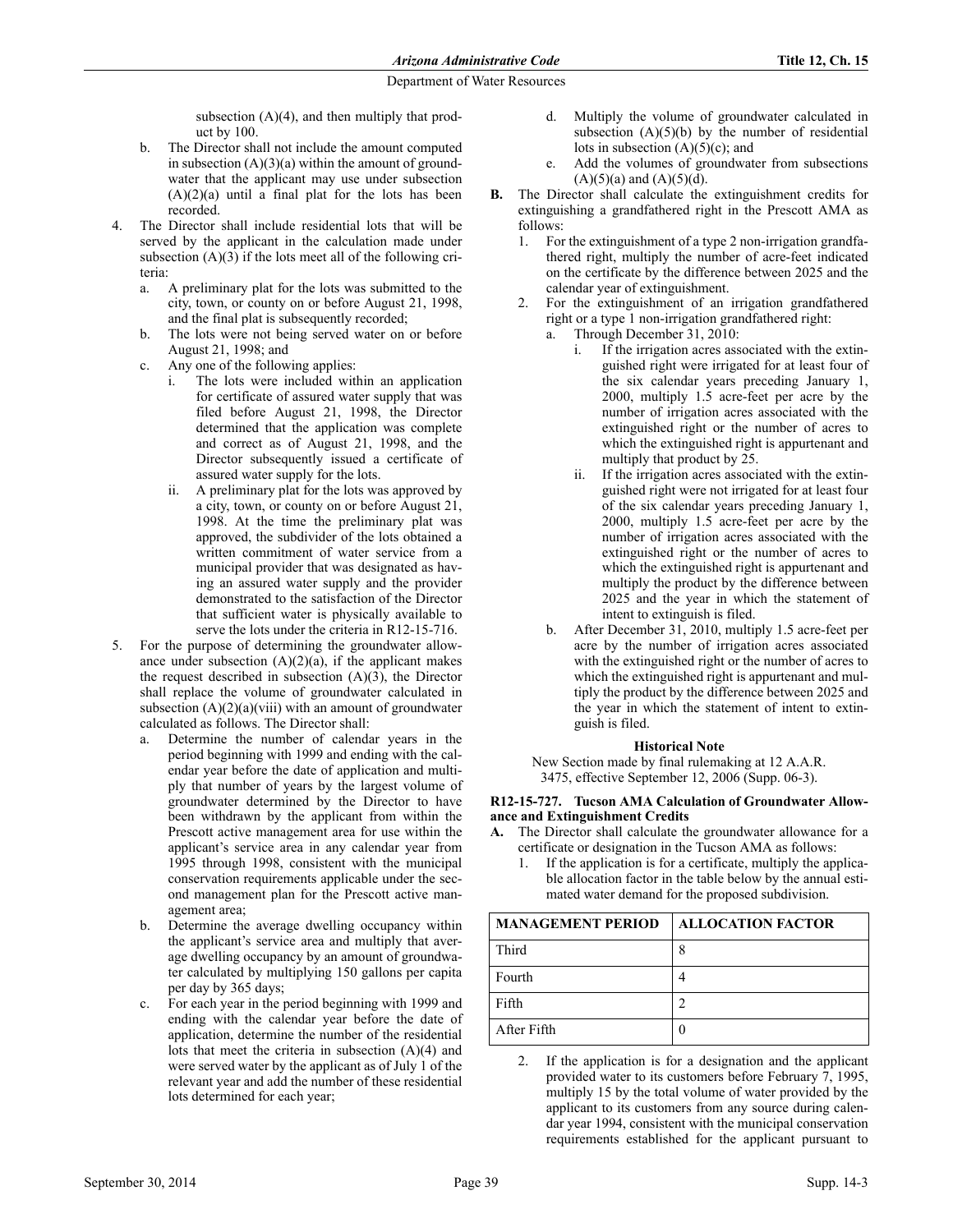Section 5-103(A)(1) of the Second Management Plan for the Tucson AMA.

- 3. If the application is for a designation and the applicant commenced providing water to its customers on or after February 7, 1995, the applicant's groundwater allowance is zero acre-feet.
- 4. For each calendar year of the designation, the Director shall calculate the volume of incidental recharge for a designated provider within the Tucson AMA and add that volume to the designated provider's groundwater allowance. The Director shall calculate the volume of incidental recharge by multiplying the provider's total water use from any source in the previous calendar year by the standard incidental recharge factor of 4%. A designated provider may apply for a variance from the standard incidental recharge factor as provided in A.R.S. § 45- 566.01(E)(1). The Director may establish a different incidental recharge factor for the designated provider if the provider demonstrates to the satisfaction of the Director that the ratio of the average annual amount of incidental recharge expected to be attributable to the provider during the management period, to the average amount of water expected to be withdrawn, diverted, or received for delivery by the provider for use within its service area during the management period, is different than 4%.
- **B.** The Director shall calculate the extinguishment credits for the extinguishment of a grandfathered right in the Tucson AMA as follows:
	- 1. For the extinguishment of a type 2 non-irrigation grandfathered right, multiply the number of acre-feet indicated on the certificate by the difference between 2025 and the calendar year of extinguishment.
	- 2. For the extinguishment of all or part of an irrigation grandfathered right, or all or part of a type 1 non-irrigation grandfathered right, multiply 1.5 acre-feet per acre by the number of irrigation acres associated with the extinguished irrigation grandfathered right or the number of acres to which the extinguished type 1 non-irrigation grandfathered right is appurtenant, and then multiply the product by the difference between 2025 and the calendar year of extinguishment, except that:
		- a. If only a portion of an irrigation grandfathered right or a type 1 non-irrigation grandfathered right is extinguished, the Director shall include in the calculation only those acres associated with the portion of the right that is extinguished; and
		- b. If an extinguished irrigation grandfathered right has a debit balance in the corresponding flexibility account established under A.R.S. § 45-467, the Director shall subtract the amount of the debit from the amount of the extinguishment.

### **Historical Note**

New Section made by final rulemaking at 12 A.A.R. 3475, effective September 12, 2006 (Supp. 06-3).

### **R12-15-728. Reserved**

#### **R12-15-729. Remedial Groundwater; Consistency with Management Goal**

**A.** Use of remedial groundwater by a municipal provider before January 1, 2025, is deemed consistent with the management goal of the AMA in which the remedial groundwater is withdrawn and is excluded when determining compliance with management goal requirements in this Article if all of the following apply:

- 1. The Director determines that the remedial groundwater use is consistent with the management goal under subsection (F) or (H) of this Section or the remedial groundwater use is consistent with the management goal under subsection (J) of this Section; and
- 2. The municipal provider complies with the metering and reporting requirements in subsection (K) of this Section.
- **B.** A municipal provider that is using remedial groundwater or that has agreed in a consent decree or other document approved by ADEQ or the EPA to use remedial groundwater may apply to the Director for a determination that the municipal provider's use of the remedial groundwater is consistent with the management goal of the active management area by submitting an application on a form provided by the Director with the information required in subsection (D) of this Section before January 1, 2010.
- **C.** A municipal provider filing an application under subsection (B) of this Section for remedial groundwater use associated with a treatment plant in operation before June 15, 1999, may request an increase in the project's annual authorized volume at the time the application is filed. The Director shall grant the request and increase the annual authorized volume up to the maximum treatment capacity of the treatment plant if the municipal provider submits evidence that an increase in the annual authorized volume is necessary to further the purpose of the remedial action project and that the increase is not in violation of the consent decree or other document approved by ADEQ or the EPA for the remedial action project.
- **D.** An applicant shall provide the following with an application submitted under subsection (B) of this Section:
	- 1. A document evidencing ADEQ's or EPA's approval of the municipal provider's withdrawal and use of remedial groundwater, such as a remedial action plan, record of decision, or consent decree;
	- 2. The volume of remedial groundwater that will be withdrawn and used annually by the municipal provider and the purpose for which the remedial groundwater will be used;
	- 3. The time period during which the remedial groundwater will be withdrawn and used by the municipal provider;
	- 4. A reference to the annual authorized volume provided in the document submitted pursuant to subsection  $(D)(1)$  of this Section or, if the document submitted pursuant to subsection  $(D)(1)$  does not specify the annual authorized volume for the project, the annual authorized volume claimed by the municipal provider and a written justification for that volume;
	- 5. If the approved remedial action project is currently operating, the volume of remedial groundwater withdrawn pursuant to the project for each year before the year in which the application is filed;
	- 6. The designated provider or certificate to which the remedial groundwater will be pledged;
	- 7. If the municipal provider is requesting an increase in the annual authorized volume of the project pursuant to subsection (C) of this Section, evidence that the increase is necessary to further the purpose of the remedial action project and that the increase is not in violation of the consent decree or other document approved by ADEQ or the EPA for the project;
	- 8. The name and telephone number of a person the Department may contact regarding the application; and
	- 9. Any other information reasonably required to assist the Director in making the determination under subsection (F) of this Section.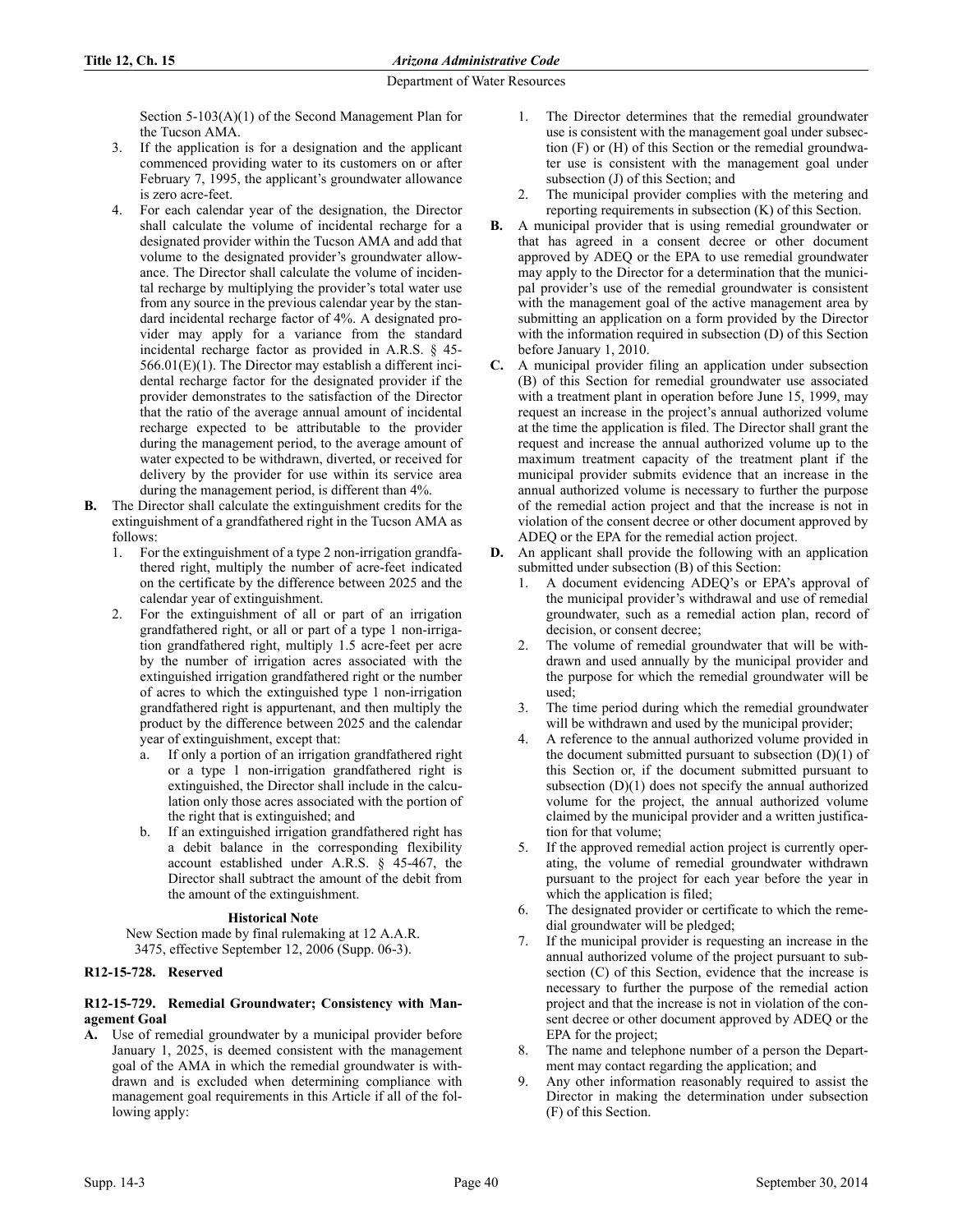- **E.** After receiving an application under subsection (B) of this Section, the Director shall determine that the application is complete and correct if it contains all the information required in subsection (D) of this Section and the Director verifies that the information is accurate. If the Director determines that the application is complete and correct, the Director shall assign a priority date to the application according to the following:
	- If the Director determines that the application was complete and correct when filed, the priority date of the application is the date the application was filed.
	- 2. If the Director determines that the application was not complete or correct when filed because of minor deficiencies, the Director shall notify the applicant of the deficiencies in writing and give the applicant 30 days to correct the deficiencies. If the applicant submits the necessary information to correct the deficiencies within 30 days after the date of the notice, the priority date of the application is the date the application was filed.
	- 3. If the Director determines that the application was not complete or correct when filed and that the deficiencies are not minor, the Director shall notify the applicant of the deficiencies and give the applicant at least 60 days to submit the necessary information to correct the deficiencies. If the applicant submits the necessary information to correct the deficiencies within the time allowed by the Director, the priority date of the application is the date the applicant submits the necessary information to correct the deficiencies.
- **F.** The Director shall approve a complete and correct application filed under subsection (B) of this Section if the Director determines that the applicant will use remedial groundwater before January 1, 2025. If the Director approves a municipal provider's application, the Director shall calculate the annual amount of remedial groundwater use that is deemed consistent with the management goal of the AMA as follows:
	- 1. The Director shall determine the total annual amount of remedial groundwater use in all AMAs that is deemed to be consistent with the management goal under this subsection and subsections (H) and (I) of this Section for applications with a priority date earlier than the priority date of the municipal provider's application.
	- If the amount determined in subsection  $(F)(1)$  of this Section is less than 65,000 acre-feet and the difference between those amounts is equal to or greater than the municipal provider's authorized remedial groundwater use during the year, the amount of remedial groundwater use by the municipal provider that is deemed to be consistent with the management goal during the year is the amount of the municipal provider's authorized remedial groundwater use during the year.
	- If the amount determined in subsection  $(F)(1)$  of this Section is less than 65,000 acre-feet and the difference between those amounts is less than the municipal provider's authorized remedial groundwater use during the year, the amount of remedial groundwater use by the municipal provider that is deemed consistent with the management goal during the year is the amount of the municipal provider's authorized remedial groundwater use during the year up to the difference between the amount determined in subsection (F)(1) and 65,000 acrefeet, plus a percentage of the municipal provider's authorized remedial groundwater use during the year that exceeds the difference. The percentage is 50 percent for calendar years 2000 through 2009, 25 percent for calendar years 2010 through 2019, and 10 percent for calendar years 2020 through 2024.
- 4. If the amount determined in subsection (F)(1) of this Section is equal to or greater than 65,000 acre-feet, the amount of remedial groundwater use by the municipal provider that is deemed consistent with the management goal during the year is a percentage of the municipal provider's authorized remedial groundwater use during the year. The percentage is 50 percent for calendar years 2000 through 2009, 25 percent for calendar years 2010 through 2019, and 10 percent for calendar years 2020 through 2024.
- **G.** If the Director determines that remedial groundwater use by a municipal provider is consistent with the management goal of the active management area under subsection (F) of this Section, the determination shall apply to remedial groundwater used by the municipal provider between the priority date of the application and January 1, 2025.
- **H.** If, before the effective date of this Section, a municipal provider filed an application with the Director requesting that the Director determine that the provider's use of remedial groundwater pursuant to an approved remedial action project is consistent with the management goal of the active management area under Laws 1997, Ch. 287, § 52, as amended by Laws 1999, Ch. 295, § 50, the following shall apply:
	- 1. If the Director approved the application before the effective date of this Section and determined the annual amount of remedial groundwater use by the applicant that will be considered consistent with the management goal, the Director's determination shall apply after the effective date of this Section and the Director shall include the annual amount of remedial groundwater use determined by the Director to be consistent with the management goal in the total amount of remedial groundwater determined in subsection  $(F)(1)$  of this Section.
	- 2. If the Director did not approve the application before the effective date of this Section, the Director shall process the application under subsections (E) and (F) of this Section. If the Director approves the application, the Director's determination shall apply to remedial groundwater withdrawn and used by the municipal provider pursuant to the approved remedial action project from the priority date of the application until January 1, 2025.
- **I.** A municipal provider that is using remedial groundwater that has been determined by the Director to be consistent with the management goal under subsection (F) or (H) of this Section may apply to the Director for an increase in the annual authorized volume of the approved remedial action project as follows:
	- 1. The applicant shall submit an application on a form provided by the Director.
	- The Director shall determine that the application is complete and correct if it contains all of the required information and the Director verifies that the information is accurate.
	- If the Director determines that an application filed under this subsection is complete and correct, the Director shall assign a priority date to the application using the criteria in subsection (E) of this Section.
	- 4. The Director shall approve the application if the municipal provider submits information that demonstrates one of the following:
		- a. The annual authorized volume of the approved remedial action project has been increased in a consent decree or other document approved by ADEQ or the EPA; or
		- b. An increase is necessary to further the purpose of the approved remedial action project, and the increase is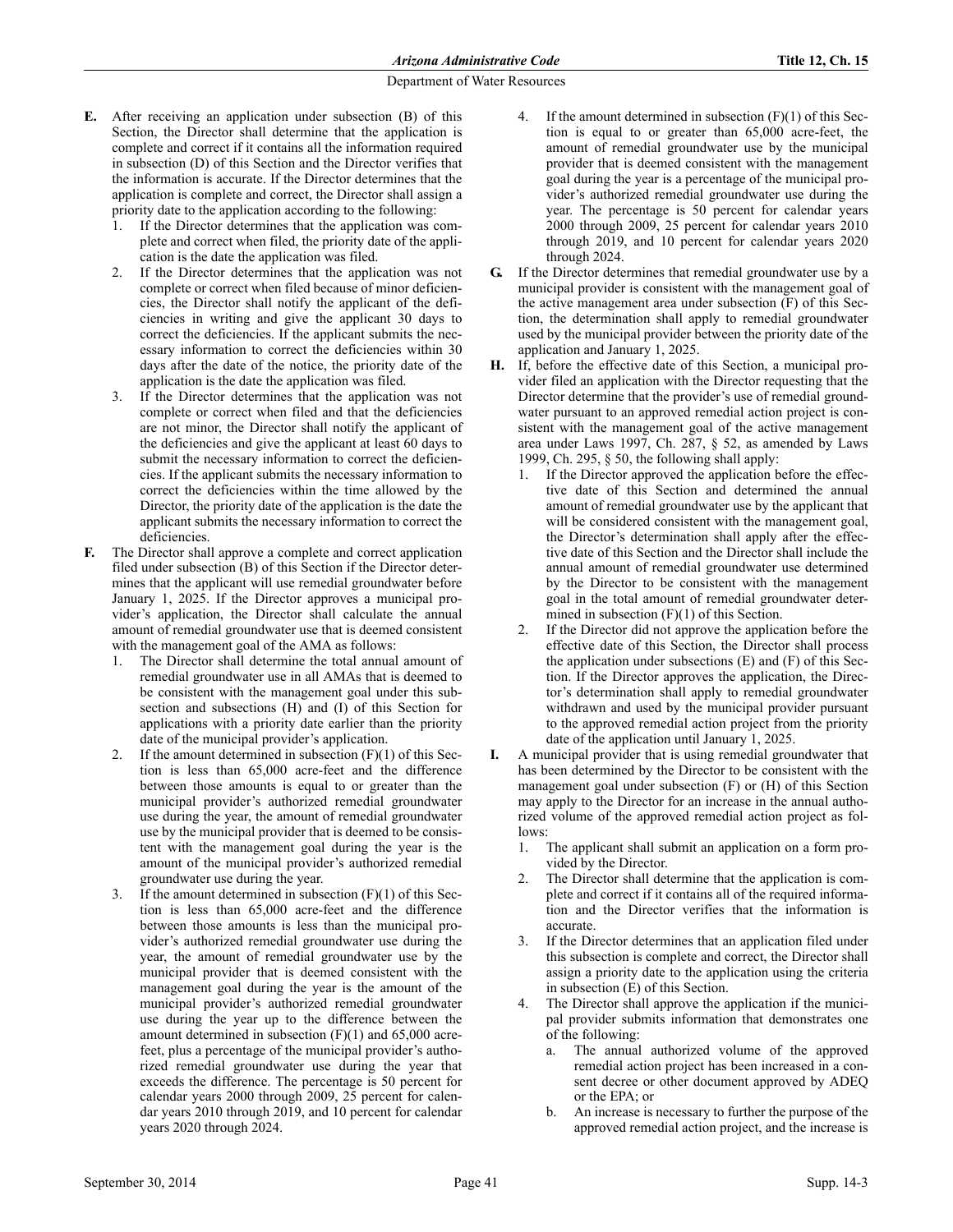not in violation of the consent decree or other document approved by ADEQ or the EPA for the project.

- 5. If the Director approves the application, the Director shall determine the additional annual amount of remedial groundwater use by the municipal provider that is deemed consistent with the management goal of the active management area, using the criteria in subsections (F) and (G) of this Section. The Director shall include the annual amount of remedial groundwater use determined by the Director to be consistent with the management goal under this subsection in the total amount of remedial groundwater determined in subsection (F)(1) of this Section.
- **J.** Until January 1, 2025, use of remedial groundwater by a municipal provider during a year is deemed consistent with the management goal of the AMA in which the remedial groundwater was withdrawn without approval of the Director under subsection (F) or (H) of this Section if:
	- 1. The total annual amount of remedial groundwater withdrawn from all wells pursuant to the approved remedial action project does not exceed 250 acre-feet; and
	- 2. If remedial groundwater withdrawals pursuant to the approved remedial action project commenced before June 15, 1999, the municipal provider notified the Director in writing of the volume and duration of the anticipated withdrawals on or before August 15, 1999. If remedial groundwater withdrawals pursuant to the approved remedial action project commenced on or after June 15, 1999, the municipal provider gave written notice of the volume and duration of the anticipated withdrawals on or before August 15, 1999, or before the date the withdrawals commenced, whichever is later. If the municipal provider gives notice after the effective date of this Section, the municipal provider shall include or attach all of the following:
		- a. A copy of a document evidencing ADEQ's or EPA's approval of the municipal provider's withdrawal and use of remedial groundwater, such as a remedial action plan, record of decision, or consent decree;
		- b. The volume of remedial groundwater that will be withdrawn and used annually by the municipal provider and the purpose for which the remedial groundwater will be used;
		- c. The time period during which the remedial groundwater will be withdrawn and used by the municipal provider;
		- d. If the approved remedial action project is currently operating, the volume of remedial groundwater withdrawn pursuant to the project for each year before the year in which the application is filed;
		- e. The designated provider or certificate of assured water supply to which the remedial groundwater will be pledged; and
		- f. The name and telephone number of a person the Department may contact regarding the exemption.
- **K.** A municipal provider withdrawing remedial groundwater that has been determined to be consistent with the management goal under subsection (F) or (H) of this Section or that is consistent with the management goal under subsection (J) of this Section shall meter the remedial groundwater withdrawals separately from groundwater withdrawn pursuant to another groundwater withdrawal authority. The municipal provider shall include in its annual reports, filed under A.R.S. § 45-632, the amount of remedial groundwater withdrawn during the reporting year that is consistent with the management goal

under this Section and the purposes for which the remedial groundwater was used.

# **Historical Note**

New Section made by final rulemaking at 12 A.A.R. 3475, effective September 12, 2006 (Supp. 06-3).

# **R12-15-730. Repealed**

## **Historical Note**

New Section made by final rulemaking at 12 A.A.R. 3475, effective September 12, 2006 (Supp. 06-3). Section repealed by exempt rulemaking at 16 A.A.R. 1205, effective June 15, 2010 (Supp. 10-2). New Section made by exempt rulemaking at 16 A.A.R. 1950, effective September 10, 2010 (Supp. 10-3). Section repealed by final rulemaking at 17 A.A.R. 659, effective June 4, 2011 (Supp. 11-2).

### **ARTICLE 8. WELL CONSTRUCTION AND LICENSING OF WELL DRILLERS**

# **R12-15-801. Definitions**

In addition to the definitions set forth in A.R.S. §§ 45-101, 45-402, and 45-591 and in R12-15-202, the following words and phrases in this Article shall have the following meanings, unless the context otherwise requires:

- 1. "Annular space" means the space between the outer well casing and the borehole wall. An annular space also means the space between an inner well casing and outer well casing.
- 2. "Aquifer" means an underground formation capable of yielding or transmitting usable quantities of water.
- 3. "Artesian aquifer" means an aquifer which is overlain by a confining formation and which contains groundwater under sufficient pressure for the water to rise above the top of the aquifer.
- 4. "Artesian well" means a well that penetrates an artesian aquifer.
- 5. "Bentonite" means a colloidal clay composed mainly of sodium montmorillonite, a hydrated aluminum silicate.
- 6. "Cap" means a tamper-resistant, watertight steel plate of at least one-quarter inch thickness on the top of all inside and outside casings of a well.
- 7. "Casing" means the tubing or pipe installed in the borehole during or after drilling to support the sides of the well and prevent caving.
- 8. "Confining formation" means the relatively impermeable geologic unit immediately overlying an artesian aquifer.
- 9. "Consolidated formation" means a naturally occurring geologic unit through or into which a well is drilled, having a composition, density, and thickness which will provide a natural hydrologic barrier.
- 10. "Department" means the Arizona Department of Water Resources.
- 11. "Director" means the Director of the Arizona Department of Water Resources.
- 12. "Drilling card" means a card which is issued by the Director to the well drilling contractor or single well licensee designated in the notice of intent or permit, authorizing the well drilling contractor or licensee to drill the specific well or wells in the specific location as noticed or permitted.
- 13. "Exploration well" means a well drilled in search of geophysical, mineralogical or geotechnical data.
- 14. "Flowing artesian well" means an artesian well in which the pressure is sufficient to cause the water to rise above the land surface.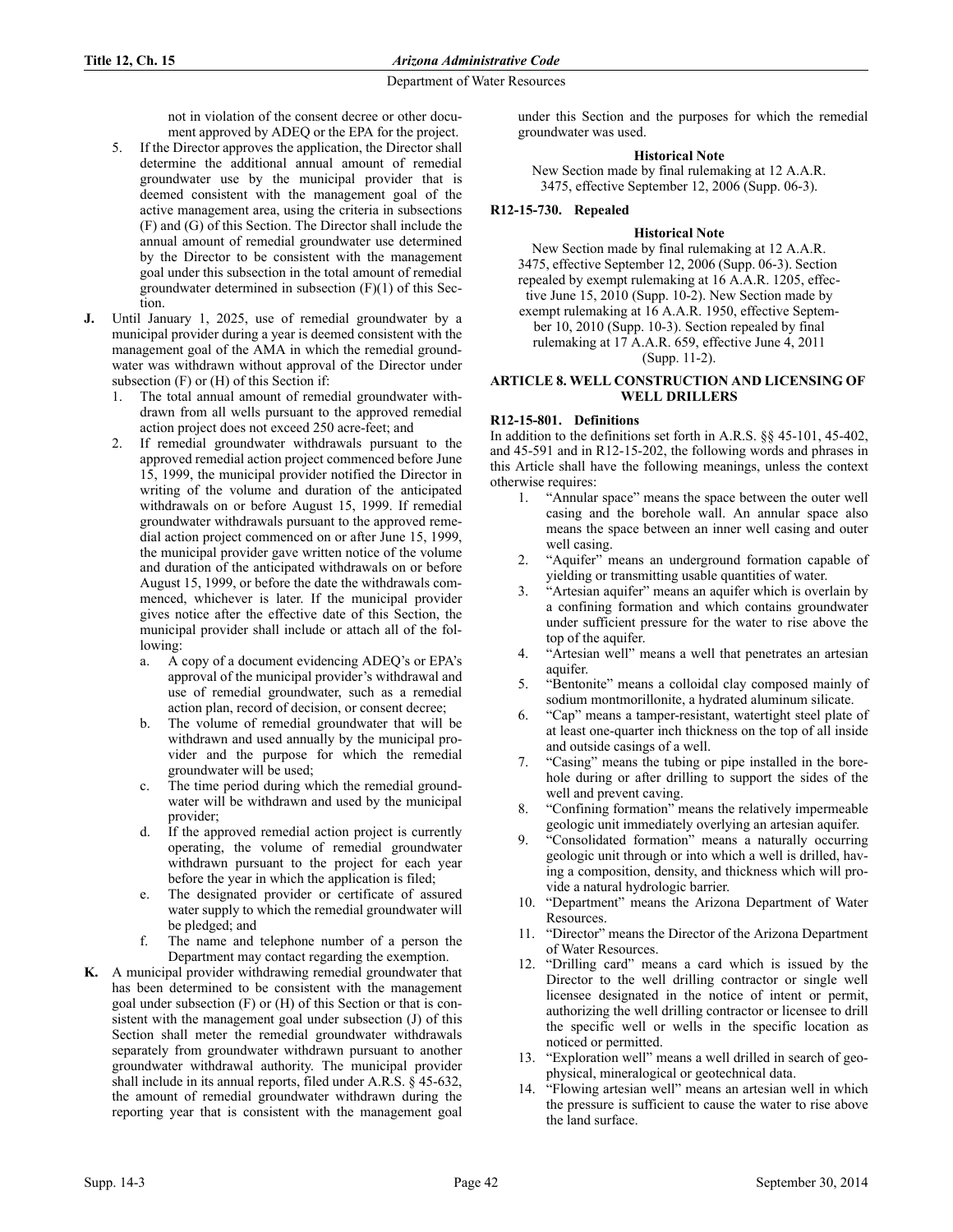- 15. "Grout" or "cement grout" means cement mixed with no more than 50% sand by volume, and containing no more than six gallons of water per 94 pound sack of cement.
- 16. "Mineralized water" means any groundwater containing over 3000 milligrams per liter (mg/l) of total dissolved solids or containing any of the following chemical constituents above the indicated concentrations:

| Constituent      | Concentration $(mg/l)$ |
|------------------|------------------------|
| Arsenic          | 0.05                   |
| Barium           | 1.0                    |
| Cadmium          | 0.01                   |
| Chromium (total) | 0.05                   |
| Fluoride         | 4.0                    |
| Lead             | 0.05                   |
| Mercury          | 0.002                  |
| Nitrate (as N)   | 10.0                   |
| Selenium         | 0.01                   |
| Silver           | 0.05                   |
|                  |                        |

- 17. "Monitor well" means a well designed and drilled for the purpose of monitoring water quality within a specific depth interval.
- 18. "Open well" means a well which is not equipped with either a cap or a pump.
- 19. "Perforations" means a series of openings in a casing, made either before or after installation of the casing, to permit the entrance of water into the well.
- 20. "Piezometer well" means a well that is designed and drilled for the purpose of monitoring water levels within a specific depth interval.
- 21 "Pitless adaptor" means a commercially manufactured watertight unit or device designed for attachment to a steel well casing which permits discharge from the well below the land surface and allows access into the well casing while preventing contaminants from entering the well.
- 22. "Polluted water" means water whose chemical, physical, biological, or radiological integrity has been degraded through the artificial or natural infusion of chemicals, radionuclides, heat, biological organisms, or mineralogical or other extraneous matter.
- 23. "Pressure grouting" means a process by which a grout is confined within the borehole or casing of a well by the use of retaining plugs, packers, or a displacing fluid by which sufficient pressure is applied to drive the grout into and within the annular space or interval to be grouted.
- 24. "Qualifying party" means a partner, officer, or employee of a well drilling contractor, who has significant supervisory responsibilities and who has been designated to take the licensing examination for that well drilling contractor.
- 25. "Single well license" means a license issued to a person which allows the drilling or modification of a single exempt well on land owned by that person.
- 26 "Vadose zone well" means a well constructed in the interval between the land surface and the top of the static water level.
- 27. "Vault" means a tamper-resistant watertight structure used to complete a well below the land surface.
- 28. "Well abandonment" means the modification of the structure of a well by filling or sealing the borehole so that water may not be withdrawn or obtained from the well.
- 29. "Well drilling" means the construction or repair of a well, or the modification, except for abandonment, of a well, regardless of whether compensation is involved, including any deepening or additional perforating, any addition of casing or change to existing casing construction, and any other change in well construction not normally asso-

ciated with well maintenance, pump replacement, or pump repair.

30. "Well drilling contractor" means an individual, public or private corporation, partnership, firm, association, or any other public or private organization or enterprise that holds a well driller's license pursuant to A.R.S. § 45- 595(B).

### **Historical Note**

Adopted effective March 5, 1984 (Supp. 84-2). Amended effective June 18, 1990 (Supp. 90-2).

## **R12-15-802. Scope of Article**

This Article shall apply to man-made openings in the earth through which water may be withdrawn or obtained from beneath the surface of the earth, including all water wells, monitor wells and piezometer wells. It shall also apply to geothermal wells to the extent provided by A.R.S. § 45-591.01, and all exploration wells and grounding or cathodic protection holes greater than 100 feet in depth. However, this Article shall not apply to the following:

- 1. Man-made openings in the earth not commonly considered to be wells, such as construction and mining blast holes, underground mines and mine shafts, open pit mines, tunnels, septic tank systems, caissons, basements, and natural gas storage cavities.
- 2. Injection wells and vadose zone wells which are subject to regulation by the Arizona Department of Environmental Quality.
- 3. Oil, gas, and helium wells drilled pursuant to the provisions of A.R.S. Title 27.
- 4. Drilled boreholes in the earth less than 100 feet in depth which are made for purposes other than withdrawing or encountering groundwater, such as exploration wells and grounding or cathodic protection holes; except that in the event that groundwater is encountered in the drilling of a borehole, this Article shall apply.

### **Historical Note**

Adopted effective March 5, 1984 (Supp. 84-2). Amended effective June 18, 1990 (Supp. 90-2).

#### **R12-15-803. Well Drilling and Abandonment Requirements; Licensing and Supervision Requirements**

- **A.** A person shall not drill or abandon a well, or cause a well to be drilled or abandoned, in a manner which is not in compliance with A.R.S. Title 45, Chapter 2, Article 10, and the rules adopted thereunder.
- **B.** A person, other than a single well licensee or a bona fide employee of a well drilling contractor, shall not engage in well drilling or abandonment without first securing a well drilling license in accordance with R12-15-804, R12-15-805 and R12- 15-806.
- **C.** A qualifying party of a well drilling contractor shall provide direct and personal supervision of the contractor's employees to ensure that all wells are constructed and abandoned in accordance with this Article.

### **Historical Note**

Adopted effective March 5, 1984 (Supp. 84-2). Section

12-15-803 amended and the text of former Section R12-

15-804 renumbered to subsections (B) and (C) and amended effective June 18, 1990 (Supp. 90-2).

### **R12-15-804. Application for well drilling license**

- **A.** An applicant for a well drilling license shall submit a verified application of a form prescribed and furnished by the Director which contains the following information:
	- 1. A designation of the classification of license sought by the applicant.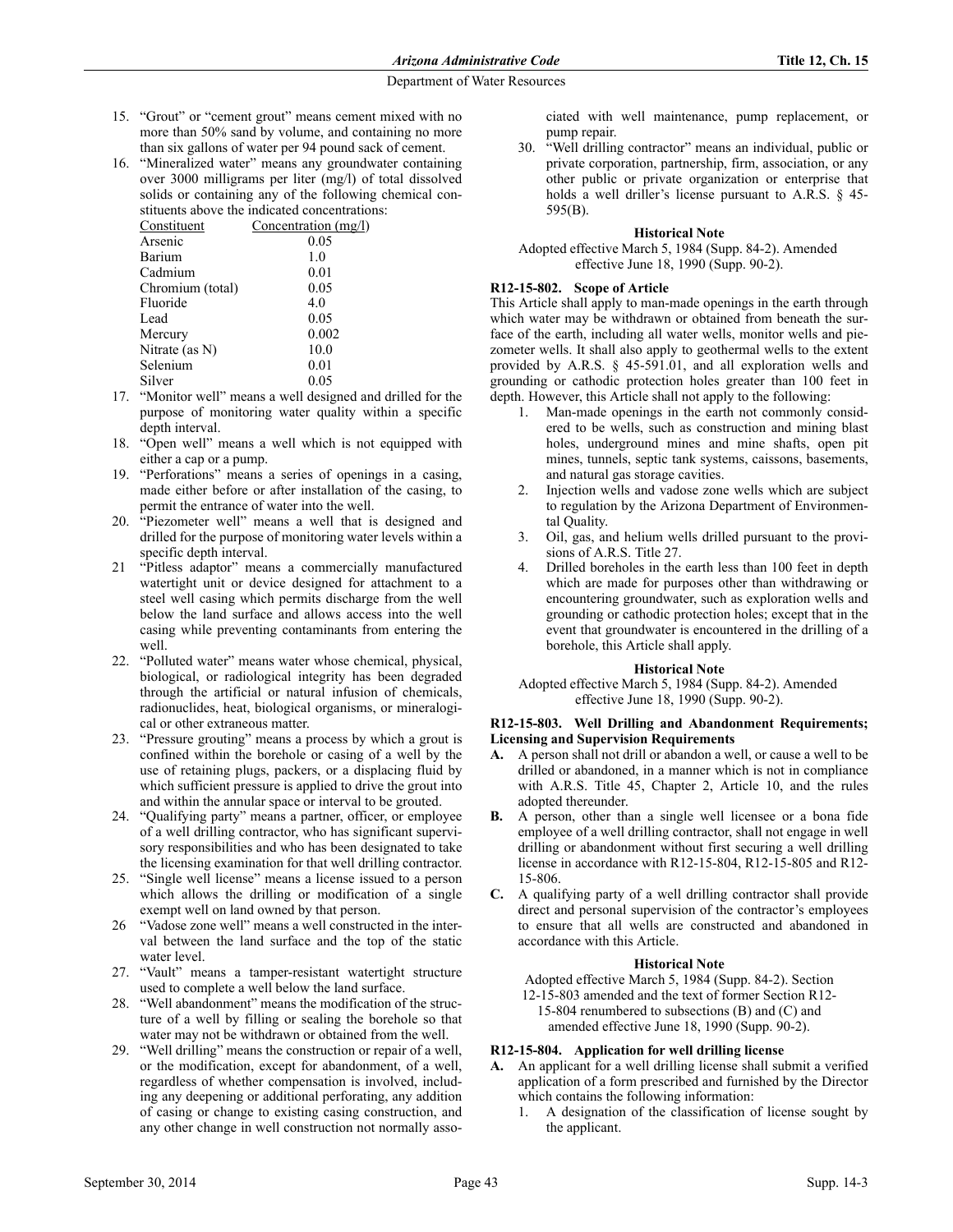- 2. If the applicant is an individual, the individual's name, address and telephone number.
- 3. If the applicant is a partnership, the names, addresses, and telephone numbers of all partners, with a designation of any limited partners.
- If the applicant is a corporation, association or other organization, the names, addresses and telephone numbers of the directors and of the president, vice president, secretary and treasurer, or the names, addresses and telephone numbers of the functional equivalent of such officers.
- 5. The address or location of the applicant's place of business, the mailing address if it is different from the applicant's place of business, and if applicant is a corporation, the state in which it is incorporated.
- The name, address and telephone number of each qualifying party, the qualifying party's relationship to the applicant, and a detailed history of each qualifying party's supervisory responsibilities and well drilling experience, including previous employers, job descriptions, duties and types of equipment utilized.
- 7. The names, addresses and telephone numbers of three persons not members of each qualifying party's immediate family, who can attest to each qualifying party's good character and reputation, experience in well drilling, and qualifications for licensing.
- Such additional information relevant to the applicant's or qualifying party's experience and qualifications in well drilling as the Director may require.
- **B.** An applicant shall notify the Director in writing of any change in the information contained in the application within 30 days after such change.
- **C.** The Director shall not issue a license under this Article if the applicant or a qualifying party lacks good character and reputation.
- **D.** Prior to the issuance of a license, a qualifying party shall demonstrate three years of experience, dealing specifically with the type of drilling for which the applicant is applying for a license. This experience requirement may be reduced if the Director finds that the qualifying party has clearly and convincingly demonstrated a high degree of understanding and knowledge of well drilling techniques for the type of drilling for which the applicant is applying for a license. In no case, however, shall the practical experience requirement be less than two years.

# **Historical Note**

Adopted effective March 5, 1984 (Supp. 84-2). Former Section R12-15-804 renumbered to R12-15-803(B) and (C), new Section R12-15-804 adopted effective June 18, 1990 (Supp. 90-2).

# **R12-15-805. Examination for Well Drilling License**

**A.** The Director shall offer an examination for a well drilling license no less than six times yearly. The examination shall be administered to those eligible applicants whose applications were submitted at least 20 days prior to the date of the examination. The examination shall consist of a section on legal requirements, a section on general knowledge and one or more of six specialized sections. The section on legal requirements shall test the qualifying party's knowledge of A.R.S. Title 45, Chapter 2, Article 10, and the rules adopted thereunder. The section on general knowledge shall test the qualifying party's knowledge of general hydrologic concepts, principles, and practices in the well construction industry, and shall test knowledge of groundwater protection, pollution, water quality and public health effects. The specialized sections shall test the qualifying party's knowledge in the following classifications:

- 1. Cable tool drilling in rock and unconsolidated material.
- 2. Air rotary drilling in rock and unconsolidated material.
- 3. Mud rotary drilling in rock and unconsolidated material.
- 4. Reverse rotary drilling in rock and unconsolidated material.
- 5. Jetting and driving wells in unconsolidated material.
- 6. Boring and augering in unconsolidated material.
- **B.** Only the qualifying party, department personnel, and persons having the express permission of the Director shall be permitted in the examination room while the examination is in progress. The qualifying party shall not bring books or notes into the examination room, or communicate by any means whatsoever while the examination is in progress without the express permission of the presiding examiner. The qualifying party shall not leave the examination room while the examination is in progress without first obtaining the permission of the presiding examiner. The Director may disqualify an applicant for violation of this subsection.
- **C.** To obtain a well drilling license, a qualifying party of the applicant shall pass the section on legal requirements, the section on general knowledge, and one or more specialized sections. Each section of the examination shall be graded separately. The passing grade on each section shall be 70 percent.
- **D.** No person may take the examination more than twice during any 12 months.
- **E.** The Director may exempt a qualifying party from taking the section on general knowledge, and one or more of the specialized sections, if the qualifying party provides proof of passing an equivalent examination given by the National Ground Water Association.

## **Historical Note**

Adopted effective March 5, 1984 (Supp. 84-2). Section repealed, new Section adopted effective June 18, 1990 (Supp. 90-2). Amended by final rulemaking at 13 A.A.R. 3022, effective October 6, 2007 (Supp. 07-3).

### **R12-15-806. License Fee; Issuance and Term of Licenses; Renewal; Display of License**

- **A.** The fee for a well driller's license shall be \$50.00.
- **B.** Upon submittal of the license fee and satisfactory completion of an examination, the Director shall issue the applicant a well drilling license. The license shall be numbered and shall state the specialized classifications of drilling activities for which the applicant is qualified and licensed. The applicant shall be licensed in only those classifications for which the qualifying party has passed the specialized sections of the examination. If the qualifying party subsequently passes other specialized sections, the applicant's license shall be amended. The applicant shall pay a fee of \$50.00 for the amendment of a well driller's license.
- **C.** A well drilling contractor shall notify the Director in writing within 30 days of the date on which the well drilling contractor no longer has a qualifying party for one or more of its specialized drilling classifications. Upon such notification, the Director may revoke or suspend part or all of the well drilling license of the well drilling contractor and require a new qualifying party to take and pass the examination.
- **D.** A well drilling license shall expire each year on June 30th, unless renewed pursuant to subsection (E).
- **E.** A person may renew a well drilling license by submitting an application for renewal on forms prescribed and furnished by the Director and a fee of \$50.00. If the application and renewal fee are postmarked on or before June 30, the well drilling contractor may operate as a licensee until actual issuance of the renewal license. A license which has expired may be reacti-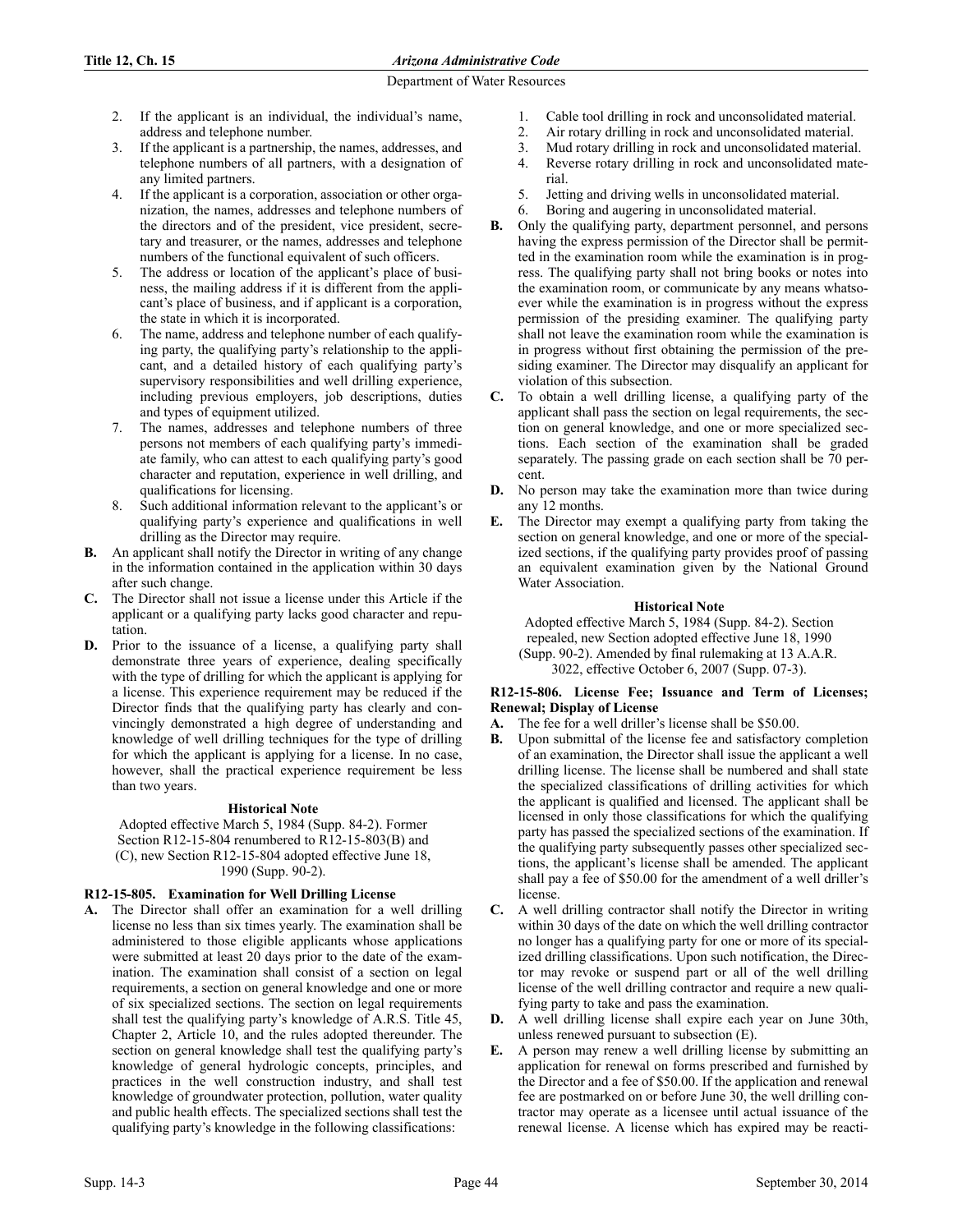vated and renewed within one year of its expiration by filing the required application and a reactivation fee of \$50.00. If a license has been expired for one or more years for failure to renew, the well drilling contractor shall apply for a new license and repeat the examination.

**F.** A well drilling contractor shall prominently display the well drilling license number on all well drilling rigs owned or operated by the contractor in this state. Good quality paint or commercial decal numbers shall be used in placing each identification number on the drilling rig. The license number shall not be inscribed in crayon, chalk, pencil, or other temporary markings.

### **Historical Note**

Adopted effective March 5. 1984 (Supp. 84-2). Amended effective June 18, 1990 (Supp. 90-2). Amended by exempt rulemaking at 16 A.A.R. 1205, effective June 15, 2010 (Supp. 10-2). Amended by exempt rulemaking at 16 A.A.R. 1950, effective September 10, 2010 (Supp. 10-3). Amended by final rulemaking at 17 A.A.R. 659, effective June 4, 2011 (Supp. 11-2).

## **R12-15-807. Single Well License**

- **A.** An applicant for a single well license pursuant to A.R.S. § 45- 595(D) shall submit a verified application on forms prescribed and furnished by the Director, which shall include:
	- 1. The name and address of the applicant.
	- 2. The location of the well and whether the applicant owns the land.
	- 3. The type of drill rig to be used and the owner of the rig.
	- 4. The proposed design of the well or method of abandonment.
	- 5. The names of any people who will be assisting the applicant in the drilling or abandonment of the well, and whether the applicant will compensate them for their efforts.
	- 6. The applicant's experience, if any, in well drilling or abandonment.
	- 7. Such other information as the Director may require relevant to the applicant's experience and qualifications in well drilling or abandonment.
- **B.** The Director shall offer the single well examination no less than six times yearly and shall administer the examination to those eligible applicants whose applications were submitted at least 20 days prior to the date of the examination.
- **C.** The single well examination shall be of a form prescribed and furnished by the Director and shall test the applicant's knowledge of abandonment techniques, or those minimum well construction requirements and drilling techniques applicable to the proposed design of the well. The passing grade on the sections of the examination dealing with construction requirements and drilling techniques, respectively, shall be 70 percent.
- **D.** Rule R12-15-805 relating to testing procedures shall be fully applicable.
- **E.** Applicants who twice fail the examination shall wait a minimum of 90 days before re-testing.
- **F.** Upon passing the examination, the applicant shall be issued a single well license, authorizing the applicant to drill or abandon one exempt well at the location specified in the application. The license shall be valid for a period of one year from issuance.

### **Historical Note**

Adopted effective March 5, 1984 (Supp. 84-2). Amended effective June 18, 1990 (Supp. 90-2).

### **R12-15-808. Revocation of License**

The Director may revoke, suspend, or place on probationary status a well drilling license issued pursuant to R12-15-806, or a single well license, for good cause, including:

- 1. Intentionally making a misstatement of fact on any filing with the Department.
- 2. Violating any provision of A.R.S. Title 45, Chapter 2, Article 10, and the rules promulgated thereunder, or aiding and abetting in such a violation.

### **Historical Note**

Adopted effective March 5, 1984 (Supp. 84-2). Amended effective June 18, 1990 (Supp. 90-2). Section number corrected (Supp. 93-1).

### **R12-15-809. Notice of Intention to Drill**

A notice of intention to drill required to be filed pursuant to A.R.S. § 45-596 shall be signed by the owner or lessee of the property upon which the well is to be drilled.

#### **Historical Note**

Adopted effective March 5, 1984 (Supp. 84-2).

## **R12-15-810. Authorization to Drill**

- **A.** A well drilling contractor or single well licensee may commence drilling a well only if the well drilling contractor or licensee has possession of a drilling card at the well site issued by the Director in the name of the well drilling contractor or licensee, authorizing the drilling of the specific well in the specific location.
- **B.** In extraordinary situations not requiring a permit but only a notice of intention to drill, the Director may grant a request by telephone for emergency authorization of commencement of drilling prior to the actual receipt by the well driller of the drilling card. Within seventy-two hours after such a request is granted, the well driller shall file a written statement indicating the nature and reasons for the request, and the date, time and Department employee granting the request, and the well owner shall file a notice of intent to drill if such a notice has not previously been filed.

### **Historical Note**

Adopted effective March 5, 1984 (Supp. 84-2). Amended effective June 18, 1990 (Supp. 90-2). Amended to correct typographical error under A.A.C. R1-1-109 (Supp. 01-2). Amended by final rulemaking at 13 A.A.R. 3022, effective October 6, 2007 (Supp. 07-3).

# **R12-15-811. Minimum Well Construction Requirements A.** Well casing

- 1. Casing shall be of a sufficient strength and wall thickness to hold the borehole open and survive any necessary grouting. A person shall use only steel or thermoplastic casing in the construction of a well, unless the person has received a variance from the Director pursuant to R12- 15-820. The well casing or an extension of the casing shall extend a minimum of one foot above ground level. When installing a pitless adaptor, the casing may be terminated below ground level for aesthetic reasons or freeze protection purposes. Casing made of, or which has been exposed to, hazardous or potentially harmful materials, such as asbestos, shall not be used.
- 2. All well casing joints or overlaps shall be made watertight to prevent the degradation of the water supply by the migration of inferior quality water. Except as provided in subsection (H) of this rule, any openings in the casing that will be above the water level in the well, such as bar holes, cracks or perforations, shall be completely plugged or sealed.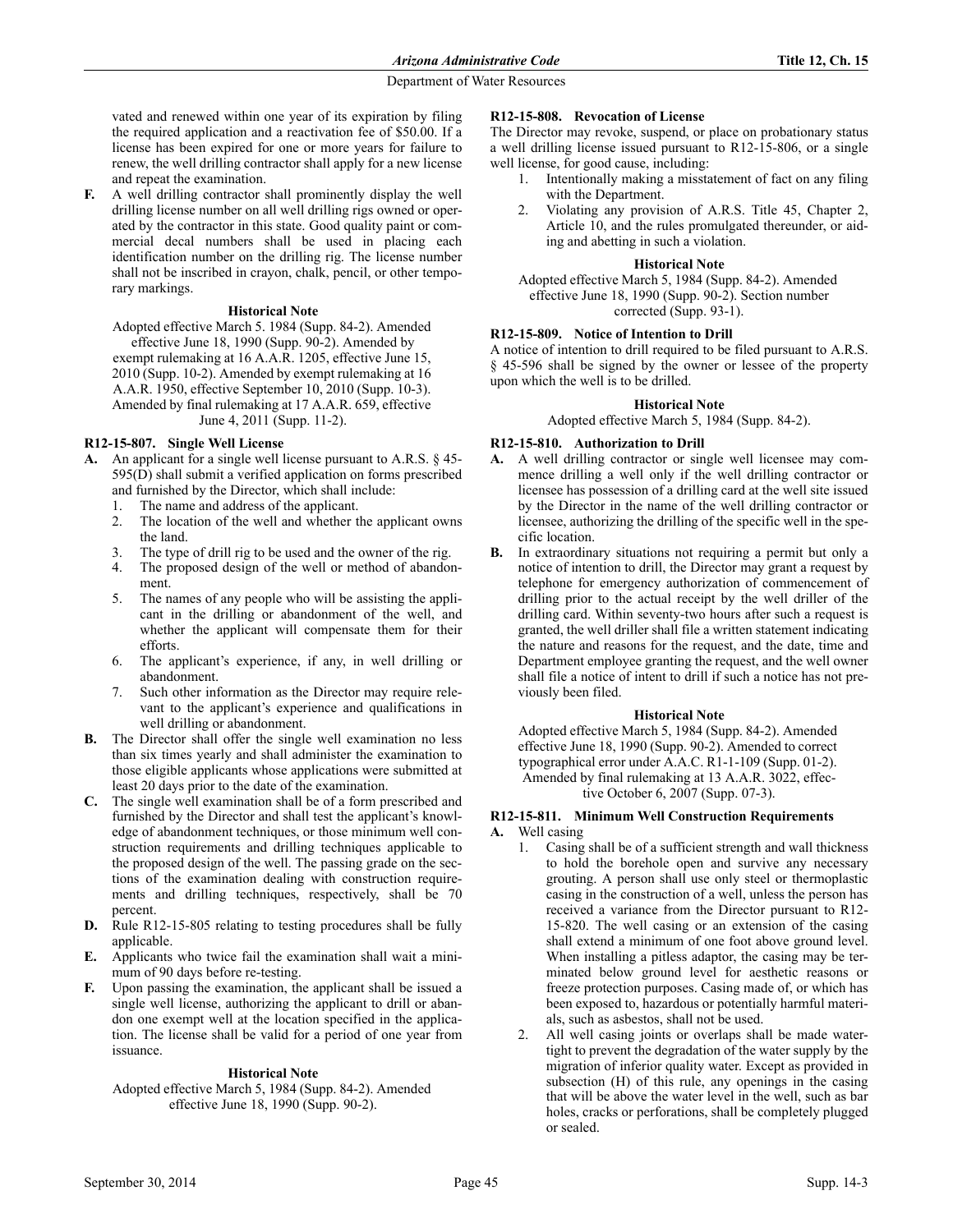- 3. Thermoplastic casing shall be installed only in an over sized drillhole without driving. Thermoplastic casing shall conform with American Society for Testing and Materials Standard Specification F480-89 (1989), which is incorporated herein by reference and is on file with the Office of the Secretary of State. Rivets or screws used in the casing joints shall not penetrate the inside of the casing.
- 4. Steel casing shall be new or in like-new condition, free from pits or breaks, and shall conform with American Society for Testing and Materials Standard Specification A53-89a (1989), A139-89b (1989) or A312/A312M-89a (1989), whichever is applicable, all of which are incorporated herein by reference and are on file with the Office of the Secretary of State.
- 5. Copies of The American Society for Testing and Materials standard specifications referred to in subsections (3) and (4) above may be obtained with these rules at the Office of the Secretary of State of the State of Arizona, State Capitol, West Wing, Phoenix, Arizona 85007; from the Department of Water Resources, 3550 N. Central Avenue, Phoenix, AZ 85012; and from the American Society for Testing and Materials, 100 Barr Harbor Drive, West Conshohocken, PA 19428-2959. This rule does not include any later amendments or editions of those standard specifications.
- **B.** Surface seal
	- 1. Except as provided in subsections (2) and (4) of this subsection, and  $R12-15-817(B)(1)$ , all wells shall be constructed with a surface seal as herein provided. The seal shall consist of steel casing, one foot of which shall extend above ground level, and cement grout placed in one continuous application from the bottom of the zone to be grouted to the land surface. If a pitless adaptor is utilized, the cement grout may terminate at the bottom of the pitless adaptor. The minimum length of the steel casing shall be 20 feet. The minimum annular space between the casing and the borehole for placement of grout shall be one and one-half inches. Curing additives, such as calcium chloride, shall not exceed ten percent of the total volume of grout. Bentonite as an additive shall not exceed five percent of the total volume. The minimum length of the surface seal shall be 20 feet. Any annular space between the outer casing and an inner casing shall be completely sealed to prevent contamination of the well.
	- 2. All hand-dug wells shall be constructed with a watertight curbing extending, at a minimum, from one foot above the natural ground level to the static water level, or into the confining formation if the aquifer is artesian. The curbing shall consist of poured cement grout or casing surrounded by cement grout. Concrete block with cement grout and rock with cement grout may also be used. The poured cement grout shall not be less than six inches thick. If casing is to be used, the minimum annular space between the casing and the borehole shall be three inches. Hand-dug wells shall be sealed at the surface with a watertight, tamper-resistant cover to prevent contaminants from entering the well.
	- 3. All wells constructed by jetting or driving shall have cement grout placed in the annular space to a minimum depth of six feet. The minimum annular space between the casing and the borehole for placement of the grout shall be one and one-half inches.
	- All horizontal wells, to prevent leakage, shall be constructed with a surface seal consisting of steel casing and

cement grout extending a minimum of ten feet into the land surface.

- **C.** Access port. Every well with casing four inches in diameter or larger shall be equipped with a functional watertight access port with a minimum diameter of one-half inch so that the water level or pressure head in the well can be monitored at all times.
- **D.** Gravel packed wells
	- 1. If a gravel pack has been installed, the annular space between the outer casing and the inner casing shall be sealed, either by welding a cap at the top or by filling with cement grout from the bottom of the outer casing to the surface.
	- 2. If a gravel tube is installed, it shall be sealed with a cap.
- **E.** Vents. All vents installed in the well casing shall open downward and be screened to prevent the entrance of foreign material.
- **F.** Removal of drilling materials
	- 1. In constructing a water well, the well driller shall take all reasonable precautions to protect the producing aquifer from contamination by drilling materials. Upon completion of the well, the well driller shall remove all foreign substances and materials introduced into the aquifer or aquifers during well construction. For purposes of this subsection, "substances and materials" means all drilling fluids, filter cake, lost circulation materials, and any other organic or inorganic substances.
	- 2. Materials known to present a health hazard, such as chrome-based mud thinners, asbestos products, and petroleum-based fluids, shall not be used as construction, seal or fill materials or drilling fluids.
	- 3. Drilling fluids and cuttings shall be contained in a manner which prevents discharge into any surface water.
- **G.** Repair of existing wells
	- 1. If, in the repair of a well, the old casing is withdrawn, the well shall be recased in conformance with these rules.
	- 2. If an inner casing is installed to prevent leakage of undesirable water into a well, the annular space between the casings shall be completely sealed by packers, casing swedging, pressure grouting or other methods which will prevent the movement of water between the casings.
- **H.** Monitor wells
	- 1. A monitor well may be screened up to ten feet above the highest seasonal static water level of record for the purpose of monitoring contaminants.
	- 2. A monitor well shall be identified as such on the vault cover or at the top of the steel casing. Identification information shall include the well registration number.
- **I.** Completion at the surface. In areas of traffic or public rightsof-way, wells may be constructed below the land surface in a vault. All other requirements in this Article shall apply.

# **Historical Note**

Adopted effective March 5, 1984 (Supp. 84-2). Amended effective June 18, 1990 (Supp. 90-2). The reference to R12-14-817(B)(1) in subsection  $(B)(1)$  corrected to read R12-15-817(B)(1) (Supp. 93-1). Amended by final rulemaking at 11 A.A.R. 5395, effective February 4, 2006 (Supp. 05-4).

# **R12-15-812. Special Aquifer Conditions**

- **A.** Artesian wells
	- 1. The well casing shall extend into the confining formation immediately overlying the artesian aquifer and shall be grouted from a minimum of ten feet into the confining formation to the land surface to prevent surface leakage into and subsurface leakage from the artesian aquifer.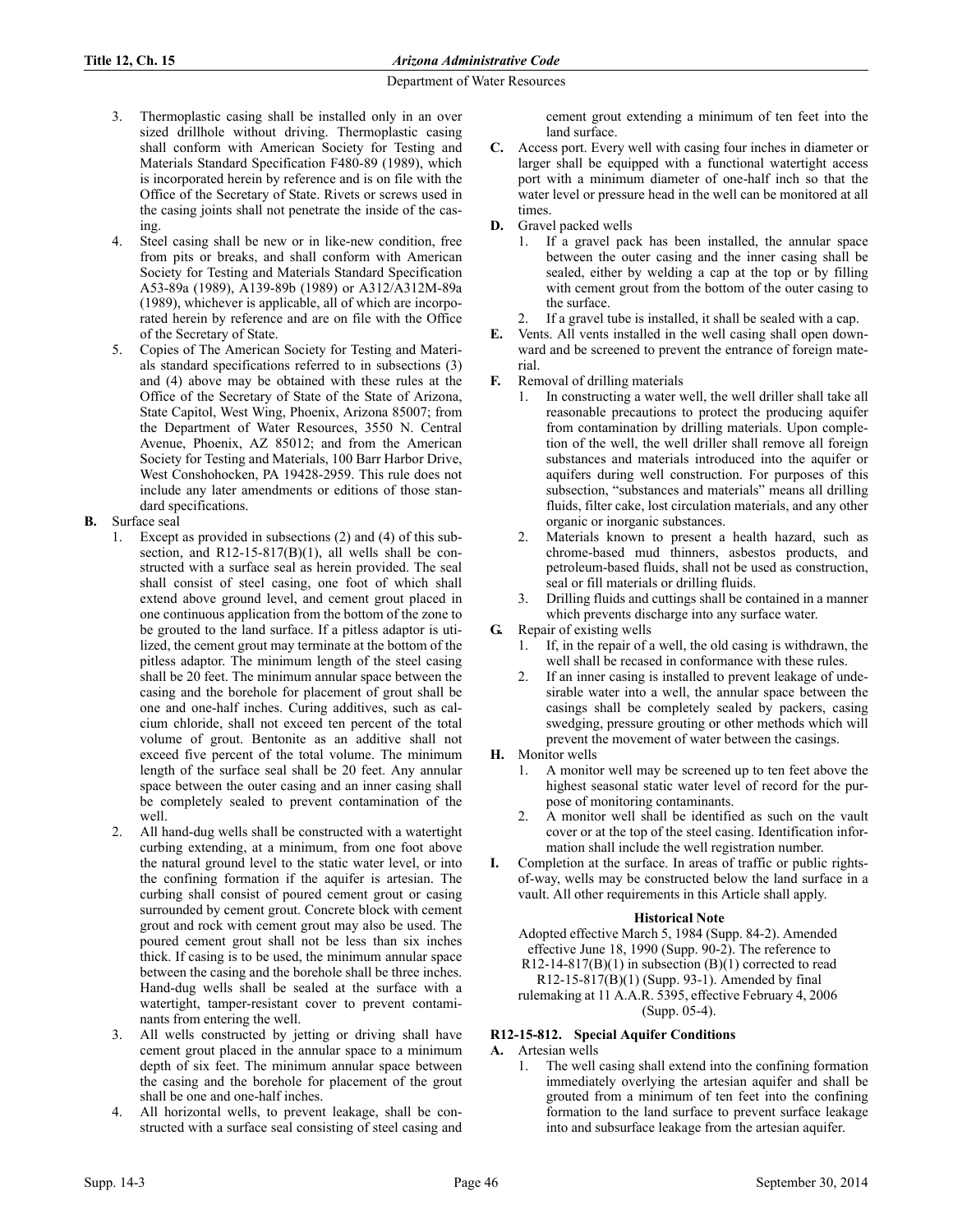- 2. If leaks occur adjacent to the well or around the well casing, within 30 days the well shall be completed with the seals, packers, or casing and grouting necessary to eliminate such leakage or the well shall be abandoned according to R12-15-816.
- 3. If the well flows at land surface, the well shall be equipped with a control valve, or suitable alternative means of completely controlling the flow, which must be available for inspection at the well site at all times.
- **B.** Mineralized or polluted water. In all water-bearing geologic units containing mineralized or polluted water as indicated by available data, the borehole shall be cased and grouted so that contamination of the overlying or underlying groundwater zones will not occur.

### **Historical Note**

Adopted effective March 5, 1984 (Supp. 84-2). Amended effective June 18, 1990 (Supp. 90-2).

#### **R12-15-813. Unattended Wells**

All wells, when unattended during well drilling, shall be securely covered for safety purposes and to prevent the introduction of foreign substances into the well.

#### **Historical Note**

Adopted effective March 5, 1984 (Supp. 84-2). Section number corrected (Supp. 93-1).

#### **R12-15-814. Disinfection of Wells**

A well drilling contractor shall disinfect any well from which the water to be withdrawn is intended to be utilized for human consumption or culinary purposes without prior treatment before removing the drill rig from the well site in accordance with the requirements contained in Engineering Bulletin No. 8, "Disinfection of Water Systems", issued by the Arizona Department of Health Services in August 1978, and Engineering Bulletin No. 10, "Guidelines for the Construction of Water Systems", issued by the Arizona Department of Health Services in May 1978, both of which are incorporated by reference and are on file with the Office of the Secretary of State. Copies of the Engineering Bulletins referred to above may be obtained with these rules at the Office of the Secretary of State of the State of Arizona, State Capitol, West Wing, Phoenix, Arizona 85007, and from the Department of Water Resources, 3550 N. Central Avenue, Phoenix, AZ 85012. This rule does not include any later amendments or editions of those Bulletins.

#### **Historical Note**

Adopted effective March 5, 1984 (Supp. 84-2). Amended effective June 18, 1990 (Supp. 90-2). Amended by final rulemaking at 11 A.A.R. 5395, effective February 4, 2006 (Supp. 05-4).

#### **R12-15-815. Removal of Drill Rig from Well Site**

The drilling rig shall not be removed from the well site unless the well is in one of the following conditions:

- 1. Constructed in full conformance with R12-15-811 and R12-15-812 and either sealed with a cap or equipped with a pump.
- 2. Abandoned in accordance with R12-15-816.

#### **Historical Note**

Adopted effective March 5, 1984 (Supp. 84-2). Amended effective June 18, 1990 (Supp. 90-2).

### **R12-15-816. Abandonment**

- **A.** Well abandonment shall be performed only by a licensed well drilling contractor or single well licensee.
- **B.** Except as provided in subsection (F) of this Section, the owner of a well shall file a notice of intent to abandon the well prior

to abandonment, on a form prescribed and furnished by the Director, which shall include:

- 1. The name and mailing address of the person filing the notice.
- 2. The legal description of the land upon which the well proposed to be abandoned is located and the name and mailing address of the owner of the land.
- 3. The legal description of the location of the well on the land.
- 4. The depth, diameter and type of casing of the well.
- 5. The well registration number.
- 6. The materials and methods to be used to abandon the well.
- 7. When abandonment is to begin.
- 8. The name and well drilling license number of the well drilling contractor or single well licensee who is to abandon the well.
- 9. The reason for the abandonment.
- 10. Such other information as the Director may require.
- **C.** The Director shall, upon receipt of a proper notice of intent to abandon, mail a well abandonment authorization card to the designated well drilling contractor or single well licensee.
- **D.** Except as described in subsection (F) of this Section, a well drilling contractor or single well licensee may commence abandoning a well only if the driller has possession of an abandonment card at the well site, issued by the Director in the name of the driller, authorizing the abandonment of that specific well or wells in that specific location.
- **E.** Within 30 days after a well is abandoned pursuant to this Section, the well drilling contractor or single well licensee shall file with the Director a Well Abandonment Completion Report on a form prescribed and furnished by the Director which shall include the date the abandonment of the well was completed and such other information as the Director may require.
- In the course of drilling a new well, the well may be abandoned without first filing a notice of intent to abandon and without an abandonment card. If the well is abandoned pursuant to this subsection without first filing a notice of intent to abandon and without an abandonment card, the well drilling contractor or single well licensee shall provide the following information in the Well Abandonment Completion Report:
	- 1. The legal description of the land upon which the well was abandoned and the name and mailing address of the owner of the land.
	- 2. The legal description of the location of the well on the land.
	- 3. The depth, diameter and type of casing of the well prior to abandonment.
	- 4. The well registration number.
	- 5. The materials and methods used to abandon the well.
	- 6. The name and well drilling license number of the well drilling contractor or single well licensee who abandoned the well.
	- 7. The date of completion of the abandonment of the well.
	- 8. The reason for the abandonment.
	- 9. Such other information as the Director may require.
- **G.** The abandonment of a well shall be accomplished through filling or sealing the well so as to prevent the well, including the annular space outside the casing, from being a channel allowing the vertical movement of water.
- **H.** A well drilling contractor or single well licensee shall construct a surface seal for a well that does not penetrate an aquifer, as follows:
	- 1. If the casing is removed from the top 20 feet of the well, a cement grout plug shall be set extending from two feet below the land surface to a minimum of 20 feet below the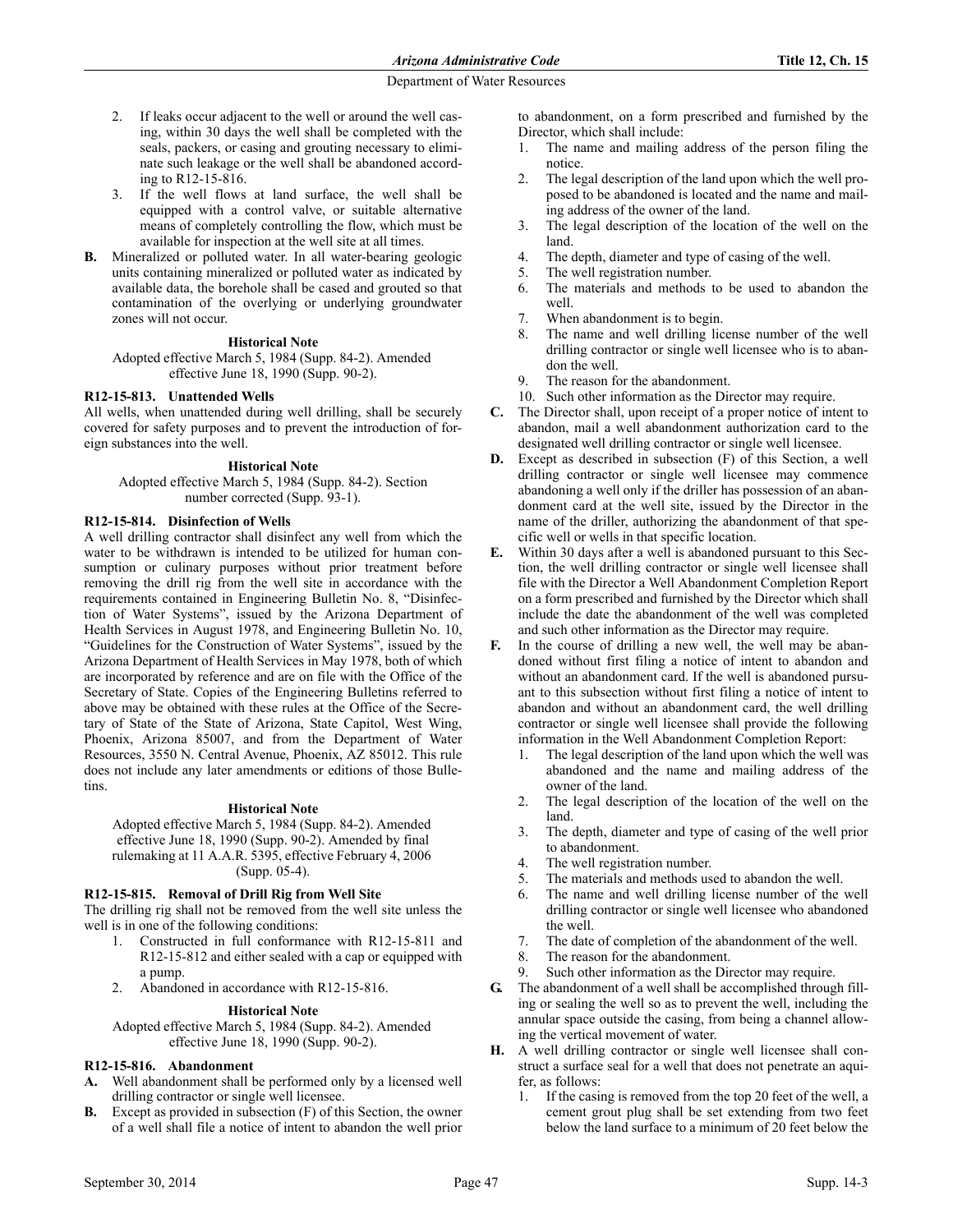land surface, and the well shall be backfilled above the top of the cement grout plug to the original land surface.

- 2. If the casing is not removed from the top 20 feet of the well, a cement grout plug shall be set extending from the top of the casing to a minimum of 20 feet below the land surface and the annular space outside the casing shall be filled with cement from the land surface to a minimum of 20 feet below the land surface.
- **I.** In addition to the surface seal required in subsection (H):
	- 1. A well penetrating a single aquifer system with no vertical flow components shall be filled with cement grout, concrete, bentonite drilling muds, clean sand with bentonite, or cuttings from the well.
	- 2. A well penetrating a single or multiple aquifer system with vertical flow components shall be sealed with cement grout or a column of bentonite drilling mud of sufficient volume, density, and viscosity to prevent fluid communication between aquifers.
- **J.** Materials containing organic or toxic matter shall not be used in the abandonment of a well.
- **K.** The owner or operator of the well shall notify the Director in writing no later than 30 days after abandonment has been completed. The notification shall include the well owner's name, the location of the well, and the method of abandonment.

# **Historical Note**

Adopted effective March 5, 1984 (Supp. 84-2). Amended effective June 18, 1990 (Supp. 90-2). Amended by final rulemaking at 13 A.A.R. 3022, effective October 6, 2007 (Supp. 07-3).

# **R12-15-817. Exploration Wells**

- **A.** Notification. Prior to drilling one or more exploration wells, the well owner, lessee, or exploration firm shall file a notice of intention to drill on forms provided by the Director. If the notice of intention to drill is filed for the project as a whole, the drilling card shall be issued for the project as a whole.
- **B.** Construction and abandonment.
	- 1. If an exploration well which is to be left open for re-entry at a later date encounters groundwater, it shall be cased and capped in accordance with R12-15-811, R12-15-812, and R12-15-822. The minimal length of surface seal shall be either 20 feet, or five feet into the first encountered consolidated formation, whichever is less. If no groundwater is encountered, the well shall be cased, grouted and capped in such a manner so as to prevent contamination of the well bore from the surface.
	- 2. Exploration wells not left open for re-entry shall be abandoned in accordance with R12-15-816.
- **C.** Completion report. Within 30 days of project completion, the well owner, lessee, or exploration firm shall submit a project completion report on forms provided by the Director. The report shall include:
	- 1. The exact number of wells drilled.
	- 2. The depth to water encountered or detected, with reference to specific wells.
	- 3. The abandonment method utilized, or construction details if completed for re-entry.
	- 4. Any other information which the Director may require.

### **Historical Note**

Adopted effective March 5, 1984 (Supp. 84-2). Amended effective June 18, 1990 (Supp. 90-2).

# **R12-15-818. Well Location**

Except for monitor wells and piezometer wells, no well shall be drilled within 100 feet of any septic tank system, sewage disposal area, landfill, hazardous waste facility, storage area of hazardous materials or petroleum storage areas and tanks, unless authorized in writing by the Director.

## **Historical Note**

Adopted effective March 5, 1984 (Supp. 84-2). Amended effective June 18, 1990 (Supp. 90-2).

# **R12-15-819. Use of Well as Disposal Site**

No well may be used as a storage or disposal site for sewage, toxic industrial waste, or other materials that may pollute the groundwater, except as authorized by the Arizona Department of Environmental Quality.

### **Historical Note**

Adopted effective March 5, 1984 (Supp. 84-2). Amended effective June 18, 1990 (Supp. 90-2).

## **R12-15-820. Request for Variance**

- **A.** If extraordinary or unusual conditions exist, a well drilling contractor or owner may request a variance from the provisions of this Article.
- **B.** The request for variance shall be in writing and shall set forth the location of the well site, the reasons for the request, and the recommended requirements to be applied. The Director may approve the request only if the well drilling contractor or owner has clearly demonstrated that the variance will not adversely affect other water users or the local aquifers.
- **C.** A variance shall not be effective until the well drilling contractor or owner receives from the Director a written approval of the variance and a new drilling card stamped "variance issued."

# **Historical Note**

Adopted effective March 5, 1984 (Supp. 84-2). Amended effective June 18, 1990 (Supp. 90-2).

### **R12-15-821. Special Requirements**

If the Director determines that the literal application of the minimum well construction requirements contained in this Article would not adequately protect the aquifer or other water users, the Director may require that further additional measures be taken, such as increasing the length of the surface seal or increasing the well's minimum distance from a potential source of contamination.

### **Historical Note**

Adopted effective March 5, 1984 (Supp. 84-2). Amended effective June 18, 1990 (Supp. 90-2).

# **R12-15-822. Capping of Open Wells**

- **A.** The owner of an open well shall either install a cap on the well or abandon the well in accordance with R12-15-816. Within five days after capping the well, the owner of the well shall file with the Department a notice of well capping on a form approved by the Director which shall include the following information:
	- 1. The name and address of the well owner.
	- 2. The name and address of the person installing the cap.
	- 3. The well registration number.
	- 4. The legal description of the location of the well.
	- 5. The date the well was capped.
	- 6. The method of capping.
	- 7. The type and diameter of casing.
- **B.** If no casing exists in an open well, or if the integrity of the existing casing is insufficient to allow installation of a cap, the well owner shall install a surface seal in accordance with R12- 15-811(B) prior to capping.
- **C.** The owner of a well on which a cap is installed shall make the cap tamper resistant by welding the cap to the top of the casing by the electric arc method of welding, except that the owner of a well may make the cap tamper resistant by securing the cap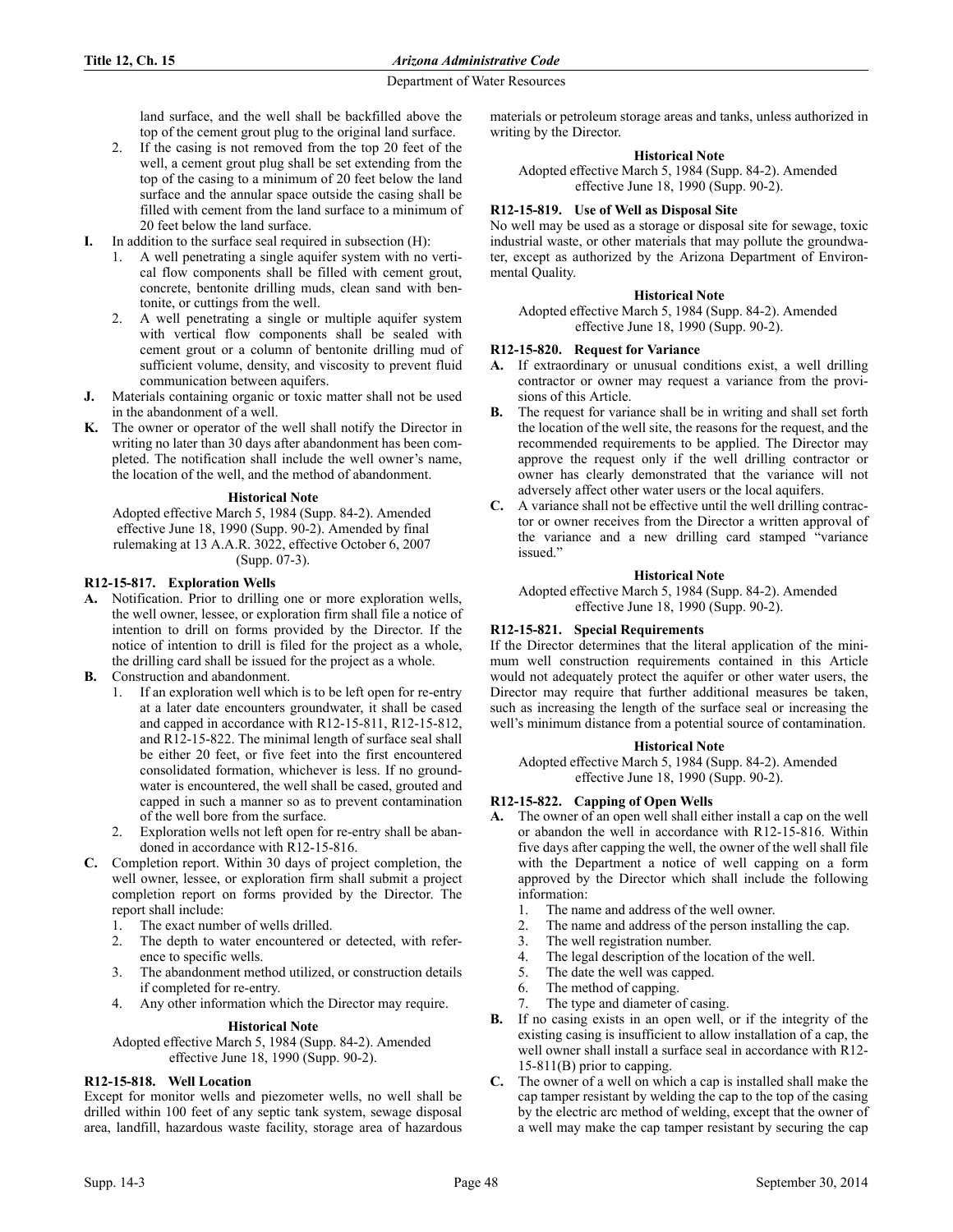to the top of the casing with a lock during temporary periods of well maintenance, modification or repair, not to exceed 30 days, or at any time if the well is a monitor well or piezometer well.

#### **Historical Note**

- Adopted as an emergency effective March 2, 1989, pursuant to A.R.S. § 41-1026, valid for only 90 days (Supp. 89-1). Emergency expired. Readopted without change as an emergency effective June 2, 1989, pursuant to A.R.S. § 41-1026, valid for only 90 days (Supp. 89-2). Emergency expired. Readopted without change as an emergency effective September 5, 1989, pursuant to A.R.S. §
- 41-1026, valid for only 90 days (Supp. 89-3). Emergency expired. Readopted without change as an emergency effective December 1, 1989, pursuant to A.R.S. § 41- 1026, valid for only 90 days (Supp. 89-4). Emergency expired. Readopted without change as an emergency
- effective March 23, 1990, pursuant to A.R.S. § 41-1026, valid for only 90 days (Supp. 90-1). Permanent rule adopted with changes effective June 18, 1990
- (Supp. 90-2). Amended by final rulemaking at 13 A.A.R. 3022, effective October 6, 2007 (Supp. 07-3).
- **R12-15-823. Reserved**

#### **through R12-15-849. Reserved**

# **R12-15-850. Evaluation of Notices of Intention to Drill; Notification of Registered Site Locations; Vertical Cross-Contamination Evaluation**

- **A.** The Director shall, upon receipt of a complete and correct notice of intention to drill form required under A.R.S. § 45- 596, or upon receipt of an application for a permit under A.R.S. § 45-597 through 45-599, identify whether the proposed well will be drilled within a groundwater basin or subbasin in which there exists a site listed on the registry established under A.R.S. § 49-287.01(D). If the proposed well is situated within such a groundwater basin or subbasin, the Director shall notify the applicant and the authorized well drilling contractor in writing of the existence of the site and shall enclose a map indicating the boundaries of all listed sites within the groundwater basin or subbasin. The notification letter shall include the name, address, and telephone number of a Department contact person, along with a reference to the provision in R12-15-851 that requires the applicant to notify the Department in advance of the date drilling of the well will commence. The Department shall also specify in the notification letter whether the applicant is subject to the requirements of R12-15-851.
- **B.** The Director shall, upon receipt of a complete and correct notice of intention to drill form required under A.R.S. § 45- 596, or upon receipt of an application for a permit under A.R.S. § 45-597 through 45-599, identify whether the proposed well will be drilled within an area where existing or anticipated future groundwater contamination presents a risk of vertical cross-contamination, as defined in A.R.S. § 49- 281(15). If the Director determines that the proposed well will be drilled in such an area, and if the Director finds that the requirements of R12-15-811 are insufficient to prevent the risk of vertical cross-contamination, the Director shall establish site-specific requirements pursuant to R12-15-812 and R12- 15-821.

### **Historical Note**

New Section adopted by final rulemaking at 6 A.A.R. 469, effective January 3, 2000 (Supp. 00-1).

# **R12-15-851. Notification of Well Drilling Commencement**

A well owner who has been issued a drilling card for a notice of intent to drill authorizing the drilling of a well located within a site listed on the registry established under A.R.S. § 49-287.01, shall provide written notice to the Director indicating the date drilling will commence. The well owner shall coordinate with the contracted well driller to ensure that the Department receives proper notification under this Section. This notification shall consist of a letter or facsimile transmission received by the Department at least 2 business days before drilling commences at the well site. The Department shall use notification letters required by R12-15- 850(A) to inform well owners whether they are subject to the requirements of this Section.

### **Historical Note**

New Section adopted by final rulemaking at 6 A.A.R. 469, effective January 3, 2000 (Supp. 00-1).

#### **R12-15-852. Notice of Well Inspection; Opportunity to Comment**

- **A.** At least 30 days before the beginning of a well inspection under A.R.S.  $\S$  45-605(A), the Director shall notify in writing all potentially affected well owners of record within a community involvement area established under A.R.S. § 49-289.02 or within other areas that the Director has selected for inspection of wells that may be contributing to vertical cross-contamination. The notices shall include a map of the community involvement area, remedial site, or a subsection of either, that the Department intends to inspect, indicating the location of affected wells of record. The notice shall indicate the approximate date the inspection will start, the approximate duration of the inspection, an access agreement defining what specific activities will occur during a well inspection, and the name, address, and telephone number of a Department contact person.
- **B.** Once the Director has given notice of a well inspection under A.R.S. § 45-605(A), potentially affected well owners have 30 days from the date the letter is postmarked to comment on the proposed inspection. The Director, upon receiving a written request, may extend the comment period for a maximum of 30 additional days.

### **Historical Note**

New Section adopted by final rulemaking at 6 A.A.R. 469, effective January 3, 2000 (Supp. 00-1).

### **ARTICLE 9. WATER MEASUREMENT**

### **R12-15-901. Definitions**

In addition to the definitions set forth in A.R.S. §§ 45-101 and 45- 402, the following words and phrases shall have the following meanings, unless the context otherwise requires:

- 1. "Approved measuring device" means an instrument, approved by the Director pursuant to R12-15-903 or R12- 15-909(A) which measures the volume or flow rate of water withdrawn, delivered, received, transported, recharged, stored, recovered, or used, and which measurements, when used with an approved measuring method, allow for accurate computation of a volume of water.
- 2. "Approved measuring method" means a procedure, approved by the Director in R12-15-903 or R12-15- 909(A), which, when used with an approved measuring device, will accurately calculate a volume of water.
- 3. "Flow rate" or "discharge" means the volume of water, including any sediment or other solids that may be dissolved or mixed with it, which passes through a particular reference section in a unit of time.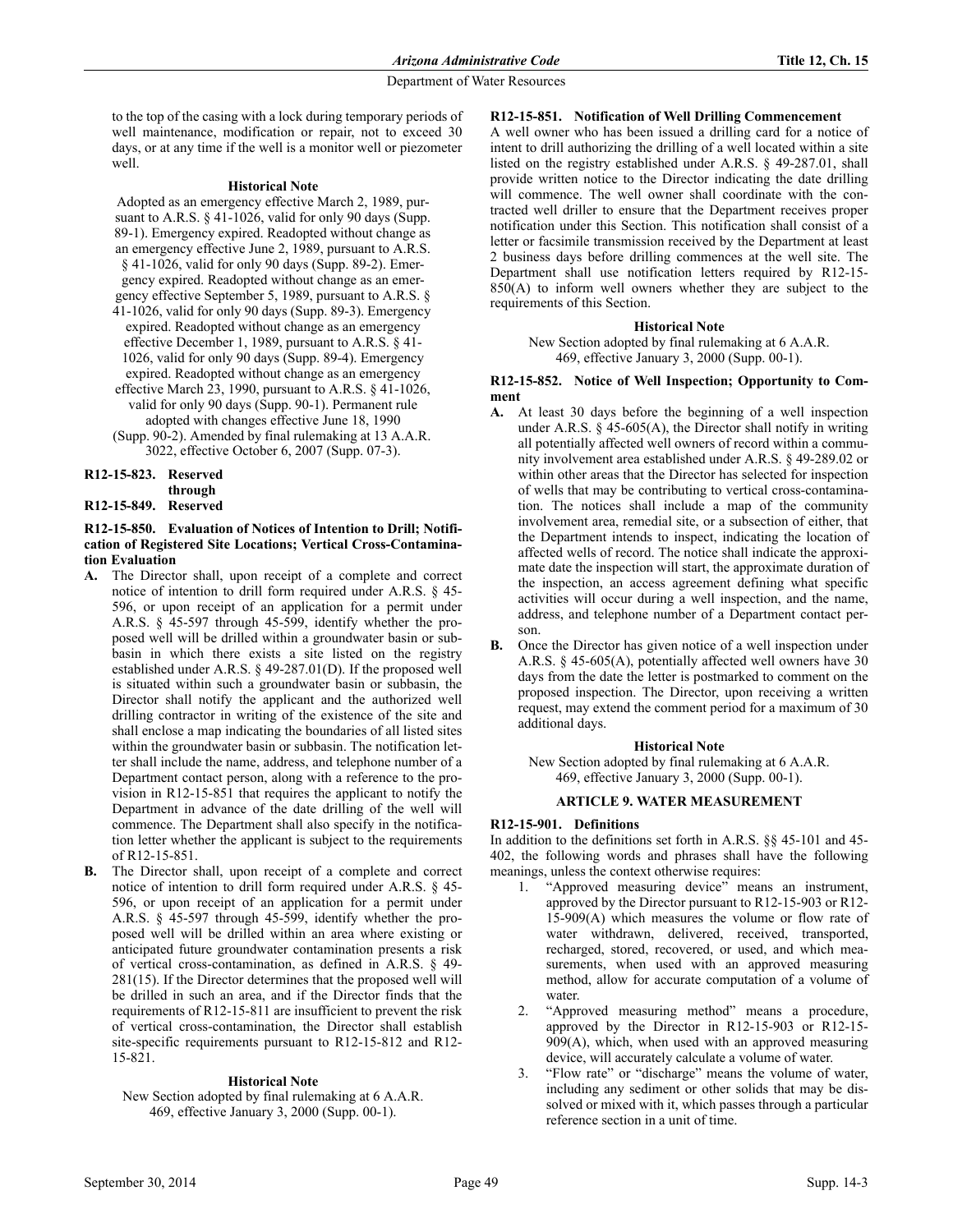- 4. "Measured system" means a system through which water passes for the purpose of withdrawal, delivery, receipt, transportation, recharge, storage, replenishment, recovery or use.
- 5. "Responsible party" means an irrigation district or a person required by A.R.S. Title 45 or by a permit, rule, or order issued pursuant to A.R.S. Title 45, to use a measuring device or method approved by the Director.

# **Historical Note**

Adopted effective December 27, 1982 (Supp. 82-6). Amended effective June 15, 1995 (Supp. 95-2). Amended to correct typographical error under A.A.C. R1-1-109 (Supp. 01-2).

## **R12-15-902. Installation of Approved Measuring Devices**

- **A.** A responsible party shall install an approved measuring device to monitor the volume of water withdrawn, delivered, transported, recharged, stored, replenished, recovered, and used.
- **B.** A responsible party shall install and use a sufficient number of approved measuring devices to allow for the separate monitoring and reporting of the volume of water passing through the measured system pursuant to the following categories of rights:
	- 1. Irrigation grandfathered rights,
	- 2. Non-irrigation grandfathered rights,
	- 3. Service area rights,
	- 4. Groundwater withdrawal permits, and
	- 5. Recovery well permits or water storage permits.

This subsection does not require separate measuring devices for rights within each category unless otherwise required by A.R.S. Title 45, a permit, rule, or order pursuant to that Title.

**C.** An approved measuring device which measures groundwater withdrawals shall be installed as close to the wellhead as is practical, consistent with the manufacturer's instructions. An approved measuring device which measures another point in the measured system shall be installed as close as is practical to the point of delivery, receipt, transportation, recharge, storage, replenishment, recovery, or use which the device is intended to measure, consistent with the manufacturer's instructions.

### **Historical Note**

Adopted effective December 27, 1982 (Supp. 82-6).

Amended effective June 15, 1995 (Supp. 95-2). Amended to correct typographical error under A.A.C. R1-1-109 (Supp. 01-2).

#### **R12-15-903. Approved Water Measuring Devices and Methods**

- **A.** Any measuring device is approved by the Director if it is installed, maintained, and used in accordance with the manufacturer's recommendations, and if it meets the accuracy requirements set forth in R12-15-905(A).
- **B.** An approved measuring device shall be used with an approved measuring method set forth in R12-15-903(C) or an alternative measuring method approved by the Director as provided in R12-15-909(A).
- **C.** The following water measuring methods are approved by the Director:
	- 1. Totalizing measuring method: This method requires an approved measuring device which continuously records the volume of water passing through the measured system;
	- 2. Electrical consumption measuring method: This method requires measurements of either pipeflow rates or openchannel flow rates used in combination with electrical energy records;
- 3. Natural gas consumption measuring method: This method requires measurements of either pipe flow rates or open channel flow rates used in combination with natural gas energy records;
- 4. Hour meter measuring method: This method requires measurements of either pipe flow rates or open-channel flow rates used in combination with hour meter readings;
- Elapsed time of flow method: This method requires measurements of flow rates used in combination with elapsed time of the flow. This method may be used only by a responsible party who receives water from an open channel or by a person or entity who delivers water in an open channel to one or more grandfathered rightholders or permit holders, if it is not possible to use the electrical or gas consumption measurement methods or hour meter measuring method.

# **Historical Note**

Adopted effective December 27, 1982 (Supp. 82-6). Amended effective June 15, 1995 (Supp. 95-2).

### **R12-15-904. Water Measuring Method Reporting Requirements**

- **A.** A responsible party using one of the water measuring methods described in R12-15-903 shall file, with the annual report required by A.R.S. Title 45 and on a form prescribed by the Director, the following information, unless that information has not changed from that submitted in the annual report filed in the previous calendar year.
	- 1. The approved measuring method used;
	- 2. The type of approved measuring device used;
	- 3. The make, model, and size of the approved measuring device used.
- **B.** Except as provided in R12-15-904(B)(5) and R12-15-909(B) and (D), a responsible party shall file with the annual report the information required in subsection (A) of this Section and the following information on a form prescribed by the Director:
	- 1. Totalizing measuring method:
		- a. The initial totalizing meter reading for the reporting year taken prior to the first use of the measured system during the reporting year;
		- b. The end totalizing meter reading for the year taken subsequently to the last use of the measured system during the reporting year;
		- c. The units in which the water is measured;
		- d. Whether the power meter serves uses other than the pump motor or engine;
		- e. An estimate of the amount of any water passing through the measured system during measuring device malfunctions;
		- f. If the well is in operation for more than a 30-day period, the results of a minimum of two flow-rate measurements per reporting year taken under normal system operating conditions. The responsible party shall not submit the results of the flow-rate measurements with the annual report unless a meter malfunction continues longer than 72 hours during the reporting year;
		- g. The installation or overhaul date of the totalizing meter; and
		- h. The name of the energy company supplying energy to the responsible party's measured system, its power account number, meter number, total energy consumption for the year, and the type of energy unit.
	- 2. Electrical consumption measuring method: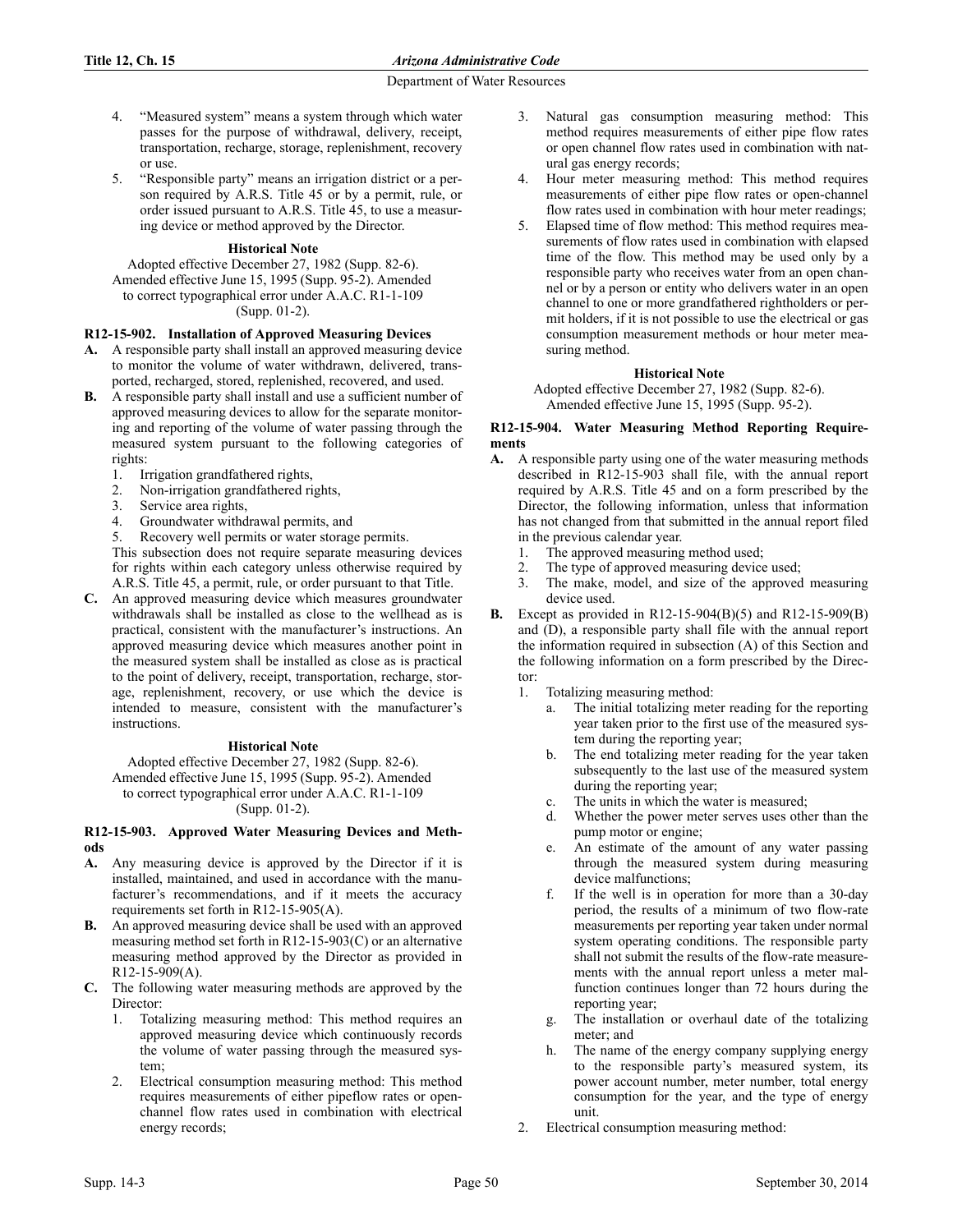- a. The results of a minimum of two flow-rate measurements per reporting year taken at least 30 days apart and under normal system operating conditions or, if the measured system is used during a single period of 30 days or less during the year, the result of one flow-rate measurement taken during that single period in that year under normal system operating conditions;
- b. The dates of the measurements;
- c. The discharges in gallons per minute;
- d. The time, in seconds, of ten cycles of the electric meter disk, power indicator pulse, or an alternative measurement, provided that the alternative means of measurement is approved in advance by the Director;
- e. The inside diameter of the discharge pipe;
- f. The multiplier  $(K_r)$  and disk constant  $(K_h)$  of the electric meter; and
- g. The name of the energy company supplying energy to the responsible party's measured system, its power account number, meter number, total energy consumption for the year, and the type of energy unit.
- 3. Natural gas consumption measuring method:
	- a. The results of a minimum of two flow-rate measurements per reporting year taken at least 30 days apart and under normal system operating conditions or, if the measured system is used during a single period of 30 days or less during the year, the result of one flow-rate measurement taken during that single period in that year under normal system operating conditions;
	- b. The dates of the measurements;
	- c. The discharges in gallons per minute;
	- d. The amounts of gas per second in cubic feet indicated by the gas meter;
	- e. The billing factors (F);
	- f. The inside diameter of the discharge pipe; and
	- g. The name of the energy company supplying energy to the responsible party's measured system, its power account number, meter number, total energy consumption for the year, and the type of energy unit.
- 4. Hour meter measuring method:
	- The results of a minimum of two flow-rate measurements per reporting year taken at least 30 days apart and under normal system operating conditions or, if the measured system is used during a single period of 30 days or less during the year, the result of one flow-rate measurement taken during that single period in that year under normal system operating conditions;
	- b. The dates of the measurements;
	- c. The discharges in gallons per minute;
	- d. The initial hour meter reading for the reporting year taken prior to the first use of the measured system during the reporting year;
	- e. The end hour meter reading taken subsequently to the last use of the measured system during the reporting year;
	- f. Whether the energy meter serves uses other than the pump motor or engine;
	- g. The installation or overhaul date of the hour meter; and
	- h. The name of the energy company supplying energy to the responsible party's measured system, its

power account number, meter number, total energy consumption for the year, and the type of energy unit.

- 5. Elapsed time of flow measuring method: A responsible party using this measuring method shall not be required to submit the following information with the annual report but instead shall record and retain it for three years after the reporting year.
	- The responsible party or agent shall measure and record an initial flow rate taken at the start of flow for each delivery of water;
	- b. If the flow rate continues for more than eight hours, a subsequent measured flow-rate measurement shall be taken. If any subsequently measured flow-rate differs by more than 10% from the initial flow rate, and the delivery is not adjusted to conform with the initial flow rate, the responsible party or agent shall record the subsequent flow rate;
	- c. The time the flow begins and the time the flow ends for each delivery of water; and
	- d. The dates of the measurements.
- **C.** A responsible party or person or entity who uses an approved measuring method or an approved alternative water measurement method shall save the records required by subsections (A) and (B) of this Section for three years after the reporting year.

### **Historical Note**

Adopted effective December 27, 1982 (Supp. 82-6). Former Section R12-15-904 renumbered to R12-15-905, new Section adopted effective June 15, 1995 (Supp. 95-

2). Amended by final rulemaking at 11 A.A.R. 5395,

effective February 4, 2006 (Supp. 05-4).

# **R12-15-905. Accuracy of Approved Measuring Devices**

- **A.** A responsible party shall install, maintain, and use an approved measuring device and method in a manner which will ensure that its measurement error does not exceed 10% of the actual flow rate.
- **B.** All measured systems shall be installed or constructed and thereafter maintained so as to allow the Director, using another measuring device, to check readily the accuracy of the measuring device utilized by the responsible party.

### **Historical Note**

Adopted effective December 27, 1982 (Supp. 82-6). Former Section R12-15-905 renumbered to R15-15-906, new Section R12-15-905 renumbered from R12-15-904 and amended effective June 15, 1995 (Supp. 95-2).

### **R12-15-906. Repair and Replacement of Approved Measuring Devices**

If an approved measuring device fails to perform its designated function for more than 72 hours, the responsible party shall notify the Director of the failure, in writing, within seven calendar days after the discovery of the failure of the device. The reason for such failure shall be stated, as well as the estimated date of return to service of the device. If the malfunction is discovered by the Director and the malfunction does not appear to be the result of an attempt to render the device inaccurate, the Director shall notify the responsible party of the malfunction. The responsible party shall return the measuring device to full service within 30 days of either original notice by the responsible party to the Director or by the Director to the responsible party, unless repair or replacement service or parts are not available. In such case, the responsible party shall notify the Director of the delay within seven days and the reasons for it. The responsible party shall take corrective action in such cases as soon as practical. In all cases, the responsible party shall notify the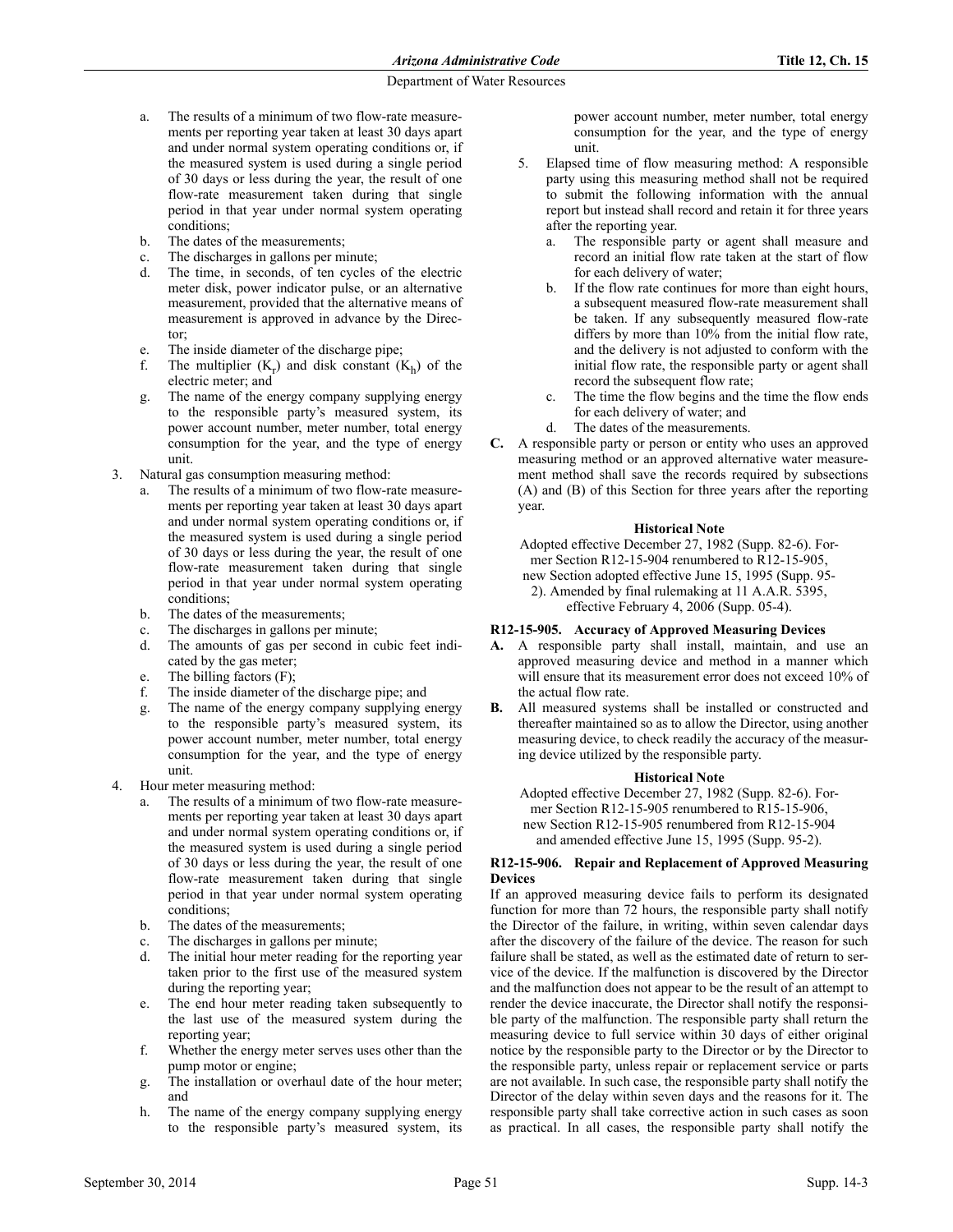Director within seven days when the measuring device is returned to full service and shall submit on a form prescribed by the Director estimates of the volume of water, if any, passing through the measured system during the period the measuring device was out of service and a description of the method used to calculate the estimates.

#### **Historical Note**

Section R12-15-906 renumbered from R12-15-905 and amended effective June 15, 1995 (Supp. 95-2).

### **R12-15-907. Calculation of Irrigation Water Deliveries**

If one or more irrigation grandfathered rights receive water by a common distribution system where water is measured with an approved device or method at the point of delivery to the common distribution system, but not at a point of delivery to each irrigation grandfathered right, each irrigation grandfathered rightholder or agent shall report the water used by either of the following methods:

- 1. Estimate the amount of water used based on a pro rata share of the acres irrigated, or
- 2. Estimate the amount of water used based on a combination of the pro rata share of the acres irrigated and the consumptive use of each crop grown.

#### **Historical Note**

### Adopted effective June 15, 1995 (Supp. 95-2).

#### **R12-15-908. Measurement of Water by One Person on Behalf of Another**

A responsible party shall be liable for any fines, penalties, or other sanctions resulting from the installation, monitoring, use, or accuracy of any measuring device, method, or recordkeeping, notwithstanding that the installation, monitoring, use, or recordkeeping may have been done by an agent of the responsible party.

#### **Historical Note**

# Adopted effective June 15, 1995 (Supp. 95-2).

#### **R12-15-909. Alternative Water Measuring Devices, Methods, and Reporting**

- **A.** A responsible party may use an alternative water measuring device or method that differs from those described in R12-15- 903 provided the device or method is approved in advance by the Director. The Director shall approve an alternative water measuring device or method if the device meets the requirements of R12-15-905. The Director may require from the responsible party such information as may be necessary to demonstrate that the alternative device or method meets the requirements of R12-15-905.
- **B.** Responsible parties may substitute equivalent information for the information required on the annual report form or use reporting formats that differ from that required in R12-15-904, provided the substituted information or format is approved in advance by the Director.
- **C.** Responsible parties may use estimation methods that differ from those described in R12-15-907 provided they are approved in advance by the Director.
- **D.** A municipal provider is exempted from the reporting requirements under R12-15-904 and the provisions under R12-15-906 pertaining to notification to the Director of measuring device malfunctions regarding metered service connections, unless required to report by A.R.S. Title 45 or by a permit, rule, or order issued pursuant to A.R.S. Title 45.
- **E.** Municipal providers and irrigation districts may notify the Director of measuring device malfunctions at the time of filing the annual report and in a manner that differs from the requirements of R12-15-906, provided the municipal provider or irrigation district implements a schedule of regular maintenance of measuring devices, repairs or replaces malfunctioning mea-

suring devices within seven days of discovery of the malfunction, and the alternative notification is approved in advance by the Director.

**Historical Note**

Adopted effective June 15, 1995 (Supp. 95-2).

### **ARTICLE 10. REPORTING REQUIREMENTS FOR ANNUAL REPORTS, ANNUAL ACCOUNTS, OPERATING FLEXIBILITY ACCOUNTS, AND CONVEYANCES OF GROUNDWATER RIGHTS**

# **R12-15-1001. Definitions**

In addition to the definitions in A.R.S. §§ 45-101 and 45-402, the following words and phrases in this Article have the following meanings, unless the context otherwise requires:

- 1. "Annual account" means an accounting of water required to be filed pursuant to A.R.S. § 45-468.
- 2. "Annual report" means an annual report of water withdrawn, delivered, received, transported, recharged, stored, recovered, replenished or used as required by A.R.S. §§ 45-437, 45-467, 45-632, 45-875.01, 45-876.01, 45-877.01, 45-878.01 or 45-1004.
- 3. "Central Arizona project water" means Colorado River water delivered through the facilities of the central Arizona project, and surface water from any other source conserved and developed by dams and reservoirs in the central Arizona project and lawfully delivered by the United States or a multi-county conservation district.
- 4. "Decreed or appropriative surface water" means surface water which is delivered or used pursuant to a decreed or appropriative water right, except any such water which is included in central Arizona project water.
- 5. "Farm" means an area of irrigated land under the same ownership as defined in A.R.S. § 45-402, including the area of land described in a certificate of irrigation grandfathered right, as well as contiguous land that the owner is legally entitled to irrigate only with decreed or appropriative surface water.
- 6. "Maximum annual groundwater allotment" means the quantity of water in acre-feet obtained by multiplying the number of water duty acres for a farm by the current irrigation water duty for the farm unit.
- 7. "Normal flow" means water delivered or used pursuant to a right to appropriate an unstored, natural flow of surface water
- 8. "Operating flexibility account" means an accounting of water use pursuant to an irrigation grandfathered right as provided in A.R.S. § 45-467.
- 9. "Responsible party" means a person required by law to file an annual account or annual report.
- 10. "Spillwater" means surface water, other than Colorado River water, released for beneficial use from storage, diversion, or distribution facilities to avoid spilling that would otherwise occur due to uncontrolled surface water inflows that exceed facility capacity and to which one of the following applies:
	- The water is released from the facility under written criteria for releasing water to avoid spilling that have been approved in writing by the Director.
	- b. The water is released from the facility because an unreasonable risk exists that the storage capacity of the facility will be exceeded within the next 30 days because the facility is near capacity and either the inflow to the facility or the forecast runoff into the facility is equal to or greater than the quantity of water ordered from the facility.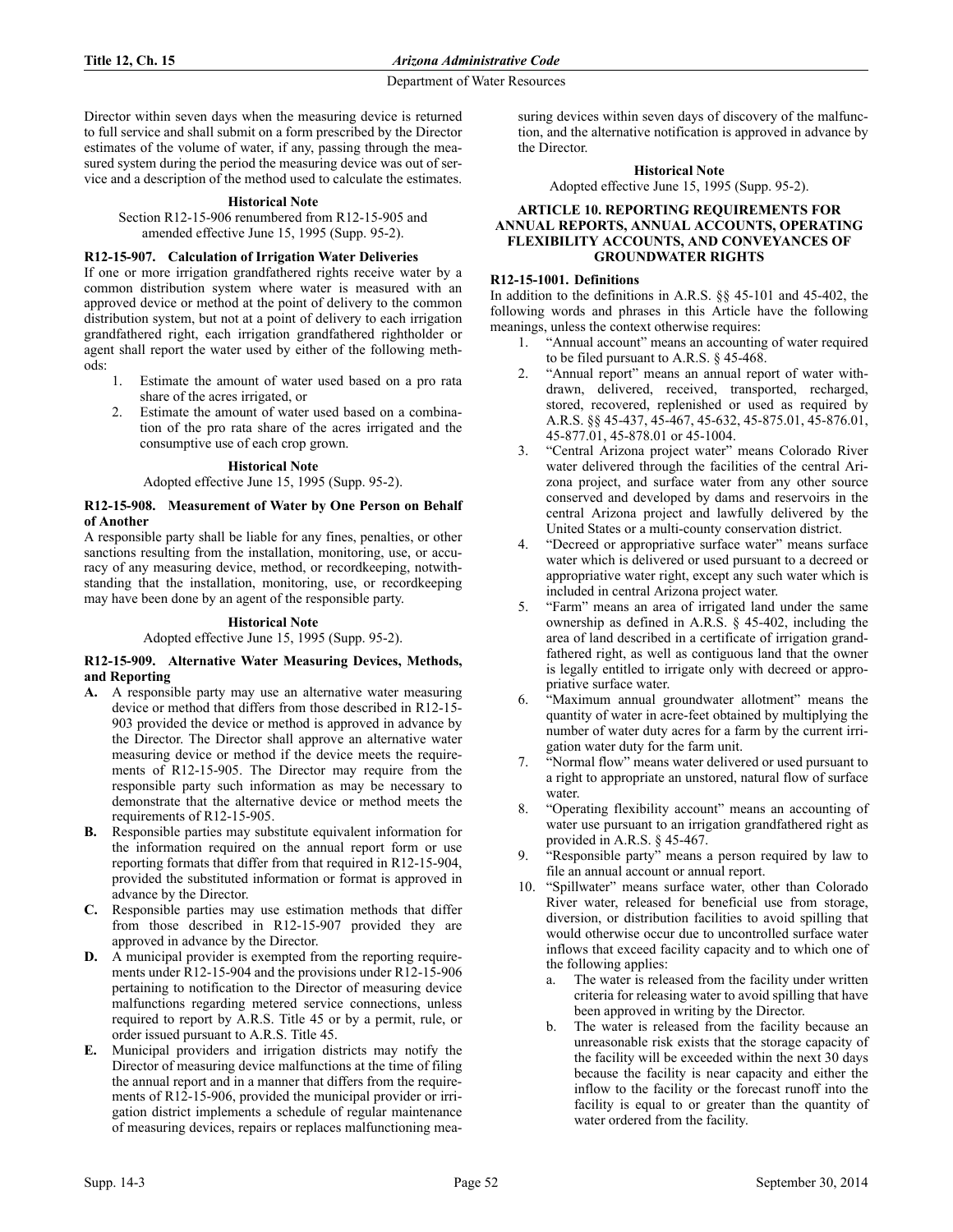- c. The water is released from the facility because an unreasonable risk exists that the storage capacity of the facility will be exceeded more than 30 days in the future because the forecast runoff into the facility exceeds current unused storage capacity and projected water demand during the forecast period, provided that the Director has made a written finding before the release that the forecast is reasonable.
- 11. "Surface water right acre" means land to which the owner is legally entitled to apply decreed or appropriative surface water.
- 12. "Tailwater" means water which, after having been applied to a farm for irrigation purposes,
	- a. Is subsequently used for the irrigation of a different farm, without having entered the distribution system of a city, town, private water company or irrigation district, or
	- b. Is delivered to an irrigation district in accordance with R12-15-1010. Such water, once having entered the distribution system of the irrigation district, loses its characterization as tailwater.
- 13. "Water deliverer" means a city, town, private water company or irrigation district delivering a combination of groundwater and any other type of water for irrigation purposes.

#### **Historical Note**

Adopted effective December 27, 1982 (Supp. 82-6). Section R12-15-1001 renumbered to R12-15-1003, new Section R12-15-1001 adopted effective December 12, 1990 (Supp. 90-4). Amended to correct typographical error under A.A.C. R1-1-109 (Supp. 01-2). Amended by final rulemaking at 11 A.A.R. 5395, effective February 4, 2006 (Supp. 05-4).

### **R12-15-1002. Form of Annual Account or Annual Report**

- **A.** A person filing an annual account or an annual report shall do so on a form prescribed by the Director, unless the person has requested and received the Director's prior written approval to use an alternative form.
- **B.** A person may file both an annual account and an annual report in one document. A person required to file an annual account shall designate in the annual account whether the annual account is being filed also as an annual report.

#### **Historical Note**

Adopted effective December 12, 1990 (Supp. 90-4).

### **R12-15-1003. Accuracy of Annual Reports**

The quantity of water a responsible party reports in an annual report as having been withdrawn, delivered, received, transported, recharged, replenished, stored, recovered, or used during a year shall not deviate from the quantity of water actually withdrawn, delivered, received, transported, recharged, replenished, stored, recovered, or used by the responsible party during the year unless both of the following apply:

- 1. The deviation is 10 percent or less.
- 2. The deviation is not the result of an intentional act of misrepresentation by the responsible party.

### **Historical Note**

Section R12-15-1003 renumbered from R12-15-1001 effective December 12, 1990 (Supp. 90-4). Amended by final rulemaking at 11 A.A.R. 5395, effective February 4, 2006 (Supp. 05-4).

### **R12-15-1004. Annual Reports Filed on Behalf of a Responsible Party**

- **A.** A responsible party is liable for any fines, penalties, or other sanctions resulting from or attributable to the filing or content of an annual report filed on behalf of the responsible party by an irrigation district pursuant to A.R.S. § 45-632, or by another person in a form acceptable to the Director.
- **B.** If a responsible party has not filed an annual report for a calendar year, and the Department receives an annual report for that calendar year purportedly filed on behalf of the responsible party by an irrigation district pursuant to A.R.S. § 45-632, or by another person in a form acceptable to the Director, there is a rebuttable presumption that the annual report was filed with the responsible party's knowledge, consent, and authorization.

#### **Historical Note**

Adopted effective December 12, 1990 (Supp. 90-4). Amended to correct typographical error under A.A.C. R1-1-109 (Supp. 01-2). Amended by final rulemaking at 11 A.A.R. 5395, effective February 4, 2006 (Supp. 05-4).

#### **R12-15-1005. Management Plan Monitoring and Reporting Requirements**

A responsible party who is required by a provision of a management plan to comply with monitoring and reporting requirements shall comply with such requirements and shall include all such information in an annual account or annual report.

#### **Historical Note**

Adopted effective December 12, 1990 (Supp. 90-4).

### **R12-15-1006. Reporting Requirements for Holders of Recovery Well Permits**

A responsible party recovering water during a year pursuant to a recovery well permit shall include in the annual report required by A.R.S. § 45-875.01 the names of any persons, other than non-irrigation customers of cities, towns, private water companies and irrigation districts, to whom the responsible party delivered the recovered water during the year, the quantity of recovered water delivered to each person named, and the uses to which the recovered water was applied. If the recovered water included commingled groundwater, decreed or appropriative surface water other than spillwater, central Arizona project water, effluent or spillwater, the responsible party shall include in the annual report an estimate of the quantity of each type of water delivered to each person named in the annual report or put to a specific use by the responsible party.

### **Historical Note**

Adopted effective December 12, 1990 (Supp. 90-4). Amended by final rulemaking at 11 A.A.R. 5395, effective February 4, 2006 (Supp. 05-4).

# **R12-15-1007. Reporting Requirements for Annual Account**

A person required to file an annual account pursuant to A.R.S. § 45- 468 shall account for water provided to the following classes of users:

- 1. Cities and towns,
- 2. Private water companies,
- 3. Irrigation districts,
- 4. Dairies,
- 5. Metal mining facilities,
- 6. Cattle feed lots,
- 7. Turf-related facilities,
- 8. Sand and gravel facilities,
- 9. Electrical power generation facilities,
- 10. Other industrial users.
	- **Historical Note**

Adopted effective December 12, 1990 (Supp. 90-4).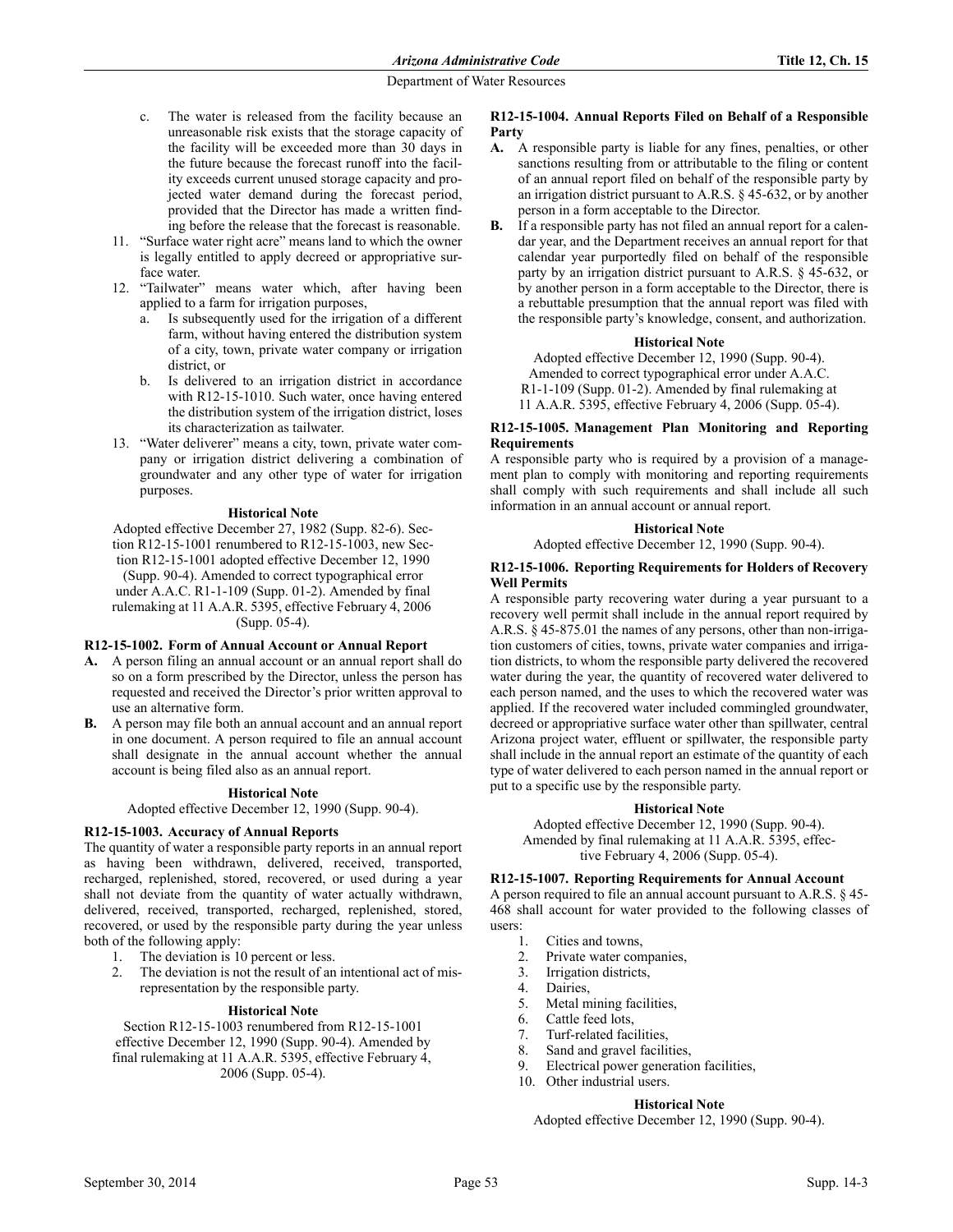### **R12-15-1008. Information Required to Maintain an Operating Flexibility Account**

- **A.** A responsible party who withdraws, receives, or uses groundwater during a calendar year pursuant to an irrigation grandfathered right, including any in lieu water received pursuant to a groundwater savings facility permit issued pursuant to A.R.S. § 45-812.01, shall include the following information for the calendar year in an annual report filed pursuant to A.R.S. § 45- 467 or 45-632:
	- 1. The quantity of groundwater withdrawn from each well.
	- 2. The quantity of groundwater withdrawn and delivered to another person for irrigation purposes.
	- The quantity of groundwater received from a city, town, private water company, or irrigation district, including any in lieu water received pursuant to a groundwater savings facility permit issued pursuant to A.R.S. § 45- 812.01.
	- 4. The quantity of groundwater received from a person other than a city, town, private water company, or irrigation district, including any in lieu water received pursuant to a groundwater savings facility permit issued pursuant to A.R.S. § 45-812.01.
	- 5. The quantity of effluent received.
	- 6. The quantity of decreed or appropriative surface water received, other than normal flow and spillwater.
	- 7. The quantity of normal flow received.
	- 8. The quantity of spillwater received.
	- 9. The quantity of tailwater used.
	- 10. The quantity of tailwater delivered in accordance with the provisions of R12-15-1010(A), and the farm or irrigation district to which the tailwater was delivered.
	- 11. The quantity of central Arizona project water received.
	- 12. The quantity of any surface water received and not accounted for pursuant to subsections (6) through (11) of this subsection.
	- 13. The number of surface water right acres in the farm to which the irrigation grandfathered right is appurtenant.
	- 14. The quantity of water used for the legal irrigation of acres in the farm to which irrigation grandfathered rights are not appurtenant. If the responsible party omits this information, the Director shall presume that the total amount of water received or used for the irrigation of the farm was applied to acres to which irrigation grandfathered rights are appurtenant.
	- 15. Any other information the Director may reasonably require to accomplish the management goals of the applicable active management area.
- **B.** A water deliverer shall include the following information for an accounting period in an annual account filed pursuant to A.R.S. § 45-468:
	- The quantity of groundwater delivered to each farm, including any in lieu water delivered pursuant to a groundwater savings facility permit issued pursuant to A.R.S. § 45-812.01.
	- The quantity of normal flow delivered to each farm.
	- 3. The quantity of spillwater delivered to each farm.
	- 4. The quantity of decreed or appropriative surface water, other than normal flow and spillwater, delivered to each farm.
	- 5. The quantity of central Arizona project water delivered to each farm.
	- 6. The quantity of decreed or appropriative surface water, other than normal flow and spillwater, delivered for use within the service area of the water deliverer, including all farm and non-farm deliveries.
- 7. The number of surface water right acres within the service area of the water deliverer.
- 8. The quantity of effluent delivered to each farm.
- 9. Any other information the Director may reasonably require to accomplish the purposes of A.R.S. § 45-468.

## **Historical Note**

Adopted effective December 12, 1990 (Supp. 90-4). Amended by final rulemaking at 11 A.A.R. 5395, effective February 4, 2006 (Supp. 05-4).

# **R12-15-1009. Credits to Operating Flexibility Account**

- **A.** Except as provided in subsection (B) of this Section and in R12-15-1010, if the total amount of water from all sources other than spillwater used by a farm for irrigation purposes in a calendar year is less than the farm's maximum annual groundwater allotment for the year, the Director shall register the difference as a credit to the farm's operating flexibility account.
- **B.** If a farm is within the service area of a water deliverer, the Director shall reduce the credit as calculated pursuant to subsection (A) of this Section by an amount equal to the difference between the farm's pro rata share of the total quantity of decreed or appropriative surface water, other than normal flow or spillwater, delivered by the water deliverer during the year for use within its service area, and the quantity of water actually received by the farm during the year. The Director shall determine the farm's pro rata share by dividing the number of surface water right acres in the farm that are within the service area of the water deliverer by the total number of surface water right acres within the service area of the water deliverer, and multiplying the quotient by the total quantity of decreed or appropriative surface water, other than normal flow or spillwater, delivered by the water deliverer during the year for use within its service area.

### **Historical Note**

Adopted effective December 12, 1990 (Supp. 90-4). Amended by final rulemaking at 11 A.A.R. 5395, effective February 4, 2006 (Supp. 05-4).

# **R12-15-1010. Operating Flexibility Account; Tailwater**

- **A.** When calculating credits or debits to a farm's operating flexibility account for a year, the Director shall exclude from the total amount of water used on the farm during that year the amount of any tailwater that originated on the farm and that was delivered from the farm to another farm or to an irrigation district for irrigation purposes during the year if all of the following apply:
	- 1. Prior to January 1 of the year in which the deliveries of tailwater take place, the Director approves a written plan to measure and record the tailwater deliveries. The plan shall include:
		- a. The installation and use of a totalizing water measuring device that will record tailwater deliveries with no greater than a 10 percent margin of error.
		- b. Procedures for keeping accurate records of the tailwater deliveries.
		- c. A description of how the tailwater will be delivered.
		- d. An identification of the farm or irrigation district to which the tailwater will be delivered.
	- 2. The person has measured, recorded, and delivered the tailwater in accordance with the plan approved under subsection  $(A)(1)$  of this Section.
	- 3. The tailwater was delivered directly from the farm on which it originated to:
		- a. A specified farm that used the tailwater for the legal irrigation of irrigation acres or surface water right acres on that farm, or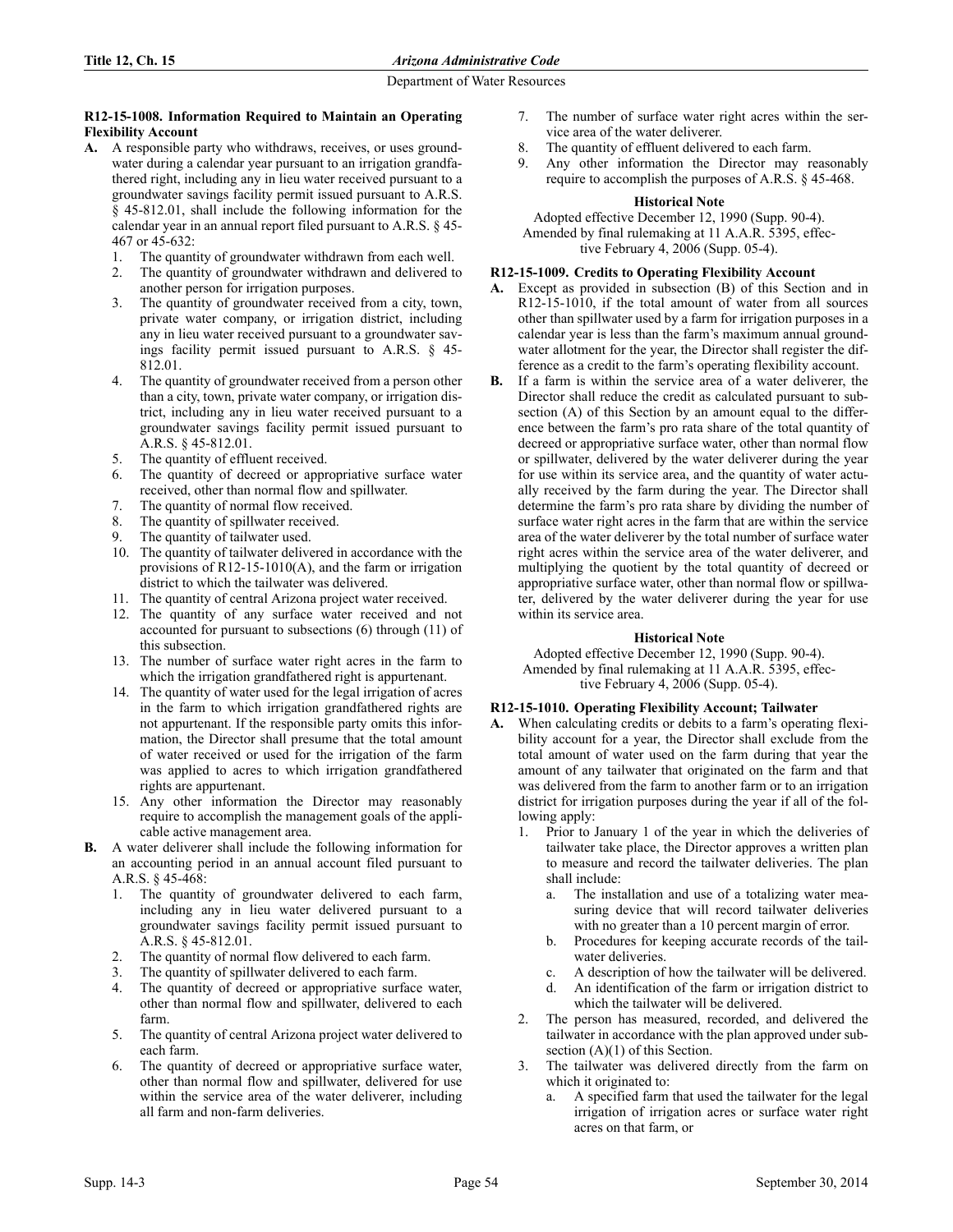- b. A specified irrigation district that delivered the tailwater for the legal irrigation of irrigation acres or surface water right acres within that district.
- **B.** A person who delivers tailwater in accordance with subsection (A) of this Section, and a person who directly receives and uses the tailwater pursuant to subsection  $(A)(3)(a)$  of this Section, shall account for and report the tailwater as if it were comprised of a mixture of groundwater, decreed and appropriative surface water other than normal flow, central Arizona project water, spillwater, other surface water, and effluent, as applicable, in the same proportions as those types of water comprise the total amount of water other than normal flow received or withdrawn for irrigation use during the calendar year on the farm on which the tailwater originated.
- **C.** A person who uses tailwater that has not been delivered and accounted for as provided in subsections (A) and (B) of this Section may credit against the person's use of groundwater in a calendar year the amount of the tailwater used during the calendar year if the use of such tailwater would cause a debit to be incurred. The credit shall be applied only against the person's operating flexibility account debits that otherwise would have been incurred that year and shall not be used to discharge debits from prior years or accumulate credits for future years. For purposes of calculating credits to the person's operating flexibility account, the Director shall treat tailwater as groundwater, unless reported otherwise according to its source.
- **D.** An irrigation district that receives tailwater pursuant to subsection (A)(3)(b) shall account for the water in the same manner as other water in the district's distribution system.

## **Historical Note**

Adopted effective December 12, 1990 (Supp. 90-4). Amended by final rulemaking at 11 A.A.R. 5395, effective February 4, 2006 (Supp. 05-4).

### **R12-15-1011. Statement of Operating Flexibility Account**

- **A.** The Director shall annually issue to each owner or user of an irrigation grandfathered right for which a current annual report has been filed a statement of the operating flexibility account setting forth the status of the operating flexibility account for the farm, based on the information submitted in the annual report filed for the right.
- **B.** Upon a motion or on the initiative of the Director, the Director may amend a statement of operating flexibility account at any time to correct clerical mistakes or to adjust the balance of the account based on information submitted in an amended or late annual report. The Director shall give written notice of any amendments made pursuant to this subsection to the person to whom the statement of operating flexibility account was issued.

### **Historical Note**

Adopted effective December 12, 1990 (Supp. 90-4). Amended by final rulemaking at 11 A.A.R. 5395, effective February 4, 2006 (Supp. 05-4).

# **R12-15-1012. Rule of Construction**

Nothing in A.A.C. R12-15-1001 through R12-15-1011 shall be construed to determine the legality of any water use for which an accounting is required under these rules.

### **Historical Note**

Adopted effective December 12, 1990 (Supp. 90-4).

### **R12-15-1013. Retention of Records for Annual Accounts and Annual Reports**

The responsible party shall keep and maintain, for at least three calendar years following the filing of an annual account or an annual report, all records which may be necessary to verify the information and data contained therein.

### **Historical Note**

Adopted effective December 12, 1990 (Supp. 90-4).

### **R12-15-1014. Late Filing or Payment of Fees; Extension Penalties**

- **A.** An annual account, an annual report, or a request for extension pursuant to subsection (E) of this rule shall be deemed to be filed at the time a complete annual account, a complete annual report or a request for extension is hand-delivered to any Department office, or at the time the envelope in which it is mailed is postmarked.
- **B.** Except as provided in subsection (C) of this Section, groundwater withdrawal fees and long-term storage credit recovery fees are deemed paid at the time the fees are hand-delivered to any Department office, or at the time the envelope in which they are mailed is postmarked.
- **C.** If any groundwater withdrawal fees or long-term storage credit recovery fees are paid with a negotiable instrument that is not honored and paid upon the Department's initial demand, the fees are deemed paid at the time the Department actually receives the fees in cash or when the negotiable instrument is honored and paid to the Department.
- **D.** If an annual account or an annual report filed on or before the date required by the applicable statute is found by the Director to be incomplete, the Director shall notify the responsible party of the inadequacies and allow the responsible party 30 days from the date of the notice to provide the missing information in a form prescribed by the Director. If the responsible party does not provide the missing information within 30 days from the date of the notice, late penalties under A.R.S. §§ 45- 437, 45-632, 45-875.01, 45-876.01, 45-877.01, 45-878.01 or 45-1004 shall begin to accrue on the 31st day following the date of the notice. The Director shall not recommend to a court, pursuant to A.R.S. §§ 45-634, 45-635, 45-881.01, 45- 882.01, 45-1062 or 45-1063, that civil penalties be imposed through the first 30 days following the date of the notice. However, if the inadequacy included the failure to pay all groundwater withdrawal fees due or all long-term storage credit recovery fees due, late penalties under A.R.S. §§ 45-614 or 45-874.01 shall begin to accrue on April 1, except as provided in subsection (E) of this Section.
- **E.** A responsible party required to file an annual account or annual report for a year may request a 30-day extension of the first day of accrual of the late penalties under A.R.S. §§ 45- 437, 45-614, 45-632, 45-874.01, 45-875.01, 45-876.01, 45- 877.01, 45-878.01 or 45-1004 and of the civil penalties that the Director may recommend that a court impose pursuant to A.R.S. §§ 45-634, 45-635, 45-881.01, 45-882.01, 45-1062 or 45-1063. The request shall be filed no later than the date the annual account or annual report is required to be filed under the applicable statute. The Director shall grant a request for a 30-day extension if good cause is shown. If the Director grants the request, the late penalties and civil penalties shall begin to accrue on the first day after the 30-day extension period, except that if the Director finds that the person making the request presented false or misleading information to the Director and the Director relied on that information in granting the request, the late penalties and civil penalties shall begin to accrue as if the request was not granted. The Director shall not grant an extension to a responsible party who was granted an extension in the preceding calendar year and who subsequently failed to file a complete annual account or annual report and pay all groundwater withdrawal fees and all long-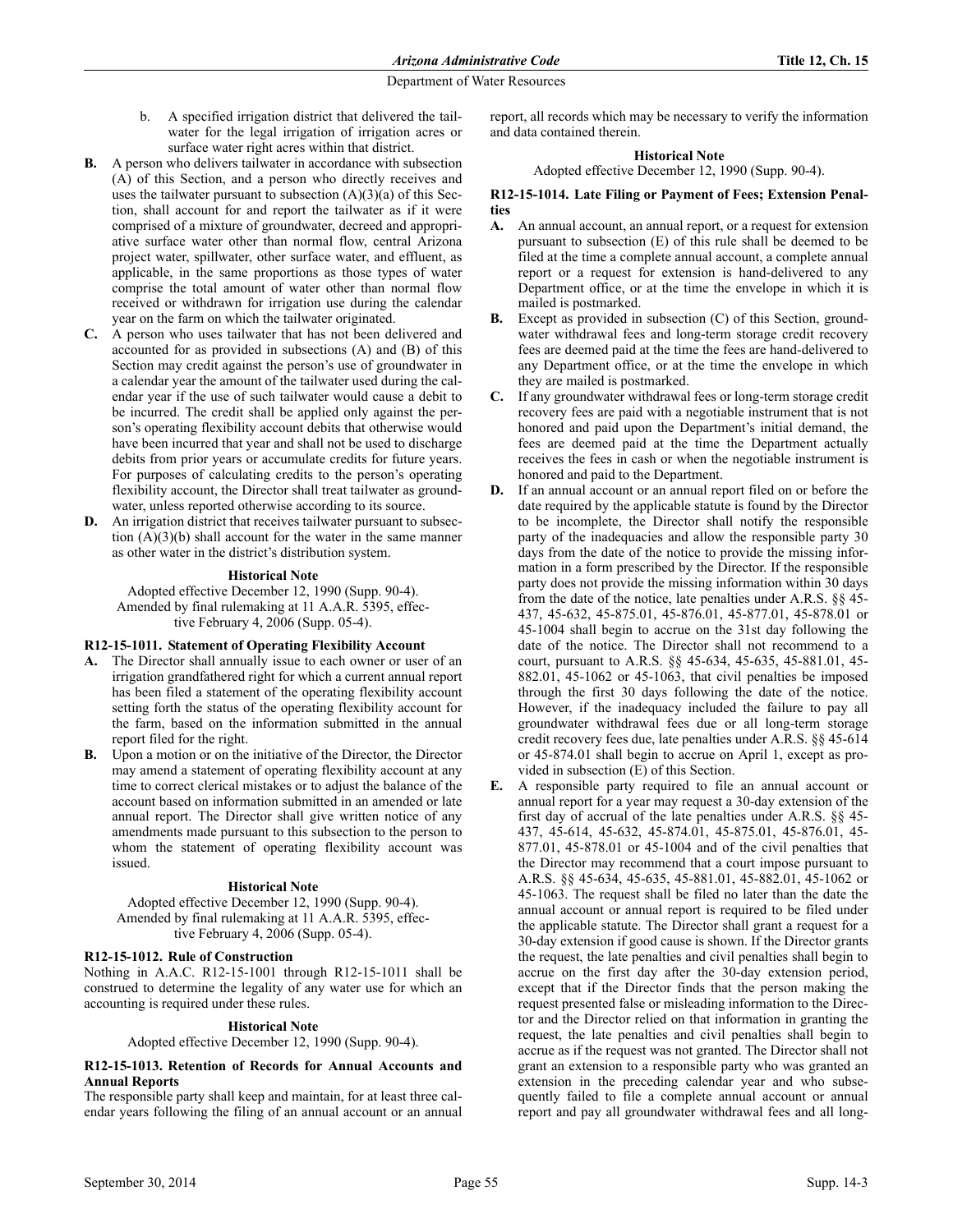term storage credit recovery fees due within the 30-day extension period.

# **Historical Note**

Adopted effective December 12, 1990 (Supp. 90-4). Amended by final rulemaking at 11 A.A.R. 5395, effective February 4, 2006 (Supp. 05-4).

# **R12-15-1015. Reporting Requirements for Conveyances of Grandfathered Rights and Groundwater Withdrawal Permits**

- **A.** A person who is required by A.R.S. § 45-482 to notify the Director of a conveyance of a grandfathered right shall file a notice of conveyance, on a form prescribed by the Director, within 30 days of the conveyance. All parties to the conveyance may use a single form for the required notice. Except provided in subsection (B) of this rule, the notice of conveyance shall include an accounting of the amount of water withdrawn or received pursuant to that grandfathered right from January 1 to the date of conveyance for that calendar year.
- **B.** If the person to whom a grandfathered right is conveyed is unable, because of extraordinary circumstances and good cause shown, to perform the accounting otherwise required by subsection (A) of this rule, the Director may waive the requirement for that person.
- **C.** If a person, including a person who is granted a waiver pursuant to subsection (B) of this rule, fails to include the required accounting in a timely filed notice of conveyance pursuant to subsection (A) of this rule, the Director shall determine the amount of groundwater withdrawn or received pursuant to the grandfathered right from January 1 to the date of conveyance for that calendar year. Such a person shall bear the burden, in any subsequent administrative or judicial proceeding, of establishing by clear and convincing evidence that the Director's determination was incorrect.
- **D.** A person requesting the Director's approval of a proposed conveyance of a groundwater withdrawal permit pursuant to A.R.S. § 45-520(B) shall include with such request the quantity of groundwater withdrawn pursuant to the groundwater withdrawal permit for that calendar year and all other information required to be submitted pursuant to A.R.S. § 45-632.

# **Historical Note**

Adopted effective December 12, 1990 (Supp. 90-4).

# **R12-15-1016. Spillwater Reporting by Water Deliverers**

A water deliverer that delivers spillwater during a year shall include the following information in the annual account or annual report submitted by the water deliverer for that year:

- 1. The total quantity of spillwater delivered for non-irrigation uses during the year.
- 2. The total quantity of spillwater delivered for irrigation uses during the year.
- Any other information the Director may reasonably require to determine whether the water qualifies as spillwater under R12-15-1001(10).

### **Historical Note**

New Section made by final rulemaking at 11 A.A.R. 5395, effective February 4, 2006 (Supp. 05-4).

# **R12-15-1017. Maintenance and Filing of Annual Reports Required by A.R.S. § 45-343**

A community water system required to file an annual report under A.R.S. § 45-343 shall maintain the report on a calendar year basis and shall file the report with the Director no later than June 1 of each year for the preceding calendar year.

# **Historical Note**

New Section made by final rulemaking at 11 A.A.R. 5395, effective February 4, 2006 (Supp. 05-4).

# **ARTICLE 11. INSPECTIONS AND AUDITS**

### **R12-15-1101. Inspections**

- **A.** For the purpose of this rule, "inspection" means an entry by the Director at reasonable times onto private or public property for any of the following purposes:
	- 1. To obtain factual data or access to records required to be kept under A.R.S. §§ 45-632, 45-879.01, or 45-1004.
	- 2. To inspect a well or another facility for the withdrawal, transportation, use, measurement, or recharge of groundwater under A.R.S. § 45-633.
	- 3. To inspect a facility that is used for the purpose of water storage, stored water recovery, or stored water use under A.R.S. § 45-880.01(A).
	- To inspect a body of water under A.R.S. § 45-135 or to ascertain compliance with A.R.S. Title 45, Chapter 1, Article 3.
	- 5. To inspect or to obtain factual data or access to records pursuant to any Section of A.R.S. Title 45 that requires the Director to adopt rules for conducting inspections, examining records, and obtaining warrants.
	- 6. To inspect facilities used for the withdrawal, diversion, or use of water pursuant to a water exchange under A.R.S. § 45-1061.
- **B.** Not less than seven days prior to an inspection, the Director shall mail notice of the inspection by first class letter to the owner, manager or occupant of the property. The notice shall include the statutory authorization and purpose for the inspection. The notice shall specify a date and time certain or a seven-day period within which the inspection may take place. If a request is made before the seven-day period, the Director shall schedule the inspection for a time certain within the seven-day period to allow an opportunity for a representative of the property to be present at the inspection. The notice shall include the name and telephone number of a Department employee who may be contacted to arrange such an appointment.
- **C.** Whenever practical, Department employees shall minimize disruptions to on-going operations caused by an inspection.
- **D.** If the property is controlled or secured against entry at the time specified in the notice of inspection but consent to the inspection was not denied, the Director shall give a second notice in the manner prescribed in subsection (B) before seeking a search warrant or its equivalent. The second notice shall request that a representative of the property be present at the inspection to accompany Department personnel.
- **E.** If the Director gives notice of an inspection and is not permitted to conduct an inspection, the Director may apply for and obtain a search warrant or its equivalent.
- **F.** Notice of inspection shall not be required under subsections (B) and (D) of this rule if the Director reasonably believes that notice would frustrate the enforcement of A.R.S. Title 45, or where entry is sought for the sole purpose of inspecting water measuring devices required pursuant to A.R.S. § 45-604.
- The Director shall mail a copy of the report of the inspection either to the person to whom the notice of inspection was directed, or to the owner, manager or occupant of the property if no notice of inspection was given. The report shall include the date of the inspection and a short summary of the findings. If no notice was given, the report shall include an explanation of the reason for determining that notice would not be given, unless providing the explanation would frustrate enforcement of A.R.S. Title 45. An aggrieved person may file with the Director written comments on the report within 30 days after the report is mailed.
- **H.** The owner, manager or occupant of the property may waive the provisions for notice contained in this rule.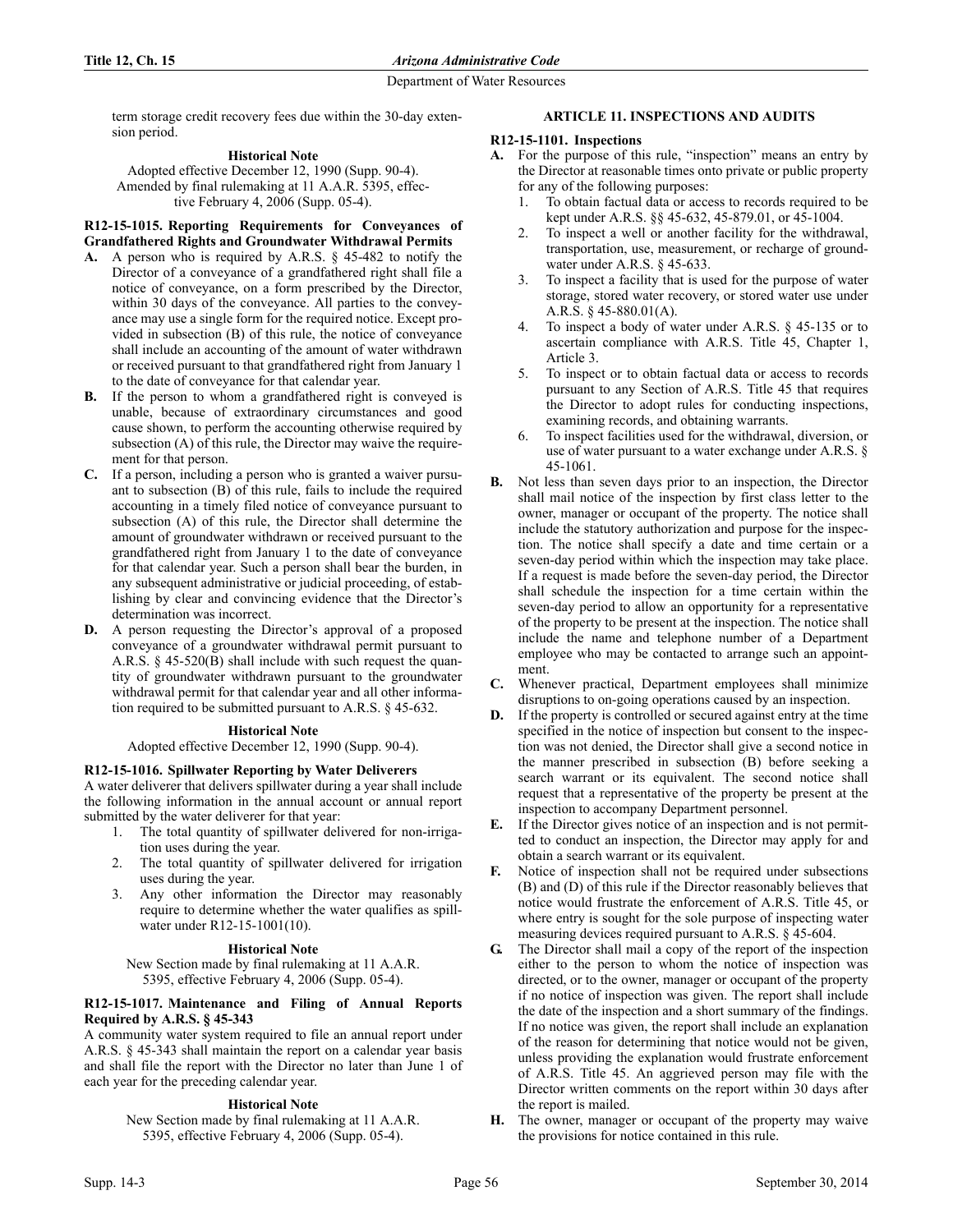**I.** The Director shall comply with the requirements of A.R.S. § 41-1009 when conducting inspections under this Section.

# **Historical Note**

Adopted effective August 31, 1992 (Supp. 92-3). Amended effective July 22, 1994 (Supp. 94-3). Amended by final rulemaking at 11 A.A.R. 5395, effective February 4, 2006 (Supp. 05-4).

# **R12-15-1102. Audits**

**A.** For the purpose of this rule, "representative" means

- 1. An officer or director of a corporation subject to the audit,
- 2. A general partner of a partnership subject to the audit, or
- 3. A person who appears at an audit and produces a signed authorization to act on behalf of the person subject to the audit.
- **B.** This rule applies to audits conducted pursuant to A.R.S. §§ 45-  $633(C)$ ,  $45-880.01$ , and any other Section of A.R.S. Title  $45$ that authorizes the Director to require a person to appear at the Director's office and produce records and information and that also requires the Director to adopt rules for conducting inspections, examining records, and obtaining warrants.
- **C.** No less than 20 days prior to an audit, the Director shall mail notice of the audit by first class letter to the person that is the subject of the audit. The notice shall state the date, time and place of the audit. The notice shall specify the records or information which the person must produce. The notice shall also include the statutory authorization and purpose for the audit and the name and telephone number of a Department employee who may be contacted for further information. The audit shall be held at the Department's offices, unless the Director grants a request to have the audit conducted at a different location.
- **D.** The person subject to the audit or a representative shall appear at the scheduled time and shall produce the records and information specified in the notice. The person subject to the audit or a representative may make one request to reschedule the audit, which the Department shall grant if practicable.
- **E.** The Director shall mail a copy of the report of the audit to the person subject to the audit. An aggrieved person may file with the Director written comments on the report within 30 days after the report is mailed.
- **F.** The person subject to the audit may waive the provisions for notice contained in this rule.

#### **Historical Note**

Adopted effective August 31, 1992 (Supp. 92-3). Amended effective July 22, 1994 (Supp. 94-3).

# **ARTICLE 12. DAM SAFETY PROCEDURES**

## **R12-15-1201. Applicability**

- **A.** This Article applies to any artificial barrier meeting the specifications of A.R.S.  $\S$  45-1201(1) as interpreted by R12-15-1204. This Article applies to an application for the construction of a dam and reservoir; an application to reconstruct, repair, alter, enlarge, breach, or remove an existing dam and reservoir, including a breached or damaged dam; operation and maintenance of an existing dam and reservoir; and enforcement. A structure identified in R12-15-1203 is exempt from this Article.
- **B.** This Article is applicable to any dam regardless of hazard potential classification, with the following exceptions:
	- 1. R12-15-1208, R12-15-1209, R12-15-1213, R12-15-1221, R12-15-1225, and R12-15-1226 apply only to a dam classified as a high or significant hazard potential dam.
	- R12-15-1210 applies only to a dam classified as a low hazard potential dam. A low hazard potential dam is exempt from R12-15-1208, R12-15-1209, R12-15-1211,

R12-15-1213, R12-15-1221, R12-15-1225, and R12-15- 1226.

- 3. R12-15-1211 applies only to a dam classified as a very low hazard potential dam. A very low hazard potential dam is exempt from R12-15-1208, R12-15-1209, R12- 15-1210, R12-15-1212, R12-15-1213, R12-15-1215, R12-15-1216, R12-15-1221, R12-15-1225, and R12-15- 1226.
- 4. R12-15-1216(B) applies only to an embankment dam.

#### **Historical Note**

Adopted effective November 2, 1978 (Supp. 78-6). Former Section R12-15-01 renumbered without change as Section R12-15-1201 effective October 8, 1982 (Supp. 82-5). Section repealed; new Section adopted by final rulemaking at 6 A.A.R. 2558, effective June 12, 2000 (Supp. 00-2).

#### **R12-15-1202. Definitions**

In addition to the definitions provided in A.R.S. § 45-1201, the following definitions are applicable to this Article:

- 1. "Alteration or repair of an existing dam or appurtenant structure" means to make different from the originally approved construction drawings and specifications or current condition without changing the height or storage capacity of the dam or reservoir, except for ordinary repairs and general maintenance as prescribed in R12-15- 1217.
- 2. "Appurtenant structure" means any structure that is contiguous and essential to the safe operation of the dam including embankments, saddle dikes, outlet works and controls, diversion ditches, spillway and controls, access structures, bridges, and related housing at a dam.
- 3. "Classification of dams" means the placement of dams into categories based upon an evaluation of the size and hazard potential, regardless of the condition of the dam.
- 4. "Concrete dam" means any dam constructed of concrete, including arch, gravity, arch-gravity, slab and buttress, and multiple arch dams. A dam that only has a concrete facing is not a concrete dam.
- 5. "Construction" means any activity performed by the owner or someone employed by the owner that is related to the construction, reconstruction, repair, enlargement, removal, or alteration of any dam, unless the context indicates otherwise. Construction is performed after approval of an application and before issuance of a license.
- 6. "Dam failure inundation map" means a map depicting the maximum area downstream from a dam that would be flooded in the event of the worst condition failure of the dam.
- 7. "Department" means the Arizona Department of Water Resources.
- 8. "Director" means the Director of the Arizona Department of Water Resources or the Director's designee.
- 9. "Embankment dam" means a dam that is constructed of earth or rock material.
- 10. "Emergency spillway" means a spillway designed to safely pass the inflow design flood routed through the reservoir. If the flow is controlled by gates, it is a controlled spillway. If the flow is not controlled by gates, it is an uncontrolled spillway.
- "Engineer" means a Professional Engineer registered and licensed in accordance with A.R.S. Title 32, Chapter 1, with proficiency in engineering and knowledge of dam technology.
- 12. "Enlargement to an existing dam or appurtenant structure" means any alteration, modification, or repair that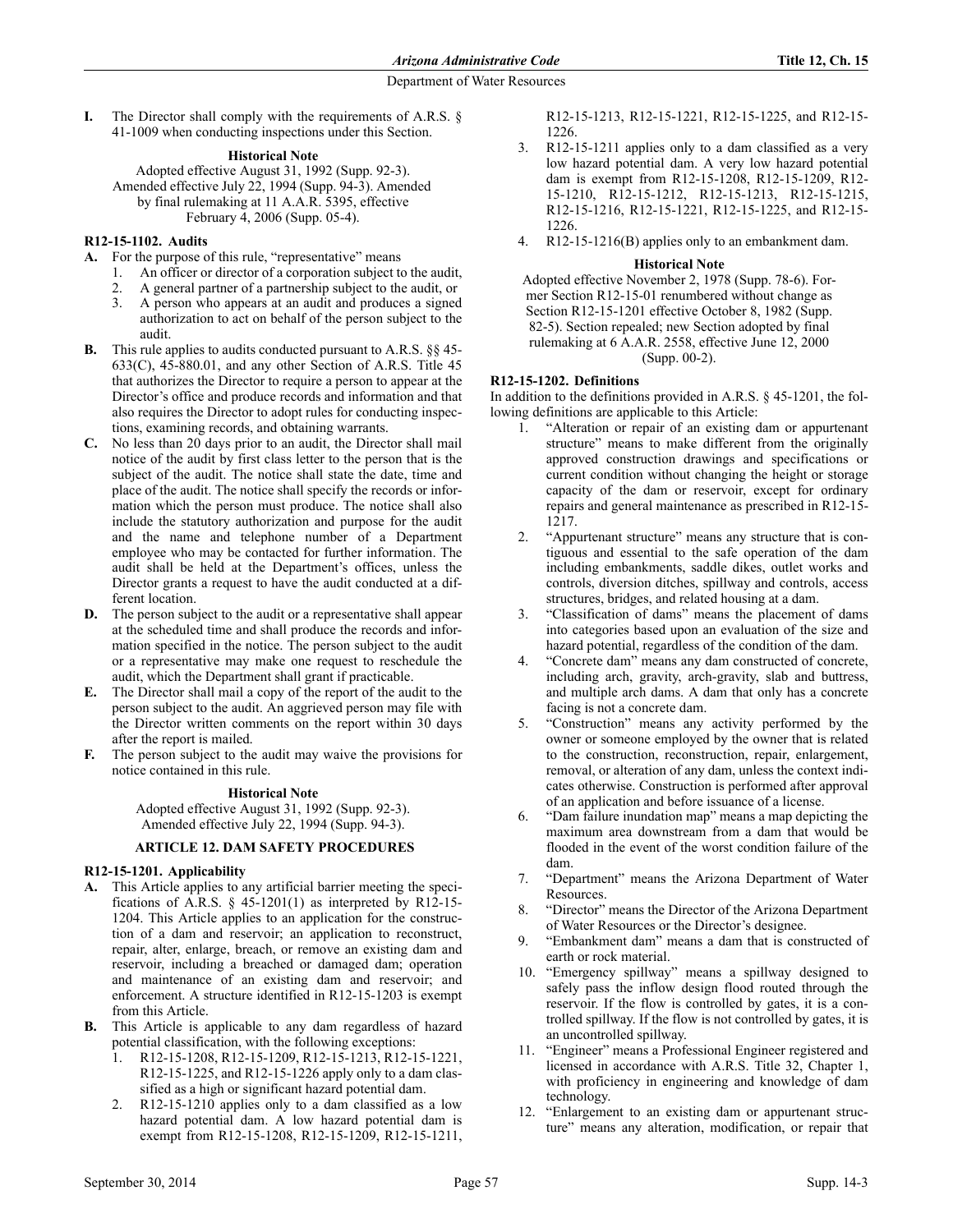increases the vertical height of a dam or the storage capacity of the reservoir.

- 13. "Flashboards" mean timber, concrete, or steel sections placed on the crest of a spillway to raise the retention water level that may be quickly removed at time of flood either by a tripping device or by designed failure of the flashboards or their supports.
- 14. "Flood control dam" means a dam that uses all of its reservoir storage capacity for temporary impoundment of flood waters and collection of sediment or debris.
- 15. "Hazard potential" means the probable incremental adverse consequences that result from the release of water or stored contents due to failure or improper operation of a dam or appurtenances.
- 16. "Hazard potential classification" means a system that categorizes dams according to the degree of probable incremental adverse consequences of failure or improper operation of a dam or appurtenances. The hazard potential classification does not reflect the current condition of the dam with regard to safety, structural integrity, or flood routing capacity.
- 17. "Height" means the vertical distance from the lowest elevation of the outside limit of the barrier at its intersection with the natural ground surface to the spillway crest elevation. For the purpose of determining jurisdictional status, the lowest elevation of the outside limit of the barrier may be the outlet pipe invert elevation if the outlet is constructed below natural ground.
- 18. "Impound" means to cause water or a liquid to be confined within a reservoir and held with no discharge.
- 19. "Incremental adverse consequences" means under the same loading conditions, the additional adverse consequences such as economic, intangible, lifeline, or human losses, that would occur due to the failure or improper operation of the dam over those that would have occurred without failure or improper operation of the dam.
- 20. "Inflow design flood" or "IDF" means the reservoir flood inflow magnitude selected on the basis of size and hazard potential classification for emergency spillway design requirements of a dam.
- 21. "Intangible losses" means incremental adverse consequences to property that are not economic in nature, including property related to social, cultural, unique, or resource-based values, including the loss of irreplaceable and unique historic and cultural features; long-lasting pollution of land or water; or long-lasting or permanent changes to the ecology, including fish and endangered species habitat identified and evaluated by a public natural resource management or protection agency.
- 22. "Jurisdictional dam" means a barrier that meets the definition of a dam prescribed in A.R.S. § 45-1201 that is not exempted by R12-15-1203 over which the Department of Water Resources exercises jurisdiction.
- 23. "Levee" means an embankment of earth, concrete, or other material used to prevent a watercourse from spreading laterally or overflowing its banks. A levee is not used to impound water.
- 24. "License" means license of final approval issued by the Director upon completion or enlargement of a dam under A.R.S. § 45-1209.
- 25. "Lifeline losses" mean disruption of essential services such as water, power, gas, telephone, or emergency medical services.
- 26. "Liquid-borne material" means mine tailings or other milled ore products transported in a slurry to a storage impoundment.
- 27. "Maximum credible earthquake" means the most severe earthquake that is believed to be possible at a point on the basis of geologic and seismological evidence.
- 28. "Maximum water surface" means the maximum elevation of the reservoir water level attained during routing of the inflow design flood.
- 29. "Natural ground surface" means the undisturbed ground surface before excavation or filling, or the undisturbed bed of the stream or river.
- 30. "Outlet works" means a closed conduit under or through a dam or through an abutment for the controlled discharge of the contents normally impounded by a dam and reservoir. The outlet works include the inlet and outlet structures appurtenant to the conduit. Outlet works may be controlled or uncontrolled.
- 31. "Probable" means likely to occur, reasonably expected, and realistic.
- 32. "Probable maximum flood" or "PMF" means the flood runoff expected from the most severe combination of critical meteorologic and hydrologic conditions that are reasonably possible in the region, including rain and snow where applicable. 1/2 PMF is that flood represented by the flood hydrograph with ordinates equal to 1/2 the corresponding ordinates of the PMF hydrograph.
- 33. "Probable maximum precipitation" means the greatest depth of precipitation for a given duration that is theoretically physically possible over a particular size storm area at a particular geographical location at a particular time of year.
- 34. "Reservoir" means any basin that contains or is capable of containing water or other liquids impounded by a dam.
- 35. "Residual freeboard" means the vertical distance between the highest water surface elevation during the inflow design flood and the lowest point at the top of the dam.
- 36. "Restricted storage" means a condition placed on a license by the Director to reduce the storage level of a reservoir because of a safety deficiency.
- 37. "Saddle dike or saddle dam" means any dam constructed in a topographically low area on the perimeter of a reservoir, required to contain the reservoir at the highest water surface elevation.
- 38. "Safe" means that a dam has sufficient structural integrity and flood routing capacity to make failure of the dam unlikely.
- 39. "Safe storage level" means the maximum reservoir water surface elevation at which the Director determines it is safe to impound water or other liquids in the reservoir.
- 40. "Safety deficiency" means a condition at a dam that impairs or adversely affects the safe operation of the dam.
- 41. "Safety inspection" means an investigation by an engineer or a person under the direction of an engineer to assess the safety of a dam and determine the safe storage level for a reservoir, which includes review of design reports, construction documents, and previous safety inspection reports of the dam, spillways, outlet facilities, seepage control and measurement systems, and permanent monument or monitoring installations.
- 42. "Spillway crest" means the highest elevation of the floor of the spillway along a centerline profile through the spillway.
- 43. "Storage capacity" means the maximum volume of water, sediment, or debris that can be impounded in the reservoir with no discharge of water, including the situation where an uncontrolled outlet becomes plugged. The storage capacity is reached when the water level is at the crest of the emergency spillway, or at the top of permanently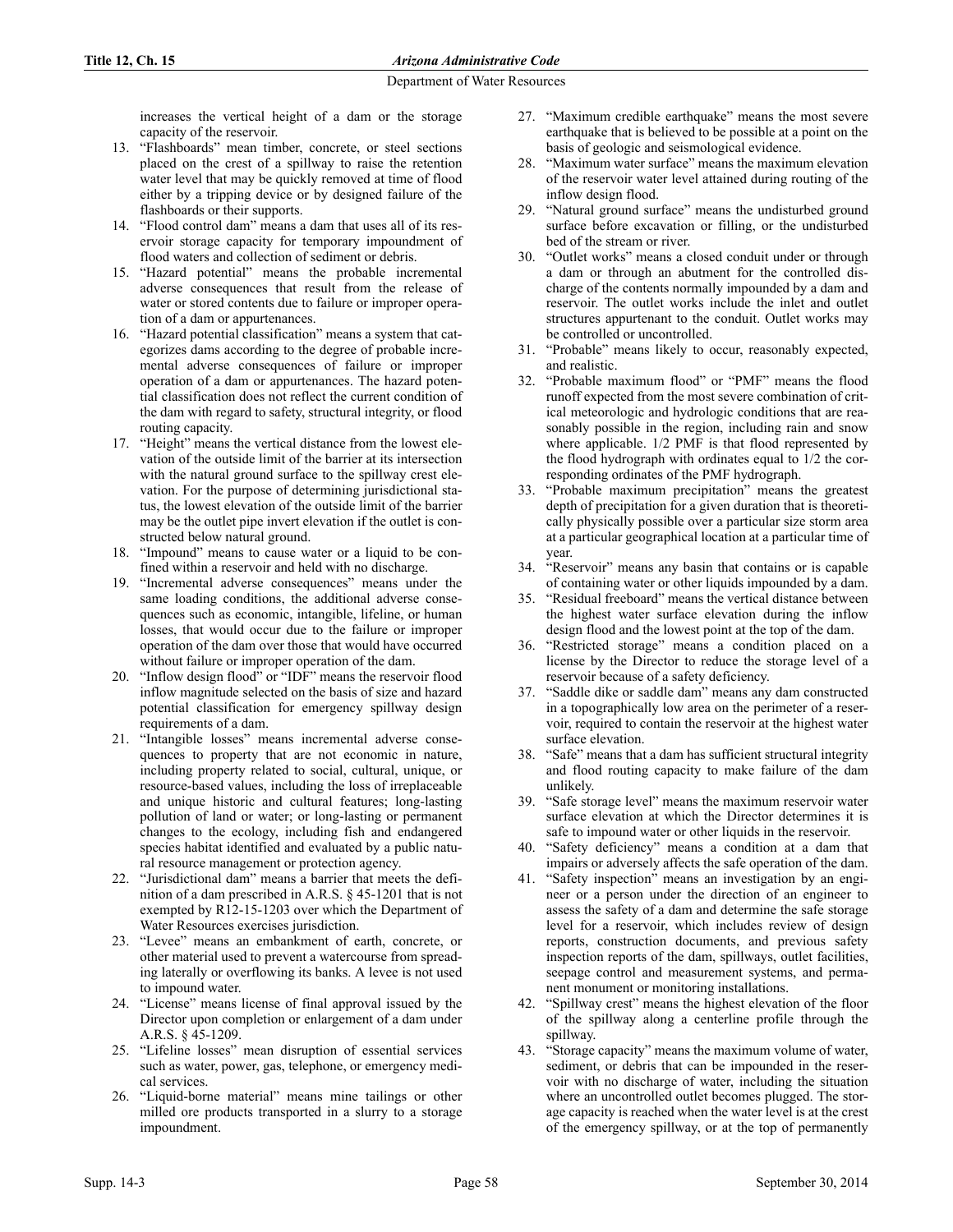mounted emergency spillway gates in the closed position. Storage capacity excludes dead storage below the natural ground surface.

- 44. "Surcharge storage" means the additional water storage volume between the emergency spillway crest or closed gates, and the top of the dam.
- 45. "Total freeboard" means the vertical distance between the emergency spillway crest and the top of the dam.
- 46. "Unsafe" means that safety deficiencies in a dam or spillway could result in failure of the dam with subsequent loss of human life or significant property damage.

### **Historical Note**

Adopted effective November 2, 1978 (Supp. 78-6). Former Section R12-15-02 renumbered without change as Section R12-15-1202 effective October 8, 1982 (Supp. 82-5). Section repealed; new Section adopted by final rulemaking at 6 A.A.R. 2558, effective June 12, 2000 (Supp. 00-2). Amended to correct typographical error under A.A.C. R1-1-109 (Supp. 01-2).

### **R12-15-1203. Exempt Structures**

The following structures are exempt from regulation by the Department:

- 1. Any artificial barrier identified as exempt on Table 1 and defined as follows:
	- a. Less than 6 feet in height, regardless of storage capacity.
	- b. Between 6 and 25 feet in height with a storage capacity of less than 50 acre-feet.
	- c. Greater than 25 feet in height with 15 acre-feet or less of storage capacity.

### **Table 1. Exempt Structures**

- 2. A dam owned by the federal government. A dam designed by the federal government for any non-federal entity or person that will subsequently be owned or operated by a person or entity defined as an owner in A.R.S. § 45-1201 is subject to jurisdiction, beginning with design and construction of the dam.
- 3. A dam owned or operated by an agency or instrumentality of the federal government, if a dam safety program at least as stringent as this Article is applicable to and enforced against the agency or instrumentality.
- 4. A transportation structure such as a highway, road, or railroad fill that exists solely for transportation purposes. A transportation structure designed, constructed, or modified with the intention of impounding water on an intermittent or permanent basis and meeting the definition of dam in A.R.S. § 45-1201 is subject to jurisdiction.
- 5. A levee constructed adjacent to or along a watercourse, primarily to control floodwater.
- 6. A self-supporting concrete or steel water storage tank.
- 7. An impoundment for the purpose of storing liquid-borne material.
- 8. A release-contained barrier as defined by A.R.S. § 45- 1201(5).

#### **Historical Note**

Adopted effective November 2, 1978 (Supp. 78-6). Former Section R12-15-03 renumbered without change as Section R12-15-1203 effective October 8, 1982 (Supp. 82-5). Section repealed; new Section adopted by final rulemaking at 6 A.A.R. 2558, effective June 12, 2000 (Supp. 00-2).



#### **Historical Note**

New Table adopted by final rulemaking at 6 A.A.R. 2558, effective June 12, 2000 (Supp. 00-2).

### **R12-15-1204. Provision for Guidelines**

The Department may develop and adopt substantive policy statements that serve as dam safety guidelines to aid a dam owner or engineer in complying with this Article. The Department recommends that dam owners and engineers consult design guidelines published by agencies of the federal government, including the U.S.

Bureau of Reclamation, the U.S. Army Corps of Engineers, the Natural Resources Conservation Service, and the Federal Energy Regulatory Commission, for the design of concrete, roller compacted concrete, stone masonry, timber, inflatable rubber, and mechanically-stabilized earth dams. The Director may require that other criteria be used or revise any of the specific criteria for the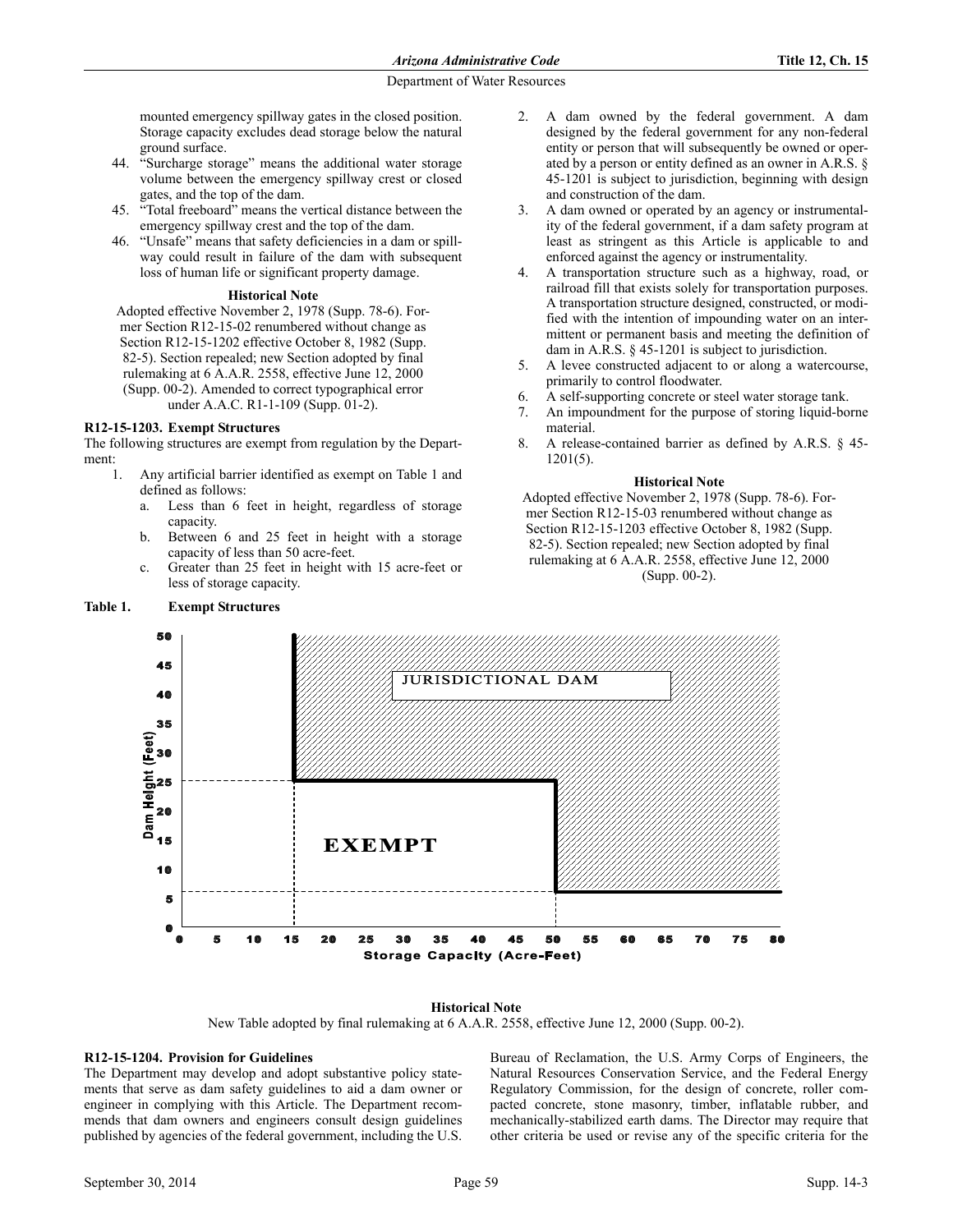purpose of dam safety. An owner shall obtain advance approval by the Director of design criteria.

# **Historical Note**

Adopted effective November 2, 1978 (Supp. 78-6). Former Section R12-15-04 renumbered without change as Section R12-15-1204 effective October 8, 1982 (Supp. 82-5). Section repealed; new Section adopted by final rulemaking at 6 A.A.R. 2558, effective June 12, 2000 (Supp. 00-2).

# **R12-15-1205. General Responsibilities**

- **A.** Each owner is responsible for the safe design, operation, and maintenance of a dam. The owner shall operate, maintain, and regularly inspect a dam so that it does not constitute a danger to human life or property. The owner of a high or significant hazard potential dam shall provide timely warning to the Department and all other persons listed in the emergency action plan of problems at the dam. The owner shall develop and maintain effective emergency action plans and coordinate those plans with local officials as prescribed in R12-15-1221.
- **B.** The owner shall conduct frequent observation of the dam, as prescribed in the emergency action plan and as follows:
	- The owner shall increase the frequency of observation when the reservoir is full, during heavy rains or flooding, and following an earthquake.
	- 2. The owner shall report to the Director any condition that threatens the safety of the dam as prescribed in  $R12-15-1224(A)$ . The owner shall make the report as soon as possible, but not later than 12 hours after discovery of the conditions.
	- 3. If dam failure appears imminent, the owner shall notify the county sheriff or other emergency official immediately.
	- 4. The owner is responsible for the safety of the dam and shall take action to lower the reservoir if it appears that the dam has weakened or is in danger of failing.
- **C.** The owner of a dam shall install, maintain, and monitor instrumentation to evaluate the performance of the dam. The Director shall require site-specific instrumentation that the Director deems necessary for monitoring the safety of the dam when failure may endanger human life and property. Conditions that may require monitoring include land subsidence, earth fissures, embankment cracking, phreatic surface, seepage, and embankment movements.
- **D.** The owner shall perform timely maintenance and ordinary repair of a dam. The owner shall implement an annual plan to inspect the dam and accomplish the maintenance and ordinary repairs necessary to protect human life and property.
- **E.** If a change of ownership of a dam occurs, the new owner shall notify the Department within 15 days after the date of the transaction and provide the mailing address and telephone number where the new owner can be contacted. Within 90 days after the date of the transaction, the new owner shall provide the name and telephone number of the individual or individuals who are responsible for operating and maintaining the dam.

### **Historical Note**

Adopted effective November 2, 1978 (Supp. 78-6). Former Section R12-15-05 renumbered without change as Section R12-15-1205 effective October 8, 1982 (Supp. 82-5). Section repealed; new Section adopted by final rulemaking at 6 A.A.R. 2558, effective June 12, 2000 (Supp. 00-2).

# **R12-15-1206. Classification of Dams**

- **A.** Size Classification. Dams are classified by size as small, intermediate, or large. Size is determined with reference to Table 2. An owner or engineer shall determine size by storage capacity or height, whichever results in the larger size.
- **B.** Hazard Potential Classification
	- 1. The Department shall base hazard potential classification on an evaluation of the probable present and future incremental adverse consequences that would result from the release of water or stored contents due to failure or improper operation of the dam or appurtenances, regardless of the condition of the dam. The evaluation shall include land use zoning and development projected for the affected area over the 10 year period following classification of the dam. The Department considers all of the following factors in hazard potential classification: probable loss of human life, economic and lifeline losses, and intangible losses identified and evaluated by a public resource management or protection agency.
		- a. The Department bases the probable incremental loss of human life determination primarily on the number of permanent structures for human habitation that would be impacted in the event of failure or improper operation of a dam. The Department considers loss of human life unlikely if:
			- i. Persons are only temporarily in the potential inundation area;
			- ii. There are no residences or overnight campsites; and
			- iii. The owner has control of access to the potential inundation area and provides an emergency action plan with a process for warning in the event of a dam failure or improper operation of a dam.
		- b. The Department bases the probable economic, lifeline, and intangible loss determinations on the property losses, interruptions of services, and intangible losses that would be likely to result from failure or improper operation of a dam.
	- 2. The 4 hazard potential classification levels are very low, low, significant, and high, listed in order of increasing probable adverse incremental consequences, as prescribed in Table 3. The Director shall classify intangible losses by considering the common or unique nature of features or habitats and temporary or permanent nature of changes.
		- a. Very Low Hazard Potential. Failure or improper operation of a dam would be unlikely to result in loss of human life and would produce no lifeline losses and very low economic and intangible losses. Losses would be limited to the 100 year floodplain or property owned or controlled by the dam owner under long-term lease. The Department considers loss of life unlikely because there are no residences or overnight camp sites.
		- b. Low Hazard Potential. Failure or improper operation of a dam would be unlikely to result in loss of human life, but would produce low economic and intangible losses, and result in no disruption of lifeline services that require more than cosmetic repair. Property losses would be limited to rural or agricultural property, including equipment, and isolated buildings.
		- c. Significant Hazard Potential. Failure or improper operation of a dam would be unlikely to result in loss of human life but may cause significant or high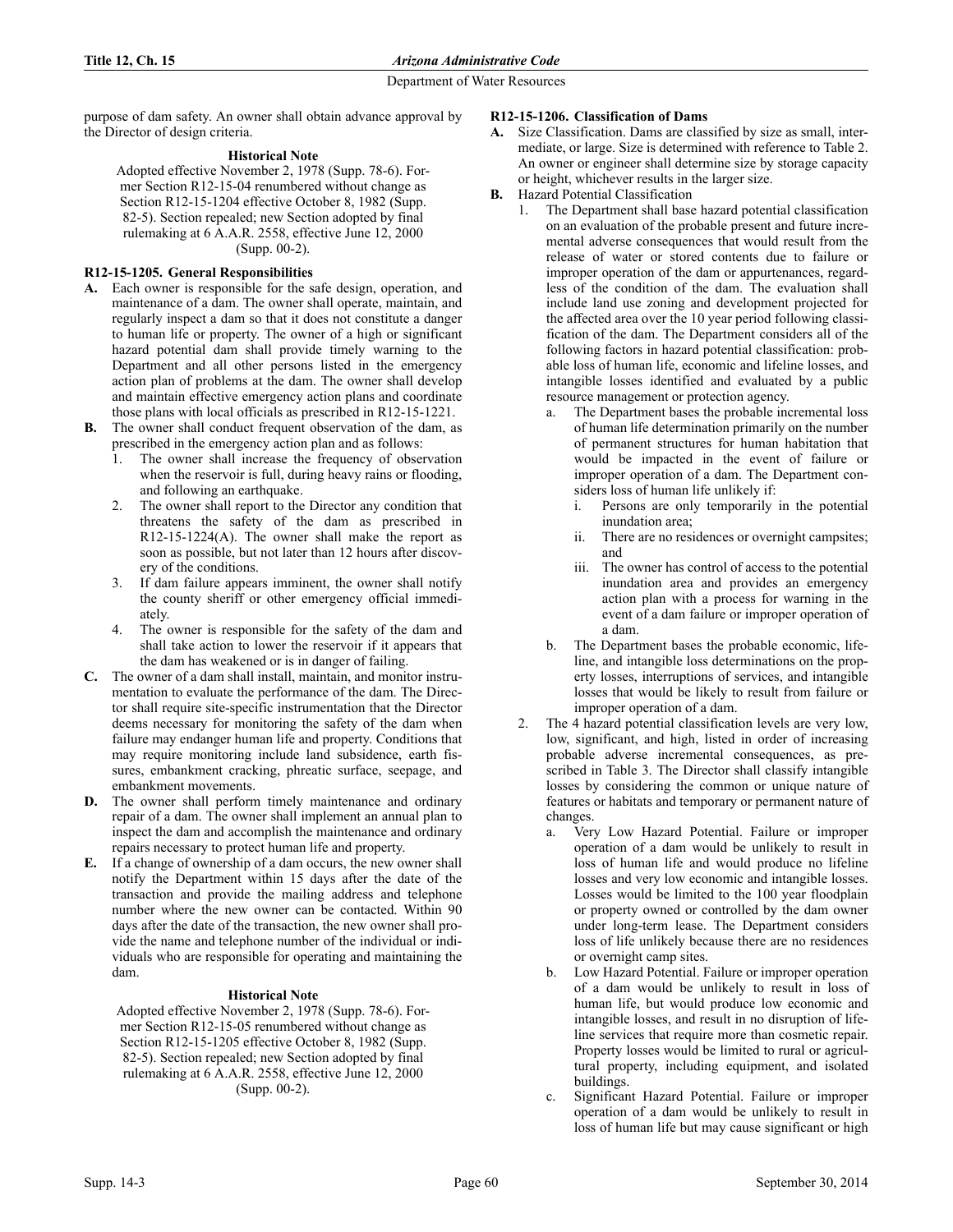economic loss, intangible damage requiring major mitigation, and disruption or impact on lifeline facilities. Property losses would occur in a predominantly rural or agricultural area with a transient population but significant infrastructure.

- High Hazard Potential. Failure or improper operation of a dam would be likely to cause loss of human life because of residential, commercial, or industrial development. Intangible losses may be major and potentially impossible to mitigate, critical lifeline services may be significantly disrupted, and property losses may be extensive.
- 3. An applicant shall demonstrate the hazard potential classification of a dam before filing an application to construct. The Department shall review the applicant's demonstration early in the design process at pre-application meetings prescribed in R12-15-1207(D).
- The Department shall review the hazard potential classification of each dam during each subsequent dam safety inspection and revise the classification in accordance with current conditions.

### **Historical Note**

Adopted effective November 2, 1978 (Supp. 78-6). Former Section R12-15-06 renumbered without change as Section R12-15-1206 effective October 8, 1982 (Supp. 82-5). Section repealed; new Section adopted by final rulemaking at 6 A.A.R. 2558, effective June 12, 2000 (Supp. 00-2).

# **Exhibit A. Repealed**

**Historical Note**

Exhibit repealed by final rulemaking at 6 A.A.R. 2558, effective June 12, 2000; a Historical Note for Exhibit A did not exist before this date (Supp. 00-2).

## **Table 2. Size Classification**

| Category     | <b>Storage Capacity</b><br>(acre-feet)         | Height (feet)                              |
|--------------|------------------------------------------------|--------------------------------------------|
| Small        | 50 to 1,000                                    | $25$ to $40$                               |
| Intermediate | greater than 1,000 and<br>not exceeding 50,000 | higher than 40<br>and not<br>exceeding 100 |
| Large        | greater than 50,000                            | higher than 100                            |

### **Historical Note**

New Table adopted by final rulemaking at 6 A.A.R. 2558, effective June 12, 2000 (Supp. 00-2).

| Table 3. |  | <b>Downstream Hazard Potential Classification</b> |
|----------|--|---------------------------------------------------|
|          |  |                                                   |

| <b>Hazard</b><br><b>Potential</b><br><b>Classification</b> | Probable<br>Loss of<br>Human Life     | <b>Probable Economic, Life-</b><br>line, and Intangible Losses                                                                           |
|------------------------------------------------------------|---------------------------------------|------------------------------------------------------------------------------------------------------------------------------------------|
| Very Low                                                   | None<br>expected                      | Economic and lifeline losses<br>limited to owner's<br>property or 100-year flood-<br>plain.<br>Very low intangible losses<br>identified. |
| Low                                                        | None<br>expected                      | Low                                                                                                                                      |
| Significant                                                | None<br>expected                      | Low to high                                                                                                                              |
| High                                                       | Probable -<br>One or more<br>expected | Low to high<br>(not necessary for this clas-<br>sification)                                                                              |

### **Historical Note**

New Table adopted by final rulemaking at 6 A.A.R. 2558, effective June 12, 2000 (Supp. 00-2).

#### **R12-15-1207. Application Process**

- **A.** An applicant shall obtain written approval from the Director before constructing, reconstructing, repairing, enlarging, removing, altering, or breaching a dam. Application requirements differ according to the hazard potential of the dam.
	- 1. To construct, reconstruct, repair, enlarge, or alter a high or significant hazard potential dam, the applicant shall comply with R12-15-1208.
	- 2. To breach or remove a high or significant hazard potential dam, the applicant shall comply with R12-15-1209.
	- 3. To construct, reconstruct, repair, enlarge, alter, breach, or remove a low hazard potential dam, the applicant shall comply with R12-15-1210.
	- 4. To construct, reconstruct, repair, enlarge, alter, breach, or remove a very low hazard potential dam, the applicant shall comply with R12-15-1211.
- **B.** An application shall not be filed with the Director under the following circumstances:
	- 1. The dam is exempt under R12-15-1203;
	- 2. A dam owner starts repairs to an existing dam that are necessary to safeguard human life or property and the Director is notified without delay;
	- 3. The owner performs general maintenance or ordinary repairs as prescribed in R12-15-1217(A) or (B); or
	- Breach, removal, or reduction of a very low hazard dam as prescribed in R12-15-1211(C).
- **C.** An applicant is not required to comply with a requirement in this Article if the Director finds that, considering the site characteristics and the proposed design, the requirement is unduly burdensome or expensive and is not necessary to protect human life or property. The Director shall consider the size, hazard potential classification, physical site conditions, and applicability of a requirement to a proposed dam. The Director shall state in writing the reason or reasons the applicant is not required to comply with a requirement.
- **D.** An applicant shall schedule pre-application conferences with the Department to discuss the requirements of this Article and to resolve issues essential to the design of a dam while the design is in preliminary stages. The Director shall view the dam site during the pre-application process. The following are examples of issues for pre-application conferences: the hazard potential classification, the approximate inflow design flood, the basic design concepts, and any requirements that may be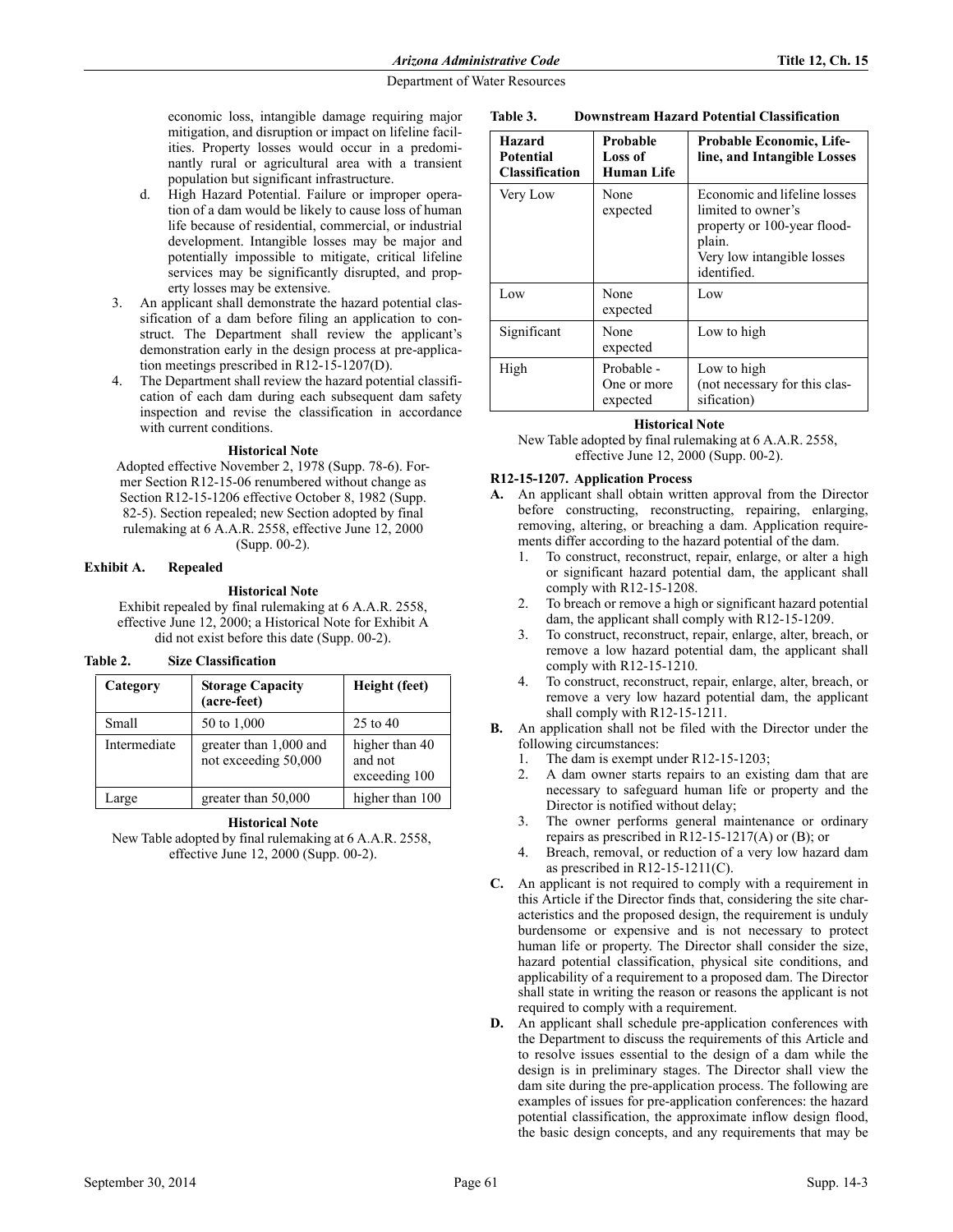found by the Director to be unduly burdensome or expensive and not necessary to protect human life or safety. In addition, the applicant may submit preliminary design calculations to the Department for review and comment. The Department shall comment as soon as practicable, depending on the size of the submittal and the current workload.

**E.** The Department shall review applications as follows:

- 1. Applications will be received by appointment. During this meeting the Department shall make a brief review of the application to determine that the application contains each of the items required by R12-15-1208, R12-15- 1209, R12-15-1210, or R12-15-1211.
- 2. Following receipt of an application submitted under R12- 15-1208, R12-15-1209, R12-15-1210, or R12-15-1211, the Director shall complete an administrative review as prescribed in R12-15-401(1) and notify the applicant in writing whether the application is administratively complete. If the application is not administratively complete, the notification shall include a list of additional information that is required to complete the application.
- 3. After finding the application submitted under R12-15- 1208, R12-15-1209, R12-15-1210, or R12-15-1211 administratively complete, the Director shall complete a substantive review as prescribed in R12-15-401(3) and notify the applicant in writing of the Director's approval or disapproval. If during this review period, the Director determines that there are defects in the application that would impact human life and property, a written notice of the defects shall be sent to the applicant.
- An applicant may request in writing that the Director expedite the review of an application by employing an expert consultant on a contract basis under A.R.S. § 45-104(D). The Director shall establish on-call contracts with expert consultants to facilitate the process of expediting review. The Director may retain a consultant to review all or a portion of the application as necessary to expedite the process in response to an owner's request or to comply with time-frame rules. Before conducting the review, the consultant shall provide the Director and the applicant with a proposed time schedule and cost estimate. If the applicant agrees to the consultant's proposal for an expedited review of an application and the Director employs the consultant, the applicant shall pay to the Department the cost of the consultant's services in addition to the application fees. The Director retains the authority to review and approve, disapprove, or modify the findings and recommendations of the consultant.
- 5. The Director shall not approve an application in less than 10 days from the date of receipt.
- If the Director disapproves the application, the Director shall provide the applicant with a statement of the Director's objections.
- 7. If the Director approves an application, the applicant shall submit in triplicate revised drawings and specifications that incorporate any required changes.
	- a. The Director shall return to the applicant 1 set of final construction drawings and specifications with the Department's approval stamp to be retained onsite during construction;
	- b. The Director shall retain for permanent state record 1 set of final construction drawings and specifications with the Department's approval stamp; and
	- c. The Director shall retain for use by the Department during construction the 3rd set of final construction drawings and specifications with the Department's approval stamp.
- 8. The Director shall impose conditions and limitations that the Director deems necessary to safeguard human life and property. Examples of the conditions of approval include but are not limited to:
	- a. The applicant shall not cover the foundation or abutment with the material of the dam until the Department has been given notice and a reasonable time to inspect and approve them.
	- b. The applicant shall start construction within 1 year from the date of approval.
	- c. The applicant shall maintain a safe storage level for an existing dam being reconstructed, repaired, enlarged, altered, or breached.
- **F.** An approval to construct a new dam or repair, enlarge, alter, breach, or remove an existing dam is valid for 1 year.
	- 1. If construction does not begin within 1 year, the approval is void.
	- 2. Upon written request and good cause shown by the owner, the time for commencing construction may be extended. An applicant shall not start construction before the Director reviews the application for changes and grants approval.

## **Historical Note**

New Section adopted by final rulemaking at 6 A.A.R. 2558, effective June 12, 2000 (Supp. 00-2).

## **R12-15-1208. Application to Construct, Reconstruct, Repair, Enlarge, or Alter a High or Significant Hazard Potential Dam**

- **A.** An application package to construct, reconstruct, repair, enlarge, or alter a high or significant hazard potential dam shall include the following prepared by or under the supervision of an engineer as defined in R12-15-1202(11):
	- 1. A completed application filed in duplicate on forms provided by the Director.
	- 2. A design information summary or checklist of items prepared in duplicate on forms provided by the Director.
	- An initial application fee based on the total estimated project cost and computed in accordance with A.R.S. § 45-1204 and R12-15-104(A)(7).
	- 4. A detailed estimate of project costs. Project costs are all costs associated with construction of the dam and appurtenant works including preliminary investigations and surveys, engineering design, supervision of construction, and any other engineering costs.
	- 5. Two complete sets of construction drawings as prescribed in R12-15-1215(1).
	- 6. Two complete sets of construction specifications as prescribed in R12-15-1215(2).
	- 7. An engineering design report that includes information needed to evaluate all aspects of the design of the dam and appurtenances, including references with page numbers to support any assumptions used in the design, as prescribed in R12-15-1215(3). The engineering design report shall recommend a safe storage level for existing dams being reconstructed, repaired, enlarged, or altered.
	- 8. A construction quality assurance plan describing all aspects of construction supervision.
	- 9. A description of the use for the impounded or diverted water, proof of a right to appropriate, and a permit to store water as prescribed in A.R.S. §§ 45-152 and 45-161.
	- 10. A long-term budget plan and evidence of financing, prepared using customary accounting principles, that demonstrate that the applicant has the financial capability to construct, operate, and maintain the dam in a safe manner. If the applicant does not have evidence that can be verified by an independent audit of the financial capabil-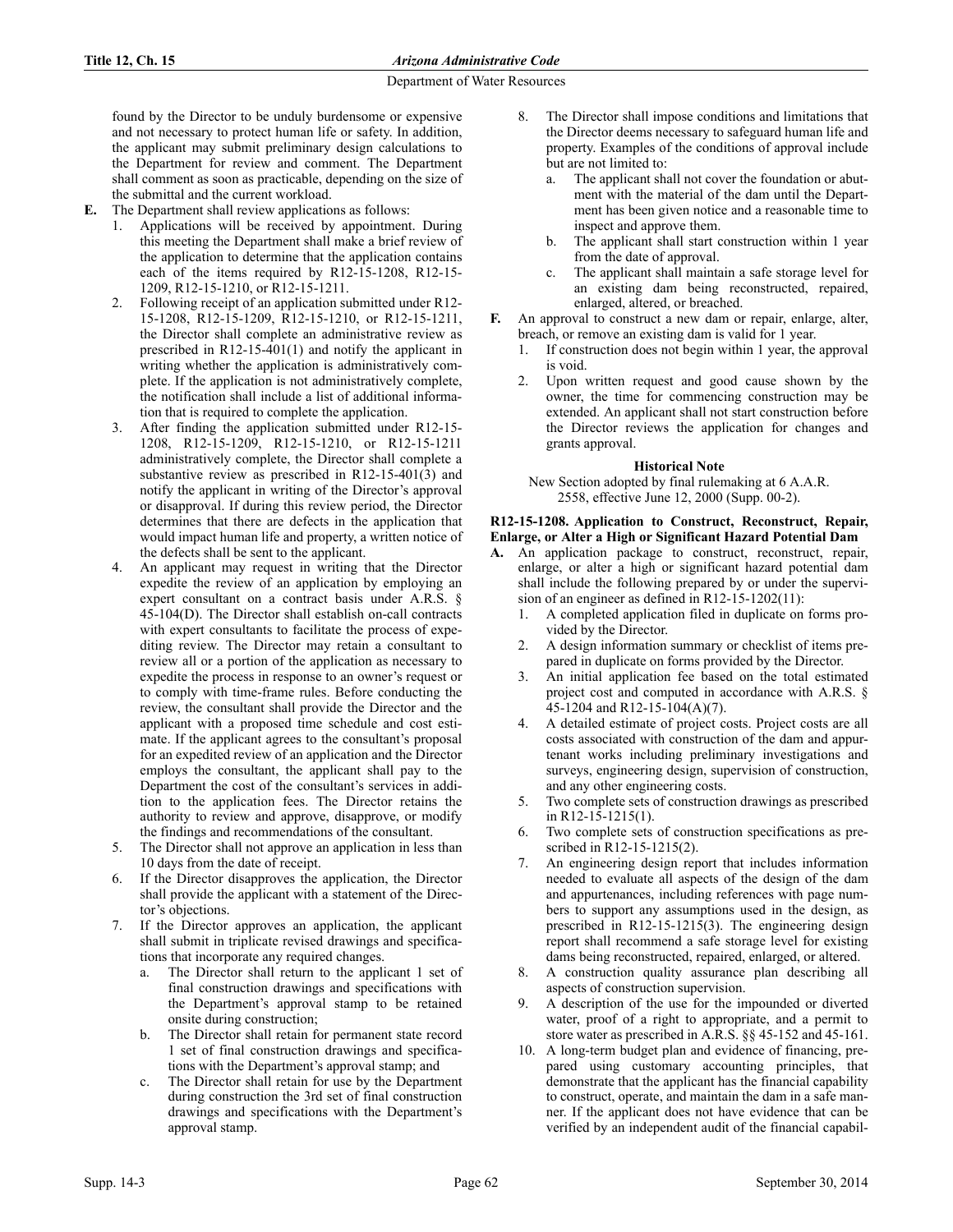ity to construct, operate, and maintain the dam in a safe manner, the Director may require a performance bond for the entire cost of the proposed construction work.

- **B.** The following may be submitted with the application or during construction.
	- An emergency action plan as prescribed in R12-15-1221.
	- 2. An operation and maintenance plan to accomplish the annual maintenance.
	- 3. An instrumentation plan regarding instruments that evaluate the performance of the dam.

### **Historical Note**

New Section adopted by final rulemaking at 6 A.A.R. 2558, effective June 12, 2000 (Supp. 00-2). Amended by exempt rulemaking at 16 A.A.R. 1205, effective June 15, 2010 (Supp. 10-2). Amended by exempt rulemaking at 16 A.A.R. 1950, effective September 10, 2010 (Supp. 10-3). Amended by final rulemaking at 17 A.A.R. 659, effective June 4, 2011 (Supp. 11-2).

### **R12-15-1209. Application to Breach or Remove a High or Significant Hazard Potential Dam**

- **A.** An applicant shall excavate the dam down to the level of the natural ground at the maximum section. Upon approval of the Director, additional breaches may be made. This provision shall not be construed to require more than total removal of the dam regardless of the flood magnitude. The breach or breaches shall be of sufficient width to pass the greater of:
	- 1. The 100 year flood at a depth of less than 5 feet, or
	- 2. The 100 year flood at a normal flood depth of not more than 2 feet at a distance of 2,000 feet downstream of the dam.
- **B.** The sides of each breach shall be excavated to a slope ratio that is stable and not steeper than 1 horizontal to 1 vertical.
- **C.** Each breach shall be designed to prevent silt that has previously been deposited on the reservoir bottom and the excavated material from the breach from washing downstream.
- **D.** Before breaching the dam, the reservoir shall be emptied in a controlled manner that will not endanger lives or damage downstream property. The applicant shall obtain approval from the Director for the method of breaching or removal.
- **E.** An application package to breach or remove a high or significant hazard potential dam shall include the following prepared by or under the supervision of an engineer as defined in R12- 15-1202(11).
	- 1. The construction drawing or drawings for the breach or removal of a dam, including the location, dimensions, and lowest elevation of each breach.
	- 2. A long-term budget plan and evidence of financing, prepared using customary accounting principles, that demonstrate that the applicant has the financial capability to breach or remove the dam in a safe manner. If the applicant does not have evidence that can be verified by an independent audit of the financial capability to breach or remove the dam in a safe manner, the Director may require a performance bond for the entire cost of the proposed construction work.
	- 3. A construction quality assurance plan describing all aspects of construction supervision.
- **F.** Reduction of a high or significant downstream hazard potential dam to nonjurisdictional size may be approved by letter under the following circumstances:
	- 1. The owner shall submit a completed application form and construction drawings for the reduction and the appropriate specifications, prepared by or under the supervision of an engineer as defined in R12-15-1202(11).
- 2. The construction drawings and specifications shall contain sufficient detail to enable a contractor to bid on and complete the project.
- 3. The plans shall comply with all requirements of this Section except that the breach is not required to be to natural ground.
- 4. Upon completion of an alteration to nonjurisdictional size, the engineer shall file as constructed drawings and specifications with the Department.

## **Historical Note**

New Section adopted by final rulemaking at 6 A.A.R. 2558, effective June 12, 2000 (Supp. 00-2).

### **R12-15-1210. Application to Construct, Reconstruct, Repair, Enlarge, Alter, Breach, or Remove a Low Hazard Potential Dam**

- **A.** An application package to construct, reconstruct, repair, enlarge, or alter a low hazard potential dam shall include the following prepared by or under the supervision of an engineer as defined in R12-15-1202(11):
	- 1. A completed application filed in duplicate on forms provided by the Director.
	- 2. An initial application fee based on the total estimated project cost, computed in accordance with A.R.S. § 45- 1204 and R12-15-104(A)(7).
	- 3. A detailed estimate of project costs. Project costs are all costs associated with construction of the dam and appurtenant works, including preliminary investigations and surveys, engineering design, supervision of construction, and any other engineering costs.
	- 4. The seal and signature of the responsible engineer in accordance with A.A.C. R4-30-304.
	- 5. A statement by the responsible engineer that classifies the dam as low hazard in accordance with R12-15-1206(B). The responsible engineer shall submit a map of the area that would be inundated by failure or improper operation of the dam. The responsible engineer shall demonstrate that failure or improper operation of the dam would be unlikely to result in:
		- a. Loss of human life. The demonstration may be based on an emergency action plan for persons who may be in the area of inundation;
		- b. Significant incremental adverse consequences; or
		- c. Significant intangible losses, as defined in R12-15- 1202(21) and identified and evaluated by a public natural resource management or protection agency.
	- 6. Two complete sets of construction drawings as prescribed by R12-15-1215(1).
	- 7. Two complete sets of construction specifications as prescribed by R12-15-1215(2).
	- An engineering design report that includes information needed to evaluate all aspects of the design of the dam and appurtenances, including references with page numbers to support any assumptions used in the design, as prescribed in R12-15-1215(3).
	- 9. A description of the use for the impounded or diverted water, proof of a right to appropriate, and a permit to store water as prescribed in A.R.S. §§ 45-152 and 45-161.
	- 10. A construction quality assurance plan clearly describing all aspects of construction supervision.
	- 11. A long-term budget plan and evidence of financing, prepared using customary accounting principles, that demonstrate that the applicant has the financial capability to construct, operate, and maintain the dam in a safe manner. If the applicant does not have evidence that can be verified by an independent audit of the financial capabil-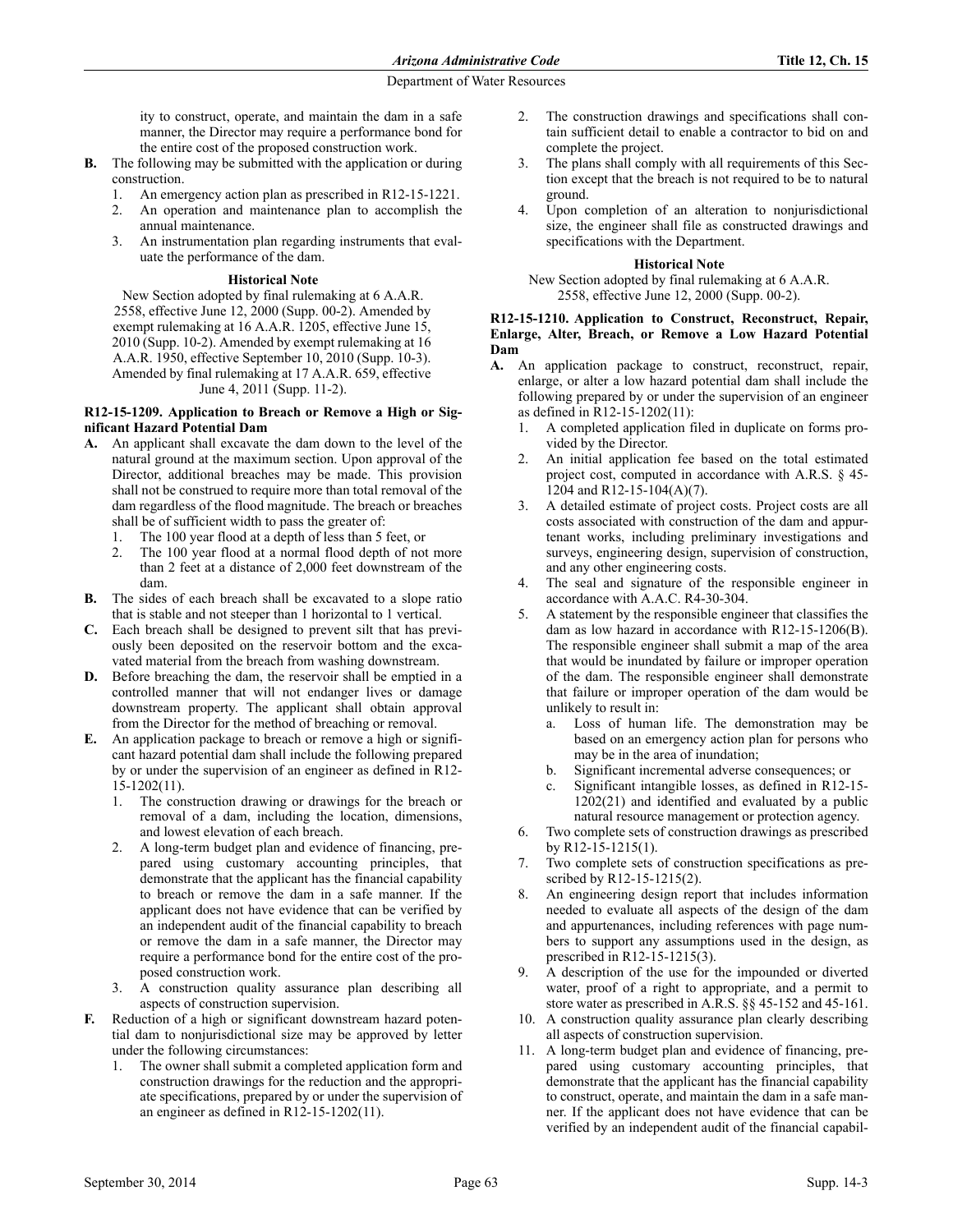ity to construct, operate, and maintain the dam in a safe manner, the Director may require a performance bond for the entire cost of the proposed construction work.

- **B.** An application package for the breach or removal of a low hazard potential dam shall include the following:
	- 1. A completed application filed in duplicate on forms provided by the Director that contains the following information:
		- a. The name and address of the owner of the dam or the agent of the owner.
		- b. A description of the proposed removal.
		- c. The proposed time for beginning and completing the removal.
	- 2. An initial application fee based on the total estimated project cost and computed in accordance with A.R.S. § 45-1204 and R12-15-104(A)(7).
	- 3. A statement by the responsible engineer demonstrating both of the following:
		- a. That the dam will be excavated to the level of natural ground at the maximum section; and
		- b. That the breach or breaches will be of sufficient width to pass the greater of:
			- i. The 100 year flood at a depth of less than 5 feet, or
			- ii. The 100 year flood at a normal flood depth of not more than 2 feet at a distance of 2,000 feet downstream of the dam,
			- iii. Subsection  $(B)(3)(b)$  shall not be construed to require more than a total removal of the dam regardless of flood magnitude.
		- c. That the sides of the breach will be excavated to a slope ratio that is stable and not steeper than 1 horizontal to 1 vertical.
	- 4. A detailed estimate of project costs. Project costs are all costs associated with the removal of the dam and appurtenant works, including preliminary investigations and surveys, engineering design, supervision of removal, and any other engineering costs.
- **C.** An applicant intending to reduce a low hazard potential dam to nonjurisdictional size shall submit a written notice to the Director at least no less than 60 days before the date that construction begins.
- **D.** Within 45 days after receipt of a complete application package as prescribed by subsection (A) or (B), the Director shall either:
	- 1. Determine that the dam falls within the low hazard potential classification, or
	- 2. Issue a written notice that the dam does not fall within the low hazard potential classification.
- **E.** The Director's determination that the proposed dam does not fall within the low hazard classification is an appealable agency action and subject to administrative and judicial review under A.R.S. Title 41, Chapter 6, Article 10.
- **F.** Upon completion of construction, the owner shall notify the Department in writing. The owner shall not use the dam or reservoir before issuance of a license unless the Director issues written approval.
- **G.** Within 90 days after completing construction, reconstruction, repair, enlargement, or alteration of a low hazard potential dam, the owner shall file the following:
	- 1. An affidavit showing the actual cost of construction, reconstruction, repair, enlargement, or alteration of the dam. The owner shall submit a detailed accounting of the costs, including all engineering costs.
	- 2. An additional fee or refund request computed in accordance with A.R.S. § 45-1209 and R12-15-104(A)(7),

based on the actual cost of construction, reconstruction, repair, enlargement, or alteration.

- 3. A brief completion report summarizing the salient features of the project, including a description of the causes for any changes or deviations from the approved application package prepared by the engineer who supervised the construction, in accordance with A.R.S. Title 32, Chapter 1. The engineer shall indicate:
	- a. That the dam has been designed and constructed in compliance with basic principles of dam construction currently being practiced in the industry;
	- b. That the dam as constructed has structural integrity and flood routing capacity consistent with its hazard potential classification; and
	- c. That the as constructed drawings and the report accurately represent the construction of the dam.
- As constructed drawings prepared and sealed by the engineer who supervised the construction. The owner and the engineer shall maintain a record of the drawings.
- **H.** Upon receiving the Director's written approval, the owner may operate the dam and appurtenant works. Within 30 days after receipt of the information in subsection (G), the Director shall issue to the owner either a license or a notice that the dam and appurtenant works shall not be operated because the dam and appurtenant works do not qualify as low hazard or were not built according to the submitted design. The license shall include conditions of operation, including:
	- 1. The safe storage level of the reservoir,
	- 2. A requirement that the dam be operated and maintained so that it does not constitute a danger to human life and property,
	- 3. A requirement that the conditions resulting in the low hazard classification be maintained throughout the life of the dam, and
	- 4. A requirement that the owner demonstrate in writing the low hazard classification in the manner prescribed by subsection  $(A)(5)$  every five years.
- **I.** Within 90 days after completing removal of a low hazard potential dam, the owner shall file the following. The Director shall remove the dam from jurisdiction upon approval of the submittal.
	- 1. An affidavit showing the actual cost of removal of the dam. The owner shall submit a detailed accounting of the costs, including all engineering costs.
	- 2. An additional fee or refund request computed in accordance with A.R.S. § 45-1204 and R12-15-104(A)(7), based on the actual cost of removal.
	- 3. A brief completion report, including a description of the causes for any changes or deviations from the approved application package prepared by the engineer who supervised the construction, in accordance with A.R.S. Title 32, Chapter 1. The engineer shall certify that the as removed drawings and the report accurately represent the actual removal of the dam.
	- 4. As-removed drawings prepared and sealed by the engineer who supervised the removal. The owner and the engineer shall maintain a record of the drawings.
- **J.** An owner shall immediately commence repairs necessary to safeguard human life and property and prevent failure and improper operation of a low hazard potential dam. The owner shall notify the Department as soon as reasonably possible and in all cases within 10 days of commencing the required repairs.

# **Historical Note**

New Section adopted by final rulemaking at 6 A.A.R. 2558, effective June 12, 2000 (Supp. 00-2). Amended by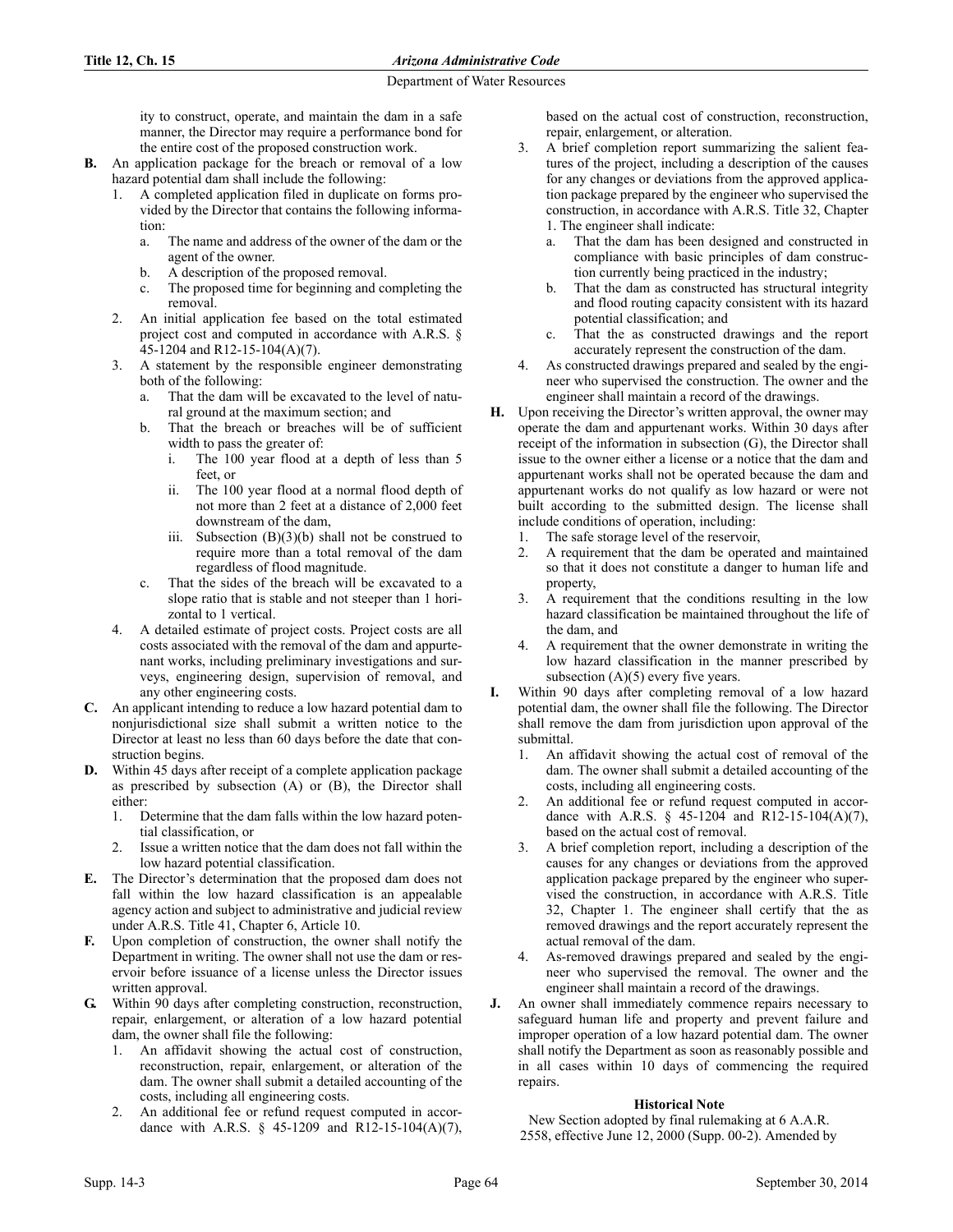final rulemaking at 13 A.A.R. 3022, effective October 6, 2007 (Supp. 07-3). Amended by exempt rulemaking at 16 A.A.R. 1205, effective June 15, 2010 (Supp. 10-2). Amended by exempt rulemaking at 16 A.A.R. 1950, effective September 10, 2010 (Supp. 10-3). Amended by final rulemaking at 17 A.A.R. 659, effective June 4, 2011 (Supp. 11-2).

### **R12-15-1211. Application to Construct, Reconstruct, Repair, Enlarge, Alter, Breach, or Remove a Very Low Hazard Potential Dam**

- **A.** An application package to construct, reconstruct, repair, enlarge, or alter a very low hazard potential dam shall include the following prepared by an engineer or a person under the supervision of an engineer as defined in R12-15-1202(11):
	- 1. A completed application filed in duplicate on forms provided by the Director that contains the following information:
		- a. The name and address of the owner of the dam or the agent of the owner.
		- b. The location, type, size, and height of the proposed dam and appurtenant works.
		- c. The storage capacity of the reservoir associated with the proposed dam.
		- d. The proposed time for beginning and completing construction.
		- e. A description of the use for the impounded or diverted water and proof of a right to impound that water.
	- 2. The means, plans, and specifications by which the stream or body of water is to be dammed, by-passed, or controlled during construction.
	- Maps, drawings, and specifications of the proposed dam.
	- 4. An initial application fee based on the total estimated project cost and computed in accordance with A.R.S. § 45-1204 and R12-15-104(A)(7).
	- 5. A detailed estimate of project costs. Project costs are all costs associated with construction of the dam and appurtenant works, including preliminary investigations and surveys, engineering design, supervision of construction, and any other engineering costs.
	- 6. A statement by the responsible engineer that classifies the dam as very low hazard in accordance with R12-15- 1206(B). The responsible engineer shall submit a map of the area that would be inundated by failure or improper operation of the dam. The responsible engineer shall demonstrate that failure or improper operation would be unlikely to result in:
		- a. Loss of human life. The demonstration may be based on an emergency action plan for persons who may be in the area of inundation;
		- b. Significant incremental adverse consequences; or
		- Significant intangible losses, as defined in R12-15-1202(21) and identified and evaluated by a public natural resource management protection agency, because the dam has a size classification of either small or intermediate under R12-15-1206(A) and any release would be limited to the 100 year floodplain or property owned or controlled by the dam owner under long-term lease.
	- 7. The seal and signature of the responsible engineer in accordance with A.R.S. Title 32, Chapter 1.
	- 8. The drawings required by subsection (A)(3) shall include a plan view and maximum section of the dam; the outlet works; and the spillway plan, profile, and cross section.
- 9. The specifications required by subsection (A)(3) shall include the construction materials, testing criteria, and installation techniques.
- **B.** The Director may make other requirements for drawings and specifications for the proposed repair or alteration of a very low hazard potential dam. In determining other requirements, the Director shall consider the size and extent of the repair or alteration, the portions of the dam that will be repaired or altered, and whether the requirements elicit a description of the proposed construction work that is adequate to allow the Director to evaluate the repair or alteration.
- **C.** An owner intending to breach, remove, or reduce a very low hazard potential dam to nonjurisdictional size shall submit written notice to the Director at least 60 days before the date that construction begins.
- **D.** After receipt of a complete application package as prescribed by subsection (A), the Director shall either:
	- 1. Determine that the dam falls within the very low hazard classification and approve the application in writing; or
	- 2. Issue a written notice that the dam does not fall within the very low hazard classification.
- **E.** The Director's determination that the proposed dam does not fall within the very low hazard classification is an appealable agency action and subject to administrative and judicial review under A.R.S. Title 41, Chapter 6, Article 10.
- **F.** Upon completion of construction, the owner shall notify the Department in writing. The owner shall not use the dam and reservoir before receipt of a license unless the Director issues written approval.
- **G.** Within 90 days after completion of the construction, reconstruction, repair, enlargement, or alteration of a very low hazard potential dam, the owner shall file the following:
	- An affidavit showing the actual cost of construction, reconstruction, repair, enlargement, or alteration of the dam. The owner shall submit a detailed accounting of the costs, including all engineering costs.
	- 2. An additional fee or refund request computed in accordance with A.R.S. § 45-1209 and R12-15-104(A)(7), based on the actual cost of construction, reconstruction, repair, enlargement, or alteration.
	- 3. A brief completion report summarizing the salient features of the project, including a description of the causes for any changes or deviations from the approved application package prepared by the engineer who supervised the construction in accordance with A.R.S. Title 32, Chapter 1. The report shall include:
		- a. That the dam has been designed and constructed in compliance with basic principles of dam construction currently being practiced in the industry;
		- b. That the dam as constructed has structural integrity and flood routing capacity consistent with its hazard potential classification; and
		- c. That the as constructed drawings and the report accurately represent the construction of the dam.
	- As constructed drawings prepared by the engineer who supervised the construction. The owner and the engineer shall maintain a record of the drawings.
- **H.** Within 30 days after receipt of the information in subsection (G), the Director shall issue to the owner either a license or a notice that the dam and appurtenant works shall not be operated because the dam and appurtenant works do not qualify as very low hazard or were not built according to the submitted design. Upon receiving the Director's written approval, the owner may operate the dam and appurtenant works. The license shall include conditions of operation, including:
	- The safe storage level of the reservoir,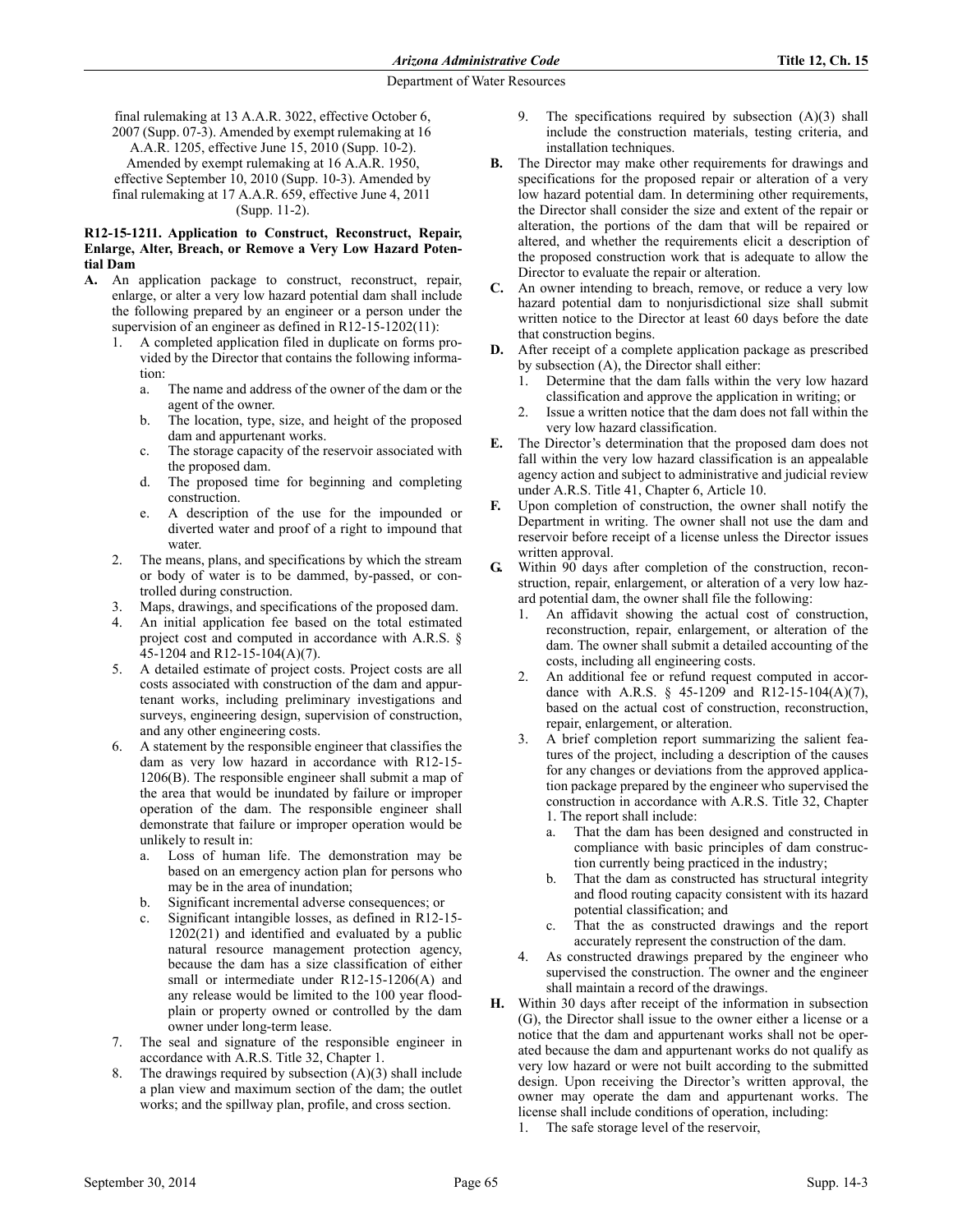- 2. A requirement that the conditions resulting in the very low hazard classification be maintained throughout the life of the dam, and
- 3. A requirement that the owner demonstrate in writing the very low hazard classification in the manner prescribed by subsection  $(A)(6)$  every five years.
- **I.** An owner shall immediately commence repairs necessary to safeguard human life and property and prevent failure or improper operation of a very low hazard potential dam. The owner shall notify the Department as soon as reasonably possible and in all cases within 10 days of commencing the required repairs.
- The Department may periodically inspect construction to confirm that it is proceeding according to the approved design and that proper construction quality assurance is being exercised by the owner's engineer. The owner, or the owner's engineer under the direction of the owner, shall remedy any unsatisfactory condition using the contractor.
- **K.** The owner shall provide the Department access to the dam site for purposes of inspecting all phases of construction, including the foundation, embankment and concrete placement, inspection and test records, and mechanical installations.

## **Historical Note**

New Section adopted by final rulemaking at 6 A.A.R. 2558, effective June 12, 2000 (Supp. 00-2). Amended by exempt rulemaking at 16 A.A.R. 1205, effective June 15, 2010 (Supp. 10-2). Amended by exempt rulemaking at 16 A.A.R. 1950, effective September 10, 2010 (Supp. 10-3). Amended by final rulemaking at 17 A.A.R. 659, effective June 4, 2011 (Supp. 11-2).

### **R12-15-1212. Construction of a High, Significant, or Low Hazard Potential Dam**

- **A.** Before commencement of construction activities, the owner shall invite to a pre-construction conference all involved regulatory agencies, the prime contractor, and all subcontractors. At this meeting the Department shall identify, to the extent possible, the key construction stages at which an inspection will be made. At least 48 hours before each key construction stage identified for inspection, the owner or the owner's engineer shall provide notice to the Department.
- **B.** The owner and the owner's engineer shall oversee construction of a new dam or reconstruction, repair, enlargement, alteration, breach, or removal of an existing dam. Failure to perform the work in accordance with the construction drawings and specifications approved by the Director renders the approval revocable. The owner's engineer shall exercise professional judgment independent of the contractor.
- **C.** A professional engineer with proficiency in engineering and knowledge of dam technology shall supervise or direct the supervision of construction in accordance with the construction quality assurance plan.
- **D.** The owner's engineer shall submit summary reports of construction activities and test results according to a schedule approved by the Department.
- **E.** The owner shall immediately report to the Department any condition encountered during construction that requires a deviation from the approved plans and specifications.
- **F.** The owner shall promptly submit a written request for approval of any necessary change and sufficient information to justify the proposed change. The owner shall not commence construction without the written approval of the Director unless the change is a minor change. A minor change is a change that complies with the requirements of this Article and provides equal or better safety performance.

**G.** Upon completion of construction, the owner shall notify the Department in writing. The Department shall make a final inspection. The owner shall correct any deficiencies noted during the inspection.

### **Historical Note**

New Section adopted by final rulemaking at 6 A.A.R. 2558, effective June 12, 2000 (Supp. 00-2).

### **R12-15-1213. Completion Documents for a Significant or High Hazard Potential Dam**

Within 90 days after completion of the construction or removal work for a significant or high hazard potential dam and final inspection by the Department, the owner shall file the following:

- 1. An affidavit showing the actual cost of the construction. The owner shall submit a detailed accounting of the costs, including all engineering costs.
- 2. An additional fee or refund request based on the actual cost of the construction, computed in accordance with A.R.S. § 45-1209 and R12-15-104(A)(7).
- 3. One set of full sized as constructed drawings prepared and sealed by the engineer who supervised the construction. If changes were made during construction, the owner shall file supplemental drawings showing the dam and appurtenances as actually constructed.
- Construction records, including grouting, materials testing, and locations and baseline readings for permanent bench marks and instrumentation, initial surveys, and readings.
- 5. Photographs of construction from exposure of the foundation to completion of construction.
- 6. A brief completion report summarizing the salient features of the project, including a description of the causes for any changes or deviations from the approved drawings and specifications that were made during the construction phase.
- 7. A schedule for filling the reservoir, specifying fill rates, water level elevations to be held for observation, and a schedule for inspecting and monitoring the dam. The owner shall monitor the dam monthly during the first filling.
- 8. An operating manual for the dam and its appurtenant structures. The operating manual shall include a process for safety inspections prescribed in R12-15-1219. The operating manual shall include schedules for surveillance activities and baseline information for any installed instrumentation as follows:
	- a. The frequency of monitoring,
	- b. The data recording format,
	- c. A graphical presentation of data, and
	- d. The person who will perform the work.

# **Historical Note**

New Section adopted by final rulemaking at 6 A.A.R. 2558, effective June 12, 2000 (Supp. 00-2). Amended by exempt rulemaking at 16 A.A.R. 1205, effective June 15, 2010 (Supp. 10-2). Amended by exempt rulemaking at 16 A.A.R. 1950, effective September 10, 2010 (Supp. 10-3). Amended by final rulemaking at 17 A.A.R. 659, effective June 4, 2011 (Supp. 11-2).

# **R12-15-1214. Licensing**

**A.** Upon review and approval of the documents filed under R12- 15-1213 and finding that the construction at the dam has been completed in accordance with the approved plans and specifications and finding that the dam is safe, the Director shall issue a license. The license shall specify the safe storage level for the reservoir and shall specify conditions for the safe oper-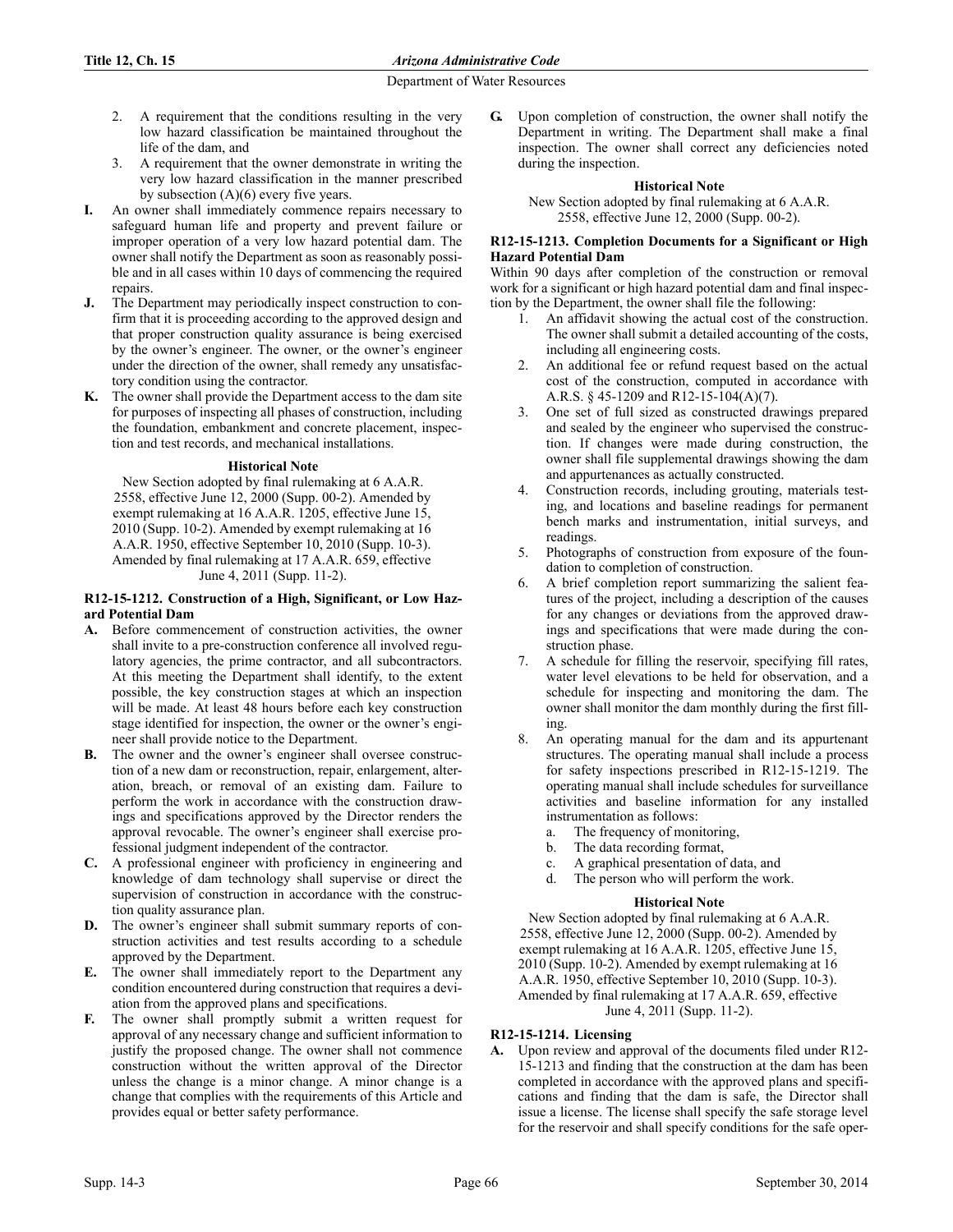ation of the dam. The dam and reservoir shall not be used before issuance of a license unless the Director issues written approval. Procedures for issuance of a license for low and very low hazard potential dams are prescribed in R12-15-1210(H) and R12-15-1211(H), respectively.

- **B.** A new license shall be issued in the following instances:
	- 1. Upon change of ownership of a dam.
	- 2. Upon change of the safe storage level.
	- 3. Upon expiration of time to appeal a notice issued under R12-15-1223(B).
	- 4. Upon expiration of time to appeal an order issued by the Director under R12-15-1223(D).
	- 5. Upon expiration of time to appeal an order of a court.

## **Historical Note**

New Section adopted by final rulemaking at 6 A.A.R. 2558, effective June 12, 2000 (Supp. 00-2).

### **R12-15-1215. Construction Drawings, Construction Specifications, and Engineering Design Report for a High, Significant, or Low Hazard Potential Dam**

The owner and engineer are responsible for complete and adequate design of a dam and for including in the application all aspects of the design pertaining to the safety of the dam.

- 1. Construction Drawing Requirements. The construction drawings required by R12-15-1208(5), R12-15-  $1209(E)(1)$ , and R12-15-1210(A)(6) shall include the following:
	- a. The seal and signature of the responsible engineer in accordance with A.A.C. R4-30-304.
	- b. One or more topographic maps of the dam, spillway, outlet works, and reservoir on a scale large enough to accurately locate the dam and appurtenances, indicate cut and fill lines, and show the property lines and ownership status of the land. Contour intervals shall be compatible with the height and size of the dam and its appurtenances and shall show design and construction details.
	- c. A reservoir area and capacity curve that reflect area in acres and capacity in acre-feet in relation to depth of water and elevation in the reservoir. The construction drawings shall show the spillway invert and top of dam elevations. The construction drawings shall also show the reservoir volume and space functional allocations. The construction drawings may include alternate scales as required for the owner's use.
	- Spillway and outlet works rating curves and tables at a scale or scales that allow determination of discharge rate in cubic feet per second at both low and high flows as measured by depth of water passing over the spillway control section.
	- e. A location map showing the dam footprint and all exploration drill holes, test pits, trenches, adits, borrow areas, and bench marks with elevations, reference points, and permanent ties. This map shall use the same vertical and horizontal control as the topographic map.
	- f. Geologic information including 1 or more geologic maps, profile along the centerline, and other pertinent cross sections of the dam site, spillway or spillways, and appurtenant structures, aggregate and material sources, and reservoir area at 1 or more scales compatible with the site and geologic complexity, showing logs of exploration drill holes, test pits, trenches, and adits.
	- g. One or more plans of the dam to delineate design and construction details.
- h. Foundation profile along the dam centerline at a true scale where the vertical scale is equal to the horizontal scale, showing the existing ground and proposed finished grade at cut and fill elevations, including anticipated geologic formations. The foundation profile shall include any proposed grout and drain holes.
- Profile and a sufficient number of cross sections of the dam to delineate design and construction details. The drawings shall illustrate and show dimensions of camber, details of the top, core zone, interior filters and drains, and other zone details. The profile of the dam may be drawn to different horizontal and vertical scales if required for detail. A maximum section of the dam shall be drawn to a true scale, where the vertical scale is equal to the horizontal scale. The outlet conduit may be shown on the maximum section if this is typical of the proposed construction.
- j. One or more dam foundation plans showing excavation grades and cut slopes with any proposed foundation preparation, grout and drain holes, and foundation dewatering requirements.
- k. Plan, profile, and details of the outlet works, including the intake structure, the gate system, conduit, trashrack, conduit filter diaphragm, conduit concrete encasement, and the downstream outlet structure. The drawings shall include all connection and structural design details.
- l. Plan, profile, control section, and cross sections of the spillway, including details of any foundation preparation, grouting, or concrete work that is planned. A complex control structure, a concrete chute, or an energy dissipating device for a terminal structure shall include both hydraulic and structural design details.
- m. Hydrologic data, drainage area and flood routing, and diversion criteria.
- 2. Construction Specification Requirements. The construction specifications required by R12-15-1208(6) and R12-  $15-1210(A)(7)$  shall include the following:
	- a. The seal and signature of the responsible engineer in accordance with A.A.C. R4-30-304.
	- b. The statement that the construction drawings and specifications shall not be materially changed without the prior written approval of the Director.
	- c. A detailed description of the work to be performed and a statement of the requirements for the various types of materials and installation techniques that will enter into the permanent construction.
	- The statement that construction shall not be considered complete until the Director has approved the construction in writing.
	- e. The statement that the owner's engineer shall control the quality of construction.
	- f. The following construction information:
		- i. All earth and rock material descriptions, placement criteria, and construction requirements for all elements of the dam and related structures.
		- ii. All concrete, grout, and shotcrete material and mix descriptions, placement and consolidation criteria, temperature controls, and construction requirements for all elements of the dam and related structures.
		- iii. Material criteria and material testing, cleaning, and treatment. If foundation or curtain grouting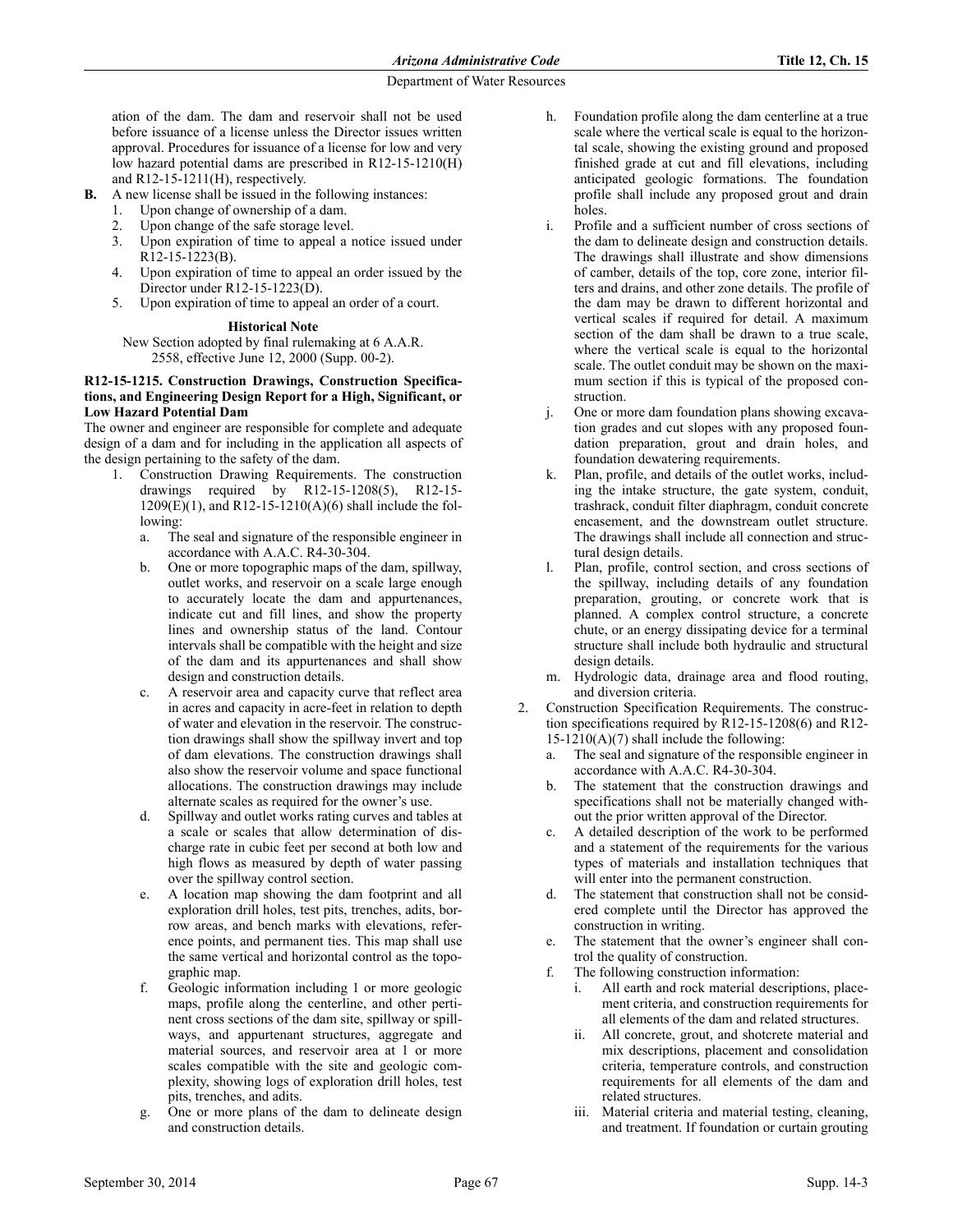is required, the specifications shall describe the type of grout, grouting method, special equipment necessary, recording during grouting, and foundation monitoring to avoid disturbance from grouting.

- iv. All materials testing that will be performed by the contractor for pre-qualification of materials, including special performance testing, such as water pressure tests in conduits. The Director shall accept materials that are pre-tested successfully and constructed in-place in accordance with specifications.
- A plan for control or diversion of surface water during construction. The design engineer may determine frequency of storm runoff to be controlled during construction, commensurate with the risk of economic loss during construction.
- vi. Criteria for blast monitoring and acceptable blast vibration levels, including particle velocities for the dam and other critical appurtenances. Monitoring equipment and monitoring locations shall be specified.
- vii. Instrumentation material descriptions, placement criteria, and construction requirements and a statement that instrumentation shall be installed by experienced speciality subcontractors.
- 3. Engineering Design Report Requirements. The engineering design report required by R12-15-1208(7) and R12-  $15-1210(A)(8)$  shall include the following:
	- a. The seal and signature of the responsible engineer in accordance with A.A.C. R4-30-304.
	- b. The classification under R12-15-1206 of the proposed dam, or for the proposed enlargement of an existing dam or reservoir.
	- c. Hydrologic considerations, including calculations and a summary table of data used in determining the required emergency spillway capacity and freeboard, and design of any diversion or detention structures. The design report shall include input and output listings on both hard copy and computer diskette.
	- d. Hydraulic characteristics, engineering data, and calculations used in determining the capacities of the outlet works and emergency spillway. The design report shall include input and output listings on both hard copy and computer diskette.
	- e. Geotechnical investigation and testing of the dam site and reservoir basin. Results and analysis of subsurface investigations, including logs of test borings and geologic cross sections.
	- f. Guidelines and criteria for blasting to be used by the contractor in preparing the blasting plan.
	- g. Details of the plan for control or diversion of surface water during construction.
	- h. Details of the dewatering plan for subsurface water during construction.
	- i. Testing results of earth and rock materials, including the location of test pits and the logs of these pits.
	- j. Discussion and design of the foundation blanket grouting, grout curtain, and grout cap based on foundation stability and seepage considerations.
	- k. Calculations and basic assumptions on loads and limiting stresses for reinforced concrete design. The design report shall include input and output listings on both hard copy and computer diskette.
- l. A discussion and stability analysis of the dam including appropriate seismic loading, safety factors, and embankment zone strength characteristics. Analyses shall include both short-term and longterm loading on upstream and downstream slopes. The design report shall include input and output listings on both hard copy and computer diskette.
- m. A discussion of seismicity of the project area and activity of faults in the vicinity. The design report shall use both deterministic and statistical methods and identify the appropriate seismic coefficient for use in analyses.
- n. Discussion and design of the cutoff trench based on seepage and other considerations.
- Permeability characteristics of foundation and dam embankment materials, including calculations for seepage quantities through the dam, the foundation, and anticipated in the internal drain system. The design report shall include input and output listings on both hard copy and computer diskette. The design report shall include copies of any flow nets used.
- p. Discussion and design of internal drainage based on seepage quantity calculations. The design report shall include instrumentation necessary to monitor the drainage system and filter design calculations for protection against piping of foundation and embankment.
- Erosion protection against waves and rainfall runoff for both the upstream and downstream slopes, as appropriate.
- r. Discussion and design of foundation treatment to compensate for geological weakness in the dam foundation and abutment areas and in the spillway foundation area.
- s. Post-construction vertical and horizontal movement systems.
- t. Discussion of foundation conditions including the potential for subsidence, fissures, dispersive soils, collapsible soils, and sink holes.

### **Historical Note**

New Section adopted by final rulemaking at 6 A.A.R. 2558, effective June 12, 2000 (Supp. 00-2).

### **R12-15-1216. Design of a High, Significant, or Low Hazard Potential Dam**

- **A.** General Requirements.
	- 1. Emergency Spillway Requirements. An applicant shall:
		- a. Construct each spillway in a manner that avoids flooding in excess of the flooding that would have occurred in the same location under the same conditions before construction. The owner of a dam shall demonstrate that a spillway discharge would not result in incremental adverse consequences. In determining whether a spillway discharge of a dam would result in incremental adverse consequences, the Director shall evaluate whether the owner has taken any or all of the following actions: issuing public notice to downstream property owners, complying with flood insurance requirements, adopting emergency action plans, conducting mock flood drills, acquiring flow easements or other acquisitions of real property, or other actions appropriate to safeguard the dam site and flood channel.
			- b. Include a control structure to avoid head cutting and lowering of the spillway crest for spillways exca-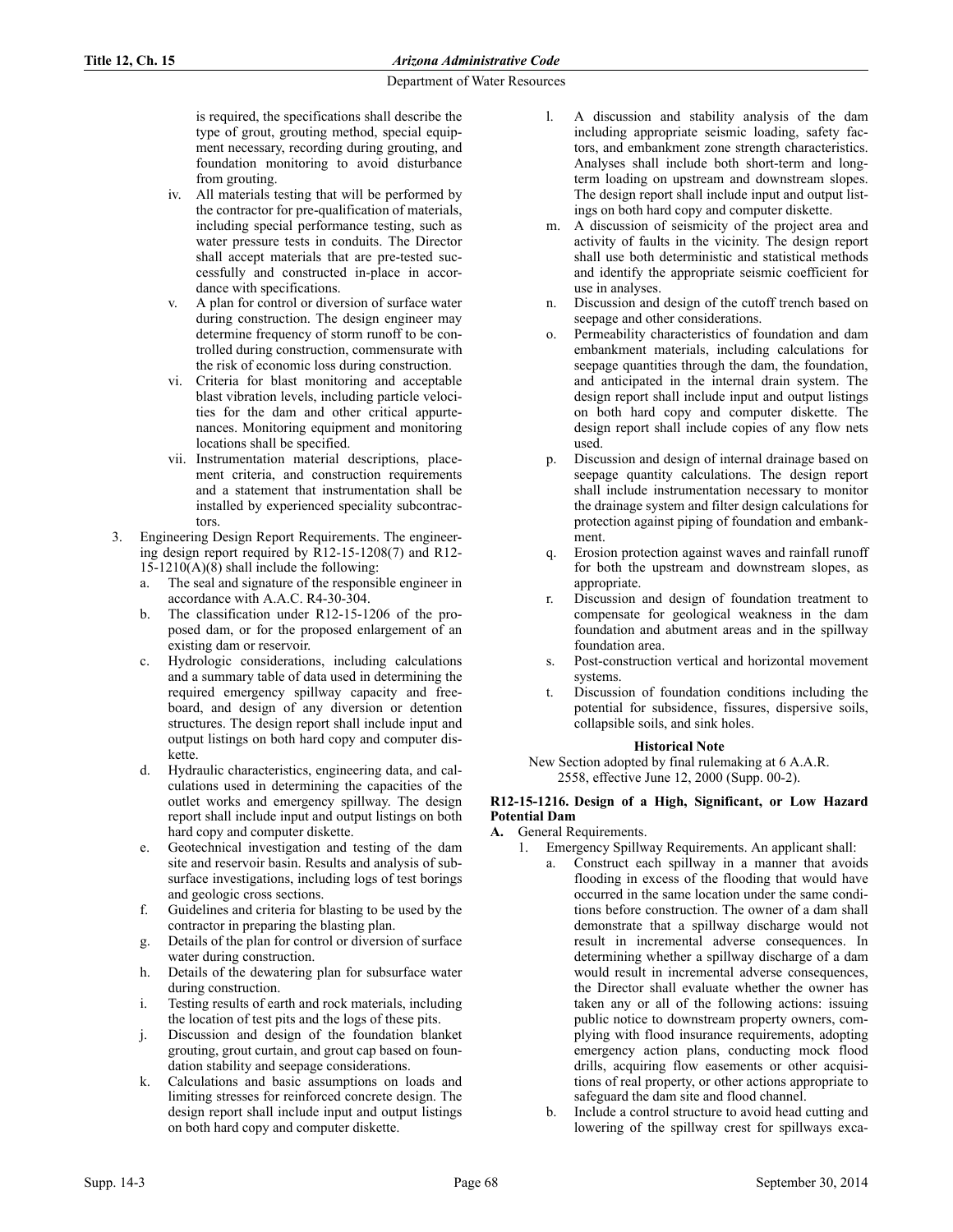vated in soils or soft rock. In the alternative, the design may provide evidence acceptable to the Director that erosion during the inflow design flood will not result in a sudden release of the reservoir.

- c. Provide each spillway and channel with a minimum width of 10 feet and suitable armor to prevent erosion during the discharge resulting from the inflow design flood.
- d. Ensure that downstream spillway channel flows do not encroach on the dam unless suitable erosion protection is constructed.
- e. Ensure that each spillway, in combination with outlets, is able to safely pass the peak discharge flow rate, as calculated on the basis of the inflow design flood.
- f. Not construct bridges or fences across a spillway unless the construction is approved in writing by the Director. The Director's approval may include conditions regarding the design and operation of the spillway and fencing, based on safety concerns.
- g. Not use a pipe or culvert as an emergency spillway unless the Director approves the use following review of the dam design and site characteristics.
- 2. Inflow Design Flood Requirements
	- Unless directed otherwise in writing by the Director, the inflow design flood requirements for determining the spillway minimum capacity are stated in Table 4.
	- b. As an alternative to the requirements prescribed in Table 4, the Director may accept an inflow design flood determined by an incremental damage assessment study, based on the relative safety of the alternatives.
	- c. The Director may accept site-specific probable maximum precipitation studies in determination of the inflow design flood.
	- d. An applicant shall ensure that the total freeboard is the largest of the following:
		- i. The sum of the inflow design flood maximum water depth above the spillway crest plus wave run up.
		- ii. The sum of the inflow design flood maximum water depth above the spillway crest plus 3 feet.
		- iii. A minimum of 5 feet.
- 3. Outlet Works Requirements. An applicant shall ensure that a dam has a low level outlet works that:
	- a. Is capable of draining the reservoir to the sediment pool level. A low level outlet works for a high or significant hazard potential dam shall be a minimum of 36 inches in diameter. A low level outlet works for a low hazard potential dam shall be a minimum of 18 inches in diameter.
	- b. For a high or significant hazard potential dam, has the capacity to evacuate 90% of the storage capacity of the reservoir within 30 days, excluding reservoir inflows.
	- c. Has a filter diaphragm or other current practice measures to reduce the potential for piping along the conduit.
	- d. Has accessible outlet controls when the spillway is in use.
	- e. Has an emergency manual override system or can be operated manually.
	- f. Is constructed of materials appropriate for loading condition, seismic forces, thermal expansion, cavita-

tion, corrosion, and potential abrasion. The applicant shall not use corrugated metal pipes or other thinwalled pipes except as a form for a cast-in-place concrete conduit. The applicant shall construct outlet conduits of cast-in-place reinforced concrete. The applicant shall design each outlet to maintain water tightness. The applicant shall construct each outlet to prevent the occurrence of piping adjacent to the outlet.

- g. Has an operating or guard gate on the upstream end of any gated outlet.
- h. Has an outlet conduit near the base of 1 of the abutments on native bedrock or other competent material. The applicant shall support the entire length of the conduit on foundation materials of uniform density and consistency to prevent adverse differential settlement.
- i. Has an upstream valve or gate capable of controlling the discharge through all ranges of flow on any gated outlet conduit.
- j. Has a trashrack designed for a minimum of 25% of the reservoir head to which it would be subjected if completely clogged at the upstream end of the outlet.
- k. Has an air vent pipe just downstream of the control gate. The applicant shall include a blow-off valve at or near the downstream toe of the dam for an outlet conduit that is connected directly to a distribution system.
- l. Has an outlet conduit designed for internal pressure equal to the full reservoir head and for superimposed embankment loads, acting separately.
- 4. Dam Site And Reservoir Area Requirements
	- An applicant shall demonstrate that reservoir storage during the inflow design flood will not result in incremental adverse consequences and that the design will not result in the inundation or wave damage of properties within the reservoir, except marina-type structures, during the inflow design flood. In determining whether a discharge will result in incremental adverse consequences, the Director shall evaluate whether the owner has taken any or all of the following actions: issuing public notice to upstream affected property owners, complying with flood insurance requirements, adopting emergency action plans, conducting mock flood drills, acquiring flood easements or other acquisitions of real property, or other actions appropriate to safeguard the dam site and reservoir. Permanent habitations are not allowed within the reservoir below the spillway elevation.
	- b. The applicant shall clear the reservoir storage area of logs and debris.
	- c. The applicant shall place borrow areas a safe distance from the upstream toe and the downstream toe of the dam to prevent a piping failure of the dam.
	- d. The applicant shall keep the top of the dam and appurtenant structures accessible by equipment and vehicles for emergency operations and maintenance.
- 5. Geotechnical Requirements
	- The applicant shall provide an evaluation of the static stability of the foundation, dam, and slopes of the reservoir rim and demonstrate that sufficient material is available to construct the dam as designed.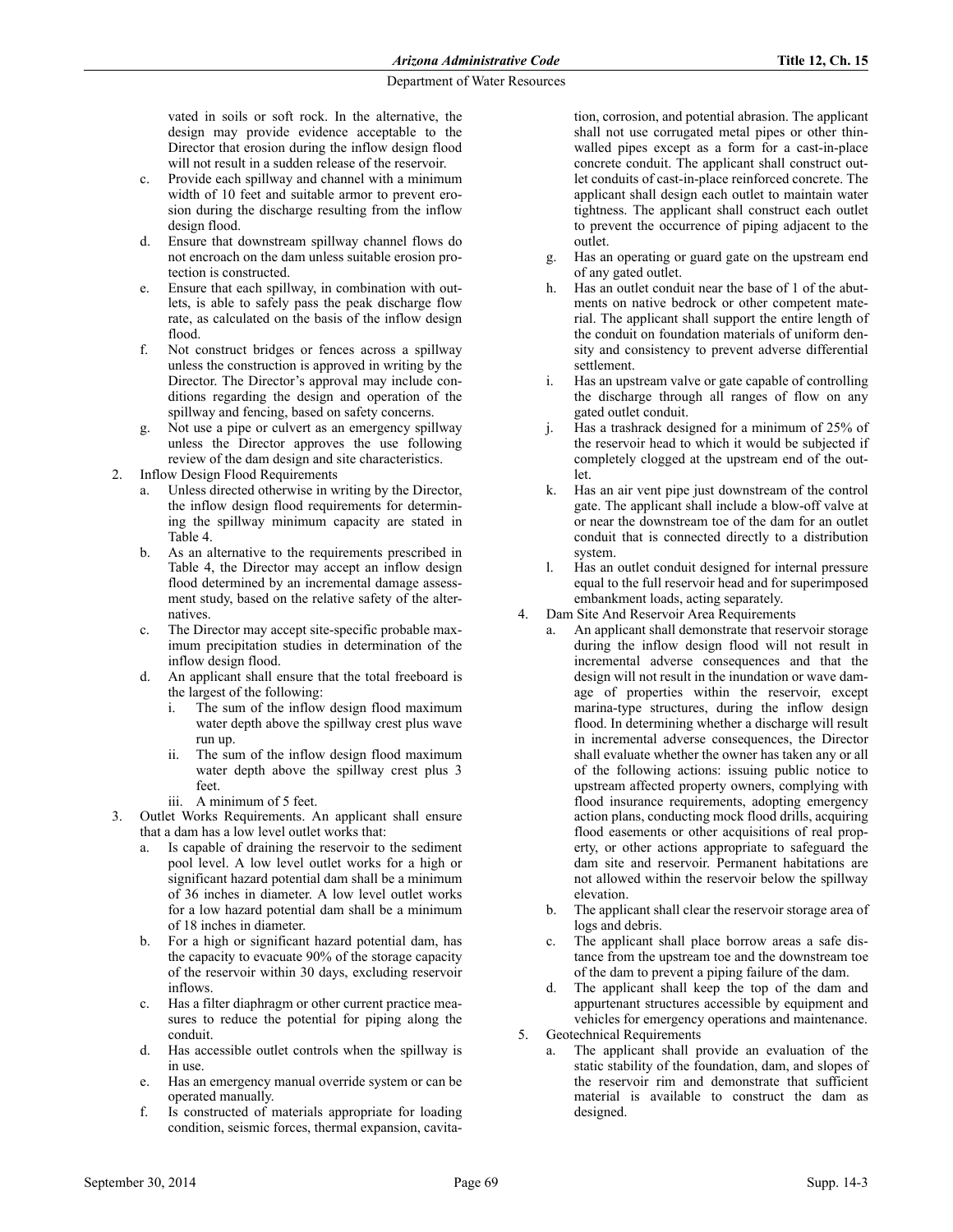- b. The applicant shall not construct a dam on active faults, collapsible soils, dispersive soils, sink holes, or fissures, unless the applicant demonstrates that the dam can safely withstand the anticipated offset or other unsafe effects on the dam.
- 6. Seismic Requirements
	- The applicant shall submit a review of the seismic or earthquake history of the area around the dam within a radius of 100 miles to establish the relationship of the site to known faults and epicenters. The review shall include any known earthquakes and the epicenter locations and magnitudes of the earthquakes.
	- b. The applicant shall identify the location of active or potentially active faults that have experienced Holocene or Late Pleistocene displacement within a radius of 100 miles of the site.
	- c. For a high or significant hazard potential dam, the applicant shall design the dam to withstand the maximum credible earthquake.
	- d. For a low hazard potential dam, the applicant shall use probabilistic or deterministic methods to determine the design earthquake. The magnitude of the design earthquake shall vary with the size of the dam, site condition, and specific location.
- **B.** Embankment Dam Requirements.
	- 1. Geotechnical Requirements. Table 5 states minimum factors of safety for embankment stability under various loading conditions. For an embankment dam an applicant shall provide a written analysis of minimum factors of safety for stability.
		- a. The analysis of minimum factors of safety shall include the effects of anisotropy on the phreatic surface position by using a ratio of horizontal permeability to vertical permeability of at least 10. The Director may require ratios of up to 100 if the material types and construction techniques will cause excessive stratification.
		- b. The applicant shall use tests modeling the conditions being analyzed to determine the strengths used in the stability analysis. The stability analysis shall include total and effective stress strengths appropriate for the different material zones and conditions analyzed. The stability analysis shall use undrained strengths or strength parameters for all saturated materials.
		- c. The applicant shall perform an analysis of the upstream slope stability for a partial pool with steady seepage considering the reservoir level that provides the lowest factor of safety.
		- d. A stability analysis is not required for low hazard potential dams if the owner or the owner's engineer demonstrates that conservative slopes and competent materials are included in the design.
	- 2. Seismic Requirements
		- a. The applicant shall determine the seismic characteristics of the site as prescribed in subsection (A)(6).
		- b. The applicant shall determine the liquefaction susceptibility of the embankment, foundation, and abutments. The applicant shall use standard penetration testing, cone penetration testing, shear wave velocity measurements, or a combination of these methods to make this determination. The applicant shall compute the minimum factor of safety against liquefaction at specific points and make a determination of whether the overall site is subject to liquefaction.
		- The applicant shall determine the safety of the dam under seismic loading using a pseudo static stability

analysis, computing the minimum factor of safety if the embankment, foundation or abutment is not subject to liquefaction and has a maximum peak acceleration of 0.2g or less, or a maximum peak acceleration of 0.35g or less, and consists of clay on a clay or bedrock foundation. The applicant shall use in the pseudo static stability analysis a pseudo static coefficient that is at least 60% of the maximum peak bedrock acceleration at the site.

- d. The applicant shall compute a minimum factor of safety against overtopping due to deformation and settlement in each of the following cases. The minimum factor of safety against overtopping can be no less than 2.5, determined by dividing the total preearthquake freeboard by the estimated vertical settlement in feet. The applicant shall determine the total vertical settlement by adding the settlement values of the upstream and downstream slopes.
	- i. The minimum factor of safety in a pseudo static analysis is less than 1.0;
	- ii. An embankment, foundation, or abutment is not subject to liquefaction, has a maximum peak acceleration of more than 0.2g or a maximum peak acceleration of more than 0.35g and consists of clay on a clay or bedrock foundation; or
	- iii. The embankment, foundation or abutment is subject to liquefaction.
- e. The applicant shall perform a liquefaction analysis to establish approximate boundaries of liquefiable zones and physical characteristics of the soil following liquefaction for an embankment, foundation, or abutment subject to liquefaction. The applicant shall perform an analysis of the potential for flow liquefaction.
- f. Other, more sophisticated analytical procedures may be required by the Director for sites with high seismicity or low strength embankment or foundation soils.
- 3. Miscellaneous Design Requirements
	- a. The design of any significant or high hazard potential dam shall provide seepage collection and prevent internal erosion or piping due to embankment cracking or other causes.
	- b. The Director shall review the filter and permeability design for a chimney drain, drain blanket, toe drain, or outlet conduit filter diaphragms on the basis of unique site characteristics.
		- i. The minimum thickness of an internal drain is 3 feet.
		- ii. The minimum width of a chimney drain is 6 feet.
		- iii. The applicant shall filter match an internal drain to its adjacent material.
		- iv. The applicant shall design internal drains with sufficient capacity for the expected drainage without the use of drainpipes using only natural granular materials.
	- c. The use of a geosynthetic is not permitted in a design if it serves as the sole defense against dam failure. The use of geotextiles and geonets as a filter or drain material or a geomembrane liner is permitted only in a location that is easily accessible for repair or if its excavation cannot create an unsafe condition at the dam. A geosynthetic liner is allowed under special conditions and in specific situations if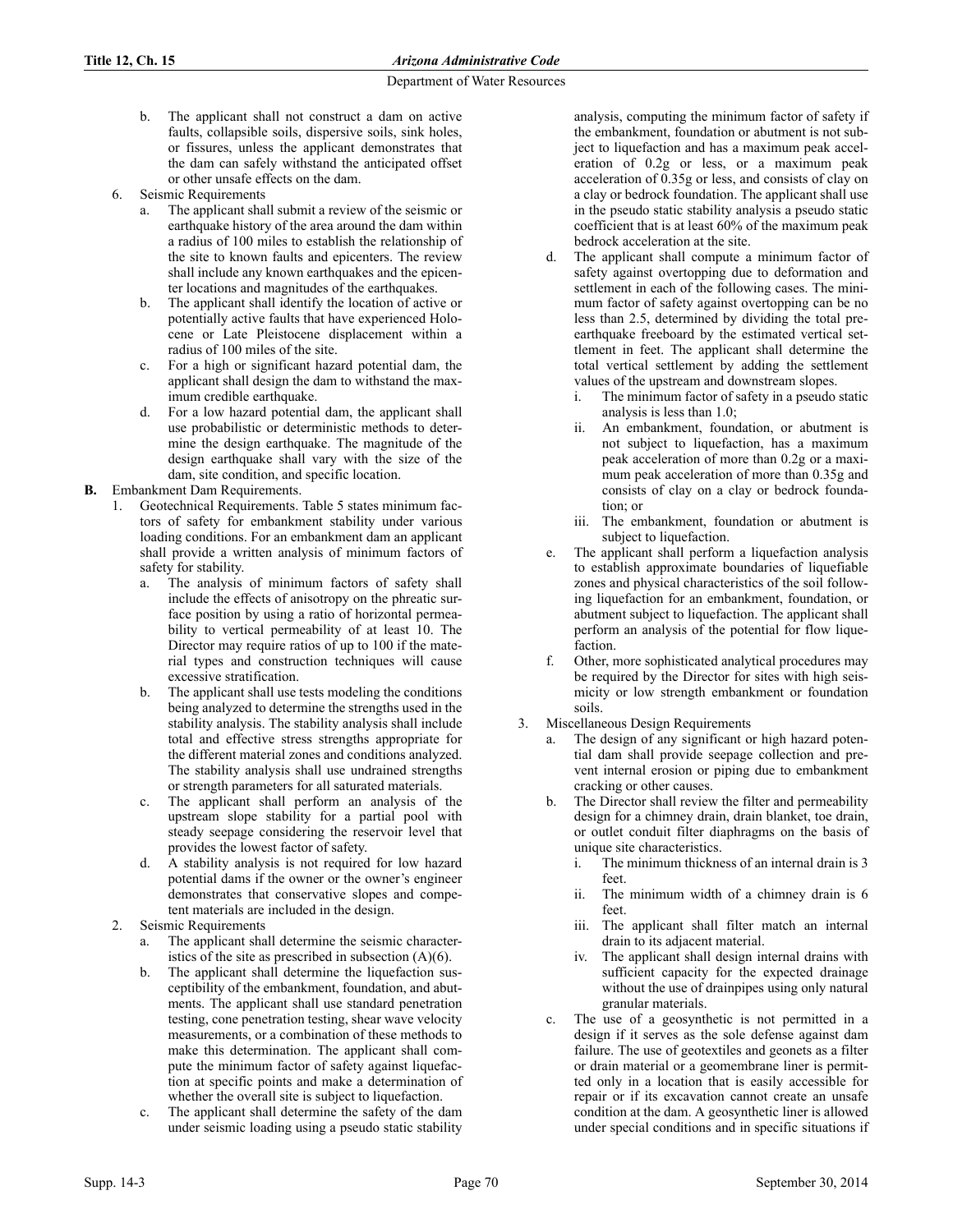it is subject to monitoring and redundant safety controls. The Director may impose conditions, including monitoring appropriate to the hazard classification, inspection, and necessary repairs, each performed every 5 years.

- d. The applicant shall use armoring on any upstream slope of an embankment dam that impounds water for more than 30 days at a time. If the applicant uses rock riprap, it shall be well-graded, durable, sized to withstand wave action, and placed on a well-graded pervious sand and gravel bedding or geotextile with filtering capacity appropriate for the site.
- e. The applicant shall protect the downstream slopes and groins of an embankment dam from erosion.
- f. The minimum width of the top of an embankment dam is equal to the structural height of the dam divided by 5 plus an additional 5 feet. The required minimum width for any embankment dam is 12 feet. The maximum width for any embankment dam is 25 feet.

#### **Historical Note**

New Section adopted by final rulemaking at 6 A.A.R. 2558, effective June 12, 2000 (Supp. 00-2).

**Table 4. Inflow Design Flood**

| Dam Hazard<br><b>Class</b> | <b>Dam Size</b><br><b>Classification</b> | <b>IDF</b><br>Magnitude            |
|----------------------------|------------------------------------------|------------------------------------|
| Very Low                   | All Sizes                                | $100$ -year                        |
| Low                        | All Sizes                                | 0.25 PMF                           |
| Significant                | Small<br>Intermediate<br>Large           | 0.25 PMF<br>$0.5$ PMF<br>$0.5$ PMF |
| High*                      | All Sizes                                | $\ast$                             |

\* For a high hazard potential dam, the applicant shall design the dam to withstand an inflow design flood that varies from .5 PMF to the full PMF, with size increasing based on persons at risk and potential for downstream damage. The applicant shall consider foreseeable future conditions.

### **Historical Note**

New Table adopted by final rulemaking at 6 A.A.R. 2558, effective June 12, 2000 (Supp. 00-2).

**Table 5. Minimum Factors of Safety for Stability<sup>1</sup>**

| <b>Embankment Loading Condition</b>                                                                 | <b>Minimum Factor</b><br>of Safety |
|-----------------------------------------------------------------------------------------------------|------------------------------------|
| End of construction case – upstream and<br>downstream slopes                                        | 13                                 |
| End of construction case for embank-<br>ments greater than 50 feet in height on<br>weak foundations | 1.4                                |
| Steady state seepage - upstream (critical)<br>partial pool) and downstream slope (full<br>pool)     | 1.5                                |
| Instantaneous drawdown - upstream<br>slope                                                          | 12                                 |

<sup>1</sup> Not applicable to an embankment on a clay shale foundation.

**Historical Note** New Table adopted by final rulemaking at 6 A.A.R. 2558, effective June 12, 2000 (Supp. 00-2).

## **R12-15-1217. Maintenance and Repair; Emergency Actions**

- **A.** An owner shall perform general maintenance and ordinary repairs that do not impair the safety of the dam. General maintenance and ordinary repair activities listed under this subsection do not require prior approval of the Director. These repair activities include:
	- 1. Removing brush or tall weeds.
	- 2. Cutting trees and removing slash from the embankment or spillway. Small stumps may be removed provided no excavation into the embankment occurs.
	- 3. Exterminating rodents by trapping or other methods. Rodent damage may be repaired provided it does not involve excavation that extends more than 2 feet into the embankment and replacement materials are compacted as they are placed.
	- 4. Repairing erosion gullies less than 2 feet deep on the embankment or in the spillway.
	- 5. Grading the surface on the top of the dam embankment or spillway to eliminate potholes and provide proper drainage, provided the freeboard is not reduced.
	- 6. Placing additional riprap and bedding on the upstream slope, or in the spillway in areas that have sustained minor damage and restoring the original riprap protection where the damage has not yet resulted in erosion and weakening of the dam.
	- 7. Painting, caulking, or lubricating metal structures.
	- 8. Patching or caulking spalled or cracked concrete to prevent deterioration.
	- 9. Removing debris, rock, or earth from outlet conduits or spillway channels and basins.
	- 10. Patching to prevent deterioration within outlet works.
	- 11. Replacing worn or damaged parts on outlet valves or controls to restore them to original condition or its equivalent.
	- 12. Repairing or replacing fences intended to keep traffic or livestock off the dam or spillway.
- **B.** General maintenance and ordinary repair that may impair or adversely effect safety, such as excavation into or near the toe of the dam, construction of new appurtenant structures for the dam, and repair of damage that has already significantly weakened the dam shall be performed in accordance with this Article. The Director may approve maintenance performed according to a standard detail or method of repair on file with the Department upon submittal of a letter. The Director shall determine whether general maintenance and ordinary repair activities not listed in subsection (A) will impair safety.
- **C.** Emergency actions not impairing the safety of the dam may be taken before guidance can be provided by an engineer and do not require prior approval of the Director. Emergency actions do not excuse an owner's responsibility to promptly undertake a permanent solution. Emergency actions include:
	- 1. Stockpiling materials such as riprap, earth fill, sand, sandbags, and plastic sheeting.
	- 2. Lowering the reservoir level by making releases through the outlet or a gated spillway, by pumping, or by siphoning.
	- 3. Armoring eroded areas by placing sandbags, riprap, plastic sheeting, or other available material.
	- 4. Plugging leakage entrances on the upstream slope.
	- 5. Increasing freeboard by placing sandbags or temporary earth fill on the dam.
	- 6. Diverting flood waters to prevent them from entering the reservoir basin.
	- 7. Constructing training berms to control flood waters.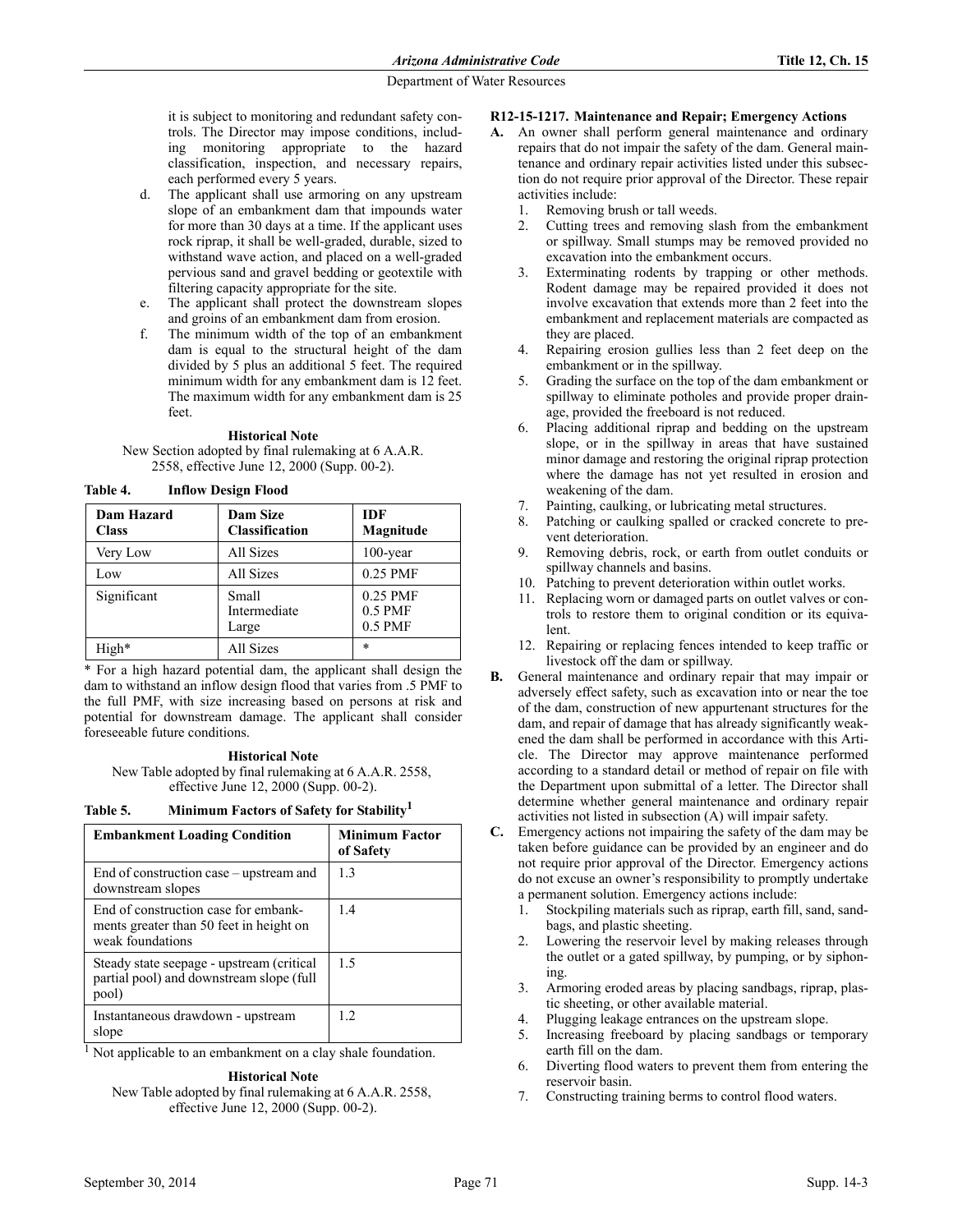- 8. Placing sandbag ring dikes or reverse filter materials around boils at the downstream toe to provide back pressure.
- 9. Removing obstructions from outlet or spillway flow areas.
- **D.** Emergency actions impairing the safety of the dam require prior approval of the Director. An owner shall not lower the water level by excavating the spillway or embankment unless failure is imminent.
- **E.** For all high and significant hazard potential dams, the emergency action plan shall be implemented with any emergency actions taken at the dam.
- The owner shall notify the Director immediately of any emergency condition that exists and any emergency action taken.

## **Historical Note**

New Section adopted by final rulemaking at 6 A.A.R. 2558, effective June 12, 2000 (Supp. 00-2).

### **R12-15-1218. Safe Storage Level**

The Director has the authority to determine the safe storage level for the reservoir behind each dam, including the storage level of an existing dam while it is being repaired, enlarged, altered, breached, or removed. The elevation of the safe storage level is stated on the license. The owner shall not store water in excess of the level determined by the Director to be safe. The owner shall not place flashboards or other devices in the emergency spillway without approval of an alteration of the dam in accordance with this Article.

### **Historical Note**

New Section adopted by final rulemaking at 6 A.A.R. 2558, effective June 12, 2000 (Supp. 00-2).

## **R12-15-1219. Safety Inspections; Fees**

- **A.** Except as provided in subsection (E), the Director shall conduct a dam safety inspection annually or more frequently for each high hazard potential dam, triennially for each significant hazard potential dam, and once every five years for each low and very low hazard potential dam. An owner of a dam shall pay the inspection fee required by R12-15-105 for each inspection of the dam pursuant to this subsection.
- **B.** An engineer is considered qualified to provide information to the Director regarding the safe storage level of a reservoir if the engineer:
	- 1. Meets the criteria in R12-15-1202(11),
	- 2. Has three years of experience in the field of dam safety, and
	- 3. Has actual experience in conducting dam safety inspections.
- **C.** A dam safety inspection includes:
	- 1. Review of previous inspections, reports, and drawings;
	- 2. Inspection of the dam, spillways, outlet facilities, seepage control, and measurement systems;
	- 3. Inspection of any permanent monument or monitoring installations;
	- 4. Assessment of all parts of the dam that are related to the dam's safety; and
	- 5. A recommendation regarding the safe storage level of the reservoir.
- **D.** The engineer shall submit a safety inspection report that describes the findings and lists actions that will improve the safety of the dam. The report shall include the engineer's recommendation of the safe storage level. The engineer shall use a report form approved by the Director.
- **E.** Inspections by the Owner
	- 1. An owner may provide to the Director, at the owner's expense, a safety inspection report that complies with the requirements of subsections (B), (C), and (D) in place of

an inspection by the Department. The owner's engineer shall notify the Director and submit a written summary of the engineer's qualifications at least 14 days before the scheduled safety inspection.

- 2. The Director may refuse to accept an inspection that does not conform to this Article.
- 3. A safety inspection report submitted pursuant to this subsection shall include the fee required by R12-15-105(D).
- **F.** Inspections by the Department
	- 1. The Director may enter at reasonable times upon private or public property and the owner shall permit such entry, where a dam is located, including a dam under construction, reconstruction, repair, enlargement, alteration, breach, or removal, for any of the following purposes:
		- a. To enforce the conditions of approval of the construction drawings and specifications related to an application for construction, reconstruction, repair, enlargement, alteration, breach, or removal.
		- b. To inspect a dam that is subject to this Article.
		- c. To investigate or assemble data to aid review and study of the design and construction of dams, reservoirs, and appurtenances or make watershed investigations to facilitate decisions on public safety to fulfill the duties of A.R.S. § 45-1214.
		- d. To ascertain compliance with this Article and A.R.S. Title 45, Chapter 6.
	- 2. Upon receipt of a complaint that a dam is endangering people or property:
		- a. The Director shall inspect the dam unless there is substantial cause to believe the complaint is without merit.
		- b. If the complainant files a complaint in writing and deposits with the Director sufficient funds to cover the costs of the inspection, the Director shall make an inspection.
		- c. The Director shall provide a written report of the inspection to the complainant and the dam owner.
		- d. If an unsafe condition is found, the Director shall cause it to be corrected and return the deposit to the complainant. If the complaint was without merit the deposit shall be paid into the general fund.
	- 3. The Director may employ qualified on-call consultants to conduct inspections.
	- 4. Inspections under subsection (A) shall comply with the requirements of A.R.S. § 41-1009.

# **Historical Note**

New Section adopted by final rulemaking at 6 A.A.R. 2558, effective June 12, 2000 (Supp. 00-2). Amended by exempt rulemaking at 16 A.A.R. 1205, effective June 15, 2010 (Supp. 10-2). Amended by exempt rulemaking at 16 A.A.R. 1950, effective September 10, 2010 (Supp. 10-3). Amended by final rulemaking at 17 A.A.R. 659, effective June 4, 2011 (Supp. 11-2).

# **R12-15-1220. Existing Dams**

- **A.** The requirements of this Article apply to existing dams, except as provided in subsections (B) and (C).
- **B.** If the Director has determined that an existing dam is in a safe condition, the owner is not required to comply with R12-15- 1216 unless the Director determines that it is cost effective to upgrade the dam to comply with the requirements of R12-15- 1216 at the time a major alteration or major repair is planned. In determining whether it is cost effective to upgrade a dam, the Director shall consider:
	- The hazard potential classification of the dam;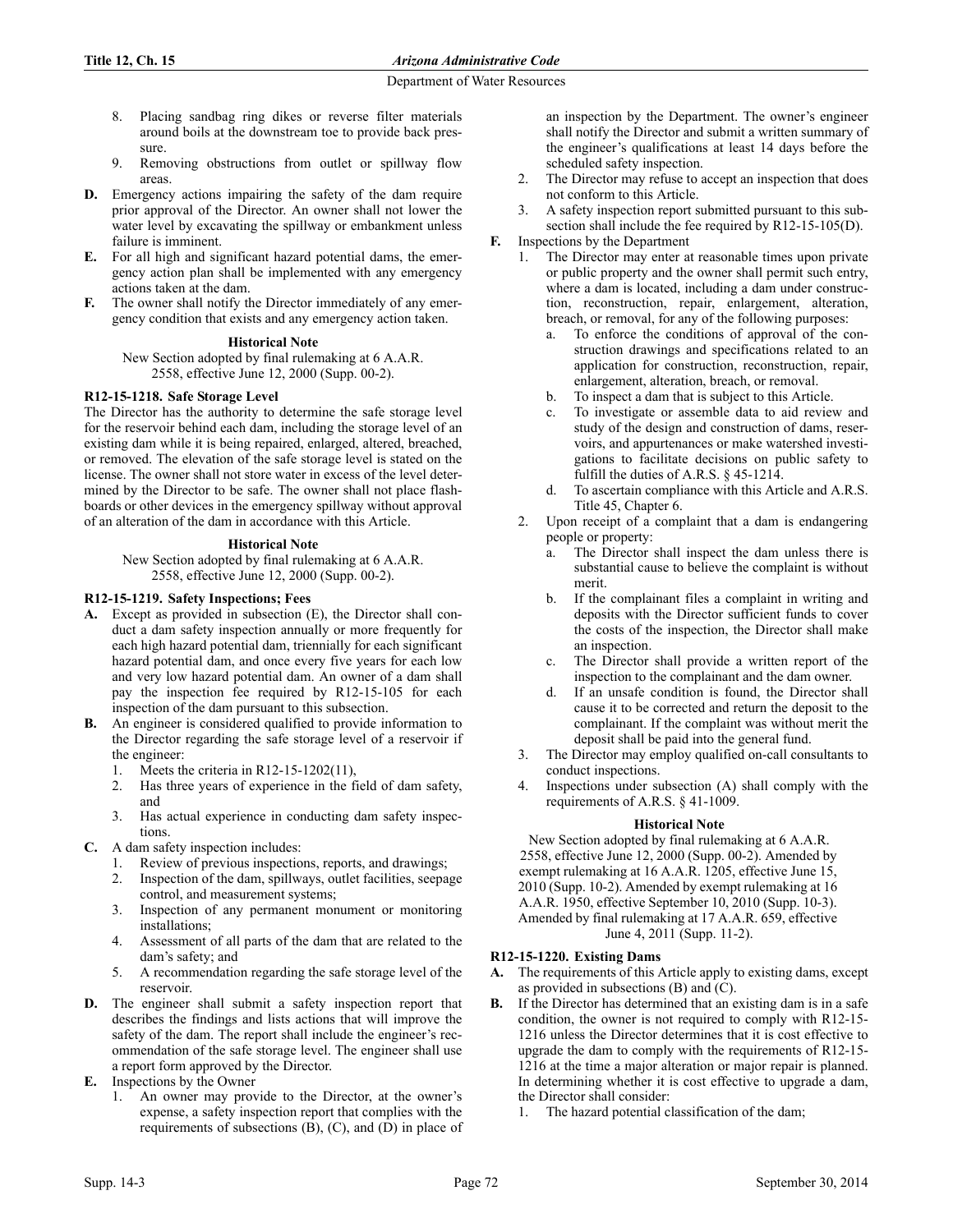- 2. Whether the cost of the upgrade would exceed 25% of the total cost of the major alteration or major repair; and
- 3. Whether there is a more cost effective alternative that would provide an equivalent increase in safety.
- **C.** If the Director has determined that a dam is in an unsafe condition, the owner shall comply with the requirements in R12-15- 1216. The owner is not required to comply with a requirement in this Article if the Director finds that, considering the site characteristics and the proposed design, the requirement is unduly burdensome or expensive and is not necessary to protect human life or property. The Director shall consider the size, hazard potential classification, physical site conditions, and applicability of a requirement to the dam. The Director shall state in writing the reason or reasons the owner is not required to comply with a requirement.
- **D.** The owner shall ensure that installation of utilities beneath or through an existing dam is accomplished by open cuts or jacking and boring methods.

#### **Historical Note**

New Section adopted by final rulemaking at 6 A.A.R. 2558, effective June 12, 2000 (Supp. 00-2).

### **R12-15-1221. Emergency Action Plans**

- **A.** Each owner of a high or significant hazard potential dam shall prepare, maintain, and exercise a written emergency action plan for immediate defensive action to prevent failure of the dam and minimize any threat to downstream development. The emergency action plan shall contain a:
	- 1. Notification chart showing the priority for notification in an emergency situation. The owner shall notify local emergency response agencies, affected downstream populations, county emergency management agencies, and affected flood control districts;
	- 2. Description of the demand reservoir and scope of the emergency action plan;
	- 3. Delineation of potentially unsafe conditions, evaluation procedures, and triggering events that require the initiation of partial or full emergency notification procedures, based on the urgency of the situation;
	- 4. Delineation of areas of responsibility of the owner and other parties. The emergency action plan shall clearly identify individuals responsible for notifications and declaring an emergency;
	- 5. Specific notification procedure for each emergency situation anticipated;
	- Description of emergency supplies and resources, equipment access to the site, and alternative means of communication. The emergency action plan shall also identify specific preparedness activities required, such as annual full or partial mock exercises and updates of the emergency action plan; and
	- Map showing the area that would be subject to flooding due to spillway flows and dam failures.
- **B.** The owner shall use the Director's model emergency action plan, which is available at no cost, or an equivalent model, for guidance in preparing the emergency action plan.
- **C.** The owner shall submit a copy of the proposed emergency action plan for review by the Arizona Division of Emergency Management and all local emergency coordinators involved in the plan. The owner shall incorporate appropriate recommendations generated by the reviews and submit the revised emergency action plan to the Department.
- **D.** The owner shall review and update the emergency action plan annually or more frequently to incorporate changes such as new personnel, changing roles of emergency agencies, emergency response resources, conditions of the dam, and informa-

tion learned from mock exercises. The owner shall send updated portions of the plan to persons and agencies holding copies of the plan within 15 days after preparation of an update.

#### **Historical Note**

New Section adopted by final rulemaking at 6 A.A.R. 2558, effective June 12, 2000 (Supp. 00-2).

### **R12-15-1222. Right of Review**

- **A.** An applicant or owner aggrieved by a decision of the Director regarding the determination of hazard classification, jurisdictional status, or the Director's application of this Article may seek review of an appealable agency action under A.R.S. Title 41, Chapter 6, Article 10.
- **B.** An applicant or owner aggrieved by a decision of the Director that requires the exercise of professional engineering judgment or discretion or the assessment of risk to human life or property, such as the adequacy of an applicant's project documentation, dam design, safe storage level, requirements for existing dams, or maintenance, may seek review by a board of review under A.R.S. §§ 45-1210 and 45-1211.
- **C.** The following actions are not subject to review:
	- 1. Emergency measures taken under A.R.S. §§ 45-1212 or 45-1221.
	- 2. Agency decisions made under A.R.S. §§ 41-1009(E) or (F).
	- 3. Agency actions made exempt from review by law.

#### **Historical Note**

New Section adopted by final rulemaking at 6 A.A.R. 2558, effective June 12, 2000 (Supp. 00-2).

### **R12-15-1223. Enforcement Authority**

- **A.** The Department may exercise its discretion to take action necessary to prevent danger to human life or property. The Director may take any legal action that is proper and necessary for the enforcement of this Chapter.
- **B.** If the Director has cause to believe that a dam is unsafe or a person is violating or has violated a provision of this Article or A.R.S. Title 45, Chapter 6, Article 1, the Director may issue a notice directing the owner to remedy the safety deficiency or correct the violation. The owner may appeal a notice issued under this subsection as an appealable agency action in accordance with A.R.S. Title 41, Chapter 6, Article 10. If the owner does not appeal within 30 days after the date on the notice, the notice becomes final and may be incorporated as a condition of any license based on the duration of the requirement.
- **C.** If the Director has cause to believe that a dam is unsafe or a person is violating or has violated a provision of this Article or A.R.S. Title 45, Chapter 6, Article 1, the Director may proceed under A.R.S. § 45-1221 to initiate a contested case under A.R.S. Title 41, Chapter 6, Article 10 by requesting an administrative hearing.
- **D.** Following a written decision by an administrative law judge, the Director shall issue a decision and order accepting, rejecting, or modifying the administrative law judge's decision. Upon expiration of time to appeal, the decision and order becomes final and may be incorporated as a condition of any license based on the duration of the requirement.
- **E.** If the Director has cause to believe that a dam is unsafe or a person is violating or has violated a provision of this Article or A.R.S. Title 45, Chapter 6, Article 1 the Director may commence an action in a court of appropriate jurisdiction if:
	- 1. The violation is an emergency requiring appropriate steps to be taken without delay; or
	- 2. The Director has cause to believe that use of the administrative procedure would be ineffective or that delay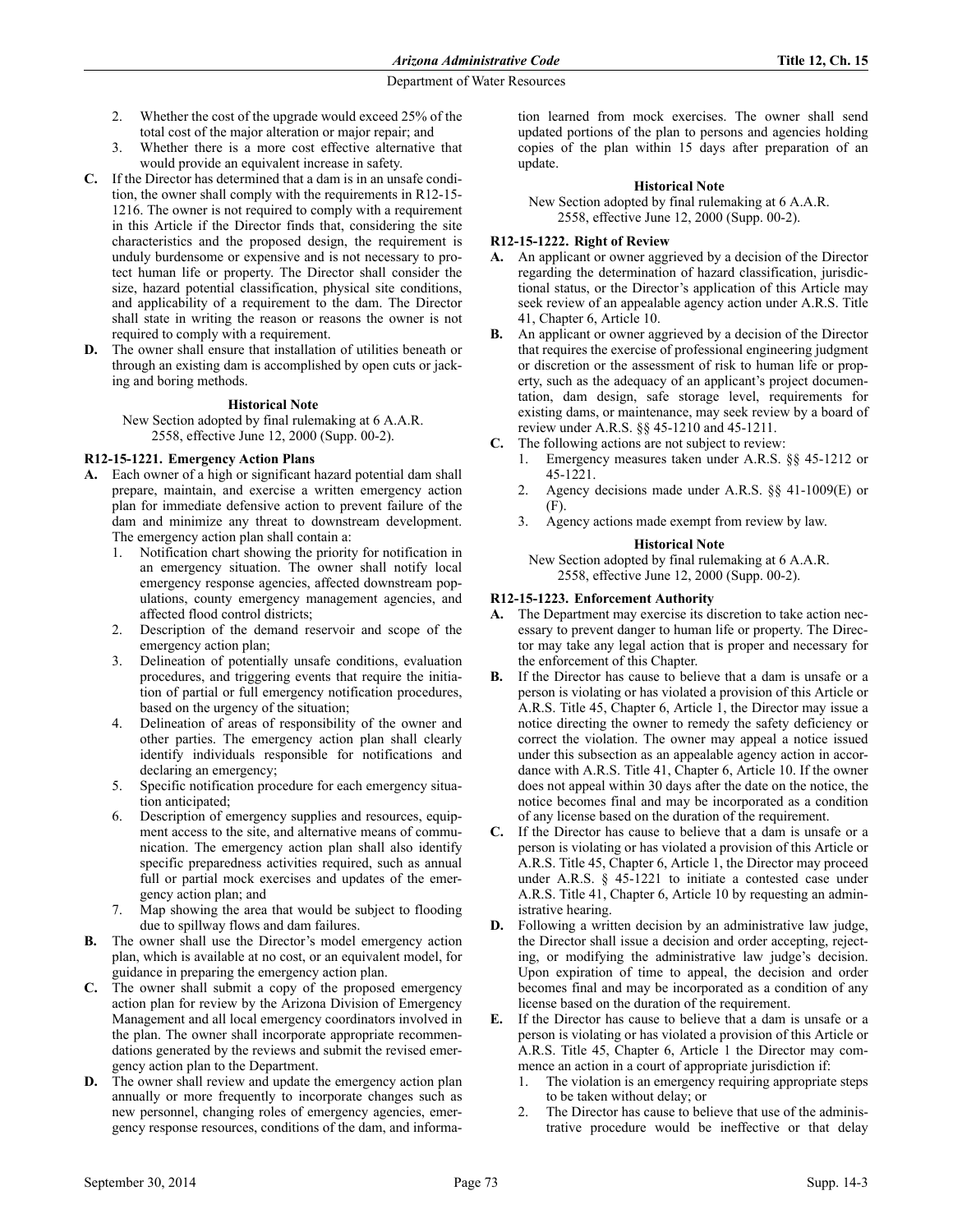would ensue and a deterioration in the safety of the dam would occur.

- **F.** If the Director commences an action it shall be brought in a court of appropriate jurisdiction in which:
	- 1. The cause or some part of the cause arose; or
	- 2. The owner or person complained of has his or her place of business; or
	- 3. The owner or person complained of resides.
- **G.** A person determined to be in violation of this Article; A.R.S. Title 45, Chapter 6; a license; or order may be assessed a civil penalty not exceeding \$1,000 per day of violation. The Director may offer evidence relating to the amount of the penalty in accordance with A.R.S. § 45-1222.
- **H.** A violation of A.R.S. Title 45, Chapter 6, Article 1 regarding Supervision of Dams, Reservoirs, and Projects is a class 2 misdemeanor, in accordance with A.R.S. § 45-1216.

## **Historical Note**

New Section adopted by final rulemaking at 6 A.A.R. 2558, effective June 12, 2000 (Supp. 00-2).

# **R12-15-1224. Emergency Procedures**

- **A.** The owner of a dam shall immediately notify the Department and responsible authorities in adjacent and downstream communities, including emergency management authorities, of a condition that may threaten the safety of the dam. The owner shall take necessary actions to protect human life and property, including action required under an emergency action plan or order issued under this Article.
	- 1. A condition that may threaten the safety of a dam includes:
		- a. Sliding of upstream or downstream slopes or abutments contiguous to the dam;
		- b. Sudden subsidence of the top of the dam;
		- c. Longitudinal or transverse cracking of the top of the dam;
		- d. Unusual release of water from the downstream slope or face of the dam;
		- e. Other unusual conditions at the downstream slope of the dam;
		- f. Significant landslides in the reservoir area;
		- g. Increasing volume of seepage;
		- h. Cloudy seepage or recent deposits of soil at seepage exit points;
		- i. Sudden cracking or displacement of concrete in a concrete or masonry dam spillway or outlet works;
		- j. Loss of freeboard or dam cross section due to storm wave erosion;
		- k. Flood waters overtopping an embankment dam; or
		- l. Spillway backcutting that threatens evacuation of the reservoir.
	- In case of an emergency, the owner shall telephone the Arizona Department of Public Safety's emergency numbers at (800) 411-2336 or (602) 223-2000.
- **B.** The Director shall issue an emergency approval to repair, alter, or remove an existing dam if the Director finds that immediate remedial action is necessary to alleviate an imminent threat to human life or property.
	- 1. The emergency approval shall be provided in writing on a form developed for this purpose.
	- 2. The emergency approval may contain conditions the Director determines are appropriate to protect human life or property.
	- 3. The emergency approval is effective immediately for 30 days after notice is issued unless extended in writing by the Director. The Director shall also send notice to the county flood control district of the county in which the

dam is located, all municipalities within 5 miles downstream of the dam, and any additional persons identified in the emergency action plan.

The Director may institute legal or administrative proceedings that the Director deems appropriate for violations of the emergency approval or conditions of the emergency approval.

## **Historical Note**

New Section adopted by final rulemaking at 6 A.A.R. 2558, effective June 12, 2000 (Supp. 00-2).

# **R12-15-1225. Emergency Repairs**

- **A.** The Director shall use monies from the dam repair fund, established under A.R.S. § 45-1212.01 to employ any remedial measure necessary to protect human life and property resulting from a condition that threatens the safety of a dam if the dam owner is unable or unwilling to take action and there is not sufficient time to issue and enforce an order.
- **B.** The deputy director may authorize an expenditure not to exceed \$10,000 from the dam repair fund for remedial measures under A.R.S. § 45-1212. The expenditure of any additional funds shall be approved by the Director.
- **C.** The Director shall hold a lien against all property of the owner in accordance with A.R.S. § 45-1212.

## **Historical Note**

New Section adopted by final rulemaking at 6 A.A.R. 2558, effective June 12, 2000 (Supp. 00-2).

# **R12-15-1226. Non-Emergency Repairs; Loans and Grants**

- **A.** If the Director determines that a dam represents a threat to human life and property but is not in an emergency condition, the Director may use the dam repair fund, established under A.R.S. § 45-1212.01, as prescribed in this Article to defray the costs of repair.
- **B.** Monies from the dam repair fund may be used for loans and grants to owners as provided in A.R.S. §§ 45-1218 and 45-1219.
- **C.** To qualify for a loan or grant from the dam repair fund, a dam shall be classified as unsafe by the Director.
- **D.** The Director may authorize grant funds for all or part of the cost of engineering studies or construction needed to mitigate the threat to human life and property created by a dam.
	- 1. The Director and the grantee shall execute a financial assistance agreement that includes terms of financial assistance, the work progress, and payment schedule.
	- 2. The Director shall disburse grant funds in accordance with the financial assistance agreement.
	- 3. The Director shall establish a priority ranking for grants based on factors including the potential for failure of a dam, the number of lives at risk, and the capability of the owner to pay a portion of the costs.
- **E.** The Director may loan funds for engineering studies or for all or part of construction as prescribed in A.R.S. § 45-1218.
	- 1. The Director and the dam owner shall execute a loan repayment agreement. The loan repayment agreement shall be delivered to and held by the Department.
	- 2. The Director shall establish a priority ranking for loans based on factors including the potential for failure of a dam, the number of human lives at risk, and the capability of the owner to pay a portion of the costs.

### **Historical Note**

New Section adopted by final rulemaking at 6 A.A.R. 2558, effective June 12, 2000 (Supp. 00-2).

**ARTICLE 13. WELL SPACING REQUIREMENTS; REPLACEMENT WELLS IN APPROXIMATELY THE**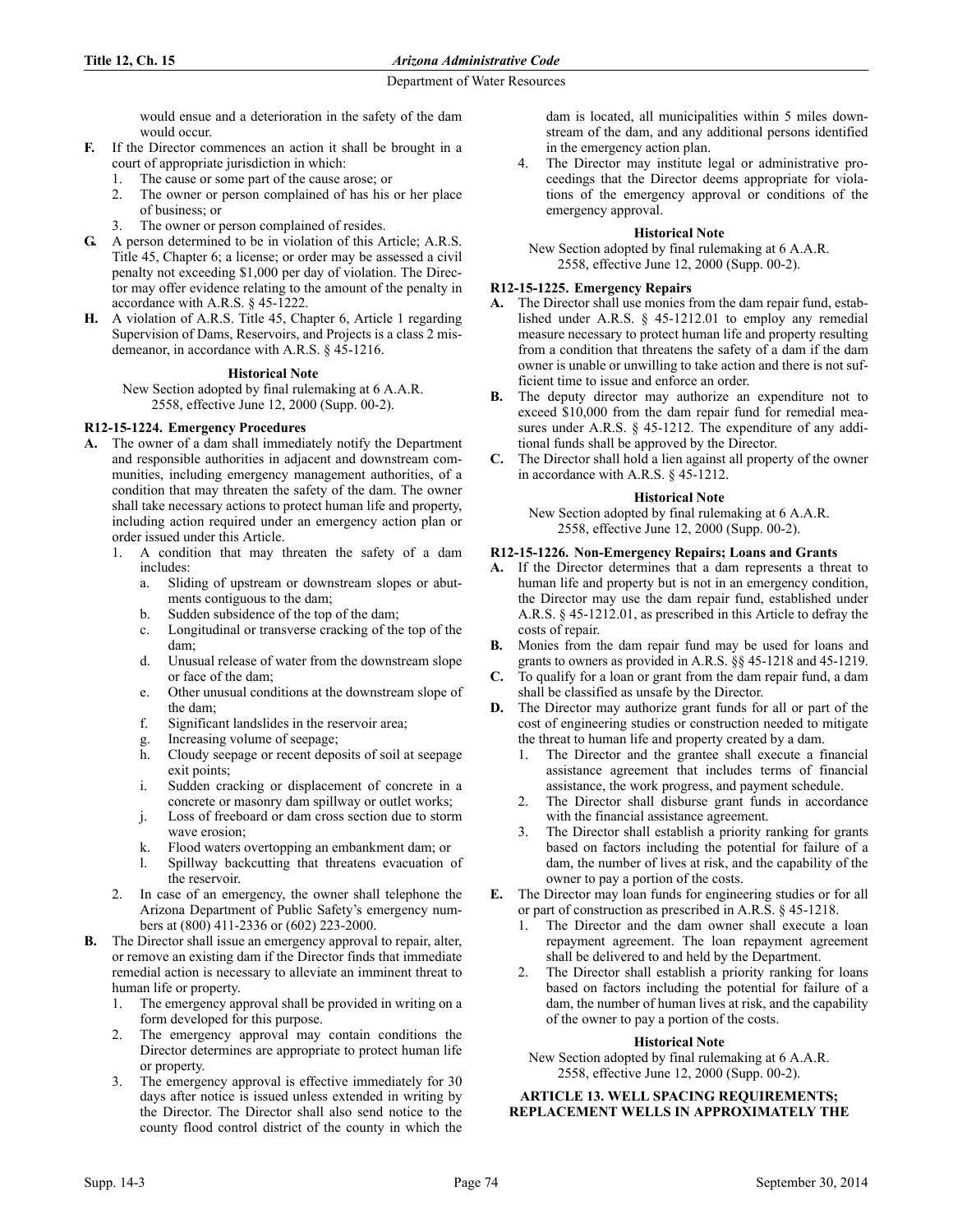# **SAME LOCATION**

## **R12-15-1301. Definitions**

In addition to the definitions in A.R.S. §§ 45-101, 45-402, and 45- 591, the following words and phrases in this Article shall have the following meanings, unless the context otherwise requires:

- 1. "Abandoned well" means a well for which a well abandonment completion report has been filed pursuant to R12-15-816(E) or for which a notification of abandonment has been filed pursuant to R12-15-816(K).
- 2. "Additional drawdown" means a lowering in the water levels surrounding a well that is the result of the operation of the well and that is not attributable to existing regional rates of decline or existing impacts from other wells.
- 3. "Applicant" means any of the following:
	- a. A person who has filed an application for a permit to construct a new well or a replacement well in a new location under A.R.S. § 45-599;
	- b. A person who has filed an application for a recovery well permit under A.R.S. § 45-834.01 for a new well as defined in A.R.S. § 45-591 or, except as provided in A.R.S. § 45-834.01(B)(2) or (3), an existing well as defined in A.R.S. § 45-591;
	- c. A person who has filed an application for approval to use a well to withdraw groundwater for transportation to an active management area under A.R.S. § 45-559; or
	- d. A person, other than a city, town, private water company, or irrigation district, who has filed an application for a water exchange permit under A.R.S. § 45- 1041.
- 4. "ADEQ" means the Arizona Department of Environmental Quality.
- 5. "Contaminated groundwater" means groundwater that has been contaminated by a release of a hazardous substance, as defined in A.R.S. § 49-201, or a pollutant, as defined in A.R.S. § 49-201.
- "DOD" means the United States Department of Defense.
- 7. "EPA" means the United States Environmental Protection Agency.
- 8. "LCR plateau groundwater transporter" means a person transporting groundwater from the Little Colorado River plateau groundwater basin to another groundwater basin pursuant to A.R.S.  $\S$  45-544(B)(1).
- 9. "Notice of water exchange participant" means a person, other than a city, town, private water company, or irrigation district, named as a participant in a water exchange in a notice of water exchange filed under A.R.S. § 45- 1051.
- 10. "Original well" means the well replaced by a replacement well in approximately the same location, except that if the replacement well is the latest in a succession of two or more wells drilled as replacement wells in approximately the same location under R12-15-1308 or temporary rule R12-15-840 adopted by the director on March 11, 1983, "original well" means the well replaced by the first replacement well in approximately the same location.
- 11. "Remedial action site" means any of the following:
	- a. The site of a remedial action undertaken pursuant to the comprehensive environmental response, compensation, and liability act ("CERCLA") of 1980, as amended, 42 U.S.C. 9601, et seq., commonly known as a "superfund" site;
	- b. The site of a corrective action undertaken pursuant to A.R.S. Title 49, Chapter 6, commonly known as a leaking underground storage tank ("LUST") site;
- c. The site of a voluntary remediation action undertaken pursuant to A.R.S. Title 49, Chapter 1, Article 5;
- d. The site of a remedial action undertaken pursuant to A.R.S. Title 49, Chapter 2, Article 5, commonly known as a water quality assurance revolving fund ("WQARF") site;
- e. The site of a remedial action undertaken pursuant to the Resource Conservation and Recovery Act ("RCRA"), 42 U.S.C. 6901, et seq.; or
- f. The site of remedial action undertaken pursuant to the Department of Defense Environmental Restoration Program, 10 U.S.C. 2701, et seq., commonly known as a "Department of Defense site" or a "DOD site."
- 12. "Replacement well" means a well drilled for the purpose of replacing another well.
- 13. "Replacement well in a new location" means a replacement well that does not qualify as a replacement well in approximately the same location under R12-15-1308.
- 14. "Replacement well in approximately the same location" means a replacement well that qualifies as a replacement well in approximately the same location under R12-15- 1308.
- 15. "Well" has the meaning prescribed in A.R.S. § 45-402. An abandoned well is not a well.
- 16. "Well of record" means, with respect to an applicant, an LCR plateau groundwater transporter, or a notice of water exchange participant, any well or proposed well not owned by the applicant, LCR plateau groundwater transporter, or notice of water exchange participant, or proposed to be drilled by the applicant, LCR plateau groundwater transporter, or notice of water exchange participant, to which any of the following apply:
	- a. The well is an existing well as defined in A.R.S. § 45-591 and the owner or operator has registered the well with the Department, unless the current well information on file with the Department identifies the sole purpose or purposes of the well as one or more of the following:
		- i. Cathodic protection;
		- ii. Use as a sump pump or heat pump;
		- iii. Air sparging;
		- iv. Injection of liquids or gasses into the aquifer or vadose zone, including injection wells that are part of an underground storage facility permitted under A.R.S. Title 45, Chapter 3.1;
		- v. Monitoring water levels or water quality, including a piezometer well;
		- vi. Obtaining geophysical, mineralogical, or geotechnical data;
		- vii. Grounding;
		- viii. Soil vapor extraction;
		- ix. Electrical energy generation pursuant to a temporary permit for electrical energy generation issued under A.R.S. § 45-517;
		- x. Dewatering pursuant to a dewatering permit issued under A.R.S. § 45-513 or a temporary dewatering permit issued under A.R.S. § 45- 518;
		- xi. Drainage pursuant to a drainage water withdrawal permit issued under A.R.S. § 45-519; or
		- xii. Hydrologic testing pursuant to a hydrologic testing permit issued under A.R.S. § 45-519.01.
	- b. The well is a new well as defined in A.R.S. § 45-591 for which a notice of intention to drill was not filed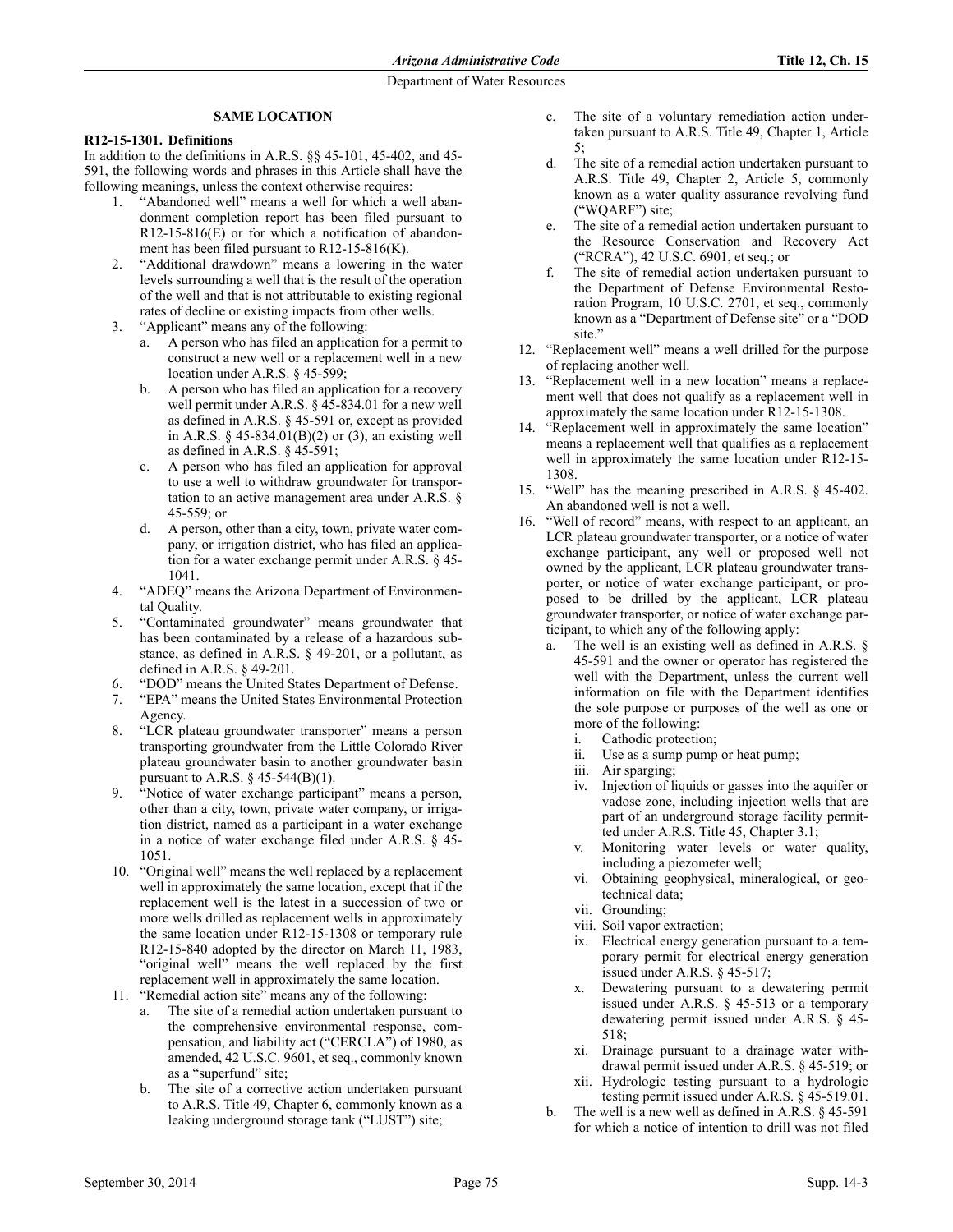pursuant to A.R.S. § 45-596 and for which a permit was not issued pursuant to A.R.S. §§ 45-599 or 45- 834.01, and the owner or operator has registered the well with the Department, unless the current well information on file with the Department identifies the sole purpose or purposes of the well as one or more of the purposes in subsection  $(16)(a)(i)$ through (xii) of this Section;

- A filing has been made for the well pursuant to A.R.S.  $\S$  45-596(A) or (B), unless any of the following apply:
	- i. The filing has expired pursuant to A.R.S. § 45- 596(E);
	- ii. The filing identifies the sole purpose or purposes of the well as one or more of the purposes in subsection  $(16)(a)(i)$  through  $(xii)$  of this Section: or
	- iii. The well is an exempt well and the director is prohibited by A.R.S.  $\S$  45-454(D)(4) from considering impacts on the well when determining whether to approve or reject a permit application filed under A.R.S. § 45-599.
- d. An application for a permit to drill the well has been received by the Department pursuant to A.R.S. § 45- 599, unless the application has been rejected after exhaustion of all administrative and judicial appeals or the permit issued pursuant to the application has been revoked or has expired according to its terms or for failure to complete the well in a timely manner pursuant to A.R.S.  $\S$  45-599(G);
- e. An application for a permit pursuant to A.R.S. §§ 45-514 or 45-516 has been received by the Department pursuant to A.R.S. § 45-521, unless the application has been rejected after exhaustion of all administrative and judicial appeals or the permit issued pursuant to the application has been revoked or has expired according to its terms or for failure to complete the well before expiration of the drilling authority; or
- f. An application for a permit to drill a recovery well has been received by the Department pursuant to A.R.S. § 45-834.01, unless the application has been rejected after exhaustion of all administrative and judicial appeals or the permit issued pursuant to the application has been revoked or has expired according to its terms or for failure to complete the well in a timely manner pursuant to A.R.S. § 45-834.01(F).

# **Historical Note**

## New Section made by final rulemaking at 12 A.A.R. 2193, effective August 7, 2006 (Supp. 06-2).

### **R12-15-1302. Well Spacing Requirements - Applications to Construct New Wells or Replacement Wells in New Locations Under A.R.S. § 45-599**

- **A.** The director shall not approve an application for a permit to construct a new well or a replacement well in a new location under A.R.S. § 45-599 if the director determines that the withdrawals from the proposed well or wells will cause unreasonably increasing damage to surrounding land or other water users from the concentration of wells under subsection (B) of this Section.
- **B.** The director shall determine that the withdrawals from the proposed well or wells will cause unreasonably increasing damage to surrounding land or other water users from the concentration of wells if any of the following apply:
- 1. Except as provided in subsection (D) of this Section, the director determines that the probable impact of the withdrawals from the proposed well or wells on any well of record in existence as of the date of receipt of the application will exceed 10 feet of additional drawdown after the first five years of operation of the proposed well or wells. To assist the director in making a determination under this subsection, the applicant may submit a hydrological study delineating those areas surrounding the proposed well or wells in which the projected impacts on water levels will exceed 10 feet of additional drawdown after the first five years of operation of the proposed well or wells. The director may require the applicant to submit such a hydrological study if the director determines that the study will assist the director in making a determination under this subsection;
- The director determines that the proposed well or wells will be located in an area of known land subsidence and the withdrawals from the proposed well or wells will likely cause unreasonably increasing damage from additional regional land subsidence. To assist the director in making a determination under this subsection, the applicant may submit a hydrological study, which may include a geophysical evaluation, demonstrating the impact of the withdrawals from the proposed well or wells on regional land subsidence. The director may require the applicant to submit such a hydrological study if the director determines that the study will assist the director in making a determination under this subsection; or
- 3. Except as provided in subsection (E) of this Section, the director determines, after consulting with ADEQ, that withdrawals from the proposed well or wells will likely cause the migration of contaminated groundwater from a remedial action site to a well of record in existence as of the date of the receipt of the application, resulting in a degradation of the quality of the water withdrawn from the well of record so that the water will no longer be usable for the purpose for which it is currently being used without additional treatment, and that the damage to the owner of the well of record will not be prevented or adequately mitigated through the implementation of a program regulated under Title 49 of the Arizona Revised Statutes, or a program regulated by EPA or DOD. To assist the director in making a determination under this subsection, the applicant may submit a hydrological study demonstrating whether the withdrawals from the proposed well or wells will have the effect described in this subsection. The director may require the applicant to submit such a hydrological study if the director determines that the study will assist the director in making a determination under this subsection.
- **C.** In making a determination under subsection (B)(1), (B)(2), or (B)(3) of this Section, if the proposed well is a replacement well in a new location, the director shall take into account the collective effects of reducing or terminating withdrawals from the well being replaced combined with the proposed withdrawals from the replacement well if the applicant submits a hydrological study demonstrating those collective effects to the satisfaction of the director.
- **D.** If the director determines under subsection (B)(1) of this Section that the probable impact of the withdrawals from the proposed well or wells on one or more wells of record in existence as of the date of receipt of the application will exceed 10 feet of additional drawdown after the first five years of operation of the proposed well or wells, the director shall notify the applicant in writing of the location of the wells of record and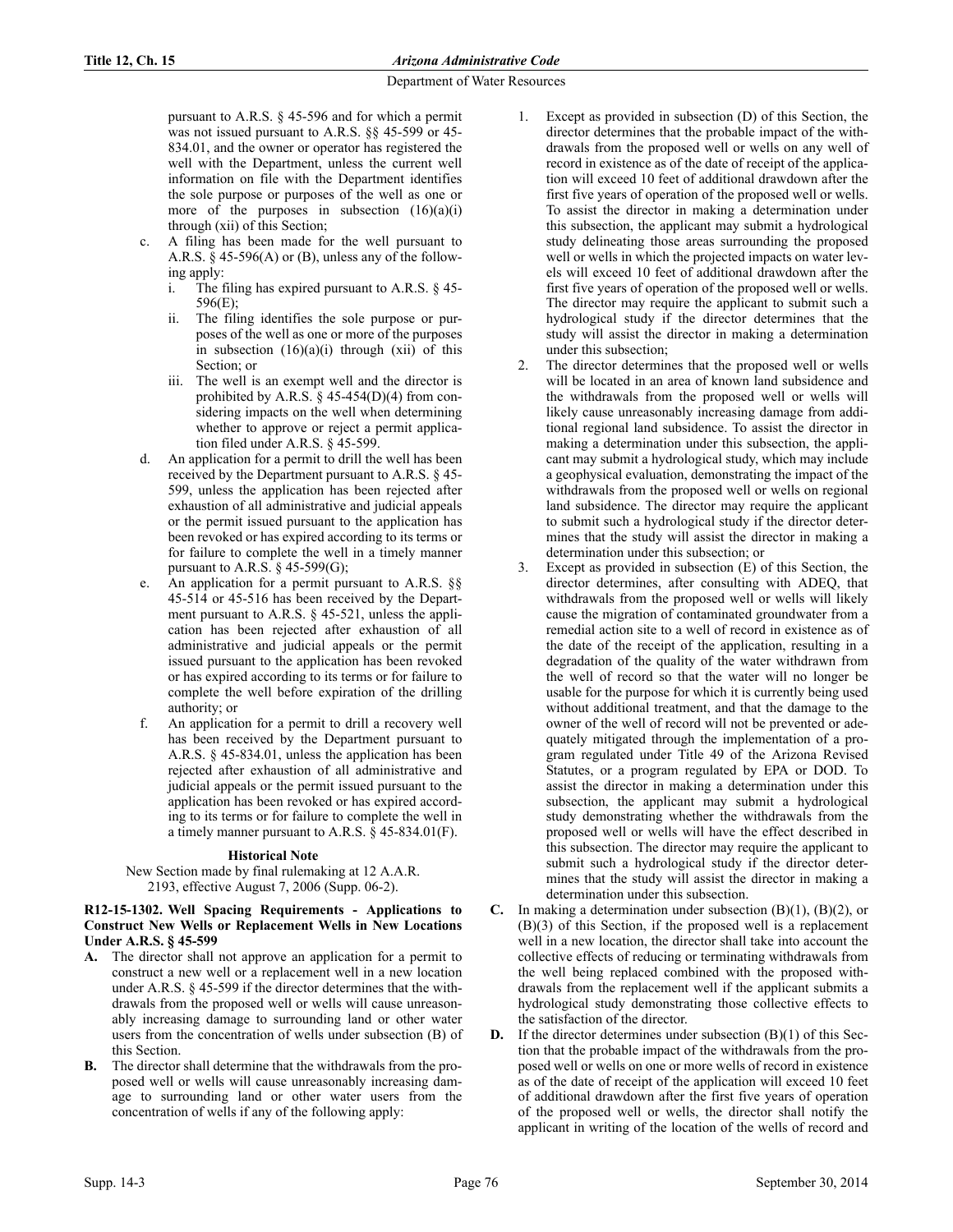the names and addresses of the owners of the wells as shown in the Department's well registry. The director shall not determine that the withdrawals from the proposed well or wells will cause unreasonably increasing damage to surrounding land or other water users from the concentration of wells under subsection (B)(1) of this Section if within 60 days after the date on the notice, or a longer time period approved by the director, the applicant submits one of the following for each well of record identified in the notice:

- 1. A signed and notarized consent form from the owner of the well of record consenting to the withdrawals from the proposed well or wells. The applicant shall use the consent form furnished by the director; or
- 2. Evidence satisfactory to the director that the address of the owner of the well of record as shown in the Department's well registry records is inaccurate and that the applicant made a reasonable attempt to locate the current owner of the well of record but was unable to do so.
- **E.** If the director determines that withdrawals from the proposed well or wells will have the effect described in subsection (B)(3) of this Section on one or more wells of record in existence as of the date of receipt of the application, the director shall notify the applicant in writing of the location of the wells of record and the names and addresses of the owners of the wells as shown in the Department's well registry. The director shall not determine that the withdrawals from the proposed well or wells will cause unreasonably increasing damage to surrounding land or other water users from the concentration of wells under subsection (B)(3) of this Section if within 60 days after the date on the notice, or a longer time period approved by the director, the applicant submits one of the following for each well of record identified in the notice:
	- 1. A signed and notarized consent form from the owner of the well of record consenting to the withdrawals from the proposed well or wells. The applicant shall use the consent form furnished by the director; or
	- 2. Evidence satisfactory to the director that the address of the owner of the well of record as shown in the Department's well registry records is inaccurate and that the applicant made a reasonable attempt to locate the current owner of the well of record but was unable to do so.
- **F.** At any time before a final determination under this Section, the applicant may:
	- Amend the application to change the location of the proposed well or wells or the amount of groundwater to be withdrawn from the proposed well or wells to lessen the degree of impact on wells of record or regional land subsidence; or
	- 2. Agree to construct or operate the proposed well or wells in a manner that lessens the degree of impact on wells of record or regional land subsidence. The director shall indicate in the well permit that compliance with the agreement is a condition of the well permit.

### **Historical Note**

New Section made by final rulemaking at 12 A.A.R. 2193, effective August 7, 2006 (Supp. 06-2).

### **R12-15-1303. Well Spacing Requirements - Applications for Recovery Well Permits Under A.R.S. § 45-834.01**

**A.** The director shall not approve an application for a recovery well permit under A.R.S. § 45-834.01 that is filed for a new well as defined in A.R.S. § 45-591 or, except as provided in A.R.S. § 45-834.01(B)(2) or (3), for an existing well as defined in A.R.S. § 45-591, if the director determines that the recovery of stored water from the proposed well or wells will cause unreasonably increasing damage to surrounding land or

other water users from the concentration of wells under subsection (B) of this Section.

- **B.** The director shall determine that the recovery of stored water from the proposed well or wells will cause unreasonably increasing damage to surrounding land or other water users from the concentration of wells if any of the following apply:
	- 1. Except as provided in subsection (D) of this Section, the director determines that the probable impact of the recovery of stored water from the proposed well or wells on any well of record in existence as of the date of receipt of the application will exceed 10 feet of additional drawdown after the first five years of the recovery of stored water from the proposed well or wells. To assist the director in making a determination under this subsection, the applicant shall submit with the application a hydrological study delineating those areas surrounding the proposed well or wells in which the projected impacts on water levels will exceed 10 feet of additional drawdown after the first five years of the recovery of stored water from the proposed well or wells;
	- 2. The director determines that the proposed recovery well or wells will be located in an area of known land subsidence and the recovery of stored water from the proposed well or wells will likely cause unreasonably increasing damage from additional regional land subsidence. To assist the director in making a determination under this subsection, the applicant may submit a hydrological study, which may include a geophysical evaluation, demonstrating the impact of the recovery of stored water from the proposed recovery well or wells on regional land subsidence. The director may require the applicant to submit such a hydrological study if the director determines that the study will assist the director in making a determination under this subsection; or
	- Except as provided in subsection  $(E)$  of this Section, the director determines, after consulting with ADEQ, that the recovery of stored water from the proposed well or wells will likely cause the migration of contaminated groundwater from a remedial action site to a well of record in existence as of the date of receipt of the application, resulting in a degradation of the quality of the water withdrawn from the well of record so that the water will no longer be usable for the purpose for which it is currently being used without additional treatment, and that the damage to the owner of the well of record will not be prevented or adequately mitigated through the implementation of a program regulated under Title 49 of the Arizona Revised Statutes, or a program regulated by EPA or DOD. To assist the director in making a determination under this subsection, the applicant may submit a hydrological study demonstrating whether the recovery of stored water from the proposed well or wells will have the effect described in this subsection. The director may require the applicant to submit such a hydrological study if the director determines that the study will assist the director in making a determination under this subsection.

#### **C.** In making a determination under subsection (B)(1), (B)(2), or (B)(3) of this Section:

1. If the proposed recovery well is a replacement well in a new location, the director shall take into account the collective effects of reducing or terminating withdrawals from the well being replaced combined with the proposed recovery of stored water from the replacement well if the applicant submits a hydrological study demonstrating those collective effects to the satisfaction of the director.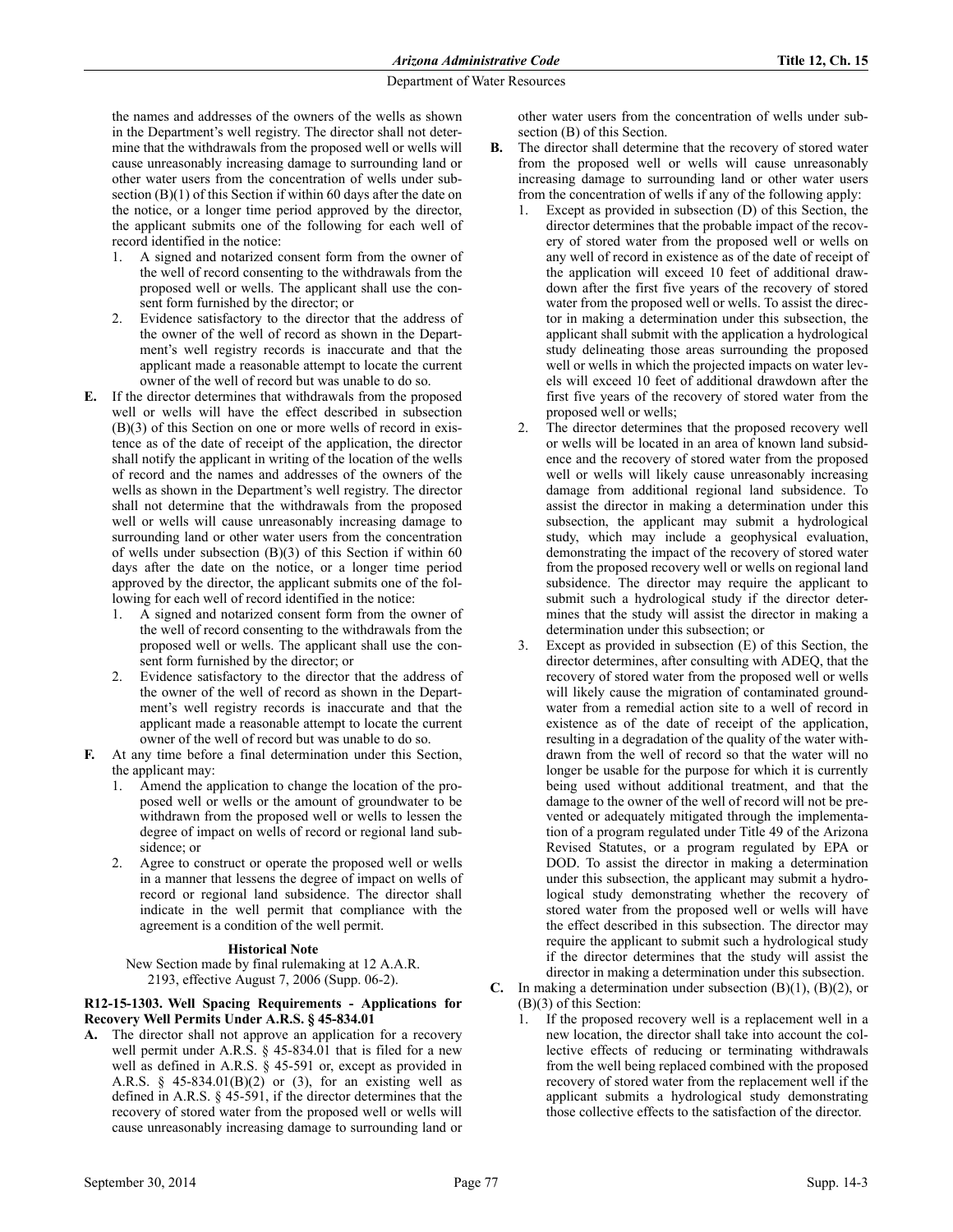- 2. If the proposed recovery well will be located within the area of impact, as defined in A.R.S. § 45-802.01, of an underground storage facility and the applicant will account for all of the water recovered from the well as water stored at the facility, the director shall take into account the effects of water storage at the facility on the proposed recovery of stored water from the recovery well if the applicant submits a hydrological study demonstrating those effects to the satisfaction of the director.
- **D.** If the director determines under subsection (B)(1) of this Section that the probable impact of the recovery of stored water from the proposed recovery well or wells on any well of record in existence as of the date of receipt of the application will exceed 10 feet of additional drawdown after the first five years of operation of the proposed well or wells, the director shall notify the applicant in writing of the location of the wells of record and the names and addresses of the owners of the wells as shown in the Department's well registry. The director shall not determine that the recovery of stored water from the proposed recovery well or wells will cause unreasonably increasing damage to surrounding land or other water users from the concentration of wells under subsection (B)(1) of this Section if within 60 days after the date on the notice, or a longer time period approved by the director, the applicant submits one of the following for each well of record identified in the notice:
	- 1. A signed and notarized consent form from the owner of the well of record consenting to the recovery of stored water from the proposed recovery well or wells. The applicant shall use the consent form furnished by the director; or
	- Evidence satisfactory to the director that the address of the owner of the well of record as shown in the Department's well registry records is inaccurate and that the applicant made a reasonable attempt to locate the current owner of the well of record but was unable to do so.
- **E.** If the director determines that the recovery of stored water from the proposed recovery well or wells will have the effect described in subsection (B)(3) of this Section on one or more wells of record in existence as of the date of receipt of the application, the director shall notify the applicant in writing of the location of the wells of record and the names and addresses of the owners of the wells as shown in the Department's well registry. The director shall not determine that the recovery of stored water from the proposed recovery well or wells will cause unreasonably increasing damage to surrounding land or other water users from the concentration of wells under subsection (B)(3) of this Section if within 60 days after the date on the notice, or a longer time period approved by the director, the applicant submits one of the following for each well of record identified in the notice:
	- 1. A signed and notarized consent form from the owner of the well of record consenting to the recovery of stored water from the proposed recovery well or wells. The applicant shall use the consent form furnished by the director; or
	- 2. Evidence satisfactory to the director that the address of the owner of the well of record as shown in the Department's well registry records is inaccurate and that the applicant made a reasonable attempt to locate the current owner of the well of record but was unable to do so.
- **F.** At any time before a final determination under this Section, the applicant may:
	- 1. Amend the application to change the location of the proposed recovery well or wells or the amount of stored water to be recovered from the proposed recovery well or

wells to lessen the degree of impact on wells of record or regional land subsidence; or

2. Agree to construct or operate the proposed recovery well or wells in a manner that lessens the degree of impact on wells of record or regional land subsidence. The director shall indicate in the recovery well permit that compliance with the agreement is a condition of the recovery well permit.

## **Historical Note**

New Section made by final rulemaking at 12 A.A.R. 2193, effective August 7, 2006 (Supp. 06-2).

### **R12-15-1304. Well Spacing Requirements - Wells Withdrawing Groundwater From the Little Colorado River Plateau Groundwater Basin for Transportation to Another Groundwater Basin Under A.R.S. § 45-544(B)(1)**

- **A.** An LCR plateau groundwater transporter may not withdraw groundwater from a well or wells drilled in the Little Colorado river plateau groundwater basin after January 1, 1991, except a replacement well in approximately the same location or a well drilled after that date pursuant to a notice of intention to drill filed on or before that date, for transportation away from the basin pursuant to A.R.S.  $\S$  45-544(B)(1) if the director determines that the withdrawals for that purpose will cause unreasonably increasing damage to surrounding land or other water users from the concentration of wells under subsection (B) of this Section.
- **B.** The director shall determine that the withdrawals of groundwater from the well or wells will cause unreasonably increasing damage to surrounding land or other water users from the concentration of wells if any of the following apply:
	- Except as provided in subsection (D) of this Section, the director determines that the probable impact of the withdrawals of groundwater from the well or wells on any well of record in existence when the withdrawals commenced or are proposed to commence will exceed 10 feet of additional drawdown after the first five years of the withdrawals. To assist the director in making a determination under this subsection, the LCR plateau groundwater transporter may submit to the director a hydrological study delineating those areas surrounding the LCR plateau groundwater transporter's well or wells in which the projected impacts on water levels will exceed 10 feet of additional drawdown after the first five years of the withdrawals. The director may require the LCR plateau groundwater transporter to submit such a hydrological study if the director determines that the study will assist the director in making a determination under this subsection;
	- 2. The director determines that the well or wells from which the groundwater is withdrawn are located in an area of known land subsidence and the withdrawals of groundwater will likely cause unreasonably increasing damage from additional regional land subsidence. To assist the director in making a determination under this subsection, the LCR plateau groundwater transporter may submit to the director a hydrological study, which may include a geophysical evaluation, demonstrating the impact of the withdrawals on regional land subsidence. The director may require the LCR plateau groundwater transporter to submit such a hydrological study if the director determines that the study will assist the director in making a determination under this subsection; or
	- 3. Except as provided in subsection (E) of this Section, the director determines, after consulting with ADEQ, that the withdrawals of groundwater from the well or wells will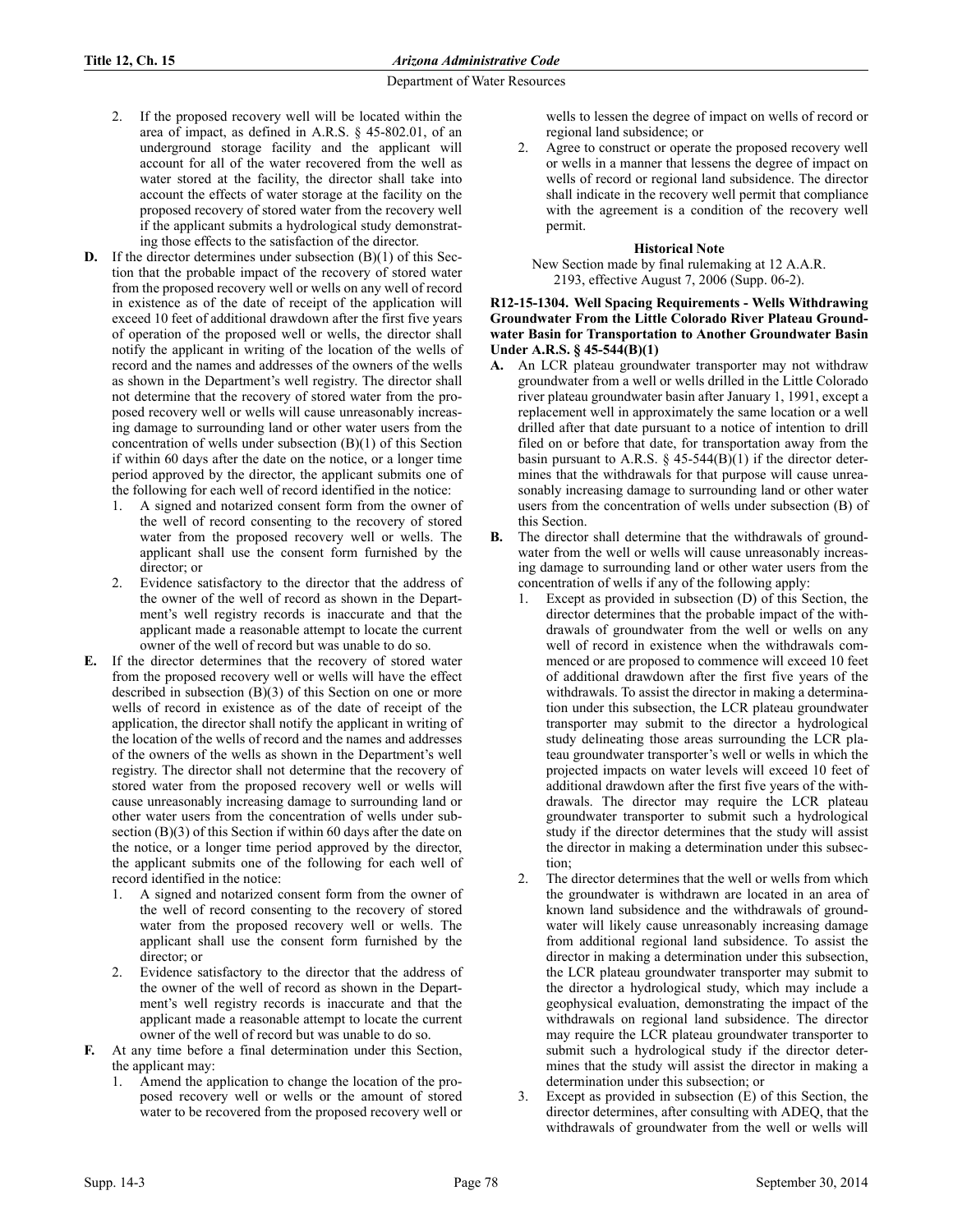likely cause the migration of contaminated groundwater from a remedial action site to a well of record in existence when the groundwater withdrawals commenced or are proposed to commence, resulting in a degradation of the quality of the water withdrawn from the well of record so that the water will no longer be usable for the purpose for which it is currently being used without additional treatment, and that the damage to the owner of the well of record will not be prevented or adequately mitigated through the implementation of a program regulated under Title 49 of the Arizona Revised Statutes, or a program regulated by EPA or DOD. To assist the director in making a determination under this subsection, the LCR plateau groundwater transporter may submit to the director a hydrological study demonstrating whether the withdrawals of groundwater will have the effect described in this subsection. The director may require the LCR plateau groundwater transporter to submit such a hydrological study if the director determines that the study will assist the director in making a determination under this subsection.

- **C.** In making a determination under subsection (B)(1), (B)(2), or (B)(3) of this Section, if a well from which the groundwater is withdrawn is a replacement well in a new location, the director shall take into account the collective effects of reducing or terminating withdrawals from the well being replaced combined with the withdrawals from the replacement well if the LCR plateau groundwater transporter submits a hydrological study demonstrating those collective effects to the satisfaction of the director.
- **D.** If the director determines under subsection (B)(1) of this Section that the probable impact of the withdrawals of groundwater from the well or wells on any well of record in existence when the withdrawals commenced or are proposed to commence will exceed 10 feet of additional drawdown after the first five years of the withdrawals, the director shall notify the LCR plateau groundwater transporter in writing of the location of the wells of record and the names and addresses of the owners of the wells as shown in the Department's well registry. The director shall not determine that the withdrawals will

cause unreasonably increasing damage to surrounding land or other water users from the concentration of wells under subsection (B)(1) of this Section if within 60 days after the date on the notice, or a longer time period approved by the director, the LCR plateau groundwater transporter submits one of the following for each well of record identified in the notice:

- 1. A signed and notarized consent form from the owner of the well of record consenting to the withdrawals. The LCR plateau groundwater transporter shall use the consent form furnished by the director; or
- Evidence satisfactory to the director that the address of the owner of the well of record as shown in the Department's well registry records is inaccurate and that the LCR plateau groundwater transporter made a reasonable attempt to locate the current owner of the well of record but was unable to do so.
- **E.** If the director determines that the withdrawals of groundwater from the well or wells will have the effect described in subsection (B)(3) of this Section on one or more wells of record in existence when the groundwater withdrawals commenced or are proposed to commence, the director shall notify the LCR plateau groundwater transporter in writing of the location of the wells of record and the names and addresses of the owners of the wells as shown in the Department's well registry. The director shall not determine that the withdrawals will cause unreasonably increasing damage to surrounding land or other

water users from the concentration of wells under subsection (B)(3) of this Section if within 60 days after the date on the notice, or a longer time period approved by the director, the LCR plateau groundwater transporter submits one of the following for each well of record identified in the notice:

- 1. A signed and notarized consent form from the owner of the well of record consenting to the withdrawals. The LCR plateau groundwater transporter shall use the consent form furnished by the director; or
- 2. Evidence satisfactory to the director that the address of the owner of the well of record as shown in the Department's well registry records is inaccurate and that the LCR plateau groundwater transporter made a reasonable attempt to locate the current owner of the well of record but was unable to do so.
- **F.** At any time before a final determination under this Section, the LCR plateau groundwater transporter may agree to construct or operate the well or wells in a manner that lessens the degree of impact on wells of record or regional land subsidence. Compliance with the agreement is a condition for the use of the well or wells to withdraw groundwater for transportation away from the basin pursuant to A.R.S.  $\S$  45-544(B)(1).

# **Historical Note**

New Section made by final rulemaking at 12 A.A.R. 2193, effective August 7, 2006 (Supp. 06-2).

### **R12-15-1305. Well Spacing Requirements - Applications to Use a Well to Withdraw Groundwater for Transportation to an Active Management Area Under A.R.S. § 45-559**

- **A.** The director shall not approve an application to use a well or wells constructed after September 21, 1991, to withdraw groundwater for transportation to an active management area under A.R.S. § 45-559 if the director determines that the withdrawals for that purpose will cause unreasonably increasing damage to surrounding land or other water users from the concentration of wells under subsection (B) of this Section.
- **B.** The director shall determine that the withdrawals of groundwater will cause unreasonably increasing damage to surrounding land or other water users from the concentration of wells if any of the following apply:
	- 1. Except as provided in subsection (C) of this Section, the director determines that the probable impact of the groundwater withdrawals on any well of record in existence as of the date of receipt of the application will exceed 10 feet of additional drawdown after the first five years of the withdrawals. To assist the director in making a determination under this subsection, the applicant may submit a hydrological study delineating those areas surrounding the proposed well or wells in which the projected impacts of the groundwater withdrawals on water levels will exceed 10 feet of additional drawdown after the first five years of the withdrawals. The director may require the applicant to submit such a hydrological study if the director determines that the study will assist the director in making a determination under this subsection;
	- 2. The director determines that the proposed well or wells will be located in an area of known land subsidence and the groundwater withdrawals will likely cause unreasonably increasing damage from additional regional land subsidence. To assist the director in making a determination under this subsection, the applicant may submit a hydrological study, which may include a geophysical evaluation, demonstrating the impact of the groundwater withdrawals on regional land subsidence. The director may require the applicant to submit such a hydrological study if the director determines that the study will assist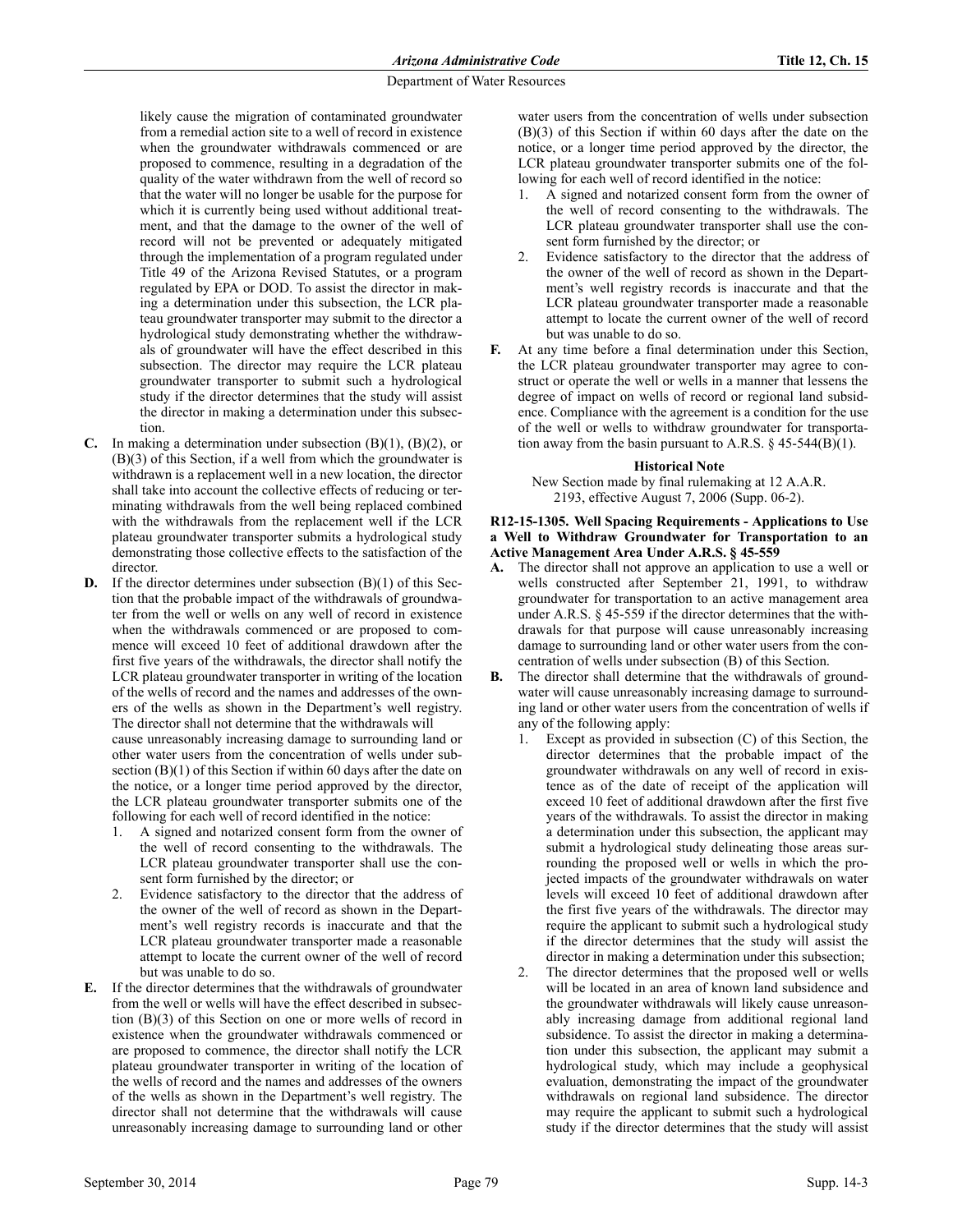the director in making a determination under this subsection; or

- 3. Except as provided in subsection (D) of this Section, the director determines, after consulting with ADEQ, that the groundwater withdrawals will likely cause the migration of contaminated groundwater from a remedial action site to a well of record in existence as of the date of receipt of the application, resulting in a degradation of the quality of the water withdrawn from the well of record so that the water will no longer be usable for the purpose for which it is currently being used without additional treatment, and that the damage to the owner of the well of record will not be prevented or adequately mitigated through the implementation of a program regulated under Title 49 of the Arizona Revised Statutes, or a program regulated by EPA or DOD. To assist the director in making a determination under this subsection, the applicant may submit a hydrological study demonstrating whether the groundwater withdrawals will have the effect described in this subsection. The director may require the applicant to submit such a hydrological study if the director determines that the study will assist the director in making a determination under this subsection.
- **C.** If the director determines under subsection (B)(1) of this Section that the probable impact of the groundwater withdrawals on any well of record in existence as of the date of receipt of the application will exceed 10 feet of additional drawdown after the first five years of the withdrawals, the director shall notify the applicant in writing of the location of the wells of record and the names and addresses of the owners of the wells as shown in the Department's well registry. The director shall not determine that the groundwater withdrawals will cause unreasonably increasing damage to surrounding land or other water users from the concentration of wells under subsection (B)(1) of this Section if within 60 days after the date on the notice, or a longer time period approved by the director, the applicant submits one of the following for each well of record identified in the notice:
	- 1. A signed and notarized consent form from the owner of the well of record consenting to the withdrawals. The applicant shall use the consent form furnished by the director; or
	- 2. Evidence satisfactory to the director that the address of the owner of the well of record as shown in the Department's well registry records is inaccurate and that the applicant made a reasonable attempt to locate the current owner of the well of record but was unable to do so.
- **D.** If the director determines that the groundwater withdrawals will have the effect described in subsection (B)(3) of this Section on one or more wells of record in existence as of the date of receipt of the application, the director shall notify the applicant in writing of the location of the wells of record and the names and addresses of the owners of the wells as shown in the Department's well registry. The director shall not determine that the groundwater withdrawals will cause unreasonably increasing damage to surrounding land or other water users from the concentration of wells under subsection  $(B)(3)$ of this Section if within 60 days after the date on the notice, or a longer time period approved by the director, the applicant submits one of the following for each well of record identified in the notice:
	- 1. A signed and notarized consent form from the owner of the well of record consenting to the withdrawals. The applicant shall use the consent form furnished by the director; or
- 2. Evidence satisfactory to the director that the address of the owner of the well of record as shown in the Department's well registry records is inaccurate and that the applicant made a reasonable attempt to locate the current owner of the well of record but was unable to do so.
- **E.** At any time before a final determination under this Section, the applicant may:
	- Amend the application to change the location of the proposed well or wells or the amount of groundwater to be withdrawn from the proposed well or wells to lessen the degree of impact on wells of record or regional land subsidence; or
	- Agree to construct or operate the proposed well or wells in a manner that lessens the degree of impact on wells of record or regional land subsidence. The director shall indicate in the permit that compliance with the agreement is a condition of the permit to use the well or wells to withdraw groundwater for transportation to an active management area under A.R.S. § 45-559.

## **Historical Note**

New Section made by final rulemaking at 12 A.A.R. 2193, effective August 7, 2006 (Supp. 06-2).

### **R12-15-1306. Well Spacing Requirements - Applications for Water Exchange Permits Under A.R.S. § 45-1041**

- **A.** The director shall not approve an application for a water exchange permit filed under A.R.S. § 45-1041 by a person other than a city, town, private water company or irrigation district if the director determines that any new or increased pumping by the applicant from a well or wells within an active management area pursuant to the water exchange will cause unreasonably increasing damage to surrounding land or other water users under subsection (B) of this Section.
- **B.** The director shall determine that new or increased pumping by the applicant from a well or wells within an active management area will cause unreasonably increasing damage to surrounding land or other water users if any of the following apply:
	- 1. Except as provided in subsection (C) of this Section, the director determines that the probable impact of the new or increased pumping on any well of record in existence as of the date of receipt of the application will exceed 10 feet of additional drawdown after the first five years of the pumping. To assist the director in making a determination under this subsection, the applicant may submit a hydrological study delineating those areas surrounding the proposed well or wells in which the projected impacts of the new or increased pumping on water levels will exceed 10 feet of additional drawdown after the first five years of the pumping. The director may require the applicant to submit such a hydrological study if the director determines that the study will assist the director in making a determination under this subsection;
	- 2. The director determines that the new or increased pumping will occur in an area of known land subsidence and the pumping will likely cause unreasonably increasing damage from additional regional land subsidence. To assist the director in making a determination under this subsection, the applicant may submit a hydrological study, which may include a geophysical evaluation, demonstrating the impact of the new or increased pumping on regional land subsidence. The director may require the applicant to submit such a hydrological study if the director determines that the study will assist the director in making a determination under this subsection; or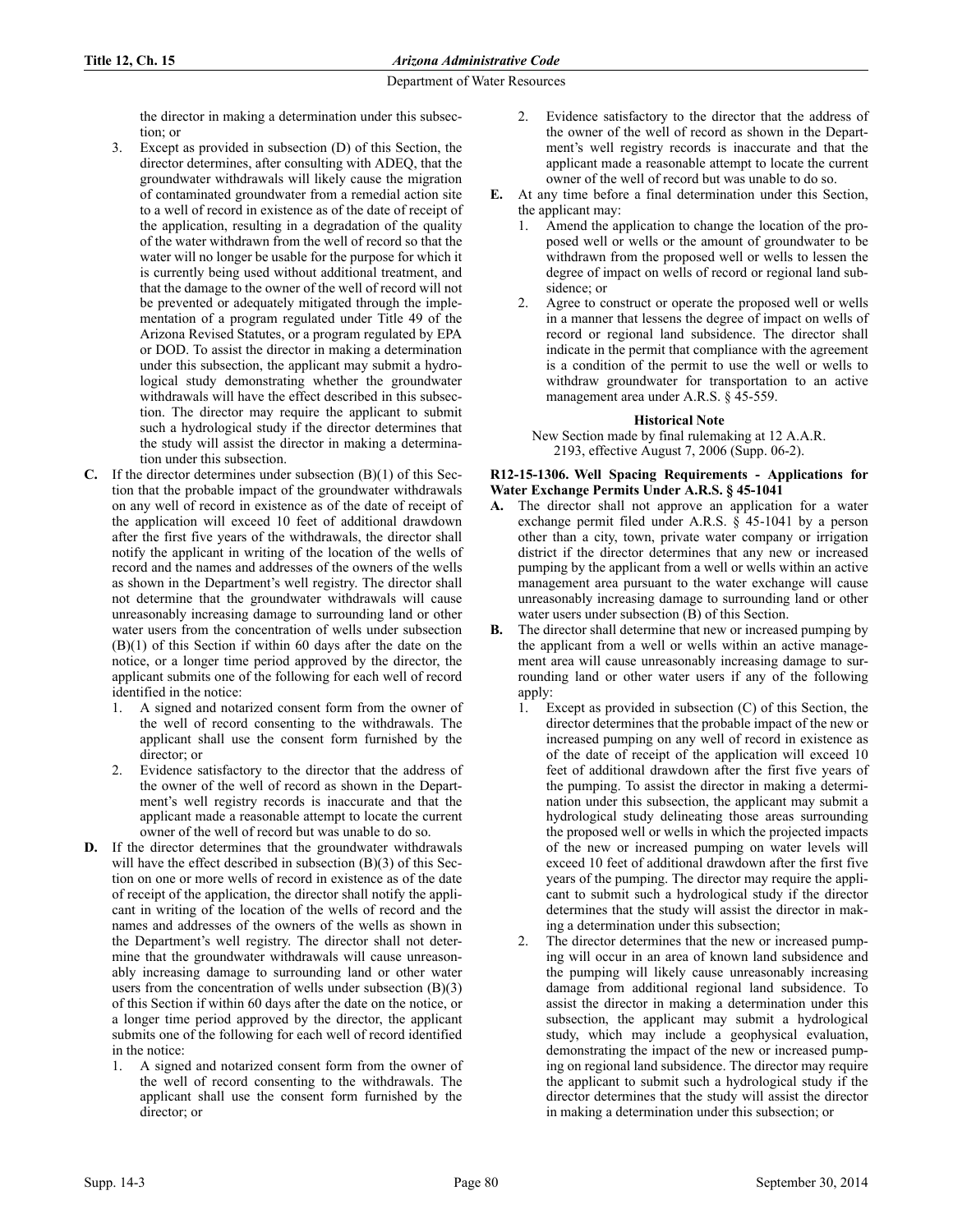- 3. Except as provided in subsection (D) of this Section, the director determines, after consulting with ADEQ, that the new or increased pumping will likely cause the migration of contaminated groundwater from a remedial action site to a well of record in existence as of the date of receipt of the application, resulting in a degradation of the quality of the water withdrawn from the well of record so that the water will no longer be usable for the purpose for which it is currently being used without additional treatment, and that the damage to the owner of the well of record will not be prevented or adequately mitigated through the implementation of a program regulated under Title 49 of the Arizona Revised Statutes, or a program regulated by EPA or DOD. To assist the director in making a determination under this subsection, the applicant may submit with the application a hydrological study demonstrating whether the new or increased pumping will have the effect described in this subsection. If the applicant does not submit such a hydrological study with the application, the director may require the applicant to submit the study if the director determines that the study will assist the director in making a determination under this subsection.
- **C.** If the director determines under subsection (B)(1) of this Section that the probable impact of the new or increased pumping on any well of record in existence as of the date of receipt of the application will exceed 10 feet of additional drawdown after the first five years of the pumping, the director shall notify the applicant in writing of the location of the wells of record and the names and addresses of the owners of the wells as shown in the Department's well registry. The director shall not determine that the new or increased pumping will cause unreasonably increasing damage to surrounding land or other water users under subsection  $(B)(1)$  of this Section if within 60 days after the date on the notice, or a longer time period approved by the director, the applicant submits one of the following for each well of record identified in the notice:
	- 1. A signed and notarized consent form from the owner of the well of record consenting to the new or increased pumping. The applicant shall use the consent form furnished by the director; or
	- 2. Evidence satisfactory to the director that the address of the owner of the well of record as shown in the Department's well registry records is inaccurate and that the applicant made a reasonable attempt to locate the current owner of the well of record but was unable to do so.
- **D.** If the director determines that the new or increased pumping will have the effect described in subsection (B)(3) of this Section on one or more wells of record in existence as of the date of receipt of the application, the director shall notify the applicant in writing of the location of the wells of record and the names and addresses of the owners of the wells as shown in the Department's well registry. The director shall not determine that the new or increased pumping will cause unreasonably increasing damage to surrounding land or other water users from the concentration of wells under subsection (B)(3) of this Section if within 60 days after the date on the notice, or a longer time period approved by the director, the applicant submits one of the following for each well of record identified in the notice:
	- 1. A signed and notarized consent form from the owner of the well of record consenting to the new or increased pumping. The applicant shall use the consent form furnished by the director; or
	- 2. Evidence satisfactory to the director that the address of the owner of the well of record as shown in the Department's well registry records is inaccurate and that the

applicant made a reasonable attempt to locate the current owner of the well of record but was unable to do so.

- **E.** At any time before a final determination under this Section, the applicant may:
	- 1. Amend the application to change the location of the proposed well or wells or the amount of the new or increase pumping to lessen the degree of impact on wells of record or regional land subsidence; or
	- Agree to construct or operate the proposed well or wells in a manner that lessens the degree of impact on wells of record or regional land subsidence. The director shall indicate in the water exchange permit that compliance with the agreement is a condition of the water exchange permit.

### **Historical Note**

New Section made by final rulemaking at 12 A.A.R. 2193, effective August 7, 2006 (Supp. 06-2).

#### **R12-15-1307. Well Spacing Requirements - Notices of Water Exchange Under A.R.S. § 45-1051**

- **A.** A notice of water exchange participant may not participate in a water exchange for which a notice is filed under A.R.S. § 45- 1051 if the director determines that any new or increased pumping by the person from a well or wells within an active management area pursuant to the water exchange will cause unreasonably increasing damage to surrounding land or other water users under subsection (B) of this Section.
- **B.** The director shall determine that new or increased pumping from the well or wells in an active management area will cause unreasonably increasing damage to surrounding land or other water users if any of the following apply:
	- Except as provided in subsection  $(C)$  of this Section, the director determines that the probable impact of the new or increased pumping on any well of record in existence when the pumping commenced or is proposed to commence will exceed 10 feet of additional drawdown after the first five years of the pumping. To assist the director in making a determination under this subsection, the notice of water exchange participant may submit to the director a hydrological study delineating those areas surrounding the notice of water exchange participant's well or wells in which the projected impacts of the new or increased pumping on water levels will exceed 10 feet of additional drawdown after the first five years of the pumping. The director may require the notice of water exchange participant to submit such a hydrological study if the director determines that the study will assist the director in making a determination under this subsection;
	- 2. The director determines that the new or increased pumping is in an area of known land subsidence and the pumping will likely cause unreasonably increasing damage from additional regional land subsidence. To assist the director in making a determination under this subsection, the notice of water exchange participant may submit to the director a hydrological study, which may include a geophysical evaluation, demonstrating the impact of the pumping on regional land subsidence. The director may require the notice of water exchange participant to submit such a hydrological study if the director determines that the study will assist the director in making a determination under this subsection; or
	- 3. Except as provided in subsection (D) of this Section, the director determines, after consulting with ADEQ, that the new or increased pumping will likely cause the migration of contaminated groundwater from a remedial action site to a well of record in existence when the pumping com-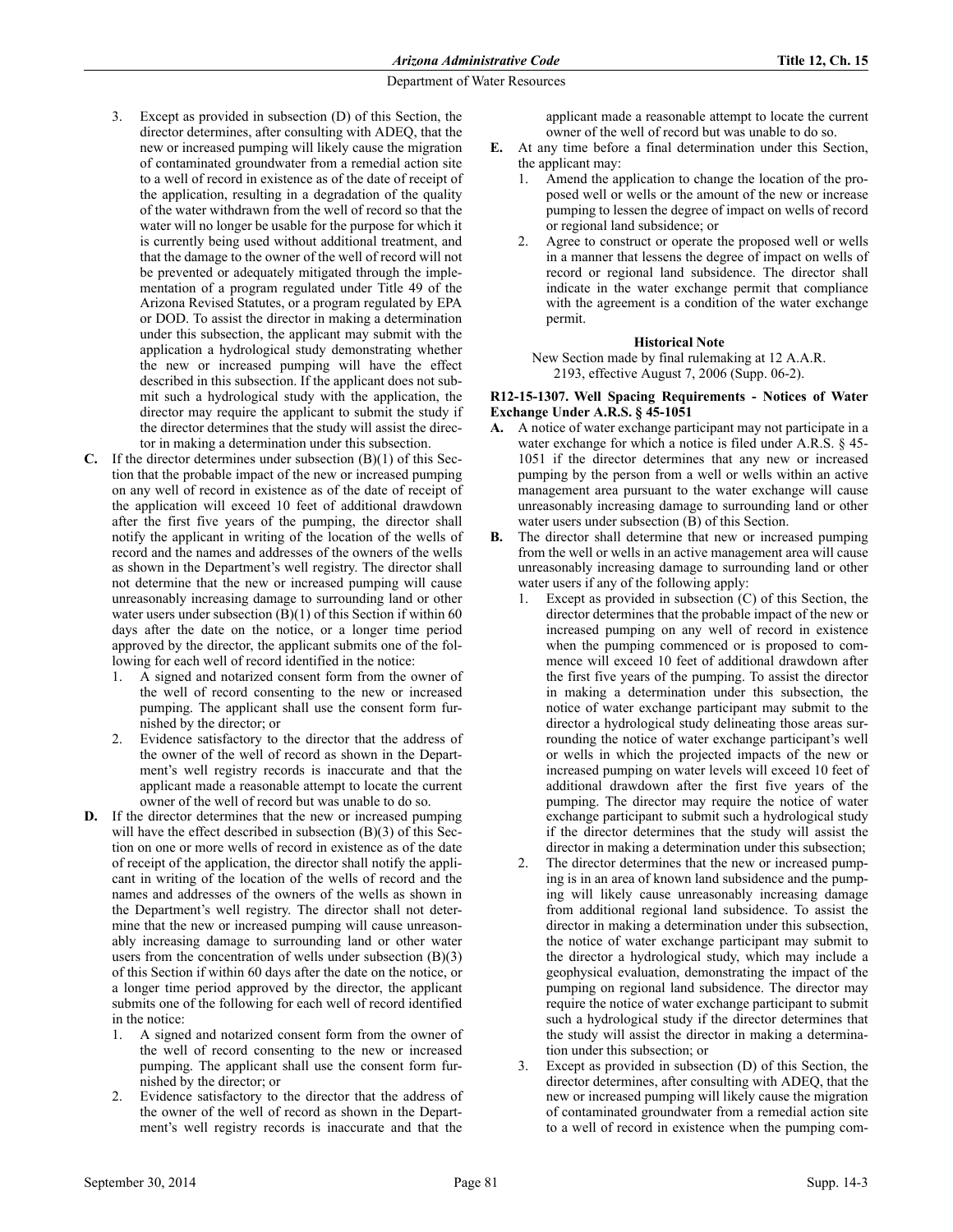menced or is proposed to commence, resulting in a degradation of the quality of the water withdrawn from the well of record so that the water will no longer be usable for the purpose for which it is currently being used without additional treatment, and that the damage to the owner of the well of record will not be prevented or adequately mitigated through the implementation of a program regulated under Title 49 of the Arizona Revised Statutes, or a program regulated by EPA or DOD. To assist the director in making a determination under this subsection, the notice of water exchange participant may submit to the director a hydrological study demonstrating whether the new or increased pumping will have the effect described in this subsection. The director may require the notice of water exchange participant to submit such a study if the director determines that the study will assist the director in making a determination under this subsection.

- **C.** If the director determines under subsection (B)(1) of this Section that the probable impact of the new or increased pumping on any well of record in existence when the pumping commenced or is proposed to commence will exceed 10 feet of additional drawdown after the first five years of the pumping, the director shall notify the notice of water exchange participant in writing of the location of the wells of record and the names and addresses of the owners of the wells as shown in the Department's well registry. The director shall not determine that the new or increased pumping will cause unreasonably increasing damage to surrounding land or other water users from the concentration of wells under subsection  $(B)(1)$ of this Section if within 60 days after the date on the notice, or a longer time period approved by the director, the notice of water exchange participant submits one of the following for each well of record identified in the notice:
	- 1. A signed and notarized consent form from the owner of the well of record consenting to the new or increased pumping. The notice of water exchange participant shall use the consent form furnished by the director; or
	- 2. Evidence satisfactory to the director that the address of the owner of the well of record as shown in the Department's well registry records is inaccurate and that the notice of water exchange participant made a reasonable attempt to locate the current owner of the well of record but was unable to do so.
- **D.** If the director determines that the new or increased pumping will have the effect described in subsection (B)(3) of this Section on one or more wells of record in existence when the pumping commenced or is proposed to commence, the director shall notify the notice of water exchange participant in writing of the location of the wells of record and the names and addresses of the owners of the wells as shown in the Department's well registry. The director shall not determine that the new or increased pumping will cause unreasonably increasing damage to surrounding land or other water users from the concentration of wells under subsection  $(B)(3)$  of this Section if within 60 days after the date on the notice, or a longer time period approved by the director, the notice of water exchange participant submits one of the following for each well of record identified in the notice:
	- 1. A signed and notarized consent form from the owner of the well of record consenting to the new or increased pumping. The notice of water exchange participant shall use the consent form furnished by the director; or
	- 2. Evidence satisfactory to the director that the address of the owner of the well of record as shown in the Department's well registry records is inaccurate and that the notice of water exchange participant made a reasonable

attempt to locate the current owner of the well of record but was unable to do so.

**E.** At any time before a final determination under this Section, the notice of water exchange participant may agree to construct or operate the well or wells in a manner that lessens the degree of impact on wells of record or regional land subsidence. Compliance with the agreement is a condition for the use of the well to pump water for the water exchange.

## **Historical Note**

New Section made by final rulemaking at 12 A.A.R. 2193, effective August 7, 2006 (Supp. 06-2).

#### **R12-15-1308. Replacement Wells in Approximately the Same Location**

- **A.** For purposes of A.R.S. §§ 45-544, 45-596, and 45-597, a replacement well in approximately the same location is a proposed well to which all of the following apply:
	- The proposed well will be located no greater than 660 feet from the original well, and the location of the original well can be determined at the time the notice of intention to drill the proposed well is filed;
	- 2. Except as provided in subsections  $(A)(3)$  and  $(A)(4)$  of this Section, the proposed well will not annually withdraw an amount of water in excess of the maximum annual capacity of the original well. The director shall determine the maximum annual capacity of the original well by multiplying the maximum pump capacity of the original well in gallons per minute by 525,600, and then converting the result into acre-feet by dividing the result by 325,851 gallons. The director shall presume that the maximum pump capacity of the original well is the maximum pump capacity of the well in gallons per minute as shown in the Department's well registry records, except that:
		- a. If the director has reason to believe that the maximum pump capacity as shown in the Department's well registry records is inaccurate, or if the applicant submits evidence demonstrating that the maximum pump capacity as shown in the Department's well registry records is inaccurate, the director shall determine the maximum pump capacity by considering all available evidence, including the depth and diameter of the well and any evidence submitted by the applicant; or
		- b. If the Department's well registry records do not show the maximum pump capacity of the original well, the director shall not approve the proposed well as a replacement well in approximately the same location unless the applicant demonstrates to the director's satisfaction the maximum pump capacity of the original well;
	- 3. If a well permit was issued for the original well under A.R.S. § 45-599, the proposed well will not annually withdraw an amount of groundwater in excess of the maximum annual volume set forth in the well permit;
	- 4. If a recovery well permit was issued for the well to be replaced pursuant to A.R.S. § 45-834.01(B) and the permit sets forth a maximum annual volume of stored water that may be recovered from the well, the proposed well will not annually recover an amount of stored water in excess of the maximum annual volume set forth in the recovery well permit;
	- 5. If the well to be replaced has been physically abandoned in accordance with R12-15-816, a notice of intention to drill the proposed well is filed no later than 90 days after the well to be replaced was physically abandoned; and